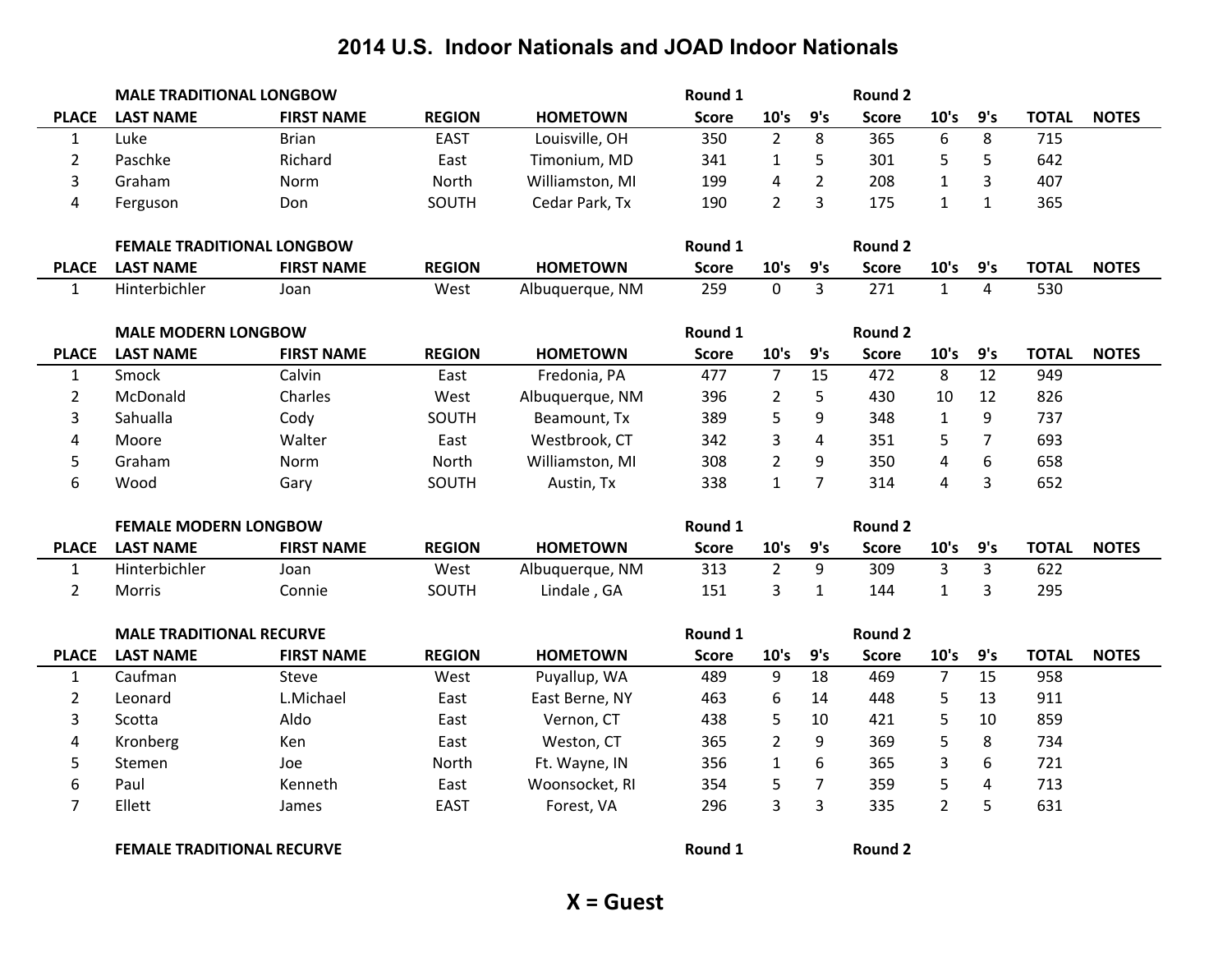| <b>PLACE</b>   | <b>LAST NAME</b>               | <b>FIRST NAME</b> | <b>REGION</b> | <b>HOMETOWN</b>     | <b>Score</b> | 10's           | 9's            | <b>Score</b>   | 10's           | 9's            | <b>TOTAL</b> | <b>NOTES</b> |
|----------------|--------------------------------|-------------------|---------------|---------------------|--------------|----------------|----------------|----------------|----------------|----------------|--------------|--------------|
| $\mathbf{1}$   | Walters                        | Dianne            | East          | Roxbury, MA         | 440          | 5              | $\overline{7}$ | 445            | $\overline{7}$ | 13             | 885          |              |
| $\overline{2}$ | Wimberley                      | Melinda           | SOUTH         | Cleburne, Tx        | 358          | 3              | 6              | 373            | 4              | 7              | 731          |              |
| 3              | Gardella                       | Robin             | East          | Augusta, ME         | 340          | 4              | $\overline{7}$ | 327            | $\overline{2}$ | 8              | 667          |              |
| 4              | McConnell                      | Alex              | West          | Eugene, OR          | 219          | 0              | $\overline{2}$ | 234            | $\mathbf{1}$   | $\mathbf 0$    | 453          |              |
| 5              | Barton                         | Gianna            | East          | Berkley, MA         | 244          | $\mathbf 0$    | 6              | 185            | 0              | 3              | 429          |              |
|                |                                |                   |               |                     |              |                |                |                |                |                |              |              |
|                | <b>MALE W1 COMPOUND</b>        |                   |               |                     | Round 1      |                |                | <b>Round 2</b> |                |                |              |              |
| <b>PLACE</b>   | <b>LAST NAME</b>               | <b>FIRST NAME</b> | <b>REGION</b> | <b>HOMETOWN</b>     | <b>Score</b> | 10's           | 9's            | <b>Score</b>   | 10's           | 9's            | <b>TOTAL</b> | <b>NOTES</b> |
| 1              | Sekora                         | Keith             | West          | Everett, WA         | 542          | 12             | 39             | 532            | 5              | 43             | 1074         |              |
| $\overline{2}$ | Geter                          | Cedric            | SOUTH         | Dacula, GA          | 451          | 4              | 25             | 523            | 4              | 40             | 974          |              |
|                |                                |                   |               |                     |              |                |                |                |                |                |              |              |
|                | <b>MALE OPEN COMPOUND</b>      |                   |               |                     | Round 1      |                |                | <b>Round 2</b> |                |                |              |              |
| <b>PLACE</b>   | <b>LAST NAME</b>               | <b>FIRST NAME</b> | <b>REGION</b> | <b>HOMETOWN</b>     | <b>Score</b> | 10's           | 9's            | <b>Score</b>   | 10's           | 9's            | <b>TOTAL</b> | <b>NOTES</b> |
| $\mathbf{1}$   | Sena                           | Jeff              | West          | Lindsay, CA         | 571          | 31             | 29             | 576            | 36             | 24             | 1147         |              |
| $\overline{2}$ | Thompson                       | Benjamin          | <b>EAST</b>   | Ladson, SC          | 561          | 23             | 35             | 550            | 12             | 46             | 1111         |              |
| 3              | Jones                          | Dustin            | SOUTH         | Converse, Tx        | 537          | 10             | 39             | 525            | 10             | 38             | 1062         |              |
| 4              | Pantzke                        | Christopher       | <b>EAST</b>   | Prince George, VA   | 512          | 10             | 29             | 525            | 8              | 32             | 1037         |              |
| 5              | Velez                          | Jeremy            | SOUTH         | San Antonio, Tx     | 498          | $\overline{2}$ | 31             | 497            | 3              | 26             | 995          |              |
|                |                                |                   |               |                     |              |                |                |                |                |                |              |              |
|                | <b>FEMALE OPEN COMPOUND</b>    |                   |               |                     | Round 1      |                |                | <b>Round 2</b> |                |                |              |              |
| <b>PLACE</b>   | <b>LAST NAME</b>               | <b>FIRST NAME</b> | <b>REGION</b> | <b>HOMETOWN</b>     | <b>Score</b> | 10's           | 9's            | <b>Score</b>   | 10's           | 9's            | <b>TOTAL</b> | <b>NOTES</b> |
| $\mathbf{1}$   | Likness                        | Doreen            | SOUTH         | Woodstock, GA       | 540          | 14             | 35             | 547            | 17             | 34             | 1087         |              |
|                |                                |                   |               |                     |              |                |                |                |                |                |              |              |
|                | <b>FEMALE STANDING RECURVE</b> |                   |               |                     | Round 1      |                |                | <b>Round 2</b> |                |                |              |              |
| <b>PLACE</b>   | <b>LAST NAME</b>               | <b>FIRST NAME</b> | <b>REGION</b> | <b>HOMETOWN</b>     | <b>Score</b> | 10's           | 9's            | <b>Score</b>   | 10's           | 9's            | <b>TOTAL</b> | <b>NOTES</b> |
| $\mathbf{1}$   | Ford                           | Eileen            | SOUTH         | Perry, GA           | 473          | 11             | 18             | 505            | 14             | 17             | 978          |              |
| $\overline{2}$ | Kiss-Johnson                   | Kinga             | SOUTH         | McCormick, SC       | 494          | $\overline{7}$ | 22             | 458            | 6              | 18             | 952          |              |
|                |                                |                   |               |                     |              |                |                |                |                |                |              |              |
|                | <b>MALE VISUALLY IMPAIRED</b>  |                   |               |                     | Round 1      |                |                | <b>Round 2</b> |                |                |              |              |
| <b>PLACE</b>   | <b>LAST NAME</b>               | <b>FIRST NAME</b> | <b>REGION</b> | <b>HOMETOWN</b>     | <b>Score</b> | 10's           | 9's            | <b>Score</b>   | 10's           | 9's            | <b>TOTAL</b> | <b>NOTES</b> |
| $\mathbf{1}$   | Schrand                        | Mark              | West          | Apache Junction, AZ | 353          | 3              | 5              | 373            | 4              | $\overline{2}$ | 726          |              |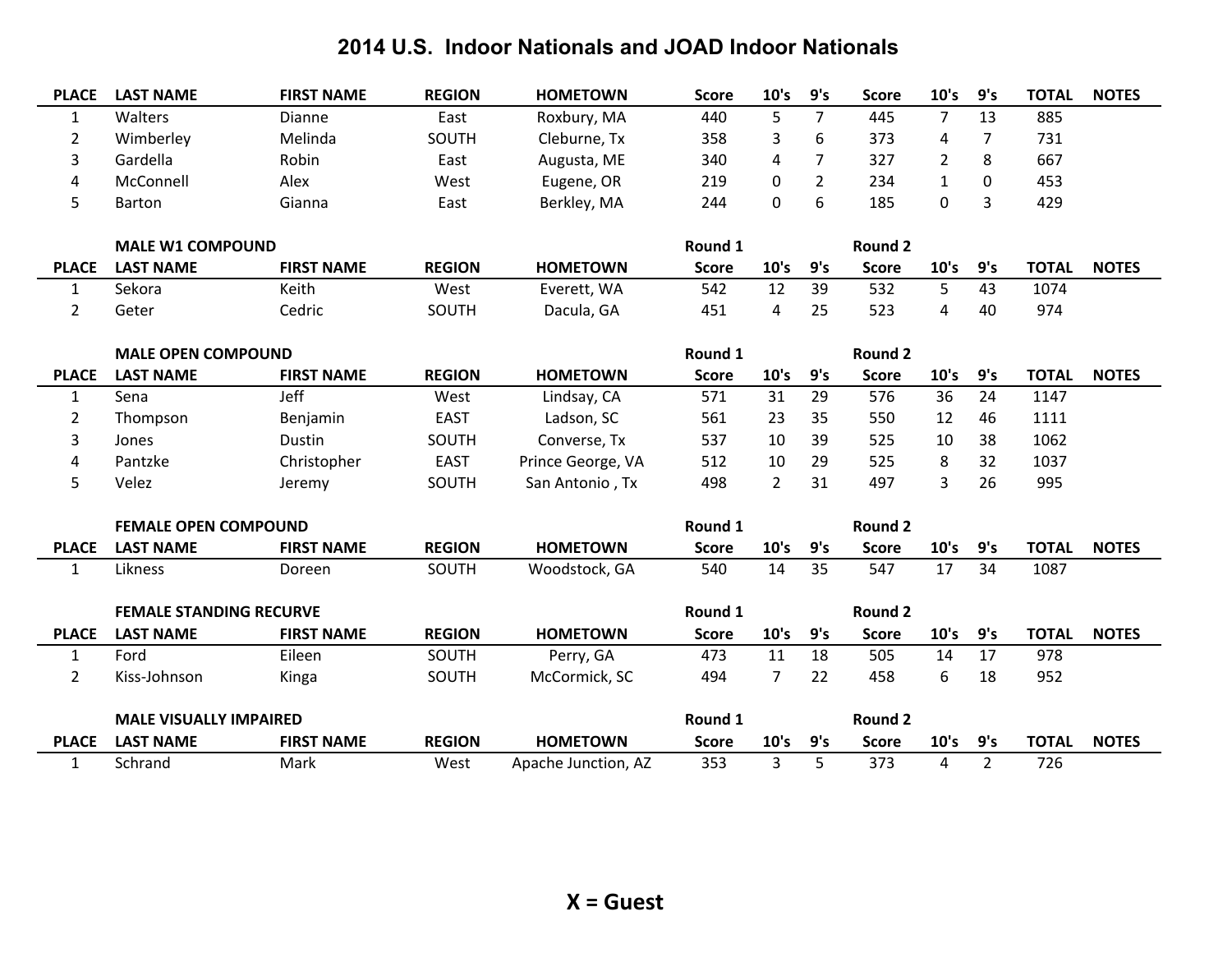|                | <b>FEMALE VISUALLY IMPAIRED</b> |                   |               |                     | Round 1      |      |     | Round 2        |                |                |              |                    |
|----------------|---------------------------------|-------------------|---------------|---------------------|--------------|------|-----|----------------|----------------|----------------|--------------|--------------------|
| <b>PLACE</b>   | <b>LAST NAME</b>                | <b>FIRST NAME</b> | <b>REGION</b> | <b>HOMETOWN</b>     | <b>Score</b> | 10's | 9's | <b>Score</b>   | 10's           | 9's            | <b>TOTAL</b> | <b>NOTES</b>       |
| $\mathbf{1}$   | Walth                           | Janice            | West          | Lodi, CA            | 424          | 5    | 12  | 341            | $\overline{2}$ | 9              | 765          |                    |
|                |                                 |                   |               |                     |              |      |     |                |                |                |              |                    |
|                | <b>MALE SENIOR CROSSBOW</b>     |                   |               |                     | Round 1      |      |     | Round 2        |                |                |              |                    |
| <b>PLACE</b>   | <b>LAST NAME</b>                | <b>FIRST NAME</b> | <b>REGION</b> | <b>HOMETOWN</b>     | <b>Score</b> | 10's | 9's | <b>Score</b>   | 10's           | 9's            | <b>TOTAL</b> | <b>NOTES</b>       |
| $\mathbf{1}$   | Holland                         | Tom               | <b>EAST</b>   | Maspeth, NY         | 582          | 51   | 8   | 597            | 57             | $\overline{3}$ | 1179         |                    |
| $\overline{2}$ | Pimm                            | William           | <b>EAST</b>   | Miramax, FL         | 581          | 41   | 19  | 592            | 52             | 8              | 1173         |                    |
| 3              | Yacino                          | Christopher       | East          | Douglas, MA         | 581          | 41   | 19  | 591            | 51             | 9              | 1172         |                    |
| 4              | <b>Butler</b>                   | Terrence          | <b>EAST</b>   | Old Forge, PA       | 579          | 41   | 18  | 586            | 46             | 14             | 1165         |                    |
| 5              | Arnett                          | William           | <b>EAST</b>   | Johnson City, TN    | 574          | 35   | 24  | 575            | 36             | 23             | 1149         |                    |
| 6              | Copley                          | Jeffrey           | <b>EAST</b>   | Richwood, WV        | 548          | 20   | 29  | 569            | 31             | 27             | 1117         |                    |
| 7              | <b>Stevens</b>                  | Odrun             | <b>EAST</b>   | St. Thomas, PA      | 557          | 25   | 28  | 556            | 26             | 25             | 1113         |                    |
| 8              | Affrunti                        | Chad              | <b>EAST</b>   | Waterford, NJ       | 554          | 30   | 22  | 557            | 27             | 23             | 1111         |                    |
| 9              | Elkovitch                       | Robert            | East          | Auburn, NY          | 563          | 24   | 28  | 548            | 22             | 25             | 1111         |                    |
| 10             | Price                           | Vince             | <b>EAST</b>   | Gaithersburg, MD    | 500          | 15   | 16  | 448            | 10             | 14             | 948          |                    |
|                | <b>FEMALE SENIOR CROSSBOW</b>   |                   |               |                     | Round 1      |      |     | <b>Round 2</b> |                |                |              |                    |
|                |                                 |                   |               |                     |              |      |     |                |                |                |              |                    |
|                |                                 |                   |               |                     |              |      |     |                |                |                |              |                    |
| <b>PLACE</b>   | <b>LAST NAME</b>                | <b>FIRST NAME</b> | <b>REGION</b> | <b>HOMETOWN</b>     | <b>Score</b> | 10's | 9's | <b>Score</b>   | 10's           | 9's            | <b>TOTAL</b> | <b>NOTES</b>       |
| $\mathbf{1}$   | Copley                          | Patricia          | <b>EAST</b>   | Richwood, WV        | 590          | 50   | 10  | 583            | 52             | $\overline{7}$ | 1173         |                    |
| $\overline{2}$ | Pelosi                          | Carol             | <b>EAST</b>   | Greenbelt, MD       | 587          | 47   | 13  | 585            | 46             | 13             | 1172         |                    |
| 3              | Stevens                         | Connie            | <b>EAST</b>   | St. Thomas, PA      | 526          | 12   | 29  | 530            | 15             | 23             | 1056         |                    |
| 4              | Price                           | Jeannette         | <b>EAST</b>   | Gaithersburg, MD    | 456          | 9    | 16  | 430            | 4              | 14             | 886          |                    |
|                | <b>MALE SENIOR BAREBOW</b>      |                   |               |                     | Round 1      |      |     | <b>Round 2</b> |                |                |              |                    |
| <b>PLACE</b>   | <b>LAST NAME</b>                | <b>FIRST NAME</b> | <b>REGION</b> | <b>HOMETOWN</b>     | <b>Score</b> | 10's | 9's | <b>Score</b>   | 10's           | 9's            | <b>TOTAL</b> | <b>NOTES</b>       |
| $\mathbf{1}$   | Demmer III                      | John              | East          | Kingsley, PA        | 545          | 20   | 25  | 549            | 23             | 25             | 1094         |                    |
| $\overline{2}$ | Rogers                          | Ben               | West          | San Jose, CA        | 527          | 20   | 23  | 541            | 21             | 23             | 1068         |                    |
| 3              | Eagleton                        | Alan              | West          | Redwood City, CA    | 528          | 16   | 25  | 531            | 20             | 21             | 1059         |                    |
| 4              | Magera                          | John              | SOUTH         | Columbus, Tx        | 518          | 15   | 23  | 518            | 17             | 16             | 1036         |                    |
| 5              | Kjorneberg                      | Oskar             | East          | Harrisville, RI     | 511          | 11   | 21  | 517            | 15             | 23             | 1028         | $\pmb{\mathsf{x}}$ |
| 6              | Plummer                         | Steven            | North         | Midland, MI         | 507          | 9    | 21  | 518            | 13             | 25             | 1025         |                    |
| 7              | Eckerd                          | Ken               | North         | Auburn, MI          | 513          | 15   | 17  | 509            | 12             | 19             | 1022         |                    |
| 8              | Schwartz                        | Erik              | West          | Los Altos Hills, CA | 500          | 10   | 20  | 497            | 15             | 14             | 997          |                    |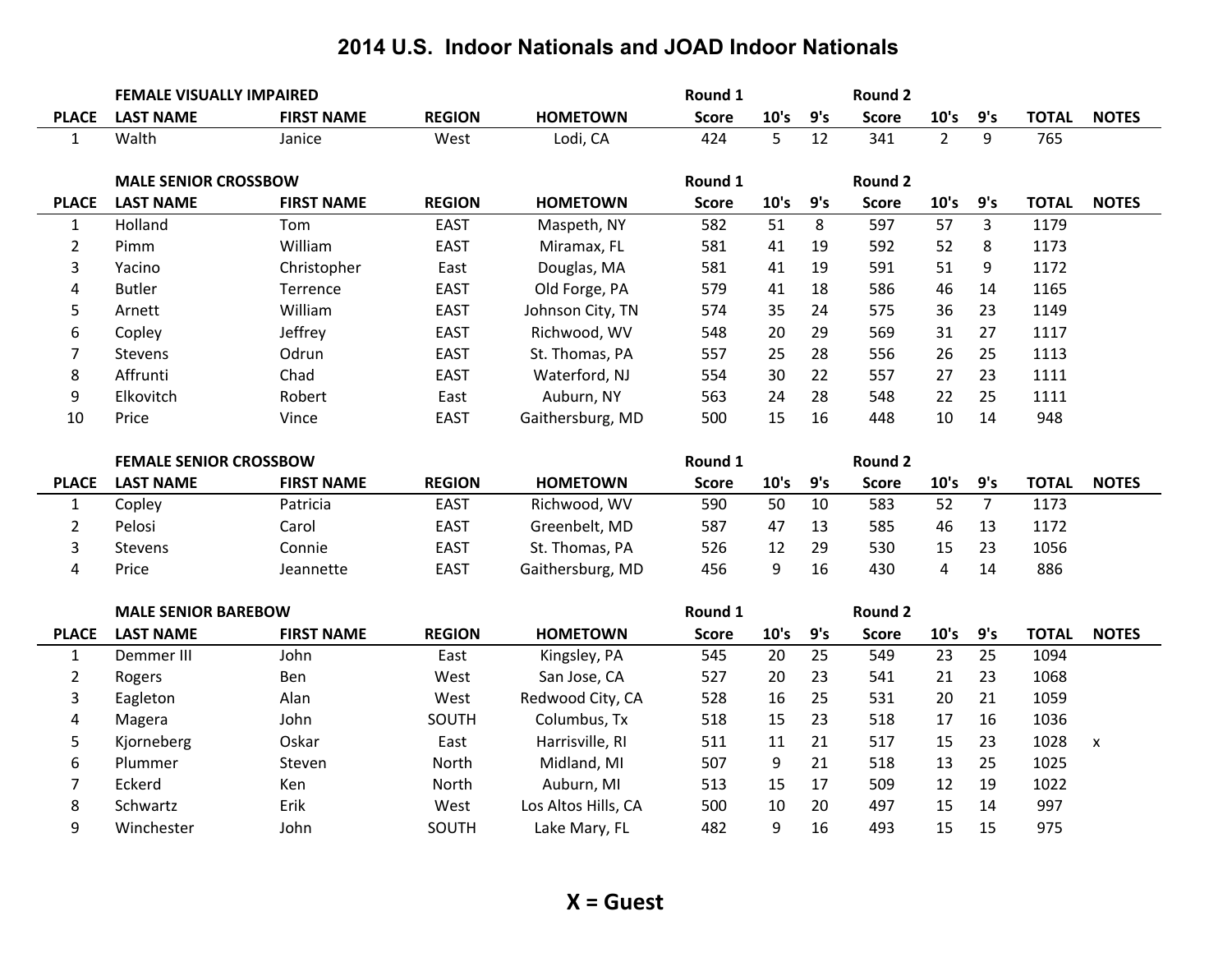| 10 | Sadler         | Joshua  | West        | Glendora, CA         | 497 | 8              | 22             | 476         | 9              | 15             | 973 |   |
|----|----------------|---------|-------------|----------------------|-----|----------------|----------------|-------------|----------------|----------------|-----|---|
| 11 | Zenger         | David   | West        | Lynnwood, WA         | 489 | 11             | 18             | 480         | 8              | 20             | 969 |   |
| 12 | Dreiling       | Mark    | North       | Wichita, KS          | 489 | 7              | 16             | 480         | $\overline{7}$ | 18             | 969 |   |
| 13 | Snyder         | Sean    | <b>EAST</b> | Lititz, PA           | 468 | 10             | 13             | 500         | 15             | 15             | 968 |   |
| 14 | <b>Brown</b>   | Michael | West        | National City, CA    | 464 | 11             | 9              | 499         | 11             | 21             | 963 |   |
| 15 | Norboe         | George  | East        | Stafford Springs, CT | 470 | 10             | 16             | 471         | 11             | 12             | 941 |   |
| 16 | Kirkwood       | Johnny  | West        | Inglewood, CA        | 448 | 7              | 12             | 490         | 10             | 17             | 938 |   |
| 17 | Weddington     | Garry   | SOUTH       | Cleveland, NC        | 452 | $\overline{7}$ | 15             | 456         | 9              | 16             | 908 |   |
| 18 | Trafford       | Skip    | SOUTH       | Shreveport, LA       | 442 | 9              | 10             | 464         | 9              | 11             | 906 |   |
| 19 | Reynolds       | Scott   | West        | Castle Rock, CO      | 477 | 11             | 13             | 418         | 3              | 12             | 895 |   |
| 20 | Christiansen   | Frank   | West        | Everett, WA          | 452 | 9              | 9              | 439         | 3              | 15             | 891 |   |
| 21 | Craycraft      | Steven  | SOUTH       | Inman, SC            | 464 | 8              | 13             | 420         | 5              | 10             | 884 |   |
| 22 | Harris         | Daryl   | West        | Auburn, CA           | 434 | 6              | 9              | 445         | 4              | 11             | 879 |   |
| 23 | Tworek         | Jerzy   | SOUTH       | Knoxville, TN        | 429 | 6              | 9              | 445         | 6              | 10             | 874 |   |
| 24 | Paul           | Chris   | <b>EAST</b> | Hillsborough, NC     | 412 | 4              | 5              | 441         | 10             | 12             | 853 |   |
| 25 | Powdrell       | Trevor  | East        | Eastbridge, MA       | 429 | 6              | 8              | 417         | 5              | 8              | 846 | X |
| 26 | Sirivolu       | Shravan | North       | Powell, OH           | 394 | 5              | 10             | 410         | 4              | 14             | 804 |   |
| 27 | Cirielli       | Gregg   | West        | Mountain View, CA    | 355 | 5              | 11             | 394         | 6              | 11             | 749 |   |
| 28 | Rosenfield     | Alan    | West        | Scottsale, Az        | 377 | 1              | 11             | 352         | 5              | 5              | 729 |   |
| 29 | Veteto         | Zane    | SOUTH       | Bryan, Tx            | 358 | 4              | 11             | 368         | $\overline{2}$ | 10             | 726 |   |
| 30 | Levasseur      | Real    | East        | Hooksett, NH         | 323 | $\overline{2}$ | 5              | 391         | 6              | 4              | 714 |   |
| 31 | Hong           | Sokil   | East        | Natick, MA           | 366 | $\mathbf{1}$   | 11             | 339         | 0              | $\overline{7}$ | 705 |   |
| 32 | Eagleton       | David   | West        | Gustine, CA          | 361 | 3              | 4              | 340         | $\mathbf{1}$   | 6              | 701 |   |
| 33 | Sahualla       | Cody    | SOUTH       | Beamount, Tx         | 347 | 5              | $\overline{7}$ | 338         | $\overline{2}$ | $\overline{7}$ | 685 |   |
| 34 | Chen           | Vincent | North       | Chicago, IL          | 350 | $\mathbf{1}$   | 5              | 331         | $\mathbf{1}$   | 5              | 681 |   |
| 35 | <b>Balusek</b> | Curtis  | SOUTH       | Atlanta, GA          | 328 | $\mathbf{1}$   | 8              | 348         | $\overline{2}$ | 5              | 676 |   |
| 36 | Weddington     | Larry   | SOUTH       | Mooresville, NC      | 343 | $\mathbf{1}$   | 8              | 306         | $\mathbf{1}$   | 8              | 649 |   |
| 37 | Marcellino     | Tony    | SOUTH       | Cumming, GA          | 289 | 1              | 5              | 355         | 3              | 8              | 644 |   |
| 38 | Wilmoth        | James   | <b>EAST</b> | Palmyra, VA          | 309 | $\overline{2}$ | 5              | 322         | $\mathbf{1}$   | 5              | 631 |   |
| 39 | Hartman        | Ryland  | SOUTH       | Eagle Lake, Tx       | 307 | 3              | 5              | 299         | 0              | 6              | 606 |   |
| 40 | Muhammad       | Asim    | East        | Brooklyn, NY         | 310 | 3              | 9              | 287         | 3              | 5              | 597 |   |
| 41 | Baca           | Joseph  | East        | Concord, NH          | 319 | $\mathbf{1}$   | $\mathbf{1}$   | 269         | $\mathbf{1}$   | 3              | 588 |   |
| 42 | Christiansen   | Patrick | West        | Everett, WA          | 298 | 0              | 6              | 285         | 4              | 4              | 583 |   |
| 43 | Lyman          | John    | East        | Amesbury, MA         | 234 | $\overline{2}$ | 3              | 309         | $\overline{2}$ | 7              | 543 |   |
| 44 | Gosselin       | Casey   | West        | Bothell, WA          | 186 | $\mathbf{1}$   | $\mathbf{1}$   | 254         | 4              | 3              | 440 |   |
| 45 | Allen          | Jake    | North       | Towanda, KS          | 382 | 5              | 12             | $\mathbf 0$ | 0              | $\overline{0}$ | 382 |   |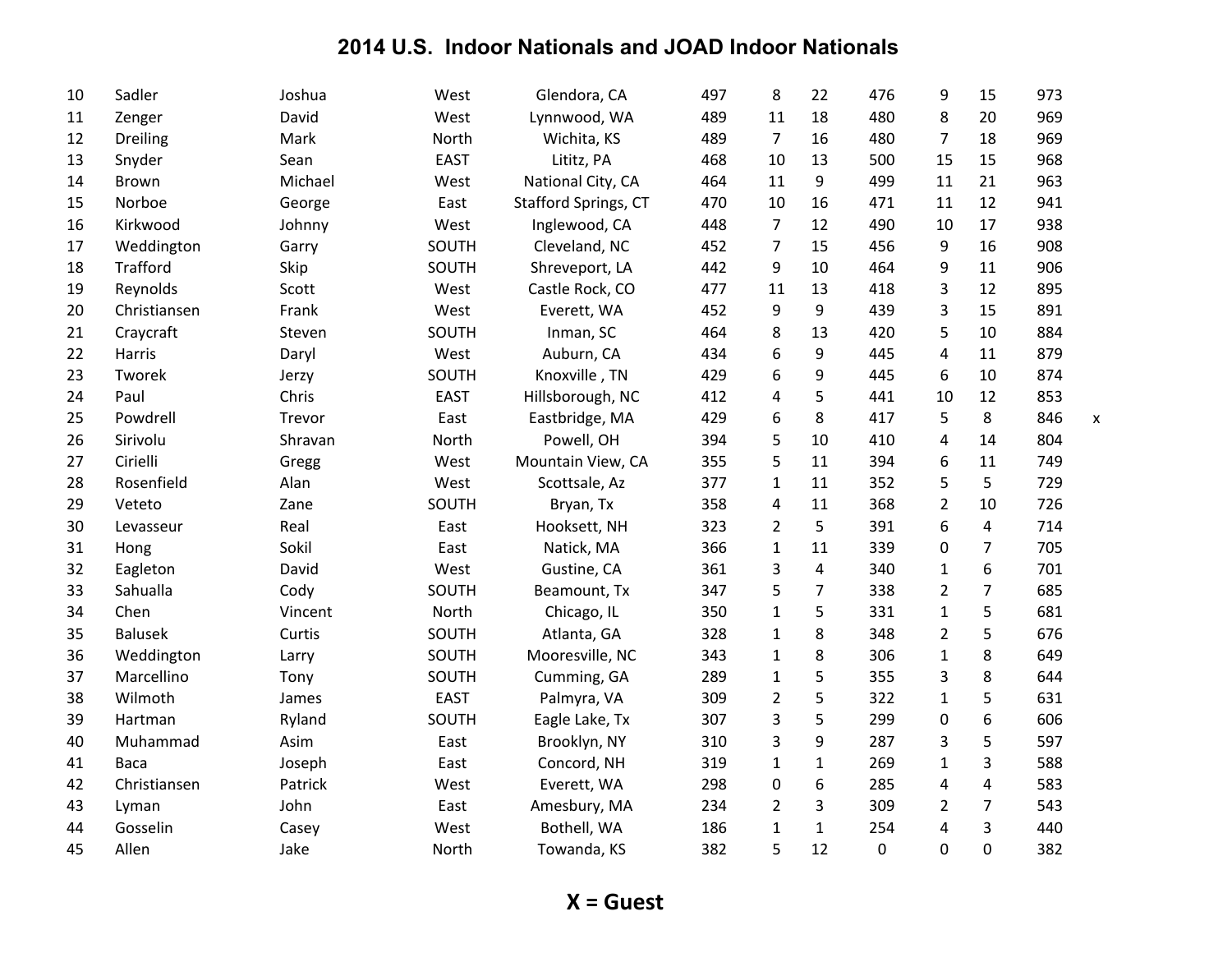|                | <b>FEMALE SENIOR BAREBOW</b>   |                   |               |                     | Round 1      |                |                | <b>Round 2</b> |                |                         |              |              |
|----------------|--------------------------------|-------------------|---------------|---------------------|--------------|----------------|----------------|----------------|----------------|-------------------------|--------------|--------------|
| <b>PLACE</b>   | <b>LAST NAME</b>               | <b>FIRST NAME</b> | <b>REGION</b> | <b>HOMETOWN</b>     | <b>Score</b> | 10's           | 9's            | <b>Score</b>   | 10's           | 9's                     | <b>TOTAL</b> | <b>NOTES</b> |
| $\mathbf{1}$   | Nelson-Harris                  | Rebecca           | West          | Auburn, CA          | 502          | 9              | 19             | 503            | 14             | 20                      | 1005         |              |
| $\overline{2}$ | Winslow                        | Shelby            | North         | Lee's Summit, MO    | 480          | 8              | 11             | 467            | 8              | 10                      | 947          |              |
| 3              | Atkinson                       | Skylar Rae        | West          | Newberg, OR         | 450          | 10             | 16             | 473            | 9              | 15                      | 923          |              |
| 4              | Dinoso                         | Djessebel         | West          | Glendora, CA        | 457          | 9              | 12             | 439            | 5              | 12                      | 896          |              |
| 5              | Coombe                         | Elizabeth         | North         | Mason, OH           | 451          | 10             | 12             | 433            | 9              | 9                       | 884          |              |
| 6              | Warren                         | Suzette           | West          | Mountain View, CA   | 421          | 6              | 10             | 448            | 8              | $\overline{7}$          | 869          |              |
| 7              | Robinson                       | Laurie            | West          | Portland, OR        | 412          | 5              | 10             | 408            | 10             | 5                       | 820          |              |
| 8              | Hinnen                         | Anita             | North         | Towanda, KS         | 381          | $\mathbf{1}$   | $\sqrt{5}$     | 414            | 3              | 11                      | 795          |              |
| 9              | <b>Trafford</b>                | Charlene          | SOUTH         | Shreveport, LA      | 362          | $\overline{2}$ | 9              | 394            | 5              | $\overline{7}$          | 756          |              |
| 10             | <b>Bodine</b>                  | Rachel            | East          | Boylston, MA        | 347          | 4              | $\overline{7}$ | 321            | 4              | $\overline{2}$          | 668          |              |
| 11             | Schackart                      | Christy           | East          | Londonderry, NH     | 311          | 3              | 5              | 354            | $\mathbf{1}$   | 9                       | 665          | X            |
| 12             | Shimmyo                        | Kayoko            | North         | Chicago, IL         | 334          | $\overline{2}$ | 6              | 305            | $\mathbf{1}$   | $\overline{4}$          | 639          |              |
| 13             | Olszewski                      | Logan             | <b>EAST</b>   | King George, VA     | 344          | $\overline{2}$ | 6              | 289            | 3              | $\overline{\mathbf{4}}$ | 633          |              |
| 14             | Coons                          | Anita             | East          | Byfield, MA         | 283          | 0              | 3              | 331            | 3              | 5                       | 614          |              |
| 15             | <b>Scruggs</b>                 | Meredith          | West          | Lake Stevens, WA    | 307          | $\mathbf{1}$   | 4              | 293            | $\overline{2}$ | $\overline{4}$          | 600          |              |
| 16             | Henzler                        | Kathryn           | North         | Perrsburg, OH       | 203          | $\overline{2}$ | 5              | 162            | $\overline{2}$ | $\overline{2}$          | 365          |              |
| 17             | Martin                         | <b>Brooke</b>     | <b>EAST</b>   | Jonestown, PA       | 175          | $\mathbf{1}$   | $\mathbf 1$    | 174            | 0              | $\overline{2}$          | 349          |              |
|                | <b>MALE MASTER 50+ RECURVE</b> |                   |               |                     | Round 1      |                |                | <b>Round 2</b> |                |                         |              |              |
| <b>PLACE</b>   | <b>LAST NAME</b>               | <b>FIRST NAME</b> | <b>REGION</b> | <b>HOMETOWN</b>     | <b>Score</b> | 10's           | 9's            | <b>Score</b>   | 10's           | 9's                     | <b>TOTAL</b> | <b>NOTES</b> |
| $\mathbf{1}$   | Meyers                         | Glenn             | North         | Fremont, MI         | 566          | 30             | 26             | 559            | 29             | 22                      | 1125         |              |
| $\overline{2}$ | Rissinger                      | Scott             | <b>EAST</b>   | Annville, PA        | 560          | 30             | 21             | 560            | 27             | 27                      | 1120         |              |
| 3              | Rosas Jr                       | Valente           | West          | Garden Grove, CA    | 559          | 28             | 23             | 560            | 25             | 28                      | 1119         |              |
| 4              | Wearne                         | David             | North         | Papillion, NE       | 543          | 26             | 21             | 564            | 35             | 15                      | 1107         |              |
| 5              | Querol                         | Gabriel           | North         | Glen Ellyn, IL      | 555          | 25             | 25             | 548            | 21             | 28                      | 1103         |              |
| 6              | Yamaguchi                      | Gary              | West          | Phoenix, Az         | 541          | 26             | 23             | 559            | 27             | 25                      | 1100         |              |
| 7              | Vainauskas                     | Adam              | West          | Litchfield Park, AZ | 550          | 26             | 23             | 541            | 18             | 28                      | 1091         |              |
| 8              | Stevenson Jr.                  | Thomas            | SOUTH         | Nichols Hills, OK   | 537          | 24             | 18             | 539            | 23             | 21                      | 1076         |              |
| 9              | Seale                          | Larry             | SOUTH         | Tulsa, OK           | 535          | 20             | 22             | 541            | 19             | 27                      | 1076         |              |
| 10             | Noble                          | Jim               | North         | Rocheport, MO       | 529          | 15             | 26             | 545            | 21             | 27                      | 1074         |              |
| 11             | Eagleton                       | Alan              | West          | Redwood City, CA    | 537          | 20             | 22             | 533            | 17             | 28                      | 1070         |              |
| 12             | Wilhelm                        | Wesley            | West          | Deer Park, WA       | 521          | 13             | 28             | 536            | 20             | 22                      | 1057         |              |
| 13             | Irvin                          | Tim               | North         | Glenmont, OH        | 529          | 20             | 18             | 524            | 19             | 19                      | 1053         |              |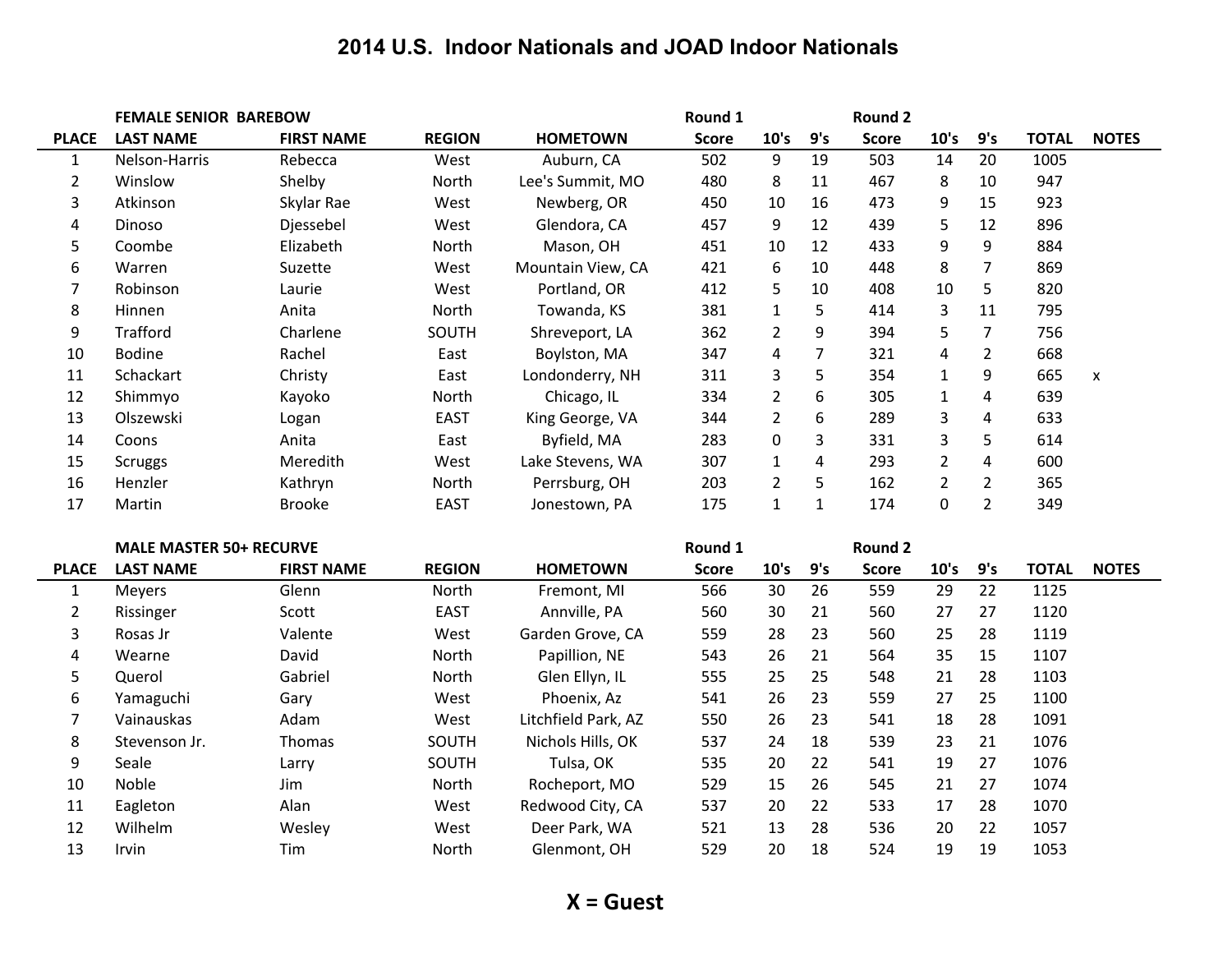| $\mathbf{1}$ | Rogers                         | Ben               | West          | San Jose, CA         | 552          | 28               | 19             | 548          | 22             | 25               | 1100         |              |
|--------------|--------------------------------|-------------------|---------------|----------------------|--------------|------------------|----------------|--------------|----------------|------------------|--------------|--------------|
| <b>PLACE</b> | <b>LAST NAME</b>               | <b>FIRST NAME</b> | <b>REGION</b> | <b>HOMETOWN</b>      | <b>Score</b> | 10's             | 9's            | <b>Score</b> | 10's           | 9's              | <b>TOTAL</b> | <b>NOTES</b> |
|              | <b>MALE MASTER 60+ RECURVE</b> |                   |               |                      | Round 1      |                  |                | Round 2      |                |                  |              |              |
|              |                                |                   |               |                      |              |                  |                |              |                |                  |              |              |
| 45           | Hanley                         | Ricky             | East          | Reading, MA          | 411          | 8                | 11             | 0            | 0              | $\mathbf 0$      | 411          |              |
| 44           | Herrington<br>Khusid           | Rudolf            | <b>EAST</b>   | Holland, PA          | 306          | $\mathbf{3}$     | 3              | 276          | $\overline{2}$ | 5                | 582          |              |
| 43           |                                | Thomas            | East          | Bridgewater, MA      | 324          | $\overline{2}$   | 5              | 348          | $\mathbf{1}$   | 9                | 672          |              |
| 42           | Marks                          | Michael           | East          | Unionville, CT       | 344          | $\overline{2}$   | $\overline{7}$ | 343          | $\overline{2}$ | $\overline{4}$   | 687          |              |
| 41           | Jordan Sr.                     | Stephen F.        | East          | Exeter, NH           | 318          | $\overline{4}$   | 5              | 426          | 6              | 12               | 744          |              |
| 40           | Weaver                         | David             | East          | New Boston, NH       | 403          | 5                | $\overline{7}$ | 387          | 4              | $\overline{7}$   | 790          |              |
| 39           | Chiu                           | Кc                | East          | East Brunswick, NJ   | 422          | 5                | 10             | 391          | 3              | $\boldsymbol{6}$ | 813          |              |
| 38           | Chia                           | Victor            | West          | Castro Valley, CA    | 417          | $\mathbf{1}$     | 10             | 422          | 3              | 16               | 839          |              |
| 37           | Walgast                        | Jon               | West          | Colorado Springs, CO | 418          | 5                | $\overline{7}$ | 421          | 4              | 10               | 839          |              |
| 36           | Mihelich                       | Tom               | North         | Troy, MI             | 409          | 5                | 8              | 439          | 8              | 12               | 848          |              |
| 35           | Villanueva                     | Dean              | <b>EAST</b>   | Ashburn, VA          | 463          | 8                | 13             | 390          | 5              | 14               | 853          |              |
| 34           | Robinson                       | Wayne             | West          | Stockton, CA         | 408          | 5                | 9              | 453          | 7              | 16               | 861          |              |
| 33           | Jukoski                        | Peter             | East          | Bow, NH              | 456          | $\overline{7}$   | 15             | 417          | 4              | 6                | 873          |              |
| 32           | Lio                            | Michael           | East          | Princeton, NJ        | 432          | 3                | 16             | 455          | 4              | 16               | 887          |              |
| 31           | Smith                          | Doug              | North         | Hamilton, OH         | 443          | $\overline{4}$   | 16             | 464          | $\overline{7}$ | 12               | 907          |              |
| 30           | Epperson                       | Joseph            | SOUTH         | Hartford, AL         | 468          | 9                | 16             | 458          | 8              | 13               | 926          |              |
| 29           | Schackart                      | Frank             | East          | Londonderry, NH      | 470          | 9                | 12             | 459          | $\overline{7}$ | 9                | 929          |              |
| 28           | Nelson                         | Rick D.           | North         | Wichita, KS          | 461          | $\overline{7}$   | 18             | 474          | $\overline{7}$ | 18               | 935          |              |
| 27           | Lam                            | Eddy              | East          | East Brunswick, NJ   | 483          | $\boldsymbol{6}$ | 17             | 474          | 6              | 12               | 957          |              |
| 26           | Mobley                         | Jim               | SOUTH         | Fayetteville, GA     | 476          | $\overline{7}$   | 20             | 489          | 9              | 23               | 965          |              |
| 25           | Hall                           | John              | SOUTH         | Tallahassee, FL      | 493          | 16               | 21             | 485          | 13             | 20               | 978          |              |
| 24           | Wiesman                        | Stephen           | <b>EAST</b>   | Paramus, NJ          | 487          | 8                | 18             | 497          | 13             | 17               | 984          |              |
| 23           | Wiggins                        | Mark              | <b>EAST</b>   | East Setauket, NY    | 492          | 10               | 21             | 506          | 13             | 20               | 998          |              |
| 22           | Young                          | Robert            | <b>NORTH</b>  | Minnetonka, MN       | 491          | 13               | 22             | 513          | 17             | 20               | 1004         |              |
| 21           | Smolinski                      | George            | East          | So Hamilton, MA      | 514          | 17               | 16             | 500          | 13             | 15               | 1014         |              |
| 20           | Gamboz                         | John              | West          | Downey, CA           | 519          | 18               | 19             | 503          | 13             | 19               | 1022         |              |
| 19           | Haberer                        | Ken               | <b>EAST</b>   | Boston, NY           | 513          | 12               | 25             | 518          | 13             | 24               | 1031         |              |
| 18           | Morris                         | Arthur            | West          | Norwalk, CA          | 515          | 15               | 15             | 519          | 16             | 20               | 1034         |              |
| 17           | Detamble                       | Stephen           | <b>EAST</b>   | Pittsford, NY        | 514          | 14               | 19             | 522          | 20             | 18               | 1036         |              |
| 16           | Hoberg                         | Kurt              | West          | Moorpark, CA         | 520          | 11               | 26             | 523          | 15             | 26               | 1043         |              |
| 15           | Renner                         | G Stewart         | East          | Sudbury, MA          | 516          | 12               | 26             | 528          | 16             | 25               | 1044         |              |
| 14           | Walth                          | Courtney          | West          | Lodi, CA             | 530          | 23               | 14             | 520          | 19             | 19               | 1050         |              |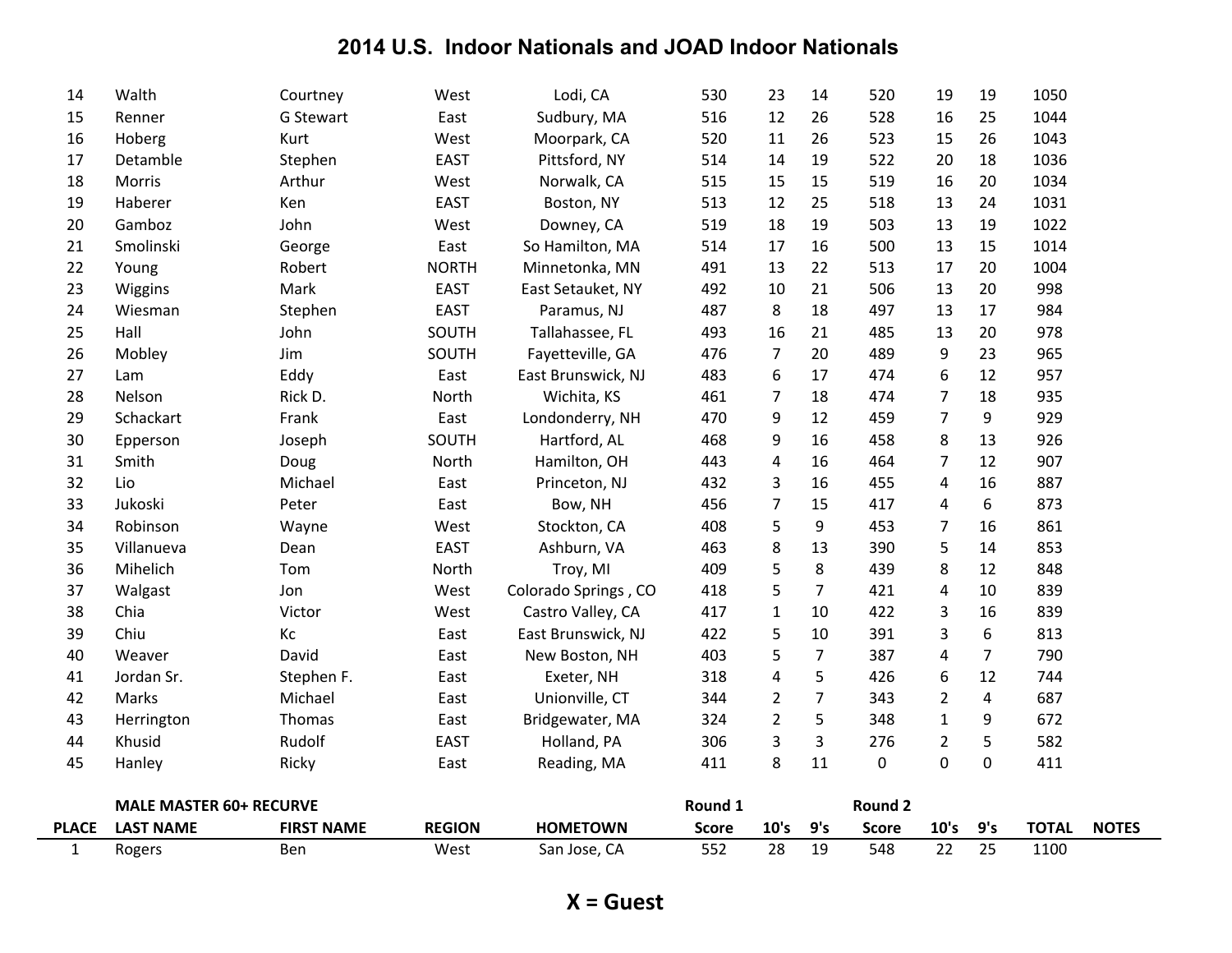| $\overline{2}$ | Booth         | Thomas       | North        | Brighton, MI         | 535 | 21             | 22 | 543 | 21             | 23 | 1078 |   |
|----------------|---------------|--------------|--------------|----------------------|-----|----------------|----|-----|----------------|----|------|---|
| 3              | Ryder         | Bob          | <b>EAST</b>  | Harrisonburg, VA     | 536 | 20             | 20 | 534 | 20             | 21 | 1070 |   |
| 4              | Hemphill      | Jim          | <b>NORTH</b> | Brooklyn Park, MN    | 536 | 21             | 19 | 530 | 14             | 28 | 1066 |   |
| 5              | Frizzell      | Mike         | North        | Galion, OH           | 530 | 20             | 20 | 525 | 12             | 28 | 1055 |   |
| 6              | Light         | Ted          | <b>EAST</b>  | Cockeysville, MD     | 536 | 22             | 22 | 508 | 23             | 11 | 1044 |   |
| 7              | Julian        | Fred         | West         | Seattle, WA          | 531 | 18             | 20 | 512 | 10             | 25 | 1043 |   |
| 8              | Petersen      | Henry        | East         | Brooklyn, NY         | 516 | 15             | 22 | 524 | 22             | 15 | 1040 |   |
| 9              | Estes         | David        | SOUTH        | Kennesaw, GA         | 530 | 20             | 21 | 508 | 12             | 17 | 1038 |   |
| 10             | Geiger        | Urs          | North        | Fenton, MI           | 523 | 13             | 23 | 515 | 13             | 22 | 1038 |   |
| 11             | Csaszar       | Ed           | SOUTH        | Marietta, GA         | 519 | 10             | 28 | 518 | 13             | 21 | 1037 |   |
| 12             | Gerstel       | Robert       | East         | So Easton, MA        | 512 | 15             | 20 | 516 | 17             | 20 | 1028 |   |
| 13             | Cote          | Jacques      | East         | Milford, MA          | 525 | 18             | 24 | 503 | 11             | 19 | 1028 | X |
| 14             | Rudolph       | Alan         | East         | East Attleboro, MA   | 517 | 10             | 25 | 511 | 11             | 23 | 1028 |   |
| 15             | Ontell        | David        | East         | New York, NY         | 499 | 12             | 18 | 520 | 17             | 25 | 1019 |   |
| 16             | Laramie Jr    | Raymond F    | East         | Farmington, CT       | 505 | 11             | 16 | 513 | 18             | 14 | 1018 |   |
| 17             | Laughlin      | William      | West         | Bellingham, WA       | 492 | 13             | 16 | 518 | 11             | 27 | 1010 |   |
| 18             | Sullivan      | Lawrence     | East         | Hudson, MA           | 492 | 20             | 15 | 505 | 14             | 15 | 997  |   |
| 19             | Duryea        | <b>Butch</b> | SOUTH        | Blaireville, GA      | 511 | 12             | 15 | 484 | 7              | 21 | 995  |   |
| 20             | Baldwin       | Douglas      | West         | Van Nuys, CA         | 507 | 15             | 20 | 486 | 13             | 14 | 993  |   |
| 21             | <b>Bolduc</b> | James        | East         | Otis, MA             | 491 | 11             | 18 | 499 | 11             | 18 | 990  |   |
| 22             | Majewski      | George       | East         | Westbury, NY         | 495 | $\overline{7}$ | 23 | 492 | 6              | 20 | 987  |   |
| 23             | Vennera       | James        | SOUTH        | Ruthenfordton, NC    | 491 | 11             | 14 | 494 | 13             | 17 | 985  |   |
| 24             | Swartzfager   | Dennis       | West         | Chandler, AZ         | 509 | 15             | 20 | 473 | 11             | 10 | 982  |   |
| 25             | Kerrigan      | James        | <b>EAST</b>  | Clifton, VA          | 454 | 6              | 14 | 511 | 9              | 30 | 965  |   |
| 26             | Walter        | Dennis       | North        | Prospect, KY         | 487 | 16             | 16 | 457 | 6              | 15 | 944  |   |
| 27             | Laurent       | John         | West         | Santa Anna, CA       | 466 | 9              | 12 | 477 | 12             | 12 | 943  |   |
| 28             | Cronemeyer    | Peter        | East         | Massapequa, NY       | 469 | 8              | 12 | 470 | $\overline{7}$ | 13 | 939  |   |
| 29             | Brown         | Larry        | East         | Brooklyn, NY         | 464 | 8              | 15 | 474 | 6              | 16 | 938  |   |
| 30             | Schrader      | Larry        | West         | Barstow, CA          | 467 | 10             | 13 | 464 | 5              | 15 | 931  |   |
| 31             | Shelfer       | Robert       | West         | Vancouver, WA        | 472 | 4              | 20 | 450 | 8              | 16 | 922  |   |
| 32             | Harris        | Michael      | West         | University Place, WA | 454 | 9              | 13 | 459 | 5              | 17 | 913  |   |
| 33             | Powelson      | Jeff         | SOUTH        | Marietta, GA         | 450 | 5              | 11 | 435 | 4              | 14 | 885  |   |
| 34             | Kacir         | Eugene       | SOUTH        | Cuero, Tx            | 437 | 3              | 15 | 428 | 5              | 10 | 865  |   |
| 35             | Focht         | Robert       | <b>EAST</b>  | Allentown, PA        | 445 | 5              | 19 | 409 | 6              | 8  | 854  |   |
| 36             | Peterson      | Dennis       | <b>NORTH</b> | Two Harbors, MN      | 415 | 4              | 15 | 432 | 7              | 19 | 847  |   |
| 37             | Cockrell      | Rich         | <b>NORTH</b> | Zimmerman, MN        | 415 | $\mathbf{1}$   | 10 | 421 | 8              | 8  | 836  |   |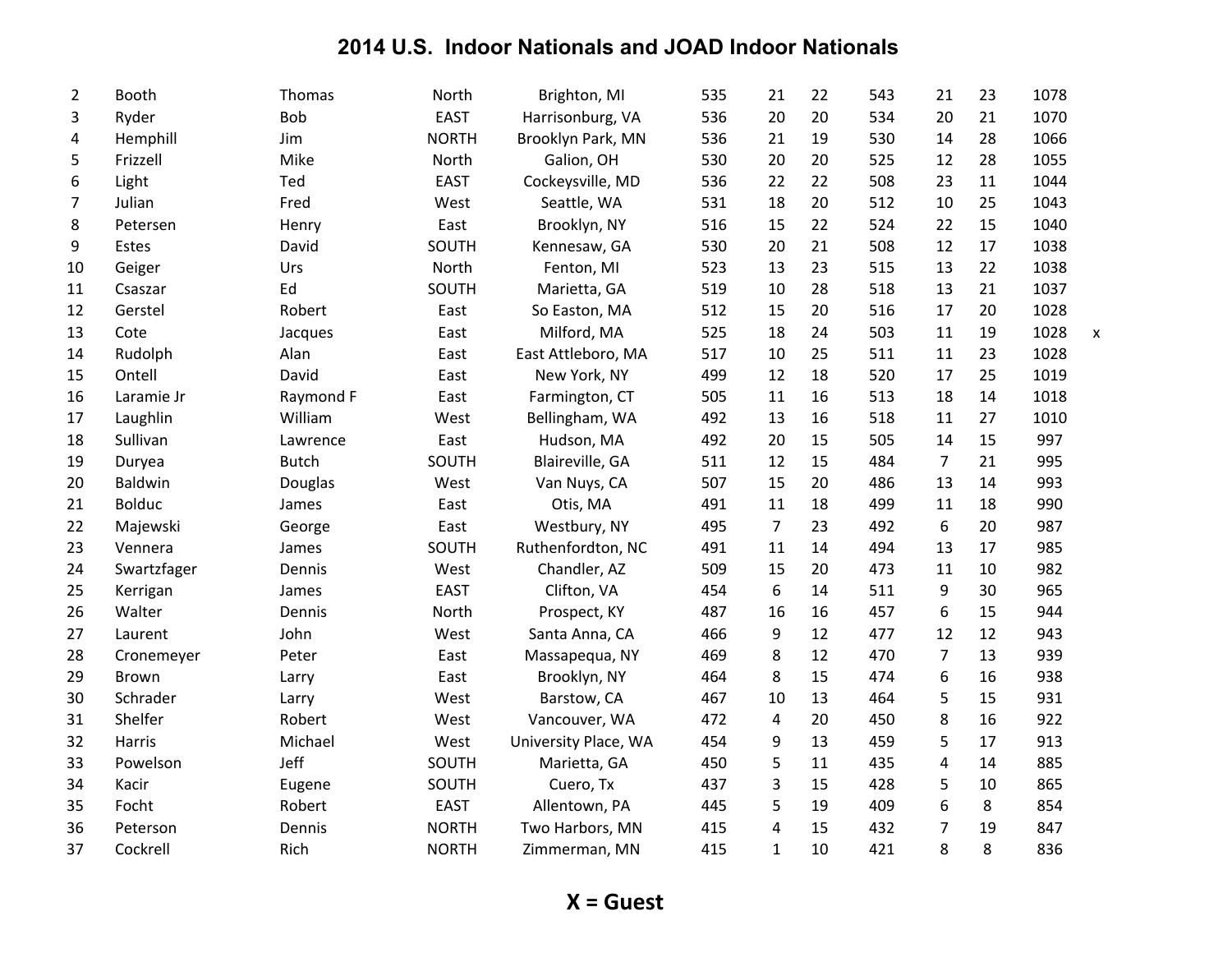| 38 | Elkovitch      | James    | East         | Auburn, NY        | 395 | 4 | b  | 441 |   | 10 | 836 |
|----|----------------|----------|--------------|-------------------|-----|---|----|-----|---|----|-----|
| 39 | Griffith       | William  | East         | Brooklyn, NY      | 405 |   | 13 | 393 | 4 | 12 | 798 |
| 40 | Ostrander      | Craig    | West         | Pasadena, CA      | 351 |   | 6  | 431 |   | 15 | 782 |
| 41 | Belisle Sr     | Thomas   | East         | Canton, MA        | 373 |   | b  | 379 |   |    | 752 |
| 42 | Armentrout     | Ben      | West         | San Jose, CA      | 397 |   | 9  | 326 | 4 |    | 723 |
| 43 | <b>Huestis</b> | Charles  | <b>NORTH</b> | West St. Paul, MN | 470 | b | 13 | 250 |   |    | 720 |
| 44 | <b>Perkins</b> | Robert   | <b>EAST</b>  | West Chester, PA  | 452 |   | 14 |     |   |    | 452 |
| 45 | Ambrose        | Roderick | <b>SOUTH</b> | Austin, Tx        | 159 |   |    | 200 |   |    | 359 |

|              | <b>MALE MASTER 70+ RECURVE</b> |                   |               |                  | Round 1      |      |     | Round 2      |                |     |       |              |
|--------------|--------------------------------|-------------------|---------------|------------------|--------------|------|-----|--------------|----------------|-----|-------|--------------|
| <b>PLACE</b> | <b>LAST NAME</b>               | <b>FIRST NAME</b> | <b>REGION</b> | <b>HOMETOWN</b>  | <b>Score</b> | 10's | 9's | <b>Score</b> | 10's           | 9's | TOTAL | <b>NOTES</b> |
|              | Skinner                        | Larry             | North         | Moberly, MO      | 526          | 17   | 21  | 544          | 26             | 17  | 1070  |              |
|              | Lizzio                         | Al                | <b>EAST</b>   | Flushing, NY     | 517          | 16   | 19  | 513          | 13             | 14  | 1030  |              |
| 3            | Rider                          | Roy               | North         | Jackson, MI      | 515          | 15   | 19  | 498          | 9              | 16  | 1013  |              |
| 4            | Powers Jr                      | Herbert           | SOUTH         | Katy, Tx         | 484          | 11   | 18  | 482          | 11             | 16  | 966   |              |
| 5.           | Ploen                          | James             | <b>NORTH</b>  | Bloomington, MN  | 482          | 9    | 21  | 474          | 7 <sup>7</sup> | 17  | 956   |              |
| 6            | Stuckev                        | Joe               | SOUTH         | Rosharon, Tx     | 454          | 6    | 17  | 486          | 10             | 15  | 940   |              |
|              | Bestenbostel                   | Kenneth           | East          | Seymour, CT      | 461          | 8    | 16  | 455          | 6              | 11  | 916   |              |
| 8            | Mitchell                       | Richard           | SOUTH         | Sautee, GA       | 438          | 5.   | 12  | 476          | 12             | 19  | 914   |              |
| 9            | Mccullan                       | John A            | East          | Altamont, NY     | 455          | 5.   | 18  | 453          | 6              | 12  | 908   |              |
| 10           | Poodry                         | Clifton           | <b>EAST</b>   | Bethesda, MD     | 433          |      | 8   | 472          | 5              | 17  | 905   |              |
| 11           | Edwards Jr                     | <b>Ulysses</b>    | East          | Mount Vernon, NY | 371          | 3    | 6   | 268          | $\overline{2}$ | 5   | 639   |              |

|                |                        | <b>FEMALE MASTER 50+ RECURVE</b> |               |                    |              |          |     | Round 2      |      |          |              |              |
|----------------|------------------------|----------------------------------|---------------|--------------------|--------------|----------|-----|--------------|------|----------|--------------|--------------|
| <b>PLACE</b>   | <b>LAST NAME</b>       | <b>FIRST NAME</b>                | <b>REGION</b> | <b>HOMETOWN</b>    | <b>Score</b> | 10's     | 9's | <b>Score</b> | 10's | 9's      | <b>TOTAL</b> | <b>NOTES</b> |
|                | Tworek                 | Elzbieta                         | <b>SOUTH</b>  | Knoxville, TN      | 535          | 18       | 24  | 553          | 23   | 28       | 1088         |              |
| $\overline{2}$ | Stevenson              | Kathleen                         | <b>SOUTH</b>  | Nichols Hills, OK  | 516          | 11       | 24  | 542          | 24   | 22       | 1058         |              |
| 3              | <b>Bennett Shelton</b> | Laura                            | <b>EAST</b>   | Bethlehem, PA      | 544          | 21       | 25  | 509          | 9    | 26       | 1053         |              |
| 4              | Sarver                 | Carmen                           | East          | Townsend, MA       | 504          |          | 22  | 533          | 16   | 25       | 1037         |              |
| 5              | Hoberg                 | Rose                             | West          | Moorpark, CA       | 500          | 11       | 18  | 497          | 12   | 18       | 997          |              |
| 6              | Kochert                | Connie                           | North         | Moreland Hills, OH | 487          | 11       | 16  | 480          | 10   | 13       | 967          |              |
|                | Sutton                 | Vicki                            | West          | Lubbock, Tx        | 473          | 8        | 19  | 460          | 8    | 12       | 933          |              |
| 8              | <b>Riggs</b>           | Cher                             | West          | Thousand Oaks, CA  | 445          | 6        | 11  | 456          | 10   | 10       | 901          |              |
| 9              | McShane                | Jolie                            | <b>EAST</b>   | Reisterstown, MD   | 306          | 3        |     | 308          | 3    | 2        | 614          |              |
| 10             | Vaile                  | Sue                              | North         | Scarborough, OH    | 183          | $\Omega$ | 5   | 106          | 0    | $\Omega$ | 289          |              |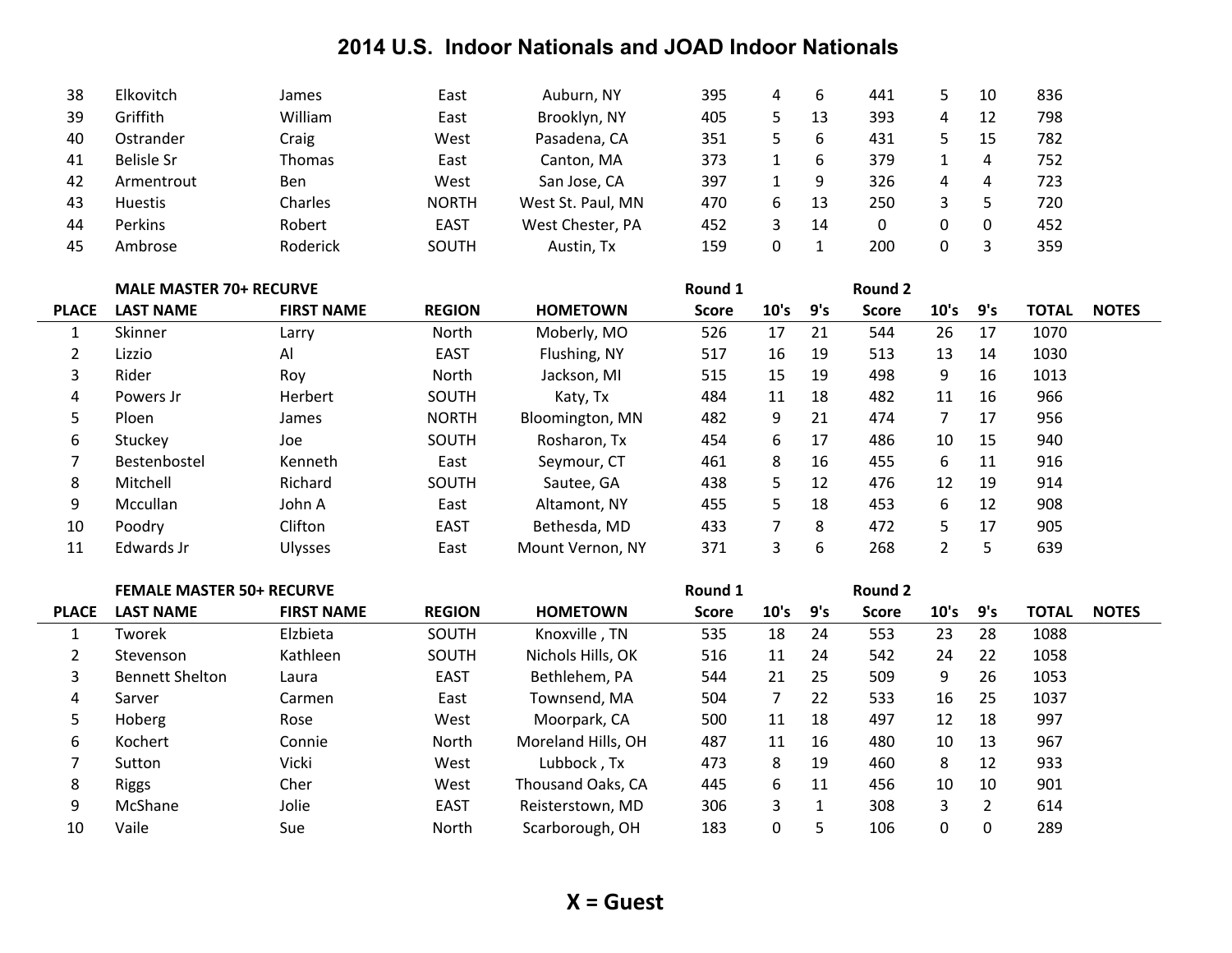|                | <b>FEMALE MASTER 60+ RECURVE</b> |                   |               |                     | Round 1      |      |                | Round 2      |                |     |              |              |
|----------------|----------------------------------|-------------------|---------------|---------------------|--------------|------|----------------|--------------|----------------|-----|--------------|--------------|
| <b>PLACE</b>   | <b>LAST NAME</b>                 | <b>FIRST NAME</b> | <b>REGION</b> | <b>HOMETOWN</b>     | <b>Score</b> | 10's | 9's            | <b>Score</b> | 10's           | 9's | <b>TOTAL</b> | <b>NOTES</b> |
| $\mathbf{1}$   | Jones                            | Roberta           | East          | Brooklyn, NY        | 463          | 9    | 10             | 463          | $\overline{7}$ | 16  | 926          |              |
| $\overline{2}$ | Shelfer                          | Charlene          | West          | Vancouver, WA       | 441          | 5    | 10             | 472          | 4              | 19  | 913          |              |
| 3              | Caballero                        | Theresa           | West          | Moreno Valley, CA   | 448          | 6    | 16             | 464          | $\overline{a}$ | 18  | 912          |              |
| 4              | Fraser                           | Jill              | West          | Van Nuys, CA        | 423          | 5    | 9              | 450          | 6              | 12  | 873          |              |
| 5              | Kroll                            | Karen             | West          | Sherman Oaks, CA    | 429          | 5    | $\overline{7}$ | 442          | 11             | 12  | 871          |              |
| 6              | Prichard                         | Paula             | North         | Columbus, OH        | 420          | 8    | 10             | 369          | 5              | 6   | 789          |              |
|                |                                  |                   |               |                     |              |      |                |              |                |     |              |              |
|                | <b>FEMALE MASTER 70+ RECURVE</b> |                   |               |                     | Round 1      |      |                | Round 2      |                |     |              |              |
| <b>PLACE</b>   | <b>LAST NAME</b>                 | <b>FIRST NAME</b> | <b>REGION</b> | <b>HOMETOWN</b>     | <b>Score</b> | 10's | 9's            | <b>Score</b> | 10's           | 9's | <b>TOTAL</b> | <b>NOTES</b> |
| $\mathbf{1}$   | Leach                            | Mary Ellen        | West          | Long Beach, CA      | 430          | 8    | 11             | 405          | 8              | 9   | 835          |              |
|                |                                  |                   |               |                     |              |      |                |              |                |     |              |              |
|                | <b>MALE MASTER 50+ COMPOUND</b>  |                   |               |                     | Round 1      |      |                | Round 2      |                |     |              |              |
| <b>PLACE</b>   | <b>LAST NAME</b>                 | <b>FIRST NAME</b> | <b>REGION</b> | <b>HOMETOWN</b>     | <b>Score</b> | 10's | 9's            | <b>Score</b> | 10's           | 9's | <b>TOTAL</b> | <b>NOTES</b> |
| $\mathbf{1}$   | <b>Button</b>                    | Jeff              | <b>NORTH</b>  | Cottage Grove, WI   | 578          | 38   | 22             | 577          | 37             | 23  | 1155         |              |
| $2 - TIE$      | Hakl                             | William           | <b>NORTH</b>  | Stacy, MN           | 574          | 34   | 26             | 574          | 34             | 26  | 1148         |              |
| $2 - TIE$      | Santos                           | Stephen           | East          | Millis, MA          | 572          | 32   | 28             | 576          | 36             | 24  | 1148         |              |
| $\overline{a}$ | Manfull                          | Ray               | North         | Valley Center, KS   | 574          | 34   | 26             | 570          | 30             | 30  | 1144         |              |
| $5 - TIE$      | Beasley                          | James             | North         | Holly, MI           | 576          | 36   | 24             | 566          | 26             | 34  | 1142         |              |
| $5 - TIE$      | Bee                              | Christopher       | North         | Howell, MI          | 571          | 31   | 29             | 571          | 31             | 29  | 1142         |              |
| $\overline{7}$ | Rugroden                         | Rick              | <b>NORTH</b>  | Waseca, MN          | 569          | 29   | 31             | 572          | 32             | 28  | 1141         |              |
| 8              | Shuck                            | Jerry             | East          | Frederick, MD       | 571          | 33   | 26             | 568          | 28             | 22  | 1139         |              |
| 9              | Libby                            | John              | East          | Winslow, ME         | 573          | 33   | 27             | 564          | 25             | 34  | 1137         |              |
| 10             | Mull                             | Mitch             | North         | Mason, MI           | 561          | 22   | 36             | 574          | 35             | 24  | 1135         |              |
| 11             | Laramie                          | Bill              | East          | Gill, MA            | 566          | 26   | 34             | 568          | 29             | 30  | 1134         |              |
| 12             | Hopkins                          | Matt              | East          | Johnston, RI        | 568          | 28   | 32             | 564          | 25             | 34  | 1132         |              |
| 13             | Hulme                            | Michael           | East          | Eastboro, MA        | 563          | 24   | 35             | 568          | 28             | 32  | 1131         |              |
| 14             | Cook                             | Rob               | West          | Shoreline, WA       | 562          | 22   | 38             | 567          | 27             | 33  | 1129         |              |
| 15             | McDevitt                         | James             | East          | Morrill, ME         | 563          | 25   | 33             | 565          | 25             | 35  | 1128         |              |
| 16             | <b>Hicks</b>                     | Jeff              | EAST          | Springbrook Twp, PA | 566          | 26   | 34             | 562          | 23             | 36  | 1128         |              |
| 17             | Moshier                          | Howard            | North         | West Chester, OH    | 563          | 23   | 37             | 564          | 26             | 32  | 1127         |              |
| 18             | Lecker                           | Joel              | <b>EAST</b>   | Troy, VA            | 570          | 30   | 30             | 555          | 20             | 37  | 1125         |              |
| 19             | Wilkinson                        | Donald            | North         | Saline, MI          | 559          | 22   | 35             | 564          | 25             | 34  | 1123         |              |
| 20             | Tuttle                           | Patrick           | East          | East Brookfield, MA | 563          | 25   | 31             | 560          | 21             | 38  | 1123         |              |
| 21             | Stanczak                         | Joseph            | North         | Sagamore Hills, OH  | 557          | 23   | 34             | 565          | 27             | 31  | 1122         |              |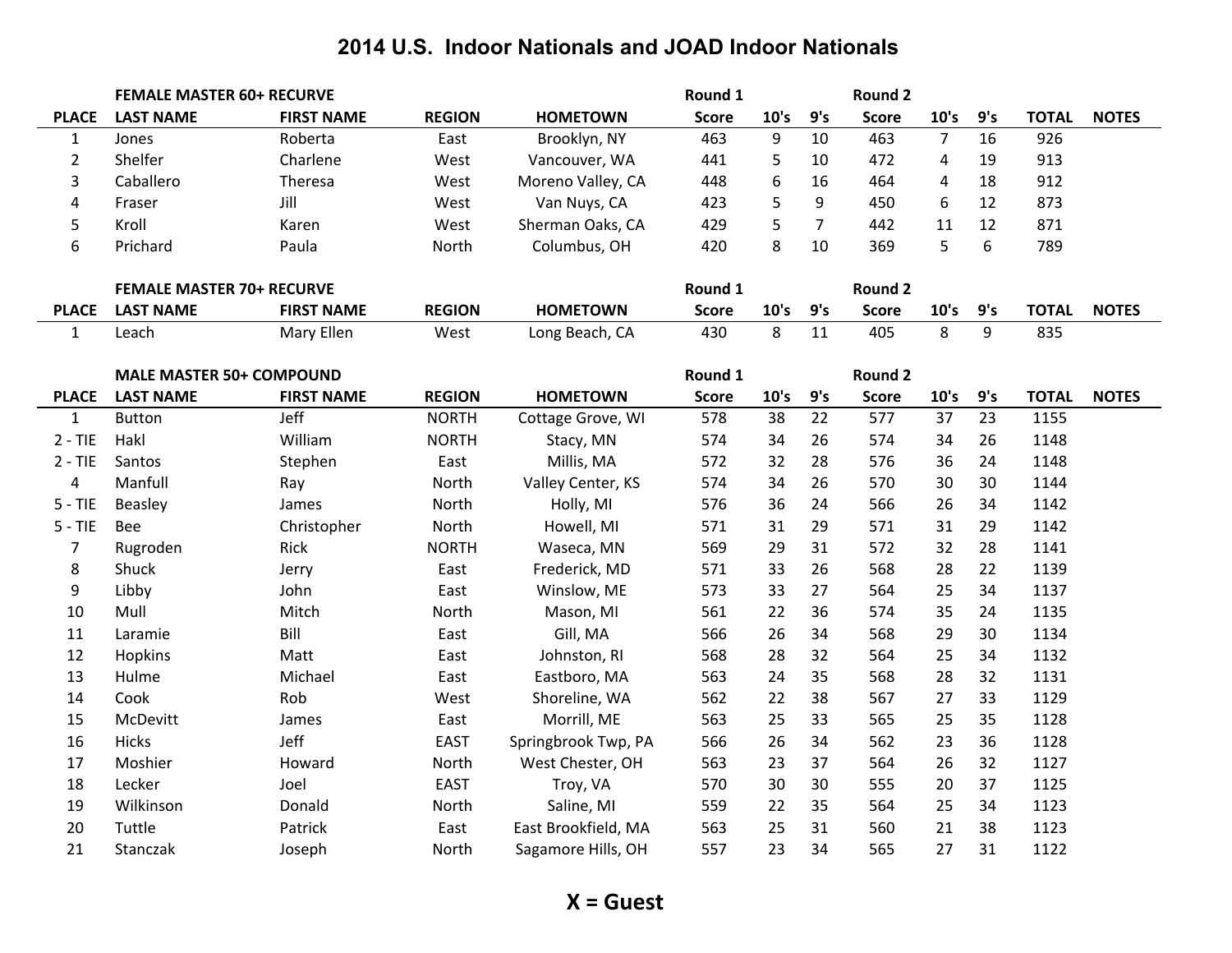|                | <b>MALE MASTER 60+ COMPOUND</b>        |                   |               |                                  | Round 1      |                |          | <b>Round 2</b> |                |             |              |              |
|----------------|----------------------------------------|-------------------|---------------|----------------------------------|--------------|----------------|----------|----------------|----------------|-------------|--------------|--------------|
| 4              | Hryn                                   | Dave              | East          | West Seneca, NY                  | 553          | 17             | 40       | 0              | $\mathbf 0$    | $\mathbf 0$ | 553          |              |
| 3              | Thornberry                             | Dave              | West          | Quartz Hill, CA                  | 539          | 13             | 35       | 508            | 6              | 27          | 1047         |              |
| $\overline{2}$ | Egbert                                 | Dave              | North         | Sunman, IN                       | 526          | 8              | 39       | 530            | 9              | 38          | 1056         |              |
| $\mathbf{1}$   | Lewkowicz                              | Paul              | East          | Southborough, MA                 | 551          | 12             | 47       | 543            | $\overline{7}$ | 49          | 1094         |              |
| <b>PLACE</b>   | <b>LAST NAME</b>                       | <b>FIRST NAME</b> | <b>REGION</b> | <b>HOMETOWN</b>                  | <b>Score</b> | 10's           | 9's      | <b>Score</b>   | 10's           | 9's         | <b>TOTAL</b> | <b>NOTES</b> |
|                | <b>MALE MASTER 50+ COMPOUND FINGER</b> |                   |               |                                  | Round 1      |                |          | <b>Round 2</b> |                |             |              |              |
|                |                                        |                   |               |                                  |              |                |          |                |                |             |              |              |
| 47             | Weisbrod                               | Stephen           | <b>EAST</b>   | Hampton, VA                      | 484          | 3              | 29       | 462            | 4              | 19          | 946          |              |
| 46             | Artzberger                             | Bill              | North         | Birmingham, MI                   | 509          | 6              | 28       | 507            | 5              | 31          | 1016         |              |
| 45             | Higginbotham                           | <b>Brian</b>      | <b>EAST</b>   | Staten Island, NY                | 517          | 8              | 35       | 525            | 11             | 37          | 1042         |              |
| 44             | Grellner                               | Gene              | North         | Linn, MO                         | 523          | 6              | 35       | 520            | $\overline{a}$ | 38          | 1043         |              |
| 43             | Flores                                 | James             | West          | Johnstown, CO                    | 538          | 11             | 37       | 511            | 11             | 37          | 1049         |              |
| 42             | Prater                                 | John              | North         | xenia, OH                        | 520          | $\overline{7}$ | 32       | 531            | 8              | 38          | 1051         |              |
| 41             | Laitinen                               | Robert            | <b>NORTH</b>  | Wisconsin Rapids, MN             | 525          | 6              | 37       | 534            | 13             | 34          | 1059         |              |
| 40             | Finnegan                               | Mark              | North         | Elgin, IL                        | 513          | 10             | 42       | 553            | 11             | 42          | 1066         |              |
| 39             | Zittle                                 | Tim               | West          | Palo Alto, CA                    | 534          | 15             | 36       | 535            | 13             | 37          | 1069         |              |
| 38             | McGrath                                | Tom               | West          | Everett, WA                      | 532          | 8              | 40       | 546            | 15             | 37          | 1078         |              |
| 37             | Hunt                                   | Raymond           | East          | Assonet, MA                      | 551          | 15             | 41       | 529            | 9              | 42          | 1080         |              |
| 36             | Hainley                                | David             | East          | Eastamption, PA                  | 547          | 14             | 40       | 544            | 13             | 39          | 1091         |              |
| 35             | Scott                                  | Douglas           | West          | Livermore, CA                    | 543          | 18             | 30       | 549            | 17             | 36          | 1092         |              |
| 34             | Hook                                   | Mark              | North         | Brownstown, MI                   | 543          | 9              | 45       | 550            | 13             | 44          | 1093         |              |
| 33             | Logsdon                                | Dale              | <b>NORTH</b>  | Waseca, MN                       | 544          | 19             | 35       | 557            | 19             | 39          | 1101         |              |
| 32             | Pollard                                | Eddie             | <b>EAST</b>   | Falls, PA                        | 555          | 14             | 37       | 547            | 11             | 45          | 1102         |              |
| 31             | Gay                                    | Richard           | SOUTH         | Lufkin, Tx                       | 558          | 23             | 33       | 546            | 11             | 44          | 1104         |              |
| 30             | McCullough Jr                          | Wayne             | <b>EAST</b>   | Sharpsville, PA                  | 553          | 20             | 34       | 551            | 16             | 39          | 1104         |              |
| 29             | Neigebauer                             | Paul              | <b>NORTH</b>  | Waseca, MN                       | 553          | 17             | 39       | 552            | 16             | 30          | 1105         |              |
| 28             | Coday                                  | Bill              | West          | Bellflower, CA                   | 560          | 23             | 34       | 547            | 17             | 35          | 1107         |              |
| 27             | McCoy<br>Hoffman                       | Ron               | East<br>West  | Earlton, New York<br>Sunland, CA | 553          | 14<br>14       | 42<br>45 | 557            | 18             | 41          | 1110         |              |
| 25<br>26       | Largo                                  | Calvin<br>William | West          | Gallup, NM                       | 552<br>550   | 13             | 46       | 560<br>560     | 21<br>22       | 38<br>36    | 1112<br>1110 |              |
| 24             | Miller                                 | Roy               | <b>EAST</b>   | Mt. Sidney, VA                   | 562          | 24             | 34       | 552            | 16             | 41          | 1114         |              |
| 23             | Sarver                                 | David             | East          | Townsend, MA                     | 564          | 25             | 34       | 556            | 18             | 40          | 1120         |              |
| 22             | Jones                                  | Jason             | <b>EAST</b>   | Taylor, PA                       | 563          | 23             | 37       | 559            | 20             | 36          | 1122         |              |
|                |                                        |                   |               |                                  |              |                |          |                |                |             |              |              |

|              | <b>COMPOUND</b><br><b>MALE MASTER 60+</b>       |  | Round |                 |       | <b>Round 2</b> |      |       |      |      |              |              |
|--------------|-------------------------------------------------|--|-------|-----------------|-------|----------------|------|-------|------|------|--------------|--------------|
| <b>PLACE</b> | <b>REGION</b><br><b>FIRST NAME</b><br>LAST NAME |  |       | <b>HOMETOWN</b> | Score | 10's           | ים - | Score | 10's | ים - | <b>TOTAL</b> | <b>NOTES</b> |
|              |                                                 |  |       |                 |       |                |      |       |      |      |              |              |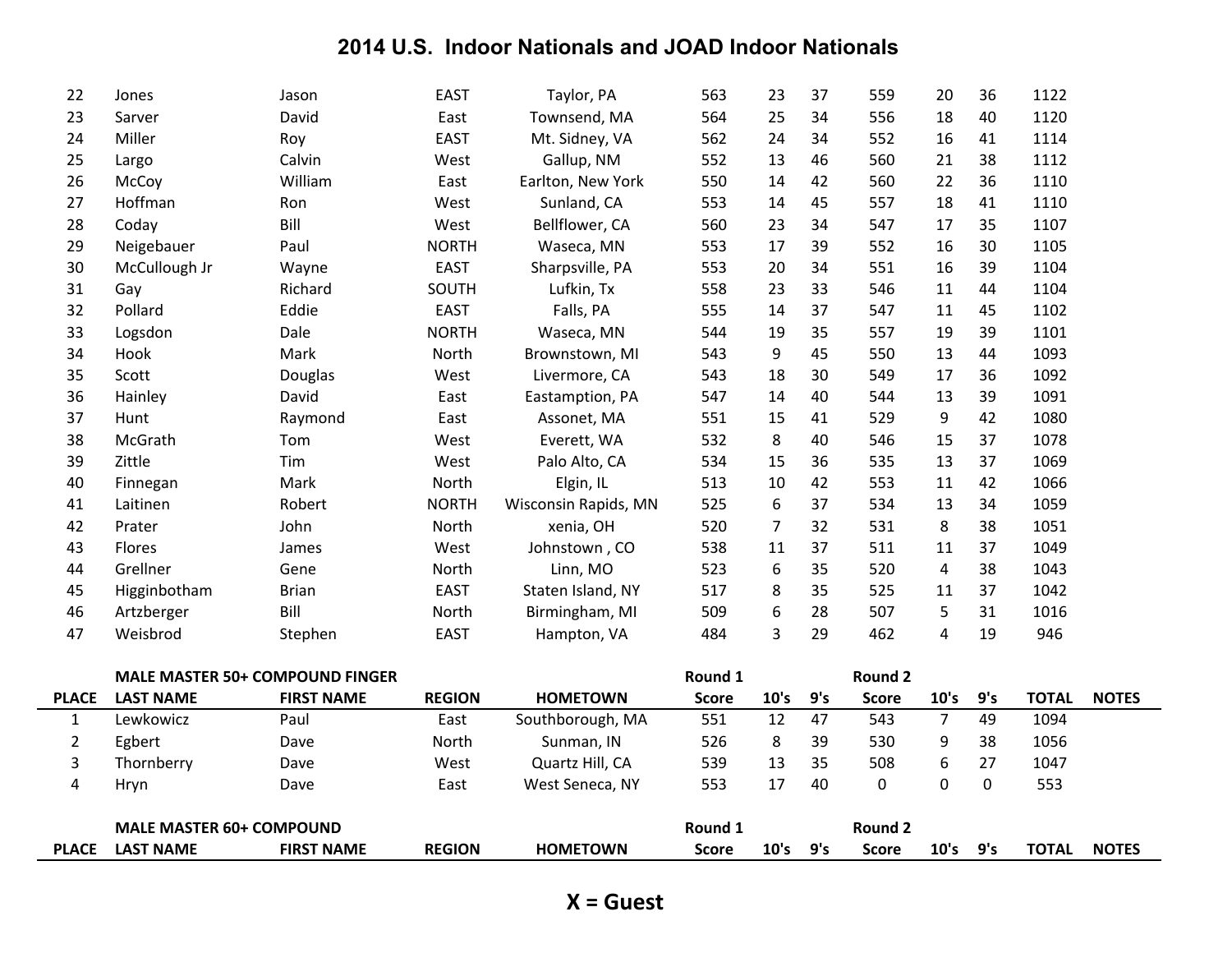| 1  | Brandenburg   | Jack                 | East         | W Groton, MA         | 573 | 33 | 27 | 567 | 27             | 33 | 1140 |
|----|---------------|----------------------|--------------|----------------------|-----|----|----|-----|----------------|----|------|
| 2  | White         | Larry                | <b>NORTH</b> | Rochester, MN        | 566 | 28 | 30 | 570 | 30             | 30 | 1136 |
| 3  | Trimble       | <b>Bruce</b>         | <b>NORTH</b> | Amherst Junction, WI | 569 | 29 | 31 | 564 | 26             | 32 | 1133 |
| 4  | Miller        | Mark                 | North        | Naperville, IL       | 563 | 23 | 37 | 564 | 26             | 35 | 1127 |
| 5  | Campbell      | Glenn                | North        | Lincoln Park, MI     | 563 | 23 | 37 | 562 | 23             | 36 | 1125 |
| 6  | Zecker        | Daniel H             | East         | Newbury, MA          | 560 | 21 | 38 | 558 | 22             | 34 | 1118 |
| 7  | Cope          | Cam                  | SOUTH        | Conroe, Tx           | 556 | 18 | 41 | 560 | 23             | 34 | 1116 |
| 8  | Marhefka      | Frank                | East         | West Boylston, MA    | 559 | 21 | 37 | 555 | 19             | 37 | 1114 |
| 9  | Eischen       | Patrick              | SOUTH        | Oakwood, GA          | 555 | 15 | 45 | 552 | 24             | 33 | 1107 |
| 10 | Wargat        | <b>Bruce</b>         | East         | Taunton, MA          | 563 | 23 | 37 | 544 | 9              | 47 | 1107 |
| 11 | Martin        | Gary                 | East         | Wrentham, MA         | 549 | 12 | 47 | 554 | 15             | 44 | 1103 |
| 12 | Cizadlo       | David                | <b>NORTH</b> | Milbank, SD          | 542 | 9  | 44 | 558 | 21             | 36 | 1100 |
| 13 | Peschong      | Dwight               | <b>NORTH</b> | LaBolt, SD           | 550 | 15 | 41 | 545 | 13             | 39 | 1095 |
| 14 | Lincoln       | Robert               | East         | East Brookfield, MA  | 540 | 14 | 40 | 554 | 16             | 42 | 1094 |
| 15 | Coffin        | Samuel               | East         | Limington, ME        | 549 | 13 | 43 | 542 | 20             | 30 | 1091 |
| 16 | Woodcome      | Edmond L             | East         | Fitchburg, MA        | 545 | 23 | 29 | 543 | 20             | 32 | 1088 |
| 17 | Southerland   | Warren               | SOUTH        | Monroe, Ga           | 540 | 11 | 41 | 541 | 14             | 34 | 1081 |
| 18 | Collins       | <b>Garland Leroy</b> | West         | Tulare, CA           | 536 | 10 | 40 | 545 | 12             | 42 | 1081 |
| 19 | Minuto        | Frank                | East         | Derby, CT            | 528 | 11 | 36 | 538 | 10             | 38 | 1066 |
| 20 | DeRegnaucourt | Jeff                 | North        | Rockford, MI         | 517 | 7  | 36 | 547 | 18             | 32 | 1064 |
| 21 | Chavez        | Ruben                | West         | Albuquerque, NM      | 544 | 11 | 42 | 511 | 6              | 31 | 1055 |
| 22 | <b>Nakis</b>  | Paul                 | East         | Newburyport, MA      | 518 | 14 | 29 | 535 | 15             | 31 | 1053 |
| 23 | Hinkle        | David                | North        | Jenison, MI          | 515 | 9  | 38 | 529 | 11             | 34 | 1044 |
| 24 | Giannoulas    | Theodoros            | West         | Federal Way, WA      | 516 | 2  | 39 | 519 | $\overline{7}$ | 29 | 1035 |
| 25 | Aratoon       | Arnold               | East         | East Meadow, NY      | 503 | 9  | 28 | 497 | 9              | 25 | 1000 |
| 26 | Sneed         | Charles              | <b>EAST</b>  | Elizabeth City, NC   | 493 | 8  | 28 | 476 | 5              | 28 | 969  |
| 27 | Malkasian     | Vartan               | <b>NORTH</b> | Wahpeton, ND         | 553 | 17 | 39 | 0   | 0              | 0  | 553  |
| 28 | Melendez      | Louis                | East         | Bronx, NY            | 426 | 5  | 16 | 0   | 0              | 0  | 426  |
|    |               |                      |              |                      |     |    |    |     |                |    |      |

|              | <b>MALE MASTER 70+ COMPOUND</b> |                   |               |                 | Round 1      |      |      | Round 2      |      |     |              |              |
|--------------|---------------------------------|-------------------|---------------|-----------------|--------------|------|------|--------------|------|-----|--------------|--------------|
| <b>PLACE</b> | <b>LAST NAME</b>                | <b>FIRST NAME</b> | <b>REGION</b> | <b>HOMETOWN</b> | <b>Score</b> | 10's | _9's | <b>Score</b> | 10's | 9's | <b>TOTAL</b> | <b>NOTES</b> |
|              | Marzullo                        | Joseph            | East          | Harwinton, CT   | 564          | 24   | 36   | 554          | 14   | 46  | 1118         |              |
|              | Orth                            | Richard           | SOUTH         | Mesa. AZ        | 557          | 19   | 39   | 557          | 19   | 39  | 1114         |              |
| ت            | Lytton                          | Ted               | <b>EAST</b>   | Toms Brook, VA  | 555          | 19   | -37  | 556          |      | 42  | 1111         |              |
| 4            | Arnold                          | Philip            | SOUTH         | Montreat, NC    | 515          |      | 38   | 533          | 8    | 42  | 1048         |              |
|              | Keller                          | Edward            | <b>EAST</b>   | Chesapeake, VA  | 517          |      | 35   | 504          |      |     | 1021         |              |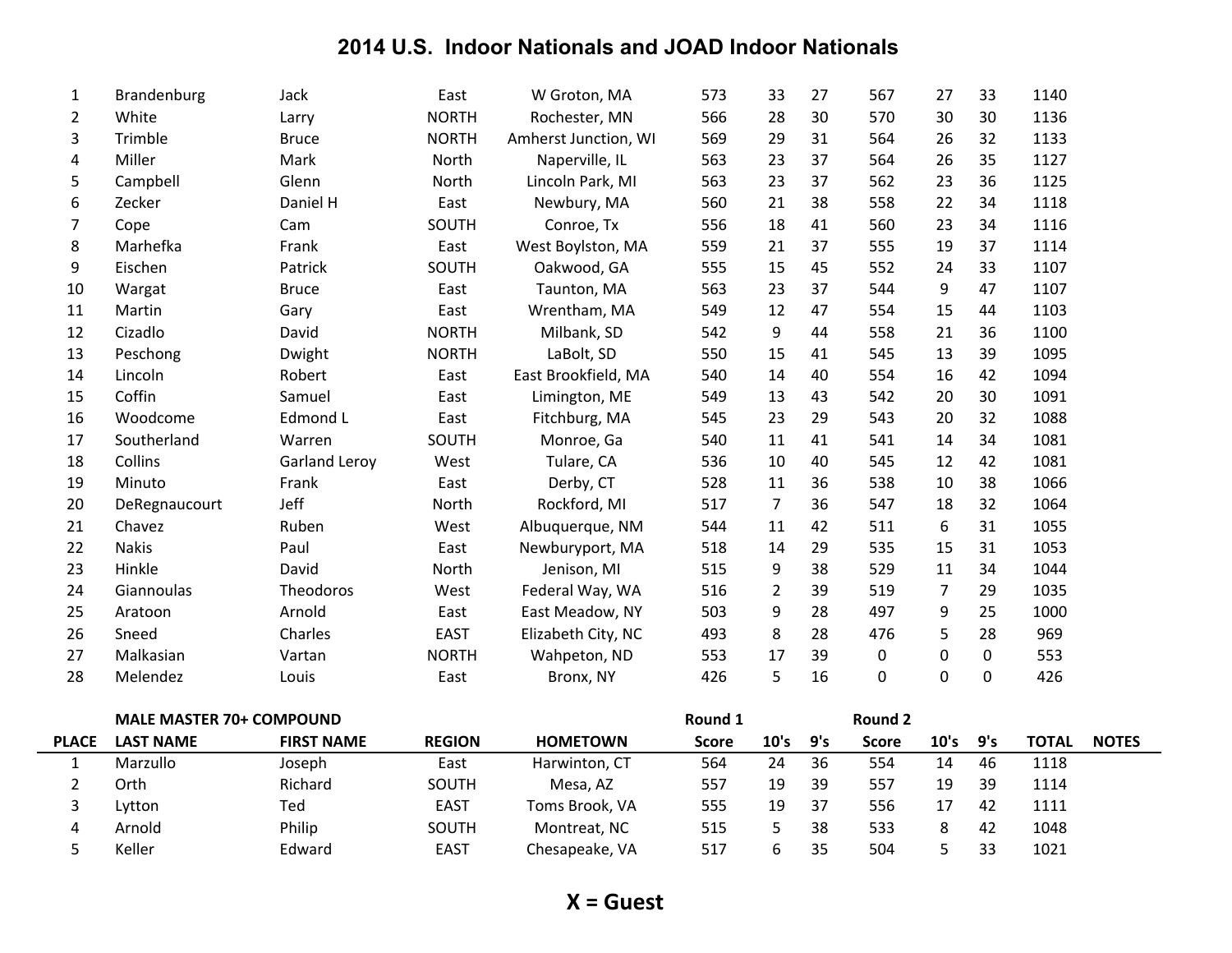| 6                            | Morrill                           | Terry                             | <b>EAST</b>                  | West Leechburg, PA                | 472                 | $\overline{2}$       | 24                 | 475                 | 6                       | 19                    | 947                  |              |
|------------------------------|-----------------------------------|-----------------------------------|------------------------------|-----------------------------------|---------------------|----------------------|--------------------|---------------------|-------------------------|-----------------------|----------------------|--------------|
|                              | <b>FEMALE MASTER 50+ COMPOUND</b> |                                   |                              |                                   | Round 1             |                      |                    | <b>Round 2</b>      |                         |                       |                      |              |
| <b>PLACE</b>                 | <b>LAST NAME</b>                  | <b>FIRST NAME</b>                 | <b>REGION</b>                | <b>HOMETOWN</b>                   | <b>Score</b>        | 10's                 | 9's                | <b>Score</b>        | 10's                    | 9's                   | <b>TOTAL</b>         | <b>NOTES</b> |
| $\mathbf{1}$                 | Hakl                              | Julene                            | <b>NORTH</b>                 | Stacy, MN                         | 556                 | 17                   | 42                 | 570                 | 30                      | 30                    | 1126                 |              |
| $\overline{2}$               | Dunaway                           | Alanna                            | West                         | San Marcos, CA                    | 557                 | 18                   | 41                 | 559                 | 19                      | 41                    | 1116                 |              |
| 3                            | McMahon                           | Linda                             | North                        | Birmingham, MI                    | 546                 | 17                   | 35                 | 551                 | 15                      | 41                    | 1097                 |              |
| 4                            | Cook                              | Karin                             | West                         | Shoreline, WA                     | 541                 | 9                    | 43                 | 551                 | 17                      | 38                    | 1092                 |              |
| 5                            | <b>Beck</b>                       | Linda                             | <b>NORTH</b>                 | Maple Lake, MN                    | 541                 | 10                   | 42                 | 539                 | 15                      | 33                    | 1080                 |              |
| 6                            | Scott                             | Dawnel                            | West                         | Livermore, CA                     | 537                 | 11                   | 38                 | 541                 | 16                      | 33                    | 1078                 |              |
| 7                            | Ashurst                           | Kristn                            | West                         | Parker, CO                        | 544                 | 15                   | 34                 | 531                 | 10                      | 33                    | 1075                 |              |
| 8                            | Skarvan                           | Kathleen                          | SOUTH                        | Elk Mound, WI                     | 540                 | $\overline{7}$       | 46                 | 528                 | 5                       | 42                    | 1068                 |              |
| 9                            | Wilkinson                         | Cynthia                           | North                        | Sasline, MI                       | 518                 | 14                   | 37                 | 549                 | 13                      | 43                    | 1067                 |              |
| 10                           | McGrath                           | Nancy                             | West                         | Everett, WA                       | 531                 | 10                   | 34                 | 535                 | 17                      | 28                    | 1066                 |              |
| 11                           | <b>Buckley</b>                    | Jacqueline                        | East                         | Fall River, MA                    | 524                 | 5                    | 39                 | 508                 | 6                       | 30                    | 1032                 |              |
| 12                           | Berning-Matell                    | Audrey                            | North                        | Toledo, OH                        | 492                 | $\mathbf{1}$         | 23                 | 497                 | $\overline{2}$          | 30                    | 989                  |              |
| 13                           | Zittle                            | Margaret                          | West                         | Palo Alto, CA                     | 412                 | 4                    | 16                 | 406                 | 3                       | 17                    | 818                  |              |
|                              |                                   |                                   |                              |                                   |                     |                      |                    |                     |                         |                       |                      |              |
|                              |                                   |                                   |                              |                                   |                     |                      |                    |                     |                         |                       |                      |              |
|                              | <b>FEMALE MASTER 60+ COMPOUND</b> |                                   |                              |                                   | Round 1             |                      |                    | <b>Round 2</b>      |                         |                       |                      |              |
| <b>PLACE</b>                 | <b>LAST NAME</b>                  | <b>FIRST NAME</b>                 | <b>REGION</b>                | <b>HOMETOWN</b>                   | <b>Score</b>        | 10's                 | 9's                | <b>Score</b>        | 10's                    | 9's                   | <b>TOTAL</b>         | <b>NOTES</b> |
| $\mathbf{1}$                 | Lance                             | Sherry                            | North                        | Wyandotte, MI                     | 555                 | 18                   | 40                 | 562                 | 25                      | 33                    | 1117                 |              |
| $\overline{2}$               | Hayes                             | Mary                              | East                         | East Windsor, CT                  | 511                 | 7                    | 29                 | 523                 | 9                       | 37                    | 1034                 |              |
| 3                            | Huff                              | Linda                             | SOUTH                        | Lilburn, GA                       | 512                 | 9                    | 34                 | 516                 | 10                      | 28                    | 1028                 |              |
| 4                            | <b>Burke</b>                      | Jeanne                            | West                         | Ben Lomoud, CA                    | 498                 | 3                    | 34                 | 518                 | $\overline{4}$          | 39                    | 1016                 |              |
| 5                            | <b>Triemer</b>                    | Linda                             | North                        | Okemos, MI                        | 502                 | $\overline{7}$       | 28                 | 500                 | 10                      | 24                    | 1002                 |              |
| 6                            | Micheau                           | Nolita                            | <b>NORTH</b>                 | Brooklyn Park, MN                 | 486                 | 3                    | 33                 | 512                 | $\overline{\mathbf{4}}$ | 32                    | 998                  |              |
| $\overline{7}$               | Miller                            | Kathy                             | North                        | Naperville, IL                    | 480                 | 5                    | 27                 | 499                 | $\overline{7}$          | 27                    | 979                  |              |
| 8                            | Olson                             | Sandra                            | SOUTH                        | Nashville, TN                     | 502                 | 6                    | 30                 | 440                 | $\mathbf 0$             | 18                    | 942                  |              |
|                              |                                   |                                   |                              |                                   |                     |                      |                    |                     |                         |                       |                      |              |
|                              |                                   | FEMALE MASTER 70+ COMPOUND FINGER |                              |                                   | Round 1             |                      |                    | <b>Round 2</b>      |                         |                       |                      |              |
| <b>PLACE</b><br>$\mathbf{1}$ | <b>LAST NAME</b><br>Newsom        | <b>FIRST NAME</b><br>Wanda        | <b>REGION</b><br>SOUTH       | <b>HOMETOWN</b><br>Taylor, Tx     | <b>Score</b><br>212 | 10's<br>$\mathbf{1}$ | 9's<br>$\mathbf 0$ | <b>Score</b><br>190 | 10's<br>$\overline{2}$  | 9's<br>$\overline{2}$ | <b>TOTAL</b><br>402  | <b>NOTES</b> |
|                              |                                   |                                   |                              |                                   |                     |                      |                    |                     |                         |                       |                      |              |
|                              | <b>MALE SENIOR RECURVE</b>        |                                   |                              |                                   | Round 1             |                      |                    | Round 2             |                         |                       |                      |              |
| <b>PLACE</b><br>$\mathbf{1}$ | <b>LAST NAME</b><br>Wukie         | <b>FIRST NAME</b><br>Jacob        | <b>REGION</b><br><b>EAST</b> | <b>HOMETOWN</b><br>Oak Harbor, OH | <b>Score</b><br>587 | 10's<br>47           | 9's<br>13          | <b>Score</b><br>588 | 10's<br>48              | 9's<br>12             | <b>TOTAL</b><br>1175 | <b>NOTES</b> |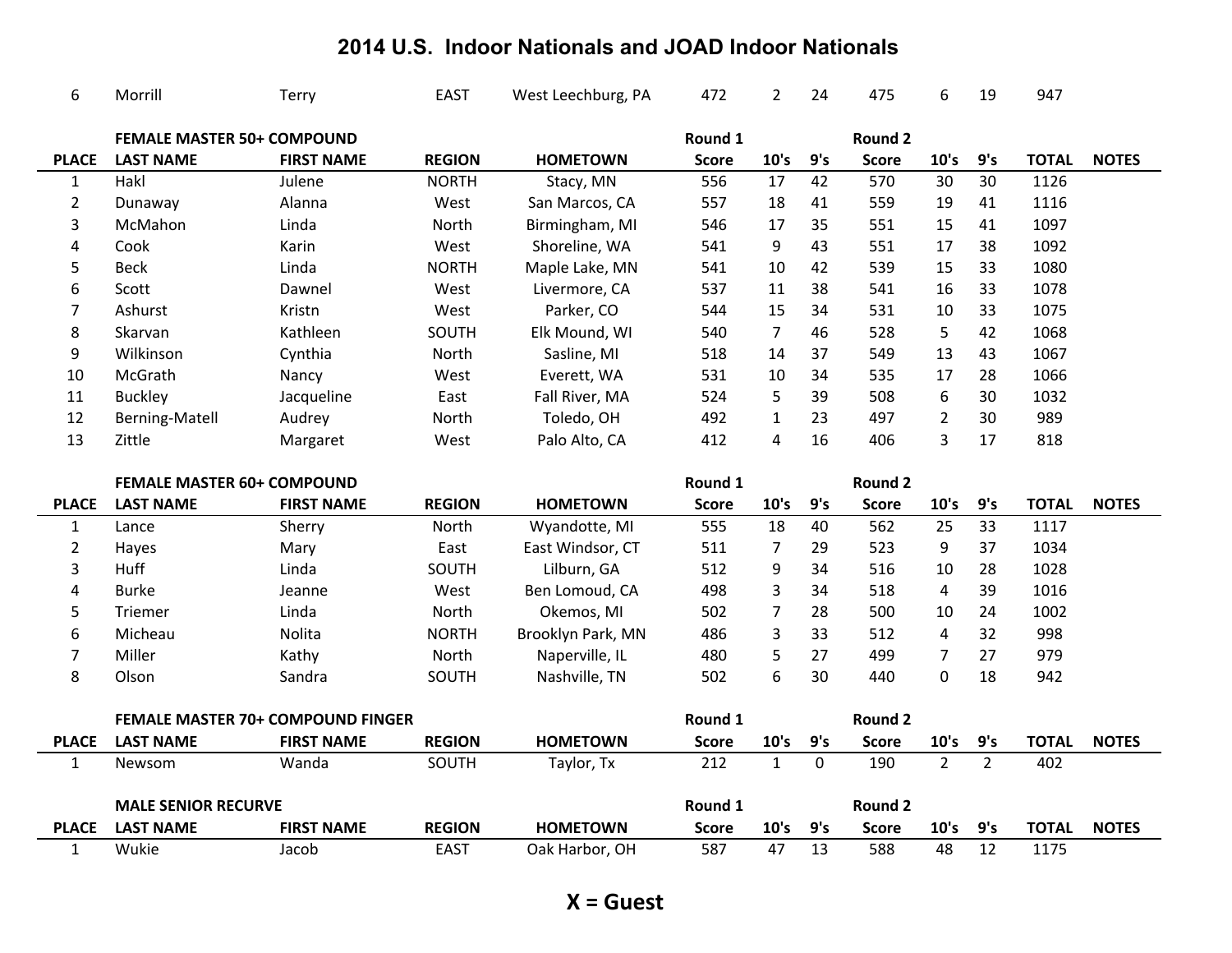| $\overline{2}$ | Wunderle     | Vic            | <b>EAST</b>  | San Antonio, Tx            | 582 | 47 | 9  | 591 | 51 | 9  | 1173 |
|----------------|--------------|----------------|--------------|----------------------------|-----|----|----|-----|----|----|------|
| 3              | Klimitchek   | Collin         | SOUTH        | Victoria, Tx               | 582 | 45 | 13 | 584 | 44 | 16 | 1166 |
| 4              | Johnson      | Richard        | East         | Woodstock, CT              | 580 | 42 | 16 | 584 | 44 | 16 | 1164 |
| 5              | McGlyn       | Joseph         | East         | Floral Park, NY            | 583 | 45 | 13 | 577 | 39 | 19 | 1160 |
| 6              | Mclaughlin   | Daniel         | North        | West Chester, OH           | 580 | 41 | 18 | 578 | 40 | 18 | 1158 |
| $\overline{7}$ | Butemeyer    | Ethan          | SOUTH        | Houston, Tx                | 573 | 36 | 21 | 584 | 47 | 11 | 1157 |
| 8              | Raby         | Josh           | West         | Bonney Lake, WA            | 581 | 41 | 19 | 574 | 38 | 14 | 1155 |
| 9              | Anderson     | Jeff           | West         | Bothell, WA                | 575 | 38 | 19 | 580 | 40 | 20 | 1155 |
| 10             | McLaughlin   | Sean           | North        | West Chester, OH           | 576 | 39 | 18 | 574 | 35 | 24 | 1150 |
| 11             | Kaminski     | Jake           | SOUTH        | Bronson, FL                | 581 | 42 | 17 | 567 | 30 | 27 | 1148 |
| 12             | Wifler       | Alex           | <b>EAST</b>  | Crete, IL                  | 569 | 42 | 13 | 573 | 39 | 16 | 1142 |
| 13             | Tenner       | <b>Brandon</b> | West         | Wilsonville, OR            | 566 | 31 | 20 | 568 | 32 | 24 | 1134 |
| 14             | Schuller     | Dan            | <b>EAST</b>  | Leola, PA                  | 562 | 28 | 27 | 570 | 39 | 14 | 1132 |
| 15             | Hines        | Timm           | West         | Kent, WA                   | 569 | 34 | 22 | 560 | 26 | 28 | 1129 |
| 16             | Gerig        | Guy            | East         | Oadkale, NY                | 563 | 31 | 22 | 564 | 29 | 26 | 1127 |
| 17             | Jones        | Nate           | <b>NORTH</b> | St. Paul, MN               | 555 | 23 | 29 | 564 | 32 | 21 | 1119 |
| 18             | Lazaroff     | <b>Brett</b>   | East         | Bayside, NY                | 557 | 27 | 25 | 560 | 29 | 23 | 1117 |
| 19             | Bowman       | Scott          | West         | Sierra Vista, Az           | 569 | 35 | 14 | 546 | 25 | 19 | 1115 |
| 20             | Pfister      | Jason          | North        | Blacklick, OH              | 558 | 27 | 24 | 557 | 25 | 28 | 1115 |
| 21             | Requa        | Matt           | SOUTH        | Houston, Tx                | 561 | 29 | 23 | 549 | 23 | 31 | 1110 |
| 22             | <b>Brady</b> | Bryan          | <b>EAST</b>  | Harrisonburg, VA           | 560 | 28 | 24 | 548 | 25 | 20 | 1108 |
| 23             | Crites       | Byron          | West         | Cortez, Co                 | 551 | 22 | 27 | 554 | 25 | 25 | 1105 |
| 24             | Fortenberry  | Ryan           | SOUTH        | <b>College Station, Tx</b> | 559 | 26 | 27 | 544 | 25 | 23 | 1103 |
| 25             | Roop         | Ben            | West         | Monroe, WA                 | 555 | 28 | 22 | 547 | 22 | 27 | 1102 |
| 26             | Westbrook    | <b>Bruce</b>   | North        | Westerville, OH            | 545 | 19 | 30 | 557 | 29 | 20 | 1102 |
| 27             | Goshorn      | Dan            | <b>EAST</b>  | Brownstown, PA             | 545 | 23 | 25 | 551 | 29 | 20 | 1096 |
| 28             | Shewchuk     | John           | SOUTH        | College Station, Tx        | 554 | 23 | 29 | 540 | 28 | 22 | 1094 |
| 29             | Noble        | Tim            | North        | Rocheport, MO              | 547 | 25 | 24 | 547 | 23 | 27 | 1094 |
| 30             | Wolfe        | David          | North        | Lincoln, NE                | 557 | 25 | 28 | 536 | 23 | 17 | 1093 |
| 31             | Wilhelm      | Wyndell        | West         | Colbert, WA                | 541 | 20 | 23 | 548 | 23 | 23 | 1089 |
| 32             | Simmerman    | Randy          | North        | Columbia, MO               | 538 | 17 | 31 | 545 | 22 | 23 | 1083 |
| 33             | Nietlisbach  | Marcel         | SOUTH        | Madison, CT                | 535 | 26 | 16 | 543 | 20 | 25 | 1078 |
| 34             | Gauvin       | Rich           | East         | Dayville, CT               | 538 | 22 | 19 | 540 | 21 | 22 | 1078 |
| 35             | Martel       | Michael        | East         | Gofftown, NH               | 552 | 26 | 22 | 524 | 19 | 18 | 1076 |
| 36             | Hill         | Chris          | West         | Las Vegas, NV              | 538 | 19 | 26 | 538 | 20 | 24 | 1076 |
| 37             | Stone        | Adam           | <b>EAST</b>  | Harrisonburg, VA           | 539 | 15 | 32 | 536 | 22 | 20 | 1075 |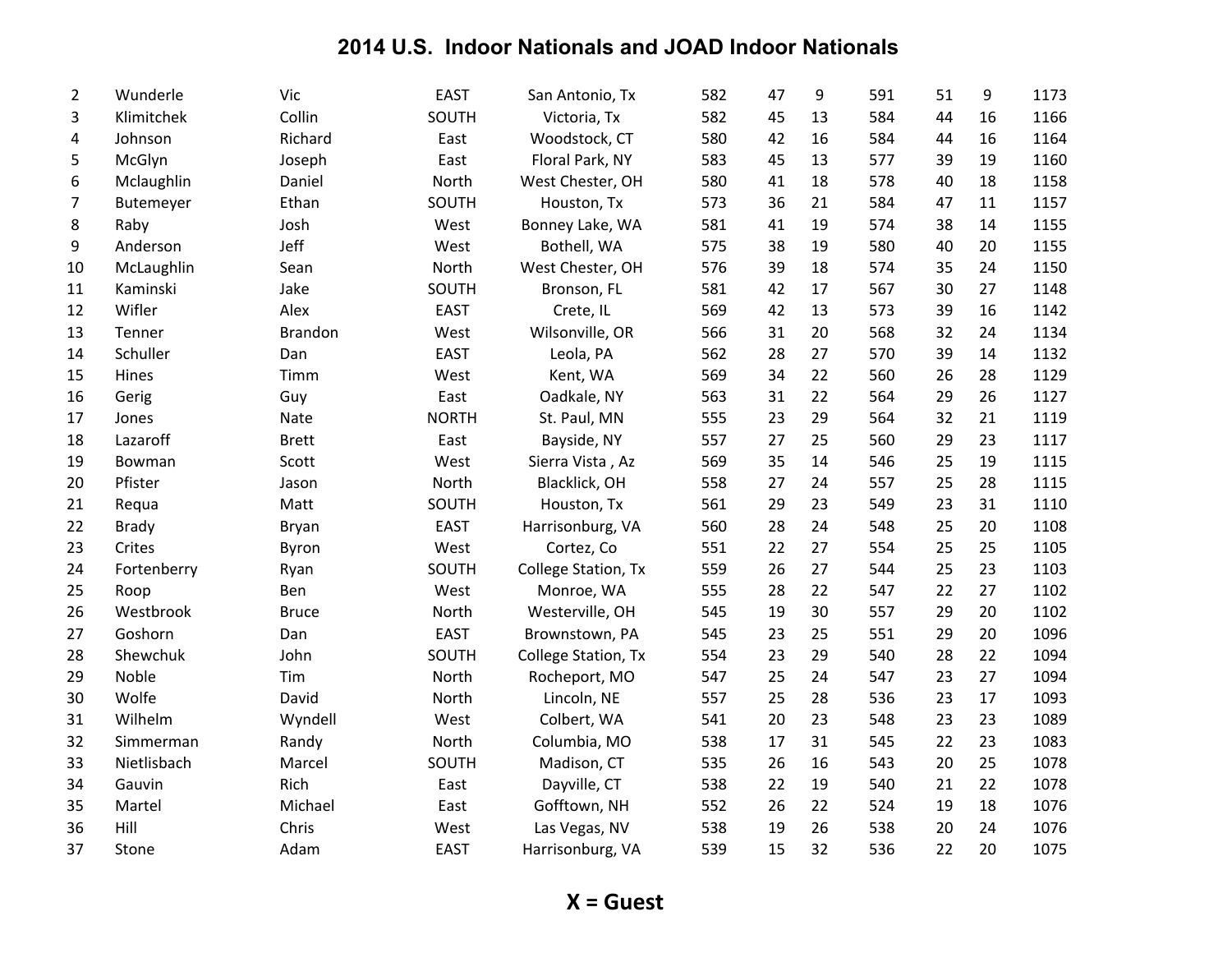| 38 | Allen           | <b>Brent</b>         | West         | Irvine, CA                 | 533 | 23 | 22 | 541 | 21 | 26 | 1074 |   |
|----|-----------------|----------------------|--------------|----------------------------|-----|----|----|-----|----|----|------|---|
| 39 | Hojnacki        | Michael              | SOUTH        | Bryan, Tx                  | 540 | 20 | 23 | 533 | 13 | 31 | 1073 |   |
| 40 | Arceo           | Arsi                 | West         | San Diego, CA              | 515 | 18 | 27 | 554 | 20 | 34 | 1069 |   |
| 41 | Han             | Kyung                | <b>EAST</b>  | Clifton, Non U.S. Citizen  | 529 | 20 | 17 | 537 | 13 | 35 | 1066 | X |
| 42 | Chu             | Benjamin             | East         | Floral Park, NY            | 540 | 25 | 23 | 523 | 21 | 22 | 1063 |   |
| 43 | Kaune           | Anthony              | <b>NORTH</b> | Carver, MN                 | 542 | 21 | 25 | 521 | 19 | 20 | 1063 |   |
| 44 | Foust           | Greggory             | <b>EAST</b>  | Murrysville, PA            | 517 | 22 | 17 | 545 | 25 | 21 | 1062 |   |
| 45 | Hensley         | Michael              | <b>EAST</b>  | Darlington, MD             | 531 | 22 | 16 | 531 | 16 | 26 | 1062 |   |
| 46 | Choosang        | Geerati              | <b>EAST</b>  | Fort Lee, Non U.S. Citizen | 540 | 21 | 22 | 522 | 12 | 24 | 1062 | X |
| 47 | McFadden        | Michael              | West         | Snohomish, WA              | 530 | 16 | 26 | 527 | 21 | 16 | 1057 |   |
| 48 | Chant           | Matt                 | East         | Assonet, MA                | 524 | 16 | 21 | 530 | 15 | 27 | 1054 |   |
| 49 | Baldowski       | S. Phillip           | SOUTH        | Harlem, GA                 | 528 | 17 | 21 | 524 | 20 | 17 | 1052 |   |
| 50 | Yoerger         | Jonathan             | <b>EAST</b>  | Annapolis, MD              | 540 | 23 | 23 | 512 | 9  | 30 | 1052 |   |
| 51 | <b>Beauvais</b> | Adam                 | East         | Leominster, MA             | 536 | 18 | 23 | 516 | 13 | 25 | 1052 |   |
| 52 | Wallace         | Charles              | <b>EAST</b>  | Timonium, MD               | 528 | 14 | 23 | 523 | 16 | 20 | 1051 |   |
| 53 | Grantz          | Todd                 | SOUTH        | Shawnee, OK                | 528 | 21 | 18 | 519 | 15 | 21 | 1047 |   |
| 54 | Hernandez       | Jesus                | <b>EAST</b>  | Roanoke, VA                | 520 | 17 | 17 | 525 | 21 | 16 | 1045 |   |
| 55 | Marino          | Anthony              | East         | West Creek, NJ             | 536 | 17 | 28 | 508 | 13 | 21 | 1044 |   |
| 56 | Gladstone       | Carl                 | East         | Sharon, MA                 | 520 | 17 | 20 | 523 | 16 | 21 | 1043 |   |
| 57 | Repnicki        | John                 | <b>EAST</b>  | Galloway, NJ               | 526 | 21 | 14 | 517 | 11 | 28 | 1043 |   |
| 58 | Nguyen          | Cyrus                | East         | Amesbury, MA               | 533 | 17 | 25 | 507 | 12 | 17 | 1040 |   |
| 59 | Noble           | Peter                | North        | Rocheport, MO              | 520 | 14 | 25 | 517 | 15 | 23 | 1037 |   |
| 60 | Sy              | Andrew               | West         | Fremont, CA                | 507 | 14 | 17 | 530 | 14 | 29 | 1037 |   |
| 61 | Dacus           | Tyler                | North        | Collierville, TN           | 524 | 17 | 17 | 512 | 13 | 24 | 1036 |   |
| 62 | Valentin        | Edmund               | West         | Renton, WA                 | 516 | 10 | 28 | 514 | 14 | 23 | 1030 |   |
| 63 | Shetler         | Keith                | East         | Whitman, MA                | 520 | 16 | 18 | 508 | 10 | 21 | 1028 |   |
| 64 | Nguyen          | Ty                   | East         | Shirley, MA                | 502 | 13 | 26 | 524 | 16 | 20 | 1026 |   |
| 65 | Turner          | <b>Randel Peewee</b> | East         | Bethpage, NY               | 512 | 13 | 23 | 512 | 17 | 14 | 1024 |   |
| 66 | <b>Berling</b>  | Matt                 | West         | Los Angles, CA             | 515 | 17 | 17 | 509 | 13 | 18 | 1024 |   |
| 67 | Slack           | Marc                 | <b>EAST</b>  | Herndon, VA                | 519 | 16 | 22 | 505 | 10 | 20 | 1024 |   |
| 68 | Aaron           | Dustin               | East         | Waltham, MA                | 517 | 12 | 25 | 503 | 13 | 21 | 1020 |   |
| 69 | Gerig           | Guy                  | East         | Deer Park, NY              | 509 | 9  | 25 | 509 | 13 | 21 | 1018 |   |
| 70 | Pronitchev      | Oleg                 | <b>NORTH</b> | Batavia, IL                | 512 | 14 | 19 | 499 | 11 | 20 | 1011 |   |
| 71 | McMillan        | Terrence             | East         | Elmont, NY                 | 512 | 21 | 11 | 497 | 9  | 20 | 1009 |   |
| 72 | Servies         | Nicholas             | SOUTH        | Roswell, GA                | 513 | 13 | 23 | 496 | 13 | 19 | 1009 |   |
| 73 | Meyer           | Steven               | <b>EAST</b>  | New Vernon, NJ             | 515 | 12 | 19 | 487 | 13 | 17 | 1002 |   |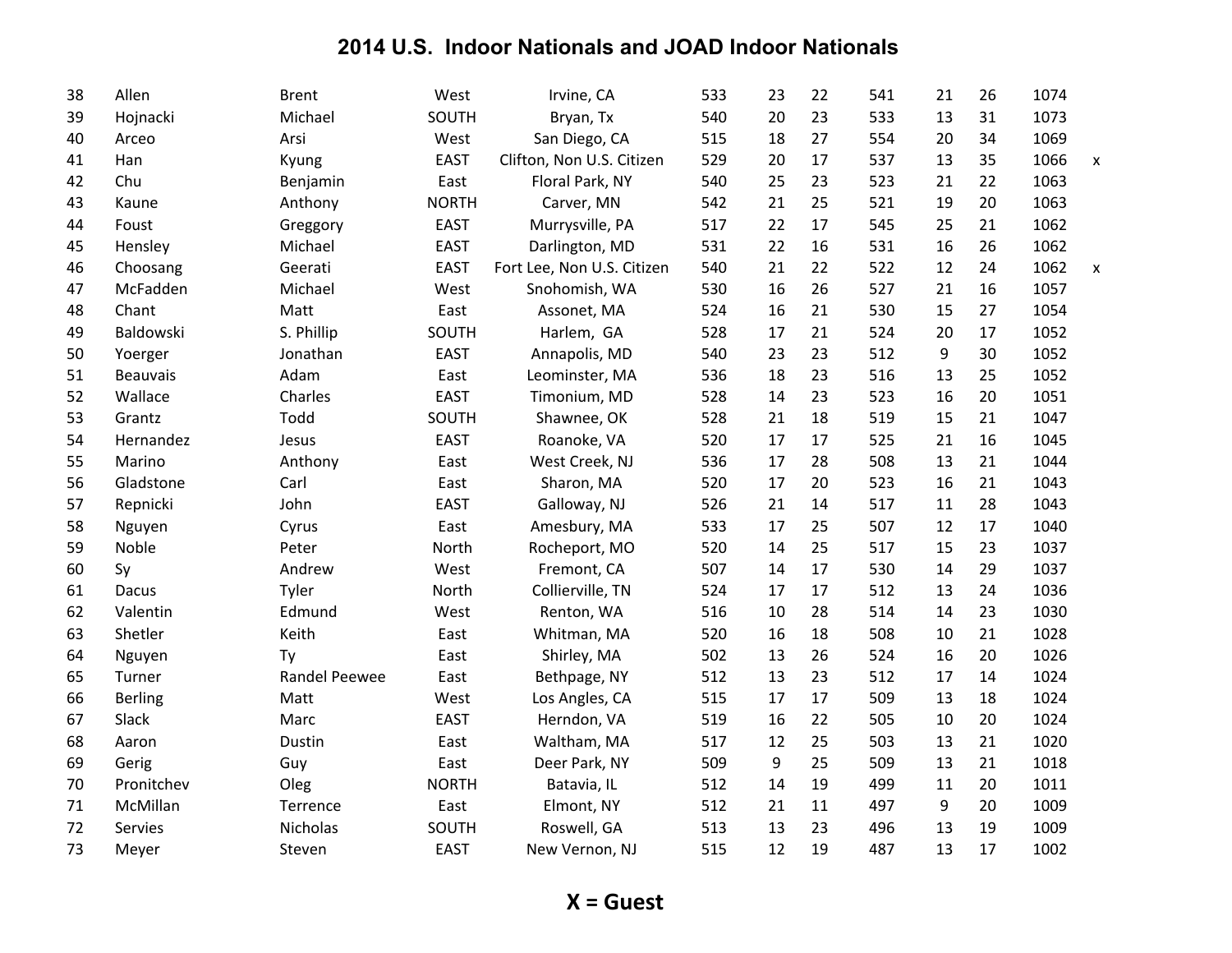| 74  | Recto           | Rafael             | West         | Vallejo, CA         | 483 | 7              | 17 | 518 | 17             | 18 | 1001 |   |
|-----|-----------------|--------------------|--------------|---------------------|-----|----------------|----|-----|----------------|----|------|---|
| 75  | <b>Burney</b>   | Steve              | SOUTH        | Columbus, NC        | 506 | 10             | 24 | 492 | 13             | 13 | 998  |   |
| 76  | Churchett       | Dale               | SOUTH        | Austin, Tx          | 486 | 6              | 21 | 506 | 14             | 19 | 992  | X |
| 77  | Greyeyes        | Garin              | West         | Shonto, Az          | 485 | 16             | 16 | 505 | 14             | 17 | 990  |   |
| 78  | Makarewycz      | Constantine        | West         | San Jose, CA        | 464 | 5              | 17 | 517 | 12             | 23 | 981  |   |
| 79  | Cifra           | Chris              | SOUTH        | Austin, Tx          | 515 | 15             | 21 | 465 | 10             | 11 | 980  |   |
| 80  | Singh           | Vikram             | East         | New Hyde Park, NY   | 490 | 14             | 15 | 481 | 9              | 18 | 971  |   |
| 81  | Stephens        | Gabe               | West         | Seattle, WA         | 498 | 13             | 15 | 472 | 5              | 15 | 970  |   |
| 82  | <b>Teague</b>   | Robert             | <b>EAST</b>  | Vienna, VA          | 499 | 12             | 16 | 470 | 10             | 13 | 969  |   |
| 83  | Berry           | Curtis             | West         | Irvine, CA          | 492 | 11             | 15 | 477 | 9              | 15 | 969  |   |
| 84  | Park            | Robert             | SOUTH        | Asheville, NC       | 494 | 16             | 10 | 473 | 11             | 17 | 967  |   |
| 85  | May             | Joshua             | West         | Redmond, WA         | 482 | 8              | 13 | 482 | 9              | 12 | 964  |   |
| 86  | Awal            | Mehraj             | East         | Waltham, MA         | 491 | 13             | 13 | 472 | 11             | 13 | 963  |   |
| 87  | Wen             | Alexander          | West         | Berkeley, CA        | 459 | 4              | 13 | 504 | 10             | 21 | 963  |   |
| 88  | Zylla           | Jeff               | <b>NORTH</b> | Rice, MN            | 481 | 11             | 13 | 477 | $\overline{3}$ | 21 | 958  |   |
| 89  | Gerspacher      | Andrew             | West         | Belfair, WA         | 471 | 8              | 13 | 486 | 8              | 13 | 957  |   |
| 90  | Wilhelm         | Wil                | West         | Chattaroy, WA       | 475 | 10             | 15 | 480 | 10             | 16 | 955  |   |
| 91  | Kalal           | Matthew            | West         | El Cajon, CA        | 472 | 8              | 18 | 477 | 11             | 18 | 949  |   |
| 92  | Jones           | Chris              | SOUTH        | Suwanee, GA         | 476 | 10             | 16 | 473 | 7              | 22 | 949  |   |
| 93  | Moon            | <b>Nicholas</b>    | <b>EAST</b>  | Cresskill, NJ       | 481 | 14             | 17 | 466 | 8              | 21 | 947  |   |
| 94  | Allen           | Steven             | North        | Mason, OH           | 487 | 8              | 21 | 457 | 6              | 10 | 944  |   |
| 95  | Robinson-Mosher | Avi                | East         | Cambridge, MA       | 472 | 10             | 20 | 470 | 10             | 15 | 942  |   |
| 96  | Franklin        | Cody               | SOUTH        | Houston, Tx         | 475 | 10             | 18 | 467 | $\overline{4}$ | 15 | 942  |   |
| 97  | Yetukuri        | Arjun              | North        | Rochester Hills, MI | 456 | 6              | 10 | 483 | 10             | 14 | 939  |   |
| 98  | Thurman         | Justin             | SOUTH        | Cullman, AL         | 477 | 10             | 18 | 452 | 4              | 12 | 929  |   |
| 99  | Hoag            | Luke               | SOUTH        | Austin, Tx          | 477 | 11             | 20 | 449 | 9              | 16 | 926  |   |
| 100 | Steel           | Richard            | East         | Dayton, NJ          | 456 | 9              | 12 | 462 | $\overline{7}$ | 18 | 918  |   |
| 101 | Pacificador     | <b>Rey Patrick</b> | East         | Shirley, NY         | 456 | $\overline{7}$ | 10 | 461 | 8              | 11 | 917  |   |
| 102 | Leger           | Anthony            | North        | Commerce, MI        | 453 | 8              | 15 | 461 | 5              | 21 | 914  |   |
| 103 | Adamson         | Christopher        | West         | Larkspur, CO        | 445 | 8              | 9  | 468 | 4              | 18 | 913  |   |
| 104 | Varadi          | Daniel             | West         | Bellevue, WA        | 446 | 6              | 15 | 466 | 6              | 15 | 912  |   |
| 105 | Cousino         | Steve              | North        | Loveland, OH        | 475 | 5              | 16 | 433 | $\mathbf{1}$   | 13 | 908  |   |
| 106 | Sasai           | David              | West         | Lynnwood, WA        | 455 | 8              | 13 | 452 | 6              | 15 | 907  |   |
| 107 | Ducasse         | George             | East         | Canton, MA          | 461 | 10             | 12 | 444 | 4              | 12 | 905  |   |
| 108 | Zordan          | Matthew            | East         | Winsted, CT         | 457 | 6              | 14 | 436 | 4              | 13 | 893  |   |
| 109 | Marks           | Alex               | East         | Unionville, CT      | 440 | 5              | 9  | 451 | 8              | 10 | 891  |   |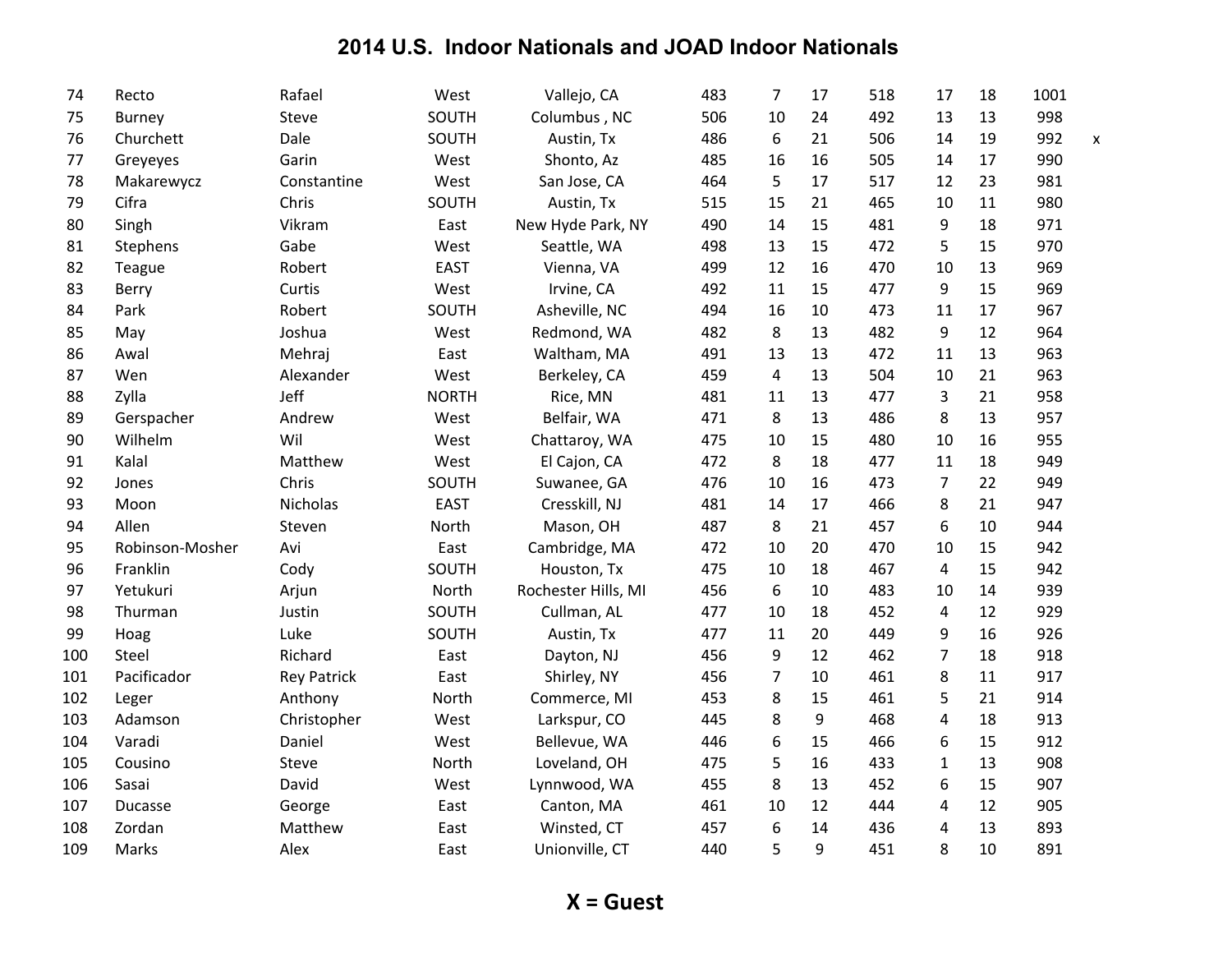| 110 | Martin        | Roan         | East        | Nashua, NH       | 421 | 6              |    | 466 | 10             | 9              | 887 | X                         |
|-----|---------------|--------------|-------------|------------------|-----|----------------|----|-----|----------------|----------------|-----|---------------------------|
| 111 | Daugherty     | John         | SOUTH       | Spring, Tx       | 439 | 5.             | 9  | 441 | 6              |                | 880 |                           |
| 112 | Liu           | Benjamin     | <b>EAST</b> | West Windsor, NJ | 418 | 8              | 5  | 446 | 8              | 9              | 864 |                           |
| 113 | Macasaet      | Matthias     | West        | Stockton, CA     | 411 | 6              | 8  | 451 | 5              | 12             | 862 |                           |
| 114 | <b>Norman</b> | <b>Brian</b> | West        | Mukilteo, WA     | 439 | 4              | 14 | 419 | 5.             | 9              | 858 |                           |
| 115 | Neill         | Cameron      | SOUTH       | Atlanta, GA      | 399 | $\mathbf{1}$   | 9  | 450 | 4              | 16             | 849 |                           |
| 116 | Thummalapalli | Uday         | West        | Pleasanton, CA   | 396 | 5              | 6  | 425 | 7              | 6              | 821 | $\boldsymbol{\mathsf{x}}$ |
| 117 | Howe          | John         | North       | Goshen, KY       | 415 | 5              | 7  | 405 | $\Omega$       | 15             | 820 |                           |
| 118 | Whitehill     | Gordon       | <b>EAST</b> | Reinholds, PA    | 416 | 12             | 5  | 357 | 3              | 6              | 773 |                           |
| 119 | Perrego       | Michael      | West        | Fort Collins, CO | 366 | $\overline{2}$ | 7  | 386 | 4              | 8              | 752 |                           |
| 120 | Murray III    | William      | East        | Fall River, MA   | 383 | 6              | 5  | 362 | 6              | 5              | 745 |                           |
| 121 | Wang          | Michael      | <b>EAST</b> | Allendale, NJ    | 369 | $\overline{2}$ | 8  | 372 | 3              | 4              | 741 |                           |
| 122 | Qu            | Zhaonan      | <b>EAST</b> | Princeton, NJ    | 331 |                | 5  | 327 | $\overline{2}$ | $\overline{2}$ | 658 |                           |
| 123 | Flowerday     | Andrew       | North       | Livonia, MI      | 368 | $\mathbf{1}$   | 3  | 245 | 0              | 3              | 613 |                           |
| 124 | Lichtenberg   | Samuel       | <b>EAST</b> | Succasunna, NJ   | 247 | $\mathbf{2}$   | 4  | 320 | $\mathbf{1}$   | 5.             | 567 |                           |
| 125 | Fielder       | Lelan        | SOUTH       | Nashville, TN    | 285 | $\overline{2}$ | 4  | 268 | 3              | 2              | 553 |                           |
| 126 | Kirkwood      | Johnny       | West        | Inglewood, CA    | 486 | 5              | 18 | 0   | 0              | 0              | 486 |                           |

|                | <b>FEMALE SENIOR RECURVE</b> |                   |               |                     | Round 1      |      |     | Round 2      |      |     |              |              |
|----------------|------------------------------|-------------------|---------------|---------------------|--------------|------|-----|--------------|------|-----|--------------|--------------|
| <b>PLACE</b>   | <b>LAST NAME</b>             | <b>FIRST NAME</b> | <b>REGION</b> | <b>HOMETOWN</b>     | <b>Score</b> | 10's | 9's | <b>Score</b> | 10's | 9's | <b>TOTAL</b> | <b>NOTES</b> |
| $\mathbf{1}$   | Pritchard                    | La Nola           | West          | Chula Vista, CA     | 578          | 39   | 20  | 571          | 34   | 24  | 1149         |              |
| $\overline{2}$ | Hardy                        | Jennifer          | <b>SOUTH</b>  | College Station, Tx | 574          | 36   | 22  | 574          | 36   | 22  | 1148         |              |
| 3              | Koehl                        | Heather           | SOUTH         | College Station, Tx | 563          | 29   | 26  | 578          | 39   | 20  | 1141         |              |
| 4              | Gilbert                      | Michelle          | <b>SOUTH</b>  | Bethesda, MD        | 564          | 36   | 21  | 576          | 37   | 22  | 1140         |              |
| 5              | Mickelberry                  | Erin              | West          | Bothell, WA         | 562          | 36   | 18  | 562          | 28   | 22  | 1124         |              |
| 6              | Gibilaro                     | Ariel             | East          | East Branford, CT   | 562          | 27   | 28  | 555          | 24   | 27  | 1117         |              |
| $\overline{7}$ | Debord                       | Kayla             | <b>SOUTH</b>  | College Station, Tx | 552          | 23   | 29  | 556          | 24   | 29  | 1108         |              |
| 8              | <b>Stephens</b>              | Linda             | SOUTH         | Ludowici, GA        | 557          | 31   | 18  | 535          | 16   | 34  | 1092         |              |
| 9              | Stover                       | Holly             | <b>EAST</b>   | Lancaster, PA       | 541          | 24   | 19  | 550          | 25   | 21  | 1091         |              |
| 10             | Dragan                       | Carissa           | West          | Long Beach, CA      | 538          | 21   | 24  | 548          | 26   | 21  | 1086         |              |
| 11             | Ryea                         | Roxanne           | East          | Columbia, CT        | 541          | 14   | 34  | 545          | 26   | 17  | 1086         |              |
| 12             | Nuzzo                        | Marianne          | <b>EAST</b>   | McDonald, PA        | 545          | 20   | 30  | 536          | 15   | 30  | 1081         |              |
| 13             | Eaton                        | Allison           | <b>EAST</b>   | Chapel Hill, NC     | 520          | 11   | 29  | 552          | 25   | 24  | 1072         |              |
| 14             | Wang                         | Shaojie           | West          | Issaquah, WA        | 531          | 15   | 27  | 539          | 21   | 29  | 1070         |              |
| 15             | Grellner                     | Janis             | North         | Linn, MO            | 531          | 17   | 24  | 538          | 19   | 25  | 1069         |              |
| 16             | Obrebski                     | Chelsea           | North         | Hamilton, OH        | 527          | 16   | 26  | 538          | 16   | 28  | 1065         |              |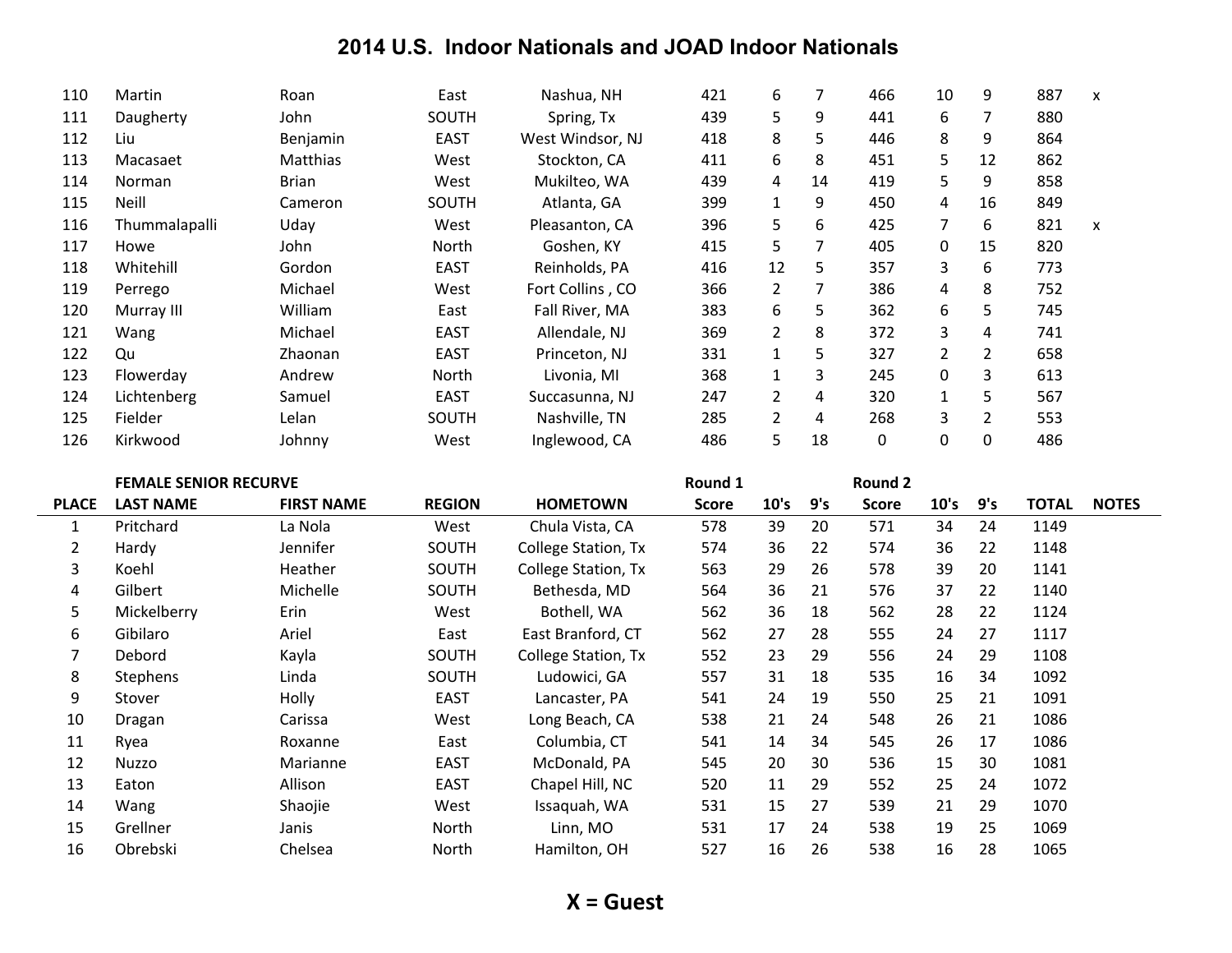| 17 | Kaune          | Jennifer         | <b>NORTH</b> | Carver, MN                  | 519 | 13             | 21 | 543 | 18               | 29 | 1062 |   |
|----|----------------|------------------|--------------|-----------------------------|-----|----------------|----|-----|------------------|----|------|---|
| 18 | Chu            | <b>Tung Ying</b> | East         | Floral Park, NY             | 501 | 16             | 20 | 553 | 30               | 20 | 1054 |   |
| 19 | Focht          | Melissa          | <b>EAST</b>  | Allentown, PA               | 518 | 10             | 25 | 532 | 17               | 22 | 1050 |   |
| 20 | Turonek        | Philippa         | West         | Santa Anna, CA              | 509 | 12             | 23 | 530 | 19               | 18 | 1039 |   |
| 21 | Gerig          | Valerie          | East         | Deer Park, NY               | 517 | 13             | 18 | 516 | 12               | 22 | 1033 |   |
| 22 | Bennett        | Victoria         | <b>EAST</b>  | Elkridge, MD                | 494 | 8              | 21 | 532 | 19               | 21 | 1026 |   |
| 23 | Epperson       | Amy              | SOUTH        | Baytown, Tx                 | 513 | 13             | 19 | 507 | 11               | 18 | 1020 |   |
| 24 | Chambers       | Lucy             | East         | Cambridge, MA               | 517 | 14             | 22 | 501 | 10               | 21 | 1018 | X |
| 25 | Boone          | Ahnika           | West         | Long Beach, CA              | 517 | 12             | 26 | 493 | 6                | 23 | 1010 |   |
| 26 | Cardenas       | Gloria           | East         | Elmhurst, NY                | 495 | 15             | 13 | 514 | 16               | 18 | 1009 |   |
| 27 | Renner         | Laura            | East         | Sudbury, MA                 | 500 | 11             | 20 | 509 | 13               | 20 | 1009 |   |
| 28 | Urban          | Lauren           | <b>EAST</b>  | Timonium, MD                | 512 | 14             | 23 | 491 | $\boldsymbol{9}$ | 18 | 1003 |   |
| 29 | Lyons          | <b>Brenda</b>    | East         | Manchester, CT              | 504 | 19             | 14 | 492 | 13               | 17 | 996  |   |
| 30 | Berberabe      | Alexis           | East         | Fresh Meadows, NY           | 501 | 10             | 20 | 493 | 14               | 11 | 994  |   |
| 31 | Agathon-Burton | Christine        | <b>EAST</b>  | Bethesda, MD                | 503 | 11             | 18 | 489 | 10               | 15 | 992  |   |
| 32 | Goh            | Su Fen           | <b>EAST</b>  | Princeton, Non U.S. Citizen | 501 | 21             | 13 | 490 | 9                | 24 | 991  | X |
| 33 | Spacht         | Andrea           | West         | Berkeley, CA                | 498 | 13             | 16 | 491 | 11               | 18 | 989  |   |
| 34 | Snyder         | Rachel           | SOUTH        | College Station, Tx         | 493 | 9              | 19 | 492 | 10               | 15 | 985  |   |
| 35 | Murphy         | Rachael          | West         | Diamond Bar, CA             | 501 | 14             | 14 | 483 | 12               | 13 | 984  |   |
| 36 | Droney         | Siobhan          | East         | Winnisquam, NH              | 482 | 11             | 16 | 497 | 9                | 22 | 979  |   |
| 37 | Crouch         | Darra            | West         | Van Nuys, CA                | 472 | 8              | 20 | 503 | 10               | 21 | 975  |   |
| 38 | Field          | Anjalie          | <b>EAST</b>  | Princeton, NJ               | 469 | 9              | 18 | 503 | 14               | 21 | 972  |   |
| 39 | Sera           | Melanie          | SOUTH        | Iola, Tx                    | 485 | 10             | 15 | 487 | 8                | 18 | 972  |   |
| 40 | Carter         | Stacy            | East         | Waltham, MA                 | 483 | 10             | 15 | 486 | 9                | 18 | 969  |   |
| 41 | Urban          | Amanda           | <b>EAST</b>  | Timonium, MD                | 491 | 9              | 15 | 477 | 11               | 16 | 968  |   |
| 42 | Fein           | Marie            | <b>EAST</b>  | Wall Twp, NJ                | 470 | 8              | 12 | 489 | 9                | 17 | 959  |   |
| 43 | Certain        | Liz              | West         | Wellington, CO              | 453 | 9              | 13 | 501 | 16               | 18 | 954  |   |
| 44 | Bowser         | Jessica          | West         | Lakewood, CO                | 478 | 8              | 17 | 475 | 6                | 17 | 953  |   |
| 45 | Yoerger        | Whitney          | <b>EAST</b>  | Annapolis, MD               | 477 | $\overline{7}$ | 13 | 473 | 9                | 10 | 950  |   |
| 46 | Gerig          | Valerie          | East         | Deer Park, NY               | 443 | 5              | 14 | 499 | 11               | 21 | 942  |   |
| 47 | Boyer          | Candi            | West         | Los Angles, CA              | 478 | 8              | 19 | 439 | 10               | 14 | 917  |   |
| 48 | Emery          | Ahnika           | <b>EAST</b>  | Fairfax, VA                 | 462 | 8              | 18 | 452 | 6                | 14 | 914  |   |
| 49 | Gabriel        | Jennifer         | East         | Swanton, VT                 | 466 | $\overline{7}$ | 16 | 444 | 8                | 14 | 910  |   |
| 50 | Snyder         | Kelly            | West         | Woodinville, WA             | 444 | $\overline{7}$ | 16 | 462 | 11               | 17 | 906  |   |
| 51 | Pektor         | Lisa             | <b>EAST</b>  | Bethlehem, PA               | 399 | $\overline{7}$ | 8  | 502 | 11               | 20 | 901  |   |
| 52 | Lemelman       | Sarah            | East         | Waltham, MA                 | 442 | $\overline{7}$ | 13 | 453 | 5                | 18 | 895  |   |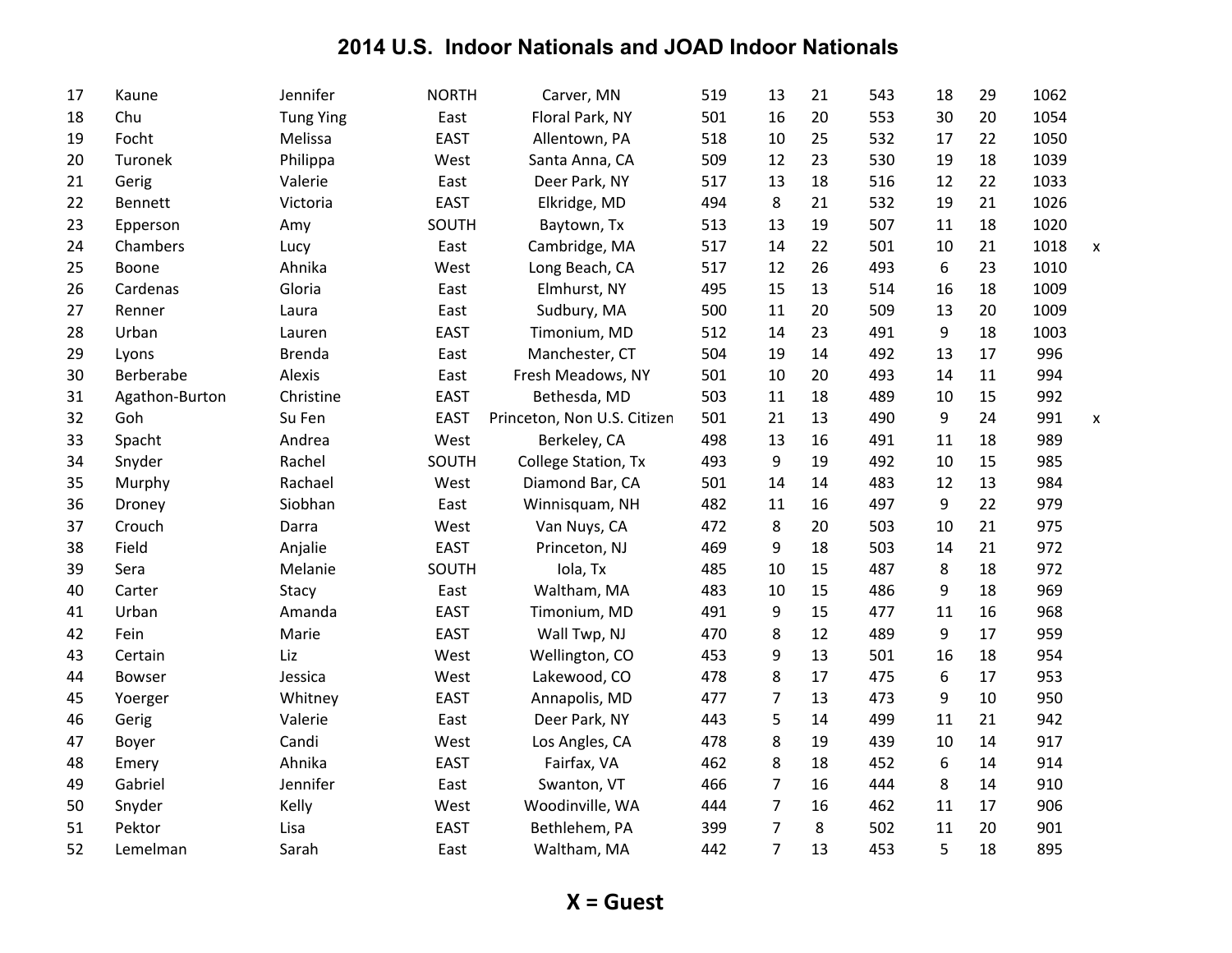| 53 | Garcia           | Carla      | West         | Van Nuys, CA                | 435 | 3            | 13             | 445 | $\mathbf{1}$ | 15 | 880 |  |
|----|------------------|------------|--------------|-----------------------------|-----|--------------|----------------|-----|--------------|----|-----|--|
| 54 | Miglin           | Veronica   | <b>EAST</b>  | Glen Burnie, MD             | 427 | 4            | 13             | 450 | 7            | 11 | 877 |  |
| 55 | Monkarsh         | Tina       | West         | Temecula, CA                | 450 | 5            | 16             | 421 | 7            | 12 | 871 |  |
| 56 | Chen             | Jing Jing  | East         | Bayside, NY                 | 428 | 3            | 9              | 436 | 4            | 8  | 864 |  |
| 57 | Morrill-Stoklosa | Cara       | <b>EAST</b>  | Lower Burrell, PA           | 385 | 5            | 10             | 475 | 10           | 17 | 860 |  |
| 58 | Hoenicke         | Kristin    | SOUTH        | Spicewood, Tx               | 457 | 5            | 13             | 399 | 5            | 10 | 856 |  |
| 59 | McMullin         | Elisabeth  | West         | Woodland hills, CA          | 427 | 4            | 12             | 428 | 4            | 15 | 855 |  |
| 60 | Phillips         | Jessica    | West         | Corvallis, OR               | 419 | 3            | 5              | 423 | $\mathbf{1}$ | 10 | 842 |  |
| 61 | Taylor           | Kelsey     | North        | McConnelsville, OH          | 450 | 6            | 15             | 386 | 2            | 9  | 836 |  |
| 62 | Womble           | Sarah      | <b>SOUTH</b> | Hagan, SC                   | 420 | 4            | 5              | 410 | 5            | 8  | 830 |  |
| 63 | Gaylor           | Laurie     | SOUTH        | Knoxville, TN               | 414 | 5            | 13             | 402 | 7            | 10 | 816 |  |
| 64 | McGough          | Diane M.   | East         | Windsor Locks, CT           | 414 | $\mathbf{1}$ | 11             | 398 | 5            | 7  | 812 |  |
| 65 | Lee              | Alexandria | East         | Wellesley, MA               | 360 | 1            | 9              | 427 | 5            | 9  | 787 |  |
| 66 | Williams         | Karen      | West         | Scotts Valley, CA           | 388 | 4            | 12             | 394 | 1            | 5  | 782 |  |
| 67 | Strickland       | Kelley     | East         | Amherst, MA                 | 353 | 5            | 6              | 401 | 4            | 11 | 754 |  |
| 68 | House            | Gina       | East         | Londonderry, NH             | 374 | 4            | 11             | 378 | 3            | 11 | 752 |  |
| 69 | Giacomazzi       | Amber      | West         | Anaheim, CA                 | 267 | 3            | 3              | 410 | 4            | 8  | 677 |  |
| 70 | Janowitz         | Alyssa     | East         | Waltham, MA                 | 300 | 1            | 5              | 370 | 2            | 8  | 670 |  |
| 71 | Wolfram          | Helen      | West         | Corvallis, OR               | 283 | 1            | 4              | 253 | $\mathbf{1}$ | 3  | 536 |  |
| 72 | Lowy             | Rebecca    | EAST         | Princeton, NJ               | 177 | 0            | $\overline{2}$ | 217 | 0            | 1  | 394 |  |
| 73 | Tran             | Phoebe     | <b>EAST</b>  | Princeton, Non U.S. Citizen | 198 | 3            | $\mathbf{1}$   | 186 | 0            | 4  | 384 |  |
|    |                  |            |              |                             |     |              |                |     |              |    |     |  |

|              | <b>MALE SENIOR COMPOUND</b> |                   |               |                    | Round 1      |      |     | Round 2      |      |     |              |              |
|--------------|-----------------------------|-------------------|---------------|--------------------|--------------|------|-----|--------------|------|-----|--------------|--------------|
| <b>PLACE</b> | <b>LAST NAME</b>            | <b>FIRST NAME</b> | <b>REGION</b> | <b>HOMETOWN</b>    | <b>Score</b> | 10's | 9's | <b>Score</b> | 10's | 9's | <b>TOTAL</b> | <b>NOTES</b> |
|              | <b>Starnes</b>              | Scott             | North         | Crawfordsville, IN | 596          | 56   | 4   | 598          | 58   | 2   | 1194         |              |
|              | Gellenthien                 | <b>Braden</b>     | East          | Hudson, MA         | 594          | 54   | 6   | 597          | 57   | 3   | 1191         |              |
| 3            | <b>Cousins</b>              | Dave              | East          | Standish, ME       | 595          | 55   | 5   | 595          | 55   | 5.  | 1190         |              |
| 4            | Roth                        | David             | North         | Lowell, MI         | 593          | 53   |     | 594          | 54   | 6   | 1187         |              |
| 5            | Willett                     | Rodger            | <b>SOUTH</b>  | Gloucester, VA     | 594          | 54   | 6   | 592          | 52   | 8   | 1186         |              |
| $6 - TIE$    | <b>Bass</b>                 | Henry             | West          | Riverton, UT       | 589          | 49   | 11  | 593          | 53   |     | 1182         |              |
| $6 - TIE$    | Potter                      | Richard           | North         | Huntsville, MO     | 589          | 49   | 11  | 593          | 53   |     | 1182         |              |
| 8            | Orr                         | Gary              | North         | Udall, KS          | 593          | 53   | 7   | 586          | 46   | 14  | 1179         |              |
| 9            | Irwin                       | Mitchell          | SOUTH         | Cleveland, GA      | 588          | 48   | 12  | 589          | 49   | 11  | 1177         |              |
| $10 - TIE$   | Beaudry                     | Eric              | North         | Grand Blanc, MI    | 585          | 45   | 15  | 589          | 49   | 11  | 1174         |              |
| $10 - TIE$   | Patterson                   | Randall           | <b>EAST</b>   | Rhoadesville, VA   | 591          | 51   | 9   | 583          | 43   | 17  | 1174         |              |
| 12           | Payne                       | Russell           | SOUTH         | Huntsville, Tx     | 586          | 46   | 14  | 587          | 47   | 13  | 1173         |              |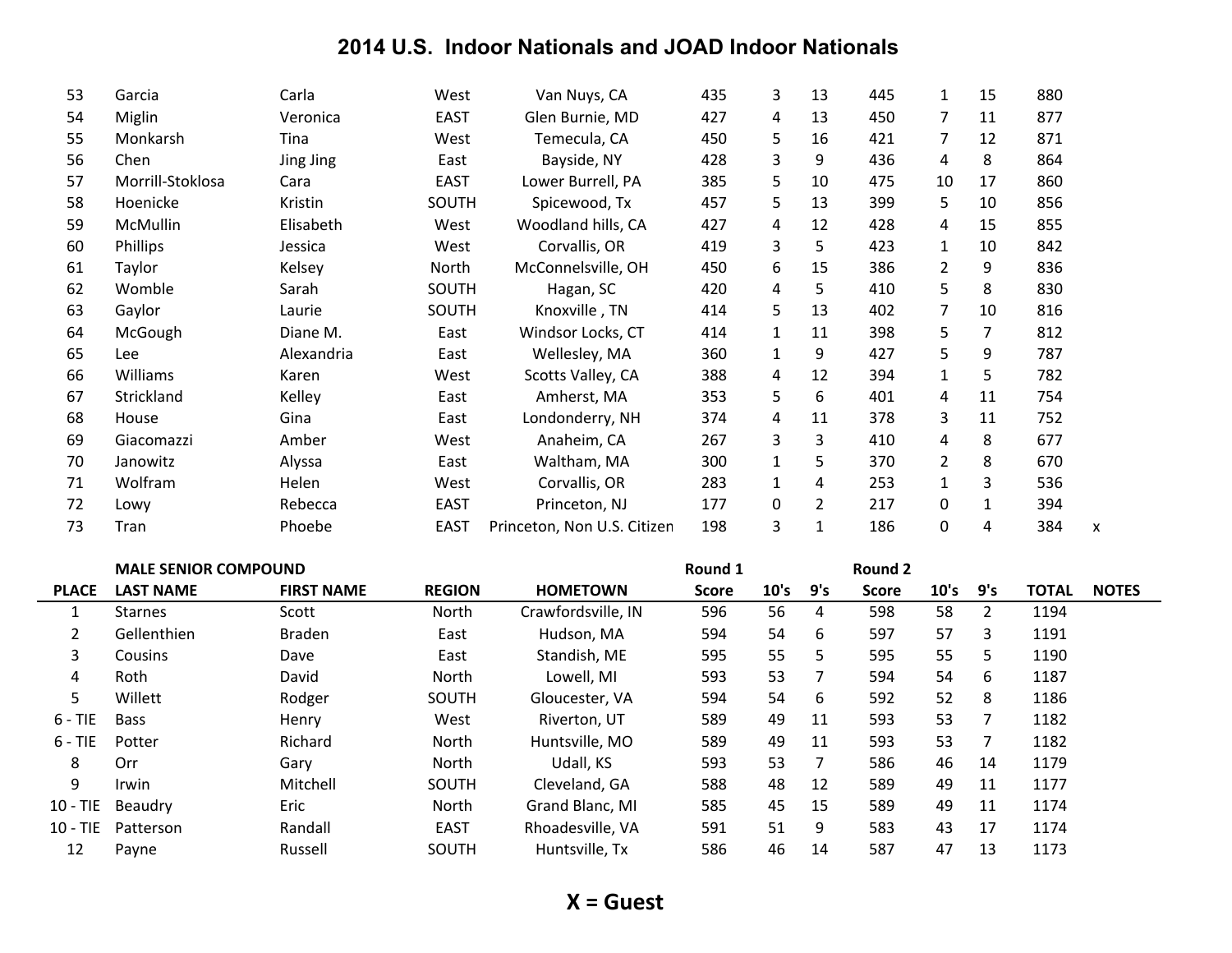| $13 - TIE$ | Gruber        | Marc           | <b>NORTH</b> | Stevens Point, WI    | 590 | 50 | 10 | 582 | 42 | 18 | 1172 |
|------------|---------------|----------------|--------------|----------------------|-----|----|----|-----|----|----|------|
| $13 - TIE$ | Jablonski     | Mike           | North        | Bay City, MI         | 587 | 47 | 13 | 585 | 45 | 15 | 1172 |
| 15         | Moore         | <b>Nick</b>    | <b>NORTH</b> | Wisconsin Rapids, WI | 589 | 49 | 11 | 582 | 42 | 18 | 1171 |
| 16         | Diehl         | Darryll        | <b>EAST</b>  | Mt. Crawford, VA     | 590 | 50 | 10 | 580 | 40 | 20 | 1170 |
| 17         | Kelly         | Conner         | West         | Los Alamitos, CA     | 582 | 42 | 18 | 587 | 47 | 13 | 1169 |
| 18 - TIE   | Roberts-Olsen | Christian      | West         | Portland, OR         | 580 | 40 | 20 | 588 | 48 | 12 | 1168 |
| 18 - TIE   | Wallace       | Jack           | SOUTH        | Townville, SC        | 586 | 46 | 14 | 582 | 42 | 18 | 1168 |
| 20         | Lambert       | Ben            | East         | Winslow, ME          | 577 | 36 | 24 | 590 | 50 | 10 | 1167 |
| 21         | Ryals IV      | George         | SOUTH        | Snellville, GA       | 582 | 42 | 18 | 583 | 43 | 17 | 1165 |
| 22         | Fleury        | John           | East         | Westford, VT         | 584 | 44 | 16 | 578 | 38 | 22 | 1162 |
| 23         | Jackson       | Richard        | <b>EAST</b>  | Shickshinny, PA      | 584 | 44 | 16 | 577 | 37 | 23 | 1161 |
| 24         | Franklin      | Mark           | <b>NORTH</b> | Winnebago, MN        | 579 | 40 | 19 | 580 | 40 | 20 | 1159 |
| 25         | Foote         | Curtis         | SOUTH        | Madisonville, Tx     | 583 | 43 | 17 | 576 | 36 | 24 | 1159 |
| 26         | Painter       | Matthew        | East         |                      | 574 | 34 | 26 | 585 | 43 | 17 | 1159 |
| $27 - TIE$ | Couture       | Shawn          | East         | Phillipston, MA      | 578 | 38 | 22 | 580 | 40 | 20 | 1158 |
| $27 - TIE$ | Taylor        | Dacota         | SOUTH        | Emory, Tx            | 573 | 33 | 27 | 585 | 45 | 15 | 1158 |
| 29         | Stephens      | Elliott        | <b>NORTH</b> | Plymouth, MN         | 577 | 37 | 23 | 580 | 40 | 20 | 1157 |
| $30 - TIE$ | Abernethy     | Garrett        | SOUTH        | Columbia, SC         | 578 | 38 | 22 | 578 | 38 | 22 | 1156 |
| $30 - TIE$ | Ashford       | <b>Brandon</b> | East         | MA                   | 576 | 36 | 24 | 580 | 40 | 20 | 1156 |
| $30 - TIE$ | Mull          | Dan            | North        | Mason, MI            | 581 | 41 | 19 | 575 | 35 | 25 | 1156 |
| $30 - TIE$ | Visco         | <b>Brian</b>   | East         | Littleton, MA        | 577 | 37 | 23 | 579 | 39 | 21 | 1156 |
| 34 - TIE   | Rhodes        | Jason          | SOUTH        | Jones, OK            | 577 | 37 | 23 | 577 | 37 | 23 | 1154 |
| $34 - TIE$ | Santos        | Joseph         | East         | Norfolk, MA          | 578 | 38 | 22 | 576 | 36 | 24 | 1154 |
| 34 - TIE   | Turmel        | Kevin          | East         | Littleton, MA        | 578 | 38 | 22 | 576 | 36 | 24 | 1154 |
| $37 - TIE$ | <b>Bach</b>   | Jon C.         | <b>EAST</b>  | Frenchtown, NJ       | 577 | 37 | 23 | 576 | 36 | 24 | 1153 |
| $37 - TIE$ | Glass         | Chris          | North        | Grand Rapids, MI     | 579 | 39 | 21 | 574 | 34 | 26 | 1153 |
| $37 - TIE$ | Lane          | Dan            | North        | Willoughby, OH       | 578 | 38 | 22 | 575 | 35 | 25 | 1153 |
| $40 - TIE$ | Buschlen      | Shane          | North        | West Olive, MI       | 577 | 37 | 23 | 575 | 35 | 25 | 1152 |
| $40 - TIE$ | Spencer       | Don            | <b>EAST</b>  | Sweet Valley, PA     | 577 | 37 | 23 | 575 | 35 | 25 | 1152 |
| 42         | Grapentien    | Tim            | North        | Trenton, MI          | 574 | 34 | 26 | 576 | 37 | 22 | 1150 |
| 43         | Wickliffe     | <b>Bryce</b>   | SOUTH        | Victoria, Tx         | 568 | 28 | 32 | 581 | 41 | 19 | 1149 |
| 44         | Vorpagel      | Kyle           | East         | Readfield, ME        | 568 | 28 | 32 | 578 | 38 | 22 | 1146 |
| 45         | Huff          | <b>Brian</b>   | SOUTH        | Lilburn, GA          | 571 | 33 | 25 | 574 | 34 | 26 | 1145 |
| 46         | Jensen        | Mark           | North        | Columbiaville, MI    | 569 | 29 | 31 | 576 | 37 | 22 | 1145 |
| 47         | Gotz          | Jeff           | <b>NORTH</b> | Isanti, MN           | 575 | 35 | 25 | 570 | 30 | 30 | 1145 |
| 48         | Bonham        | Torrey         | SOUTH        | Onsted, MI           | 571 | 32 | 27 | 572 | 32 | 28 | 1143 |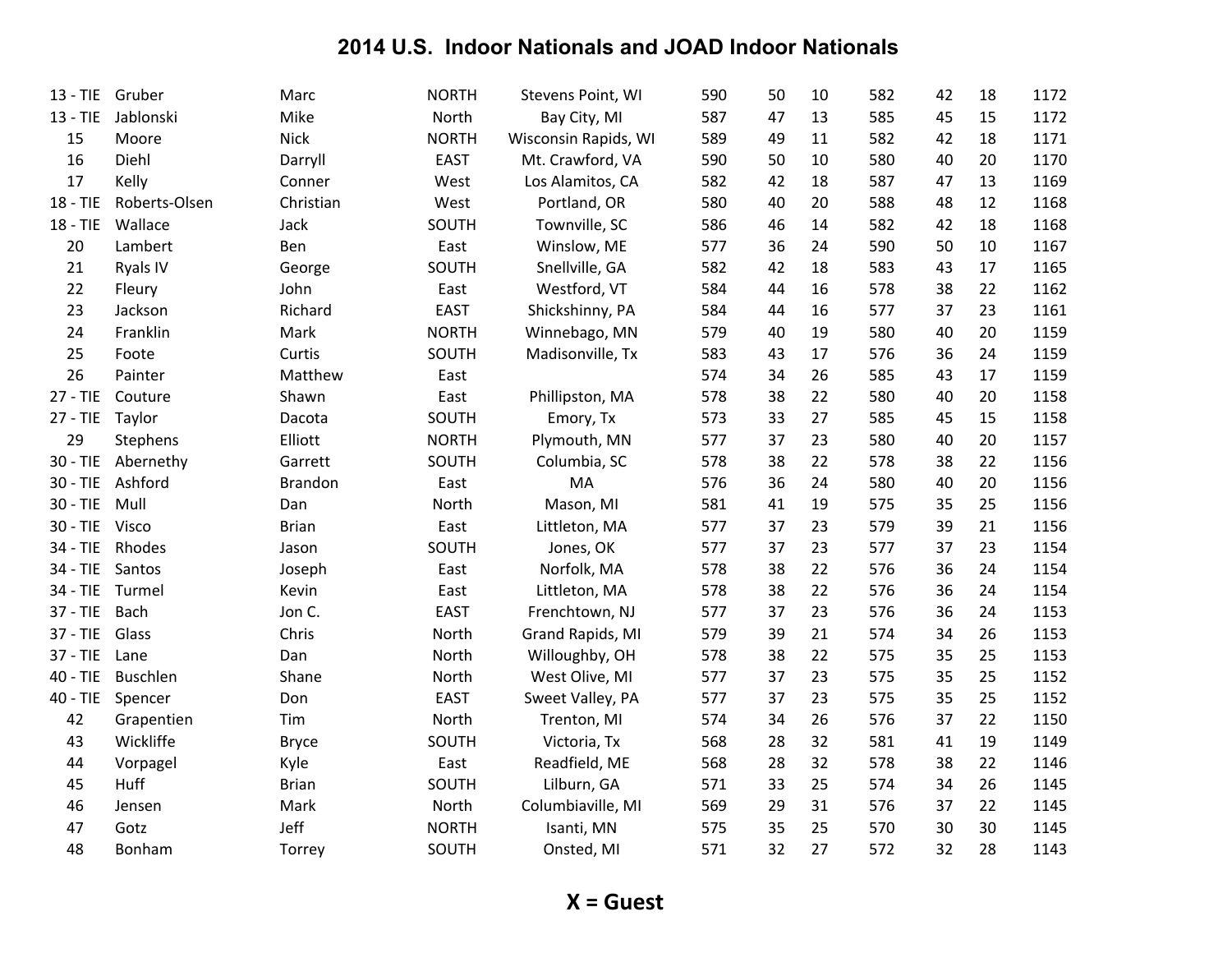| 49       | Woloszyn        | Dave           | <b>EAST</b>  | Scranton, PA         | 572 | 32 | 28 | 570 | 30 | 30 | 1142 |   |
|----------|-----------------|----------------|--------------|----------------------|-----|----|----|-----|----|----|------|---|
| 50       | Grant           | Michael        | North        | Cincinnati, OH       | 569 | 30 | 29 | 572 | 32 | 28 | 1141 |   |
| 51       | Stone           | Michael        | SOUTH        | Webb, AL             | 567 | 29 | 30 | 571 | 31 | 29 | 1138 |   |
| 52       | Gettle          | Corey          | <b>EAST</b>  | Elizabethtown, PA    | 572 | 32 | 28 | 566 | 26 | 34 | 1138 |   |
| 53       | Gioiosi         | Gregory        | East         | Belchertown, MA      | 563 | 24 | 35 | 574 | 24 | 33 | 1137 |   |
| 54       | Kennedy         | Jason          | East         | Franklin, MA         | 571 | 34 | 25 | 565 | 25 | 35 | 1136 |   |
| 55       | Carlise         | Adam           | East         | Candia, NH           | 569 | 29 | 31 | 566 | 26 | 34 | 1135 |   |
| 56       | <b>Myers</b>    | Mark           | East         | Albany, NY           | 561 | 21 | 39 | 572 | 32 | 28 | 1133 |   |
| 57       | Osterman        | Baron          | North        | Cincinnati, OH       | 567 | 28 | 31 | 564 | 26 | 32 | 1131 |   |
| 58       | Ouimet          | Anthony        | East         | Ludlow, MA           | 560 | 23 | 34 | 568 | 26 | 34 | 1128 |   |
| 59       | Sullivan        | Shaun          | East         | St Albans, VT        | 559 | 21 | 37 | 566 | 27 | 32 | 1125 |   |
| 60       | Laramie         | Fred           | North        | Huntly, IL           | 561 | 22 | 37 | 561 | 22 | 37 | 1122 |   |
| 61       | Ferrie          | J. David       | East         | Auburn, MA           | 559 | 19 | 41 | 561 | 23 | 36 | 1120 |   |
| 62 - TIE | Crawford        | Jason          | <b>EAST</b>  | Bloomsburg, PA       | 562 | 23 | 36 | 557 | 19 | 39 | 1119 |   |
| 62 - TIE | Macias          | Raymond        | West         | Long Beach, CA       | 552 | 15 | 42 | 567 | 27 | 33 | 1119 |   |
| 64       | <b>Barthel</b>  | Guillermo      | SOUTH        | College Station, Tx  | 551 | 17 | 38 | 566 | 28 | 30 | 1117 | X |
| 65       | Phlieger        | Michael        | West         | Albuquerque, NM      | 557 | 19 | 37 | 558 | 19 | 39 | 1115 |   |
| 66       | Natterstad      | Collin         | West         | Ednonds, WA          | 559 | 23 | 34 | 555 | 19 | 37 | 1114 |   |
| 67       | Nelson          | Richard        | <b>NORTH</b> | Cook, MN             | 558 | 22 | 33 | 556 | 19 | 38 | 1114 |   |
| 68       | Speck           | Michael        | West         | Glendale, Az         | 557 | 18 | 41 | 557 | 19 | 39 | 1114 |   |
| 69       | <b>Bruyette</b> | Chad           | East         | Swanton, VT          | 554 | 14 | 46 | 560 | 22 | 36 | 1114 |   |
| 70       | Knauth          | Cameron        | SOUTH        | Bryan, Tx            | 559 | 23 | 33 | 554 | 18 | 38 | 1113 |   |
| $71\,$   | McFadden        | <b>Brandon</b> | East         | Methuen, MA          | 555 | 18 | 39 | 558 | 21 | 36 | 1113 |   |
| 72       | Oliver          | Noel           | West         | Valley Springs, CA   | 554 | 16 | 42 | 558 | 19 | 40 | 1112 |   |
| 73       | Evans           | Jeremy         | North        | New Richmond, OH     | 560 | 22 | 36 | 551 | 15 | 41 | 1111 |   |
| 74       | Tuchel          | Robert         | West         | Bainbride Island, WA | 558 | 20 | 38 | 551 | 15 | 41 | 1109 |   |
| 75       | King            | Matthew        | East         | St Albans, VT        | 562 | 26 | 31 | 546 | 26 | 30 | 1108 |   |
| 76       | Spangler        | Andrew         | SOUTH        | Floresville, Tx      | 553 | 19 | 37 | 555 | 20 | 37 | 1108 |   |
| 77       | Teague          | Robert         | <b>EAST</b>  | Vienna, VA           | 556 | 17 | 42 | 552 | 17 | 39 | 1108 |   |
| 78       | Hahn            | Matthew        | SOUTH        | College Station, Tx  | 559 | 23 | 33 | 546 | 22 | 31 | 1105 |   |
| 79       | Oswald          | Tom            | East         | Eastampyon, PA       | 553 | 17 | 40 | 552 | 14 | 44 | 1105 |   |
| 80       | Rivera          | Richard        | <b>EAST</b>  | Ft. Washington, MD   | 554 | 17 | 40 | 550 | 16 | 41 | 1104 |   |
| 81       | Vebeliunas      | <b>Tauras</b>  | East         | Richmond Hill, NY    | 552 | 19 | 35 | 550 | 15 | 40 | 1102 |   |
| 82       | Wilson          | Tim            | <b>NORTH</b> | Blaine, MN           | 545 | 12 | 41 | 556 | 18 | 40 | 1101 |   |
| 83       | Sweeney         | Peter          | East         | Unionville, CT       | 547 | 13 | 41 | 551 | 15 | 42 | 1098 |   |
| 84       | Albers          | Kevin          | SOUTH        | College Station, Tx  | 549 | 12 | 45 | 549 | 15 | 40 | 1098 |   |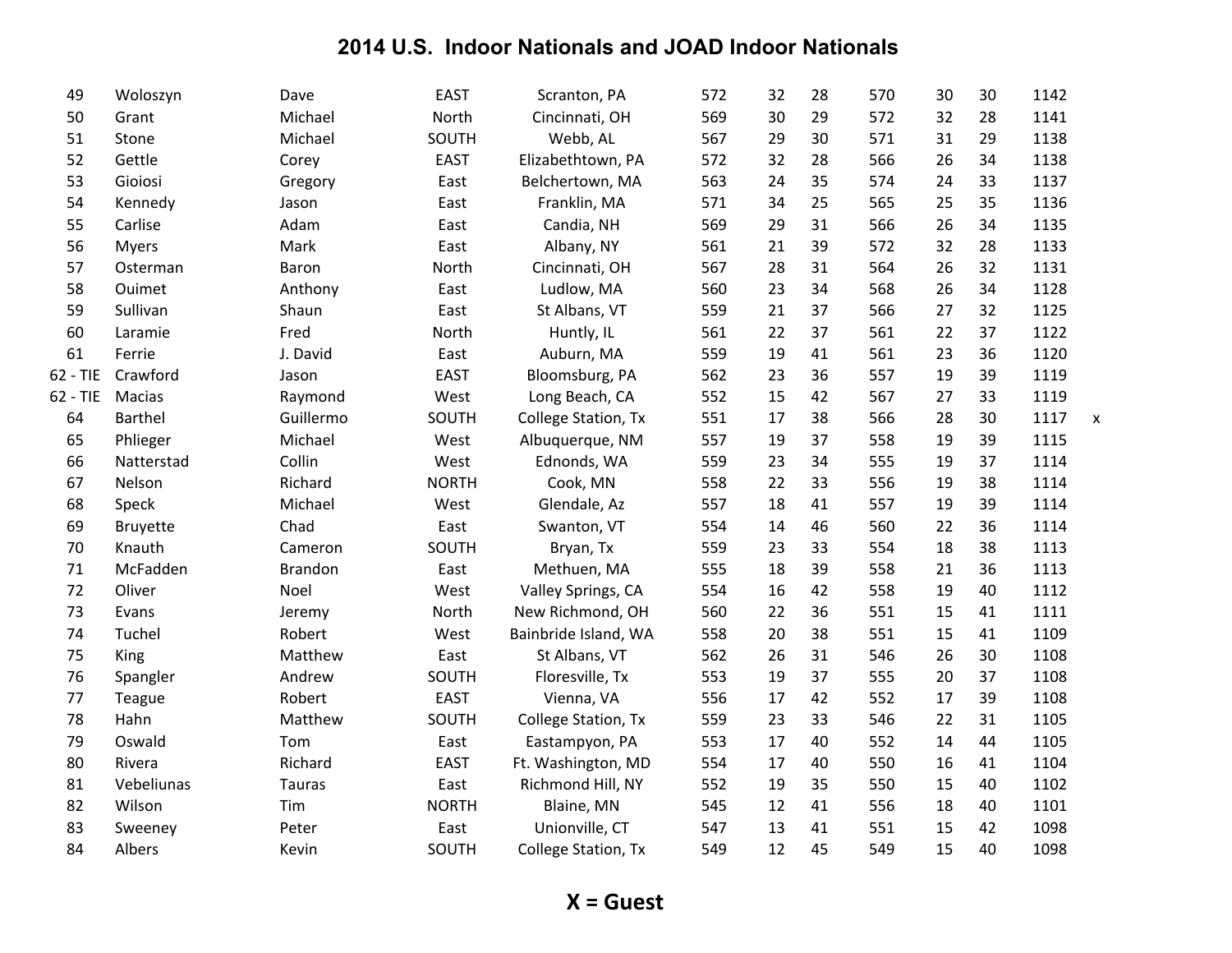|     | <b>FEMALE SENIOR COMPOUND</b> |                  |              |                      | Round 1 |                  |    | <b>Round 2</b> |                |           |      |  |
|-----|-------------------------------|------------------|--------------|----------------------|---------|------------------|----|----------------|----------------|-----------|------|--|
| 115 | Deaton                        | <b>Bridger</b>   | <b>NORTH</b> | Otley, IA            | 590     | 50               | 10 | 0              | 0              | $\pmb{0}$ | 590  |  |
| 114 | Prouty                        | Paul             | East         | Stafford Springs, CT | 438     | 3                | 19 | 437            | 6              | 18        | 875  |  |
| 113 | Hammond                       | Allan            | North        | Goddard, KS          | 406     | $\overline{2}$   | 20 | 478            | 8              | 26        | 884  |  |
| 112 | Monkarsh                      | Bryan            | West         | Temecula, CA         | 499     | 5                | 31 | 507            | 8              | 31        | 1006 |  |
| 111 | Zittle                        | Chris            | West         | Palo Alto, CA        | 503     | 10               | 31 | 503            | 4              | 37        | 1006 |  |
| 110 | Petrotta                      | Mark             | North        | Oakland TWP, MI      | 506     | 6                | 29 | 504            | 3              | 28        | 1010 |  |
| 109 | Nelson                        | Eric             | <b>EAST</b>  | Staten Island, NY    | 510     | 4                | 36 | 506            | 2              | 37        | 1016 |  |
| 108 | Robbins                       | Dennis           | West         | Cypress, CA          | 513     | 8                | 34 | 518            | 9              | 38        | 1031 |  |
| 107 | Conlon                        | James            | East         | Basking Ridge, NJ    | 521     | $\boldsymbol{6}$ | 41 | 513            | 5              | 32        | 1034 |  |
| 106 | Samo                          | George           | SOUTH        | Pittsburgh, GA       | 514     | $\overline{7}$   | 34 | 524            | $\overline{7}$ | 36        | 1038 |  |
| 105 | <b>Bolduc</b>                 | Dan              | East         | Concord, NH          | 512     | 5                | 31 | 529            | 9              | 35        | 1041 |  |
| 104 | <b>Bartlett</b>               | Joshua           | West         | Seattle, WA          | 516     | 8                | 32 | 530            | 8              | 37        | 1046 |  |
| 103 | King                          | Stewart          | West         | Fort Collins, CO     | 538     | 11               | 38 | 515            | 3              | 32        | 1053 |  |
| 102 | Moran                         | Tim              | West         | Palo Alto, CA        | 531     | $\,8\,$          | 38 | 530            | 5              | 43        | 1061 |  |
| 101 | Morris                        | <b>Travis</b>    | West         | Norwalk, CA          | 536     | $\overline{7}$   | 42 | 526            | 8              | 35        | 1062 |  |
| 100 | Smith                         | Matthew          | <b>EAST</b>  | Harrisonburg, VA     | 530     | $11\,$           | 33 | 539            | 9              | 42        | 1069 |  |
| 99  | Denley                        | Jack             | East         | Flushing, NY         | 551     | 20               | 35 | 521            | 11             | 37        | 1072 |  |
| 98  | McKane                        | Robert           | East         | Westport, MA         | 528     | $\overline{7}$   | 43 | 545            | 13             | 39        | 1073 |  |
| 97  | Stickman                      | Ralph            | <b>EAST</b>  | Middletown, VA       | 532     | 12               | 32 | 541            | 11             | 40        | 1073 |  |
| 96  | Coleman                       | Deshante         | <b>NORTH</b> | Woodbury, MN         | 544     | 16               | 41 | 531            | 5              | 51        | 1075 |  |
| 95  | Dale                          | Bakari           | <b>EAST</b>  | Woodbridge, VA       | 527     | $\overline{4}$   | 44 | 550            | 14             | 42        | 1077 |  |
| 94  | Kuzminykh                     | Anton            | West         | Snohomish, WA        | 536     | 14               | 38 | 544            | 18             | 36        | 1080 |  |
| 93  | Finch                         | Chase            | SOUTH        | Bryan, Tx            | 538     | 14               | 32 | 546            | 20             | 27        | 1084 |  |
| 92  | Cranston                      | John             | <b>EAST</b>  | Media, PA            | 544     | 15               | 37 | 543            | 11             | 42        | 1087 |  |
| 91  | Fracalossi                    | Roger            | North        | Monroe, MI           | 544     | 9                | 46 | 545            | 12             | 43        | 1089 |  |
| 90  | Johnson                       | James            | SOUTH        | Lufkin, Tx           | 551     | 14               | 45 | 538            | 11             | 45        | 1089 |  |
| 89  | Miller                        | James            | East         | Florida, MA          | 540     | 11               | 39 | 550            | 19             | 31        | 1090 |  |
| 88  | <b>Buckley</b>                | <b>Brian</b>     | East         | Fall River, MA       | 549     | 13               | 43 | 543            | 11             | 42        | 1092 |  |
| 87  | Ridgeway                      | Mark             | West         | Frederick, CO        | 544     | 14               | 36 | 549            | 13             | 43        | 1093 |  |
| 86  | Scalise                       | Eugene<br>Joseph | East         | Middle Village, NY   | 541     | 12               | 38 | 555            | 17             | 41        | 1096 |  |
| 85  | Sparks                        |                  | SOUTH        | San Antonio, Tx      | 553     | 16               | 41 | 544            | 12             | 42        | 1097 |  |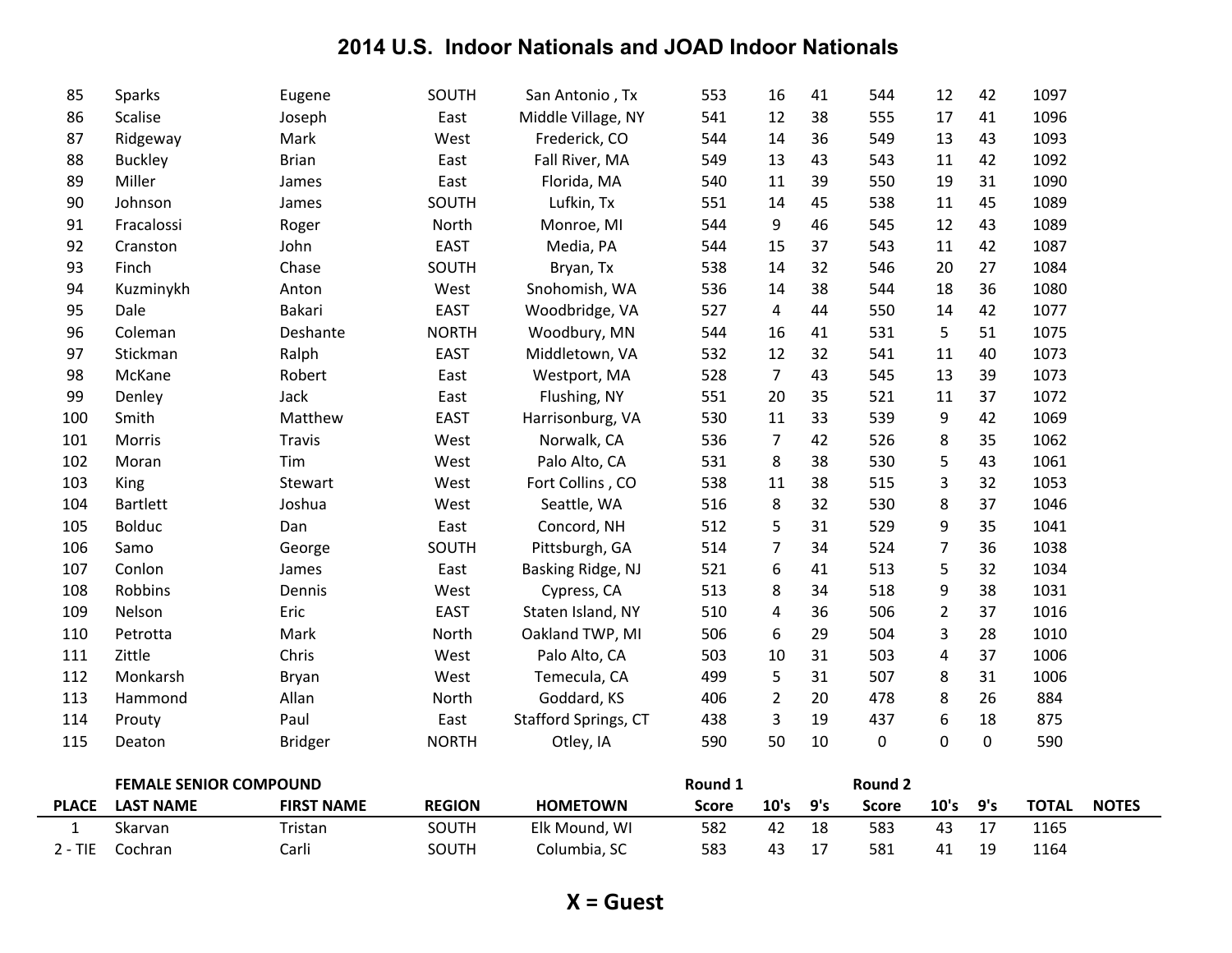| $2 - TIE$      | Lance          | Sarah         | <b>NORTH</b> | Wisconsin Rapids, WI | 582 | 42             | 18 | 582 | 42             | 18 | 1164 |
|----------------|----------------|---------------|--------------|----------------------|-----|----------------|----|-----|----------------|----|------|
| 4              | Keller         | Lexi          | <b>NORTH</b> | Omro, WI             | 575 | 36             | 23 | 586 | 46             | 14 | 1161 |
| 5              | Gauvin         | Crystal       | East         | Dayville, CT         | 579 | 39             | 21 | 581 | 41             | 19 | 1160 |
| 6              | <b>Button</b>  | Jessica       | <b>NORTH</b> | Cottage Grove, WI    | 571 | 31             | 29 | 572 | 32             | 28 | 1143 |
| $\overline{7}$ | Shirk          | Denise        | East         | Walnutport, PA       | 567 | 29             | 29 | 567 | 28             | 31 | 1134 |
| 8              | Shelden        | Jennifer      | North        | Holt, MI             | 566 | 26             | 34 | 567 | 27             | 33 | 1133 |
| 9              | Van Natta      | Jaime         | North        | Maumee, OH           | 569 | 29             | 31 | 563 | 23             | 37 | 1132 |
| 10             | <b>Starnes</b> | Dee           | North        | Crawfordsville, IN   | 562 | 22             | 38 | 567 | 27             | 33 | 1129 |
| 11             | Gonzales       | Annette       | West         | Albuquerque, NM      | 558 | 20             | 38 | 562 | 22             | 38 | 1120 |
| 12             | Couture        | Wendy         | East         | Phillipston, MA      | 555 | 17             | 42 | 562 | 24             | 34 | 1117 |
| 13             | Miller         | Rhonda        | SOUTH        | Decatur, GA          | 559 | 21             | 37 | 557 | 18             | 41 | 1116 |
| 14             | Woods          | Abbey         | <b>EAST</b>  | Glen Allen, VA       | 558 | 20             | 38 | 557 | 21             | 35 | 1115 |
| 15             | Slack          | Tonya         | <b>NORTH</b> | LeSeur, MN           | 558 | 20             | 38 | 557 | 17             | 43 | 1115 |
| 16             | Parker         | Emily         | East         | Yarmouth, ME         | 555 | 19             | 37 | 557 | 19             | 39 | 1112 |
| 17             | Miller         | Amanda        | <b>EAST</b>  | Harrisonburg, VA     | 553 | 16             | 41 | 553 | 15             | 43 | 1106 |
| 18             | Sheppard       | Ashlee        | West         | San Francisco, CA    | 555 | 20             | 36 | 546 | 11             | 44 | 1101 |
| 19             | Truitt         | Wendy         | West         | Ravensdale, WA       | 544 | 22             | 31 | 556 | 21             | 37 | 1100 |
| 20             | Tasso          | Tina          | SOUTH        | Buford, GA           | 560 | 22             | 36 | 539 | 8              | 44 | 1099 |
| 21             | Nielsen        | Heather       | West         | Glendale, AZ         | 540 | 12             | 39 | 554 | 20             | 34 | 1094 |
| 22             | Clemmer        | Sara          | <b>EAST</b>  | Harrisonburg, VA     | 543 | 12             | 40 | 550 | 15             | 41 | 1093 |
| 23             | Hook           | Danielle      | North        | Brownstown, MI       | 533 | $\overline{7}$ | 49 | 556 | 20             | 36 | 1089 |
| 24             | Faulkner       | Erica         | East         |                      | 539 | 11             | 31 | 546 | 14             | 39 | 1085 |
| 25             | Nelson         | Emily         | <b>NORTH</b> | Cook, MN             | 537 | 12             | 35 | 545 | 14             | 39 | 1082 |
| 26             | Merrell        | Lisa          | East         | Leicester, MA        | 537 | 10             | 40 | 542 | 16             | 38 | 1079 |
| 27             | Weiser         | Colette       | <b>NORTH</b> | New Brighton, MN     | 532 | 6              | 48 | 547 | 14             | 39 | 1079 |
| 28             | Rogers         | Kimberly      | SOUTH        | San Antonio, Tx      | 544 | 15             | 36 | 534 | 12             | 38 | 1078 |
| 29             | Knight         | Angela        | SOUTH        | Anderson, SC         | 525 | $\overline{7}$ | 37 | 544 | 15             | 35 | 1069 |
| 30             | Doering        | Erin          | North        | Holt, MI             | 527 | 14             | 32 | 539 | 8              | 44 | 1066 |
| 31             | Miller         | Heidi         | East         | Florida, MA          | 530 | 6              | 41 | 536 | 12             | 35 | 1066 |
| 32             | Flores         | <b>Brenda</b> | West         | Johnstown, CO        | 541 | 16             | 33 | 524 | $\overline{7}$ | 34 | 1065 |
| 33             | Hutchins       | Elizabeth     | East         | Haverhill, MA        | 517 | 6              | 37 | 547 | 13             | 41 | 1064 |
| 34             | <b>Blake</b>   | Emily         | SOUTH        | Franklin Springs, Ga | 543 | 13             | 38 | 519 | 15             | 29 | 1062 |
| 35             | McCann         | Sarah         | <b>EAST</b>  | New Kensington, PA   | 521 | 6              | 36 | 537 | 8              | 42 | 1058 |
| 36             | Fajkus         | Kaylea        | SOUTH        | Waller, Tx           | 522 | 6              | 35 | 520 | 7              | 37 | 1042 |
| 37             | Gianos         | Tina          | East         | Sterling, MA         | 515 | 9              | 32 | 523 | $\overline{7}$ | 38 | 1038 |
| 38             | Pfister        | Melissa       | North        | Blacklick, OH        | 497 | 4              | 37 | 497 | 5              | 32 | 994  |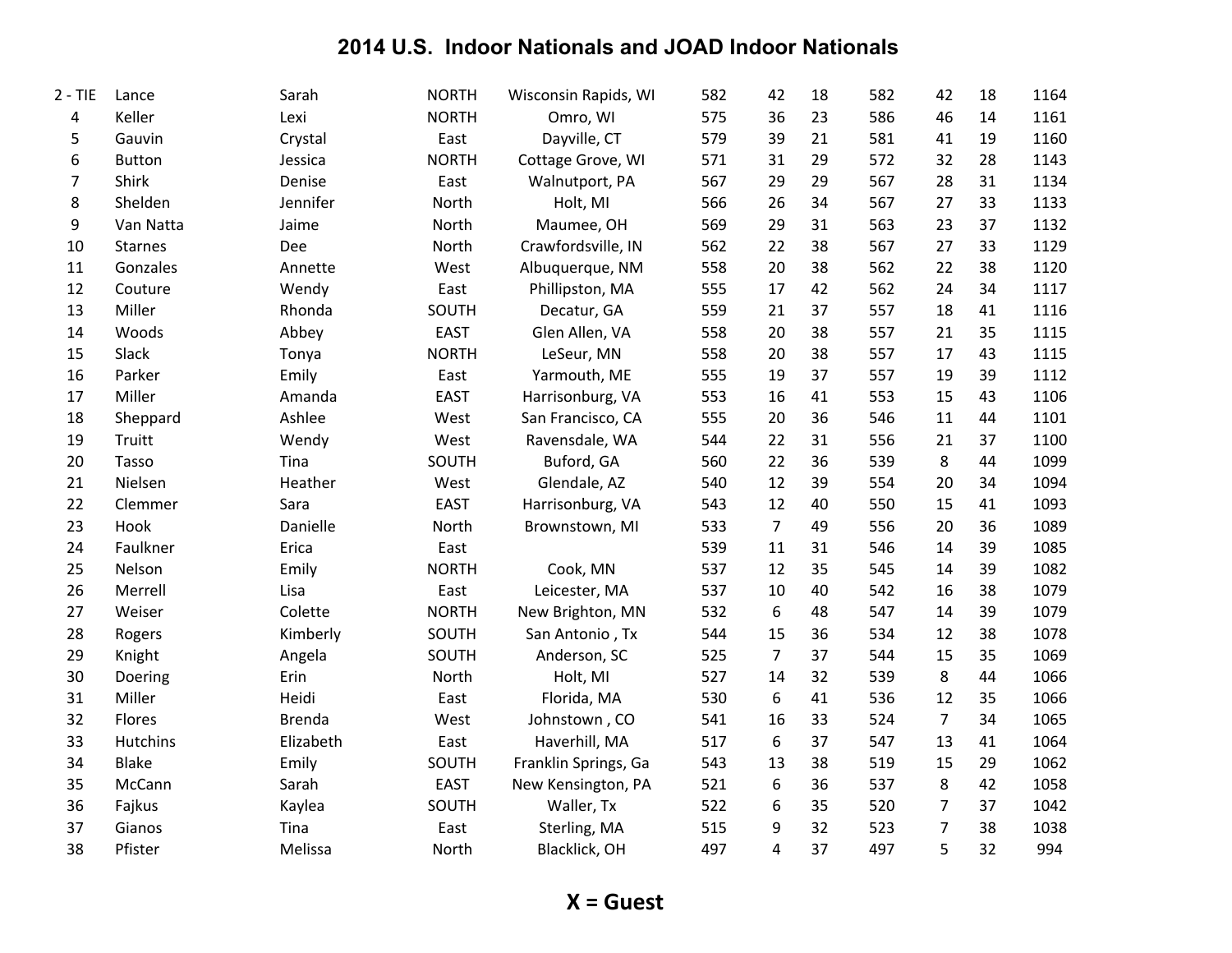| 39 | Longacre | Jackie  | East        | Griswold, CT     | 484 |    | 495 |    | 979 |
|----|----------|---------|-------------|------------------|-----|----|-----|----|-----|
| 40 | Maynard  | ∟auren  | East        | Hopkinton, NH    | 504 | 29 | 473 | 20 | 977 |
| 41 | Emerick  | Allison | <b>EAST</b> | Harrisonburg, VA | 476 | 20 | 483 |    | 959 |

|                | <b>MALE JUNIOR RECURVE</b> |                   |               |                      | Round 1      |      |     | Round 2      |      |     |              |                    |
|----------------|----------------------------|-------------------|---------------|----------------------|--------------|------|-----|--------------|------|-----|--------------|--------------------|
| <b>PLACE</b>   | <b>LAST NAME</b>           | <b>FIRST NAME</b> | <b>REGION</b> | <b>HOMETOWN</b>      | <b>Score</b> | 10's | 9's | <b>Score</b> | 10's | 9's | <b>TOTAL</b> | <b>NOTES</b>       |
| $\mathbf{1}$   | McMenamy                   | Dillon            | East          | Smithtown, NY        | 579          | 42   | 14  | 575          | 39   | 17  | 1154         |                    |
| $\overline{2}$ | Mateo                      | Andrew            | West          | Chandler, Az         | 570          | 33   | 25  | 584          | 45   | 14  | 1154         |                    |
| 3              | Espinet                    | Jean-Luc          | SOUTH         | Marietta, GA         | 564          | 30   | 24  | 551          | 21   | 29  | 1115         |                    |
| 4              | Simon                      | Eliot             | East          | Sayville, NY         | 561          | 30   | 23  | 552          | 25   | 22  | 1113         |                    |
| 5              | Plumeau                    | Chris             | West          | San Jose, CA         | 552          | 25   | 24  | 550          | 24   | 26  | 1102         |                    |
| 6              | Hwang                      | Dylan             | West          | Campbell, CA         | 558          | 29   | 20  | 543          | 22   | 23  | 1101         |                    |
| 7              | Plummer                    | Micheal           | North         | Midland, MI          | 550          | 30   | 17  | 547          | 26   | 21  | 1097         |                    |
| 8              | Reichert                   | <b>Blaze</b>      | <b>EAST</b>   | West Chester, PA     | 553          | 33   | 15  | 541          | 18   | 28  | 1094         |                    |
| 9              | <b>Bisinger</b>            | Zackary           | <b>NORTH</b>  | Central City, IA     | 550          | 24   | 27  | 539          | 29   | 16  | 1089         |                    |
| 10             | Dunham                     | Alexander         | <b>EAST</b>   | Mendham, NJ          | 547          | 22   | 27  | 540          | 17   | 30  | 1087         |                    |
| 11             | Miller                     | Caleb             | West          | Grand Junction, CO   | 542          | 17   | 29  | 544          | 18   | 34  | 1086         |                    |
| 12             | Ma                         | Koko              | SOUTH         | Houston, Tx          | 540          | 20   | 23  | 541          | 21   | 23  | 1081         | $\pmb{\mathsf{x}}$ |
| 13             | Petrea                     | Camden            | SOUTH         | Savannah, GA         | 536          | 19   | 24  | 541          | 26   | 25  | 1077         |                    |
| 14             | Preziuso                   | Paul              | East          | Greenville, RI       | 538          | 23   | 21  | 539          | 20   | 23  | 1077         |                    |
| 15             | Norman                     | Eric              | SOUTH         | Perry, OK            | 548          | 23   | 22  | 526          | 21   | 14  | 1074         |                    |
| 16             | Kil                        | Eric              | West          | Fullerton, CA        | 535          | 18   | 27  | 537          | 28   | 13  | 1072         |                    |
| 17             | Pooley III                 | John              | East          | Norwood, MA          | 537          | 21   | 22  | 533          | 18   | 21  | 1070         |                    |
| 18             | Kim                        | Jin               | West          | Brea, CA             | 531          | 18   | 22  | 539          | 19   | 24  | 1070         |                    |
| 19             | Francis                    | Chris             | SOUTH         | Trenton, FL          | 532          | 19   | 28  | 537          | 18   | 26  | 1069         |                    |
| 20             | Hoon                       | Sean              | West          | Mill Creek, WA       | 527          | 13   | 27  | 538          | 24   | 23  | 1065         |                    |
| 21             | Matthews                   | Mitchell          | North         | Waterford, MI        | 537          | 17   | 28  | 527          | 18   | 20  | 1064         |                    |
| 22             | Olson                      | Alexander         | <b>NORTH</b>  | Long Grove, IA       | 538          | 16   | 30  | 524          | 15   | 25  | 1062         |                    |
| 23             | Ma                         | Charles           | West          | Issaquah, WA         | 532          | 15   | 27  | 528          | 17   | 27  | 1060         |                    |
| 24             | Dorow                      | Kaleb             | SOUTH         | Franklin Springs, GA | 522          | 17   | 21  | 535          | 18   | 26  | 1057         |                    |
| 25             | Park                       | David Sang Won    | West          | Fullerton, CA        | 528          | 15   | 25  | 528          | 15   | 27  | 1056         |                    |
| 26             | <b>Jeffries</b>            | John Jordan       | SOUTH         | San Antonio, Tx      | 523          | 17   | 17  | 527          | 19   | 18  | 1050         |                    |
| 27             | Querol                     | Andrew            | North         | Glen Ellyn, IL       | 523          | 15   | 23  | 524          | 13   | 25  | 1047         |                    |
| 28             | Conley                     | Hunter            | West          | Newberry Park, CA    | 518          | 19   | 23  | 528          | 25   | 18  | 1046         |                    |
| 29             | Swinehart                  | Isaac             | SOUTH         | Summerfield, FL      | 515          | 13   | 21  | 524          | 13   | 27  | 1039         |                    |
| 30             | Kleinfelter                | Tyler             | <b>EAST</b>   | Lebanon, PA          | 522          | 19   | 20  | 515          | 12   | 24  | 1037         |                    |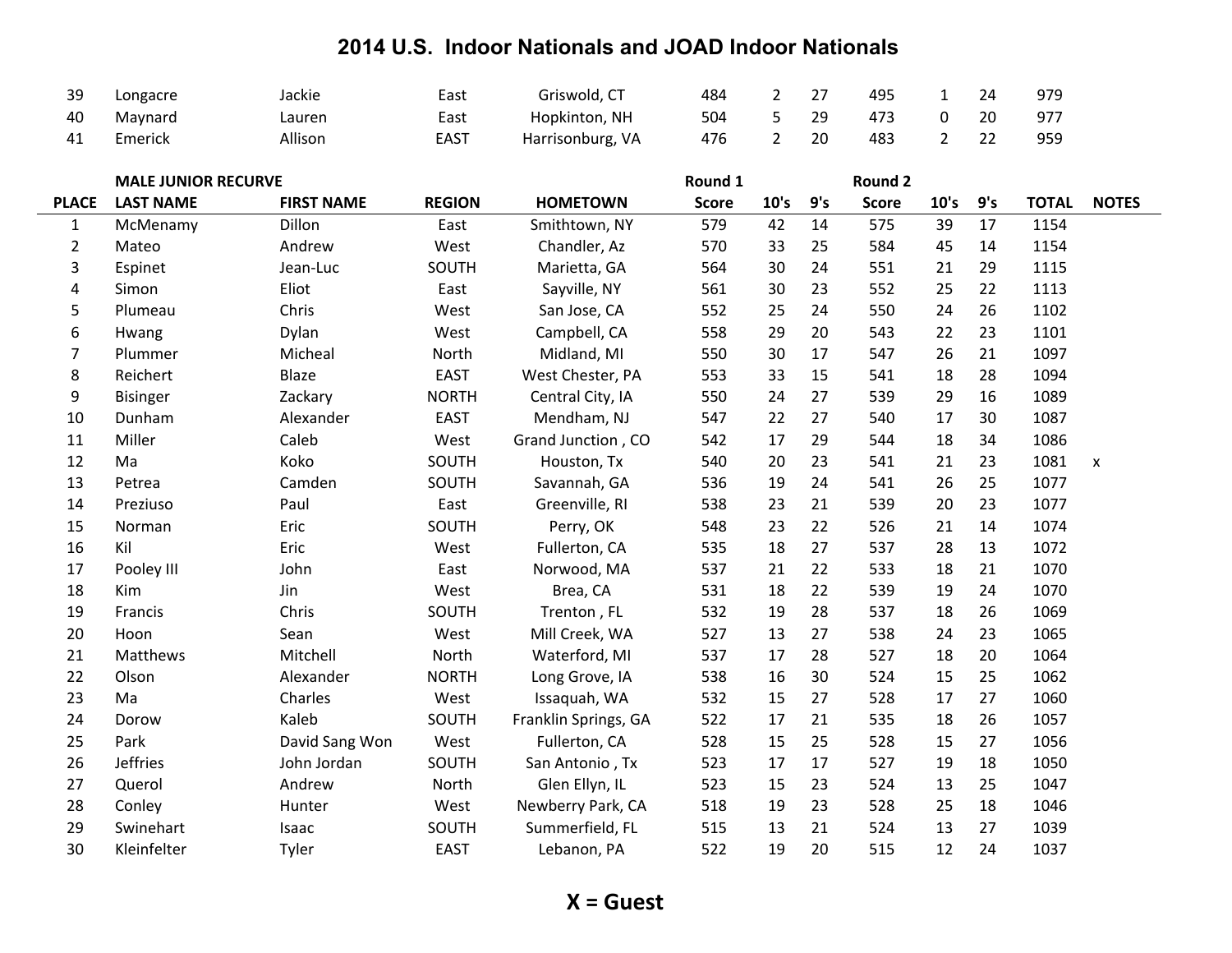| 31 | Flores       | Micah        | West        | Johnstown, CO           | 511 | 15           | 22 | 508 | 14             | 22 | 1019 |   |
|----|--------------|--------------|-------------|-------------------------|-----|--------------|----|-----|----------------|----|------|---|
| 32 | Cole         | Donnie       | West        | Peoria, AZ              | 500 | 6            | 28 | 517 | 14             | 19 | 1017 |   |
| 33 | <b>Nuzzo</b> | Michael      | <b>EAST</b> | McDonald, PA            | 487 | 12           | 22 | 521 | 20             | 15 | 1008 |   |
| 34 | Jones        | Matt         | <b>EAST</b> | Ellicott City, MD       | 491 | 11           | 16 | 512 | 18             | 16 | 1003 |   |
| 35 | Rodriguez    | Teodoro      | SOUTH       | Sanford, FL             | 496 | 10           | 17 | 505 | 9              | 24 | 1001 |   |
| 36 | Blackman     | Cameron      | East        | Sharon, MA              | 497 | 14           | 18 | 497 | 13             | 20 | 994  |   |
| 37 | Vainauskas   | Andy         | West        | Litchfield Park, AZ     | 488 | 8            | 21 | 504 | 11             | 25 | 992  |   |
| 38 | <b>Kim</b>   | Min Ki       | West        | San Jose, CA            | 478 | 8            | 18 | 507 | 11             | 21 | 985  | X |
| 39 | Stevenson    | <b>Bryce</b> | SOUTH       | Nichols Hills, OK       | 490 | 6            | 20 | 491 | 9              | 23 | 981  |   |
| 40 | Kuhn Jr      | Jeffrey      | East        | South Hero, VT          | 483 | 7            | 15 | 496 | 10             | 19 | 979  |   |
| 41 | Schackart    | Jeremy       | East        | Londonderry, NH         | 492 | 12           | 18 | 468 | 6              | 18 | 960  |   |
| 42 | <b>Nam</b>   | Shi Yeol     | West        | Rancho Palos Verdes, CA | 451 | 3            | 16 | 469 | 5              | 17 | 920  | X |
| 43 | Kim          | Patrick      | West        | Brea, CA                | 423 | 5            | 9  | 454 | 6              | 14 | 877  |   |
| 44 | Liu          | Bangyan      | East        | Waltham, MA             | 449 | 8            | 15 | 426 | 5              | 9  | 875  | X |
| 45 | Shin         | Andrew       | West        | San Ramon, CA           | 423 | $\mathbf{1}$ | 14 | 445 | 7              | 16 | 868  |   |
| 46 | Kolke        | Josef        | West        | Enumclaw, WA            | 418 | 6            | 8  | 436 | 6              | 10 | 854  |   |
| 47 | Kang         | Aaron        | West        | Yorba Linda, CA         | 431 | 4            | 16 | 387 | $\overline{2}$ | 11 | 818  |   |
| 48 | Kim          | Daniel       | West        | Irvine, CA              | 411 | 6            | 12 | 406 | 3              | 14 | 817  |   |
| 49 | Harrell      | Adison       | West        | Rio Rancho, NM          | 374 | 3            | 5  | 409 | $\overline{2}$ | 14 | 783  |   |
| 50 | Zade         | Max          | East        | San Marino, CA          | 373 | 4            | 11 | 400 | 7              | 6  | 773  |   |
| 51 | Park         | Kenneth      | West        | Irvine, CA              | 379 | 0            | 8  | 385 | $\overline{2}$ | 13 | 764  |   |
| 52 | Wilhelm      | Kenneth      | West        | Colbert, WA             | 335 | 3            | 10 | 357 | 5              | 5  | 692  |   |

|              | <b>FEMALE JUNIOR RECURVE</b> |                   |               |                  | Round 1      |      |     | Round 2      |      |     |              |              |
|--------------|------------------------------|-------------------|---------------|------------------|--------------|------|-----|--------------|------|-----|--------------|--------------|
| <b>PLACE</b> | <b>LAST NAME</b>             | <b>FIRST NAME</b> | <b>REGION</b> | <b>HOMETOWN</b>  | <b>Score</b> | 10's | 9's | <b>Score</b> | 10's | 9's | <b>TOTAL</b> | <b>NOTES</b> |
|              | Caughell                     | Elizabeth         | West          | Kirkland, WA     | 557          | 41   | 11  | 580          | 42   | 16  | 1137         |              |
|              | Hill                         | Paige E.          | <b>SOUTH</b>  | Sugar Land, Tx   | 564          | 33   | 20  | 549          | 20   | 29  | 1113         |              |
| 3            | Miscione                     | Anna              | <b>SOUTH</b>  | Ramona, CA       | 550          | 33   | 19  | 550          | 28   | 22  | 1100         |              |
| 4            | Eich                         | Madison           | West          | Brier, WA        | 552          | 29   | 17  | 540          | 27   | 19  | 1092         |              |
| 5            | Clamon                       | Lauren            | West          | Chula Vista, CA  | 549          | 24   | 24  | 540          | 23   | 28  | 1089         |              |
| 6            | Han                          | Jenny             | West          | Chula Vista, CA  | 543          | 23   | 22  | 539          | 19   | 25  | 1082         |              |
|              | Kim                          | Stephanie         | West          | Fullerton, CA    | 537          | 18   | 27  | 545          | 21   | 26  | 1082         |              |
| 8            | Webster                      | Aubrey            | <b>SOUTH</b>  | High Springs, FL | 548          | 25   | 21  | 526          | 13   | 22  | 1074         |              |
| 9            | Ahn                          | Jenna             | West          | Coto de Caza, CA | 538          | 15   | 29  | 530          | 17   | 17  | 1068         |              |
| 10           | Yamaguchi                    | Karissa           | West          | Phoenix, Az      | 532          | 21   | 21  | 529          | 18   | 19  | 1061         |              |
| 11           | Ketchum                      | Stephanie         | <b>SOUTH</b>  | San Antonio, Tx  | 526          | 18   | 26  | 533          | 16   | 29  | 1059         |              |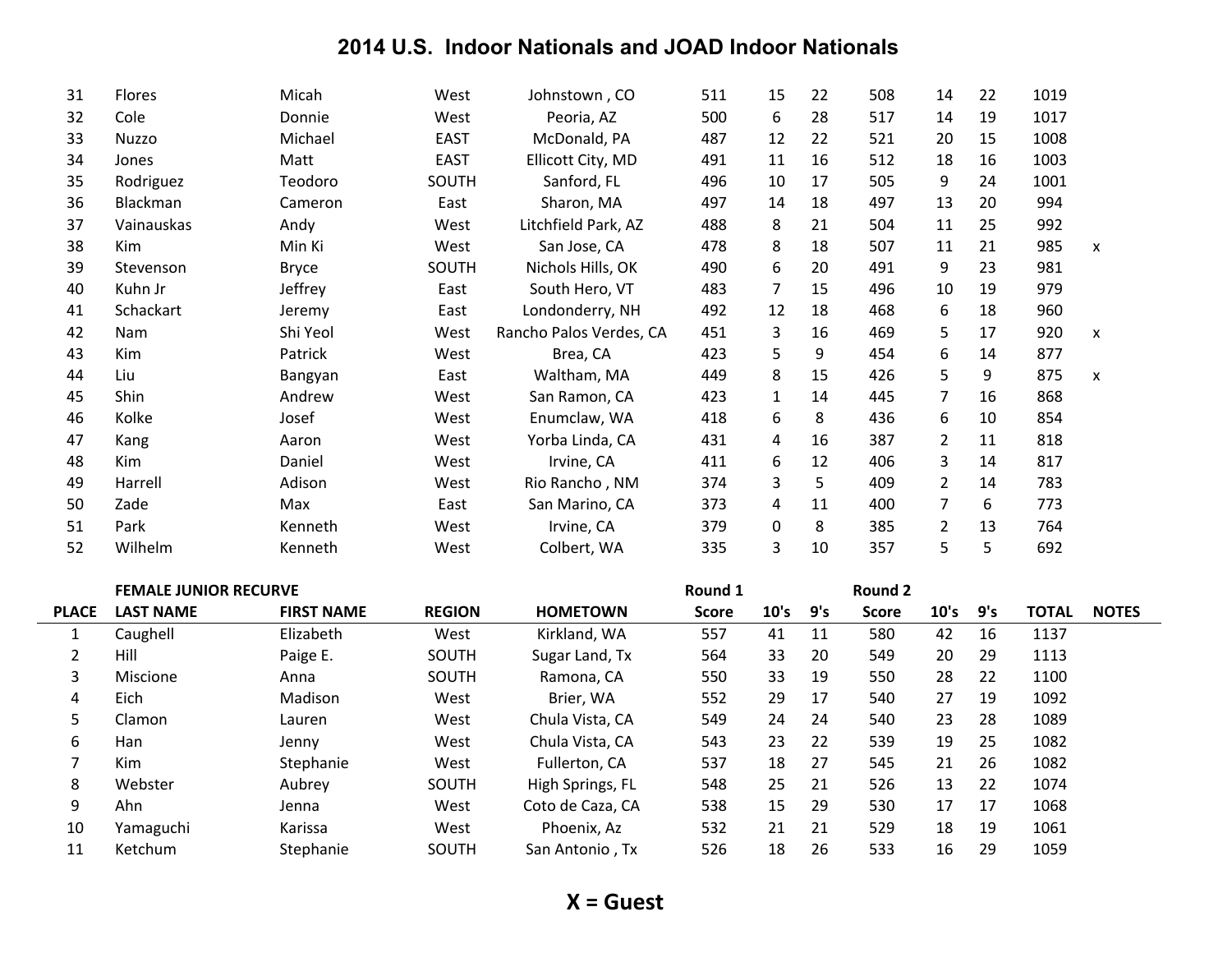| 12 | Pelton        | Cassandra         | SOUTH        | Ludowici, GA               | 542 | 17             | 30             | 508 | 9              | 24             | 1050 |   |
|----|---------------|-------------------|--------------|----------------------------|-----|----------------|----------------|-----|----------------|----------------|------|---|
| 13 | Francis       | Amye              | SOUTH        | Trenton, FL                | 525 | 20             | 18             | 518 | 15             | 26             | 1043 |   |
| 14 | Smith         | Hannah            | East         | Winnisquam, NH             | 512 | 14             | 16             | 526 | 18             | 20             | 1038 |   |
| 15 | Haberer       | Kayla             | <b>EAST</b>  | Boston, NY                 | 514 | 11             | 24             | 506 | 11             | 21             | 1020 |   |
| 16 | Hoon          | Katie             | West         | Mill Creek, WA             | 521 | 13             | 27             | 490 | 9              | 23             | 1011 |   |
| 17 | Link          | Valerie           | North        | Cincinnati, OH             | 495 | 10             | 21             | 515 | 15             | 18             | 1010 |   |
| 18 | Phillips      | Bethany           | SOUTH        | Jesup, GA                  | 491 | 10             | 19             | 516 | 13             | 24             | 1007 |   |
| 19 | Heinimann     | Alexandra         | East         | New Alexandria, PA         | 503 | 15             | 17             | 497 | 11             | 21             | 1000 |   |
| 20 | Anderson      | Courtney          | <b>NORTH</b> | Brookings, SD              | 512 | 12             | 22             | 486 | 8              | 16             | 998  |   |
| 21 | Eckerd        | Jena              | North        | Auburn, MI                 | 499 | 16             | 16             | 498 | 10             | 17             | 997  |   |
| 22 | Choi          | Joanne            | <b>EAST</b>  | Bethesda, Non U.S. Citizen | 495 | $\overline{7}$ | 19             | 500 | 12             | 18             | 995  | X |
| 23 | Allbritton    | Savannah          | SOUTH        | Tyler, Tx                  | 474 | 9              | 23             | 517 | 11             | 25             | 991  |   |
| 24 | Meyer         | Lauren            | <b>EAST</b>  | New Vernon, NJ             | 501 | 15             | 19             | 487 | 9              | 18             | 988  |   |
| 25 | McGrath       | Megan             | West         | Everett, WA                | 475 | $\overline{7}$ | 22             | 511 | 12             | 25             | 986  |   |
| 26 | Weiler        | Heather           | West         | Mesa, AZ                   | 489 | 10             | 19             | 496 | 11             | 16             | 985  |   |
| 27 | Pastro        | <b>Brianna</b>    | <b>EAST</b>  | Berkely Heights, NJ        | 499 | $\overline{7}$ | 28             | 480 | 11             | 17             | 979  |   |
| 28 | Schielke      | Amanda            | North        | Marquette, KS              | 483 | 13             | 11             | 488 | 6              | 23             | 971  |   |
| 29 | Francis       | Julia             | SOUTH        | Trenton, FL                | 495 | 11             | 17             | 475 | 12             | 12             | 970  |   |
| 30 | Dickerson     | Elizabeth         | East         | Portland, CT               | 466 | 10             | 14             | 496 | 16             | 15             | 962  |   |
| 31 | Pincus        | Stephanie         | SOUTH        | Madison, GA                | 469 | 7              | 14             | 492 | $\overline{7}$ | 21             | 961  |   |
| 32 | Wade          | Abigail           | East         | Chichester, NH             | 487 | 13             | 15             | 462 | $\overline{7}$ | 14             | 949  |   |
| 33 | Zhu           | Judy              | West         | San Fransisco, CA          | 443 | $\overline{7}$ | 14             | 502 | 8              | 24             | 945  | X |
| 34 | Jewett        | Ellen             | East         | Portland, ME               | 459 | 6              | 17             | 485 | 9              | 22             | 944  |   |
| 35 | Loxterkamp    | Elizabeth (Lizzy) | East         | Hampden, ME                | 469 | 10             | 15             | 470 | 6              | 15             | 939  |   |
| 36 | Kang          | Andrea            | West         | San Diego, CA              | 469 | 9              | 11             | 469 | 8              | 13             | 938  |   |
| 37 | Yerton        | Megan             | West         | Puyallup, WA               | 477 | 8              | 11             | 457 | 4              | 15             | 934  |   |
| 38 | Chew          | Katherine         | East         | Glen Rock, NJ              | 485 | 11             | 18             | 447 | 8              | 10             | 932  |   |
| 39 | McNeil        | Roweina           | West         | Las Vegas, NV              | 459 | $\overline{7}$ | 13             | 469 | 12             | 13             | 928  |   |
| 40 | Lam           | Kasey             | East         | East Brunswick, NJ         | 454 | 9              | $\overline{7}$ | 470 | 6              | 11             | 924  |   |
| 41 | Chew          | Natalie           | East         | Glen Rock, NJ              | 443 | $\overline{7}$ | 12             | 477 | 7              | 17             | 920  |   |
| 42 | Addington     | Kora              | SOUTH        | Lithia Springs, GA         | 455 | 8              | 16             | 437 | 5              | 13             | 892  |   |
| 43 | Bogan         | Bethany           | SOUTH        | Snellville, GA             | 430 | 4              | 15             | 462 | 5              | 11             | 892  |   |
| 44 | <b>Bartos</b> | Cedar             | <b>NORTH</b> | Yankton, SD                | 455 | 6              | 17             | 425 | 3              | 9              | 880  |   |
| 45 | Newman        | <b>Blaise</b>     | West         | Fort Collins, CO           | 454 | 5              | 12             | 420 | $\overline{7}$ | 11             | 874  |   |
| 46 | <b>Beals</b>  | Mallorie          | North        | Wichita, KS                | 417 | 5              | 4              | 444 | 9              | $\overline{7}$ | 861  |   |
| 47 | Lee           | Woorin            | West         | San Diego, CA              | 414 | 8              | 9              | 434 | $\overline{2}$ | 15             | 848  | X |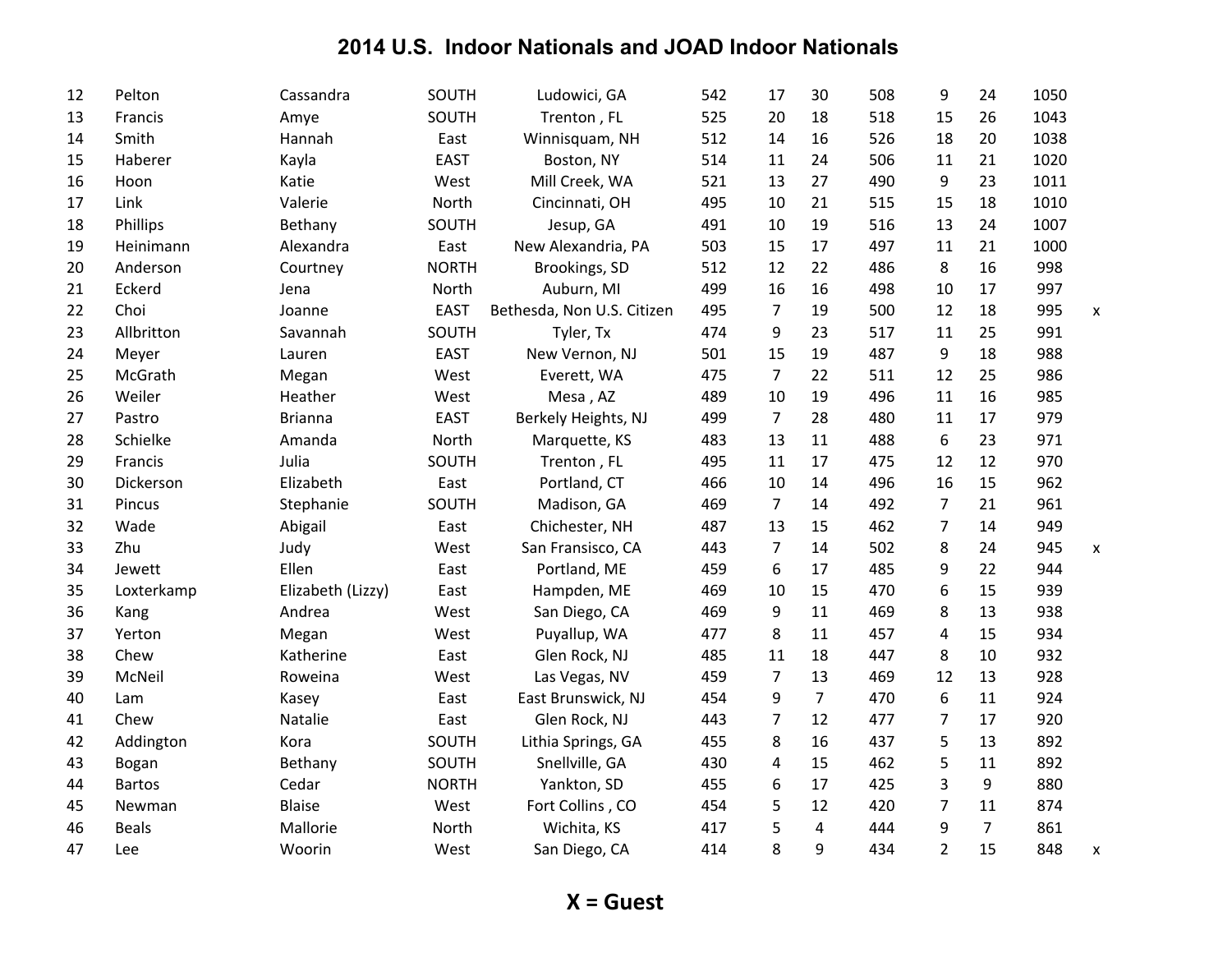| 48 | Hershey-Van Horn  | Katie          | West         | Los Angles, CA  | 446 | 13             | 19             | 391 | 6  | 16             | 837 |
|----|-------------------|----------------|--------------|-----------------|-----|----------------|----------------|-----|----|----------------|-----|
| 49 | <b>Botha</b>      | Monique        | <b>SOUTH</b> | Orlando, FL     | 425 | 8              | 10             | 407 | 5. | 11             | 832 |
| 50 | Davey             | Emma           | East         | Wellesley, MA   | 427 | 10             | 6              | 399 | 2  | 11             | 826 |
| 51 | Yeh               | Anna           | East         | Waltham, MA     | 414 | $\overline{2}$ | 9              | 408 |    | 13             | 822 |
| 52 | Yon               | Iris           | West         | Los Gatos, CA   | 398 | 4              | 10             | 372 | 1  | 9              | 770 |
| 53 | Rojas             | Marcia         | West         | Los Angles, CA  | 376 | 5              | $\overline{2}$ | 391 | 2  | 6              | 767 |
| 54 | <b>Devilliers</b> | Rebecca        | <b>EAST</b>  | Stafford, VA    | 368 | 5              | 8              | 359 | 5  | 7              | 727 |
| 55 | <b>Brewer</b>     | Nicole         | West         | Rio Rancho, NM  | 315 | 1              | 4              | 404 | 5  | 10             | 719 |
| 56 | Smith             | <b>Brionna</b> | <b>North</b> | Wichita, KS     | 355 | 3              | 6              | 347 | 3  | 7              | 702 |
| 57 | Schad             | Emma           | North        | New Albany, IN  | 321 | 4              | 1              | 369 |    | 14             | 690 |
| 58 | Clifford          | Adele          | East         | Wellesley, MA   | 367 | 4              | 3              | 322 | 3  | 4              | 689 |
| 59 | Sadowski          | Michelle       | East         | Mansfield, PA   | 325 | 2              | 9              | 308 | 2  | 3              | 633 |
| 60 | Solitario         | Abigail        | <b>EAST</b>  | Intercourse, PA | 291 | $\mathbf{1}$   | 2              | 238 | 1  | 4              | 529 |
| 61 | Flegenheimer      | Quynne         | East         | Manchester, NH  | 251 | 1              | 4              | 219 |    | $\overline{2}$ | 470 |
| 62 | <b>Henning</b>    | Julia          | West         | Littleton, CO   | 131 | 1              | 0              | 163 |    | 3              | 294 |

|                | <b>MALE JUNIOR COMPOUND</b> |                   |               |                   | Round 1      |      |     | <b>Round 2</b> |      |     |              |              |
|----------------|-----------------------------|-------------------|---------------|-------------------|--------------|------|-----|----------------|------|-----|--------------|--------------|
| <b>PLACE</b>   | <b>LAST NAME</b>            | <b>FIRST NAME</b> | <b>REGION</b> | <b>HOMETOWN</b>   | <b>Score</b> | 10's | 9's | <b>Score</b>   | 10's | 9's | <b>TOTAL</b> | <b>NOTES</b> |
| $\mathbf{1}$   | <b>Button</b>               | Daniel            | <b>NORTH</b>  | Cottage Grove, WI | 589          | 49   | 11  | 593            | 53   | 7   | 1182         |              |
| $\overline{2}$ | <b>Bee</b>                  | Chris             | North         | Howell, MI        | 586          | 46   | 14  | 588            | 48   | 12  | 1174         |              |
| 3              | Hunt                        | DJ                | North         | Lake City, MI     | 585          | 45   | 15  | 587            | 47   | 13  | 1172         |              |
| 4              | Manfull                     | Steven            | North         | Valley Center, KS | 580          | 40   | 20  | 586            | 86   | 34  | 1166         |              |
| 5              | Shackelford                 | Dakota            | <b>EAST</b>   | Mount Joy, PA     | 578          | 38   | 22  | 584            | 43   | 16  | 1162         |              |
| 6              | Brown                       | <b>Buck</b>       | North         | Moores Hill, IN   | 577          | 37   | 23  | 582            | 43   | 17  | 1159         |              |
| 7              | Weinstein                   | Charlie           | SOUTH         | Gradiner, ME      | 574          | 34   | 26  | 584            | 44   | 16  | 1158         |              |
| 8              | Alexander                   | Ben               | <b>EAST</b>   | Kinsman, OH       | 575          | 36   | 23  | 581            | 41   | 19  | 1156         |              |
| 9              | Schmidt                     | Micah             | North         | New London, OH    | 582          | 42   | 18  | 569            | 29   | 31  | 1151         |              |
| 10             | Raper                       | Will              | SOUTH         | Dacula, GA        | 569          | 29   | 31  | 577            | 37   | 23  | 1146         |              |
| 11             | Hall                        | Jared             | East          | East Granby, CT   | 573          | 35   | 23  | 571            | 31   | 29  | 1144         |              |
| 12             | Maskell                     | Owen              | East          | St Albans, VT     | 567          | 27   | 33  | 575            | 35   | 25  | 1142         |              |
| 13             | Jones                       | Kaleb             | <b>EAST</b>   | Taylor, PA        | 572          | 33   | 26  | 568            | 28   | 32  | 1140         |              |
| $14 - TIE$     | Hoel                        | Aldin             | <b>SOUTH</b>  | Guthrie, Tx       | 572          | 32   | 28  | 568            | 28   | 32  | 1140         |              |
| $14 - TIE$     | Kane                        | Eric              | East          | Lisbon Falls, ME  | 575          | 35   | 25  | 565            | 25   | 35  | 1140         |              |
| $14 - TIE$     | Utley                       | Colton            | <b>NORTH</b>  | Center Point, IA  | 574          | 34   | 26  | 566            | 26   | 34  | 1140         |              |
| 17             | Diehl                       | Marcus            | <b>EAST</b>   | Mt. Crawford, VA  | 567          | 27   | 33  | 572            | 32   | 28  | 1139         |              |
| 18             | Dixon                       | Justin            | SOUTH         | Yoakum, Tx        | 567          | 28   | 31  | 568            | 28   | 32  | 1135         |              |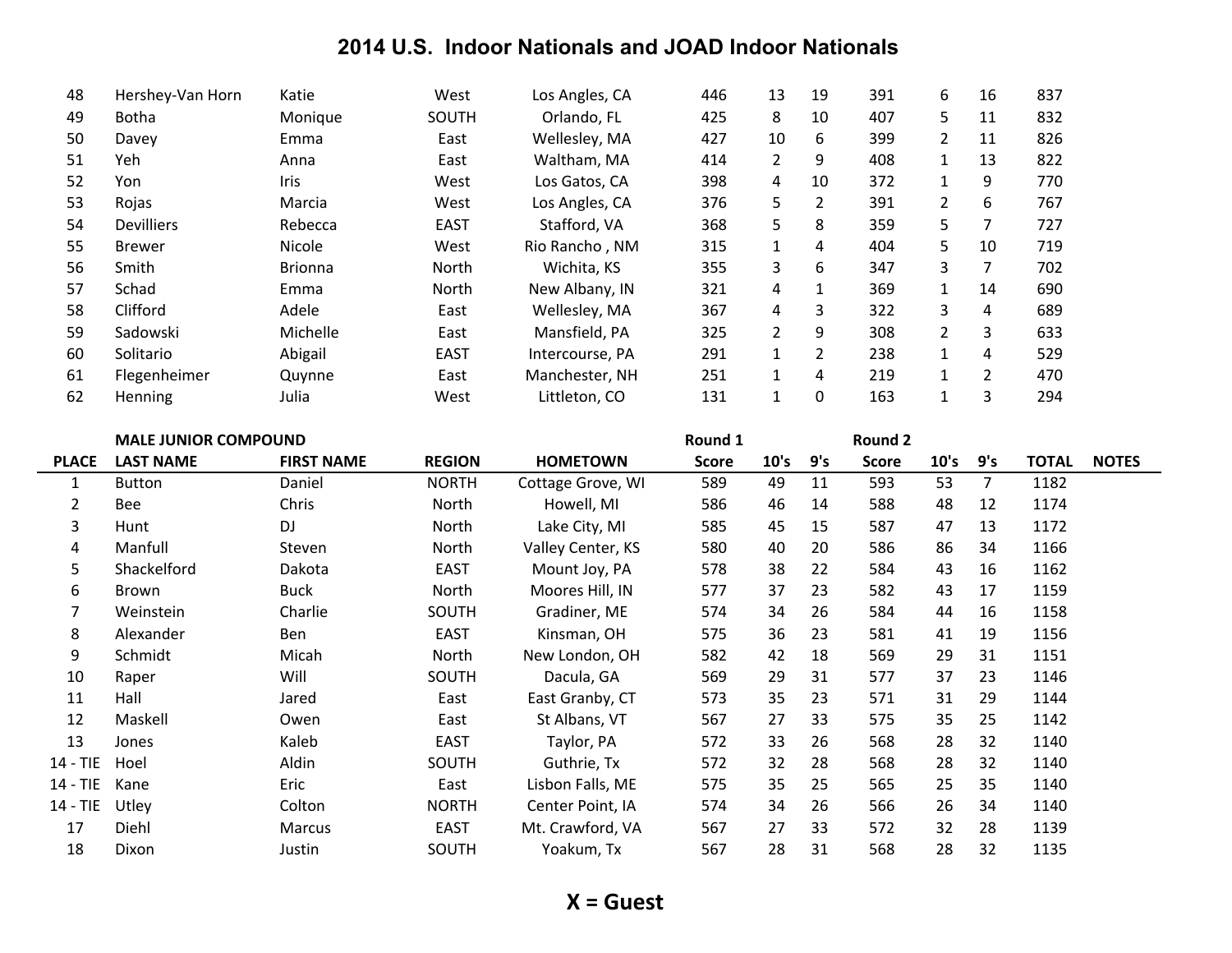| 20       | Bruyette                   | Avery     | East         | Swanton, VT          | 567      | 28             | 31 | 567          | 28             | 31 | 1134 |
|----------|----------------------------|-----------|--------------|----------------------|----------|----------------|----|--------------|----------------|----|------|
| 21       | Bauer                      | Tyler     | North        | Saline, MI           | 571      | 31             | 29 | 558          | 19             | 40 | 1129 |
| 22       | Martin                     | Hunter    | SOUTH        | Cross Plains, Tx     | 560      | 24             | 32 | 568          | 28             | 32 | 1128 |
| 23       | <b>Brush</b>               | Tyler     | East         | Southbury, CT        | 566      | 28             | 30 | 561          | 21             | 39 | 1127 |
| 24       | Dawson                     | Matt      | SOUTH        | Waxahachie, Tx       | 560      | 21             | 38 | 567          | 27             | 33 | 1127 |
| 25       | Glynn                      | Tyler     | North        | Rockford, MI         | 566      | 26             | 34 | 559          | 22             | 35 | 1125 |
| 26       | Waltenbaugh                | Tyler     | <b>EAST</b>  | Leechburg, PA        | 561      | 14             | 43 | 563          | 24             | 35 | 1124 |
| 27       | Zak                        | Evan      | <b>EAST</b>  | Kirkwood, PA         | 571      | 35             | 22 | 550          | 24             | 31 | 1121 |
| 28       | Lolmaugh                   | Stephen   | East         | Minot, ME            | 552      | 14             | 43 | 569          | 29             | 30 | 1121 |
| 29       | Kehlert                    | George    | <b>EAST</b>  | Monroeville, PA      | 560      | 22             | 36 | 557          | 19             | 39 | 1117 |
| 30       | Parks                      | Jake      | <b>EAST</b>  | Venetia, PA          | 558      | 20             | 38 | 554          | 19             | 36 | 1112 |
| 31       | Coker                      | Jared     | North        | Curtice, OH          | 558      | 21             | 36 | 554          | 17             | 40 | 1112 |
| 32       | Estes                      | Adam      | SOUTH        | Franklin Springs, GA | 554      | 16             | 43 | 558          | 19             | 40 | 1112 |
| 33 - TIE | Green                      | Tyler     | SOUTH        | Austin, Tx           | 562      | 22             | 38 | 549          | 12             | 45 | 1111 |
| 33 - TIE | Ketchum                    | Nathan    | North        | Laingsburg, MI       | 555      | 17             | 41 | 556          | 17             | 42 | 1111 |
| 35       | McMillen                   | Tristen   | SOUTH        | Spring, Tx           | 546      | 20             | 34 | 564          | 27             | 30 | 1110 |
| 36       | <b>Buckley</b>             | William   | East         | Fall River, MA       | 548      | 15             | 39 | 562          | 22             | 38 | 1110 |
| 37       | <b>Burton</b>              | Jeremy    | SOUTH        | Mount Airy, GA       | 564      | 27             | 30 | 542          | 12             | 39 | 1106 |
| 38       | Shuck                      | Danny     | East         | Frederick, MD        | 551      | 21             | 37 | 552          | 17             | 38 | 1103 |
| 39       | Pelkey                     | Jacob     | East         | Swanton, VT          | 556      | 19             | 38 | 547          | 11             | 45 | 1103 |
| 40       | Remaley                    | Lane      | <b>EAST</b>  | Vandergrift, PA      | 552      | 18             | 38 | 546          | 21             | 28 | 1098 |
| 41       | Shaw                       | Jeremy    | West         | Redondo Beach, CA    | 547      | 16             | 36 | 543          | 11             | 44 | 1090 |
| 42       | Pearson                    | Colin     | SOUTH        | Royston, GA          | 540      | 9              | 40 | 548          | 11             | 46 | 1088 |
| 43       | Flores                     | Josh      | West         | Johnstown, CO        | 524      | 15             | 38 | 557          | 17             | 43 | 1081 |
| 44       | Johnson                    | Connor    | North        | Haslett, MI          | 543      | 15             | 36 | 537          | $\overline{7}$ | 45 | 1080 |
| 45       | Gregg                      | Tylor     | <b>EAST</b>  | Greenville, PA       | 537      | $\overline{7}$ | 43 | 542          | 12             | 39 | 1079 |
| 46       | Freeman                    | Justin    | SOUTH        | College Station, Tx  | 527      | 11             | 43 | 548          | 16             | 38 | 1075 |
| 47       | Smith                      | Nathaniel | North        | Hamilton, OH         | 512      | 7              | 31 | 507          | 8              | 25 | 1019 |
| 48       | <b>Burket</b>              | Darwin    | <b>NORTH</b> | Blaine, MN           | 492      | $\overline{2}$ | 29 | 478          | 0              | 22 | 970  |
|          | EEMALE ILINIIOD COMPOLINID |           |              |                      | Dougal 1 |                |    | $D_{\alpha}$ |                |    |      |

|              | <b>FEMALE JUNIOR COMPOUND</b> |                   |               |                 | <b>Round 1</b> |      |     | Round 2 |      |     |              |              |
|--------------|-------------------------------|-------------------|---------------|-----------------|----------------|------|-----|---------|------|-----|--------------|--------------|
| <b>PLACE</b> | <b>LAST NAME</b>              | <b>FIRST NAME</b> | <b>REGION</b> | <b>HOMETOWN</b> | Score          | 10's | 9's | Score   | 10's | 9's | <b>TOTAL</b> | <b>NOTES</b> |
|              | Revnolds                      | Danielle          | West          | Gilbert, Az     | 576            | 36   | 24  | 583     | 43   |     | 1159         |              |
|              | Jackson                       | Hunter            | <b>North</b>  | Waterford, MI   | 582            | 42   | 18  | 573     | 33   |     | 1155         |              |
|              | Williams                      | Brogan            | <b>NORTH</b>  | Stillwater, OK  | 578            | 38   | 22  | 575     | 35   | 25  | 1153         |              |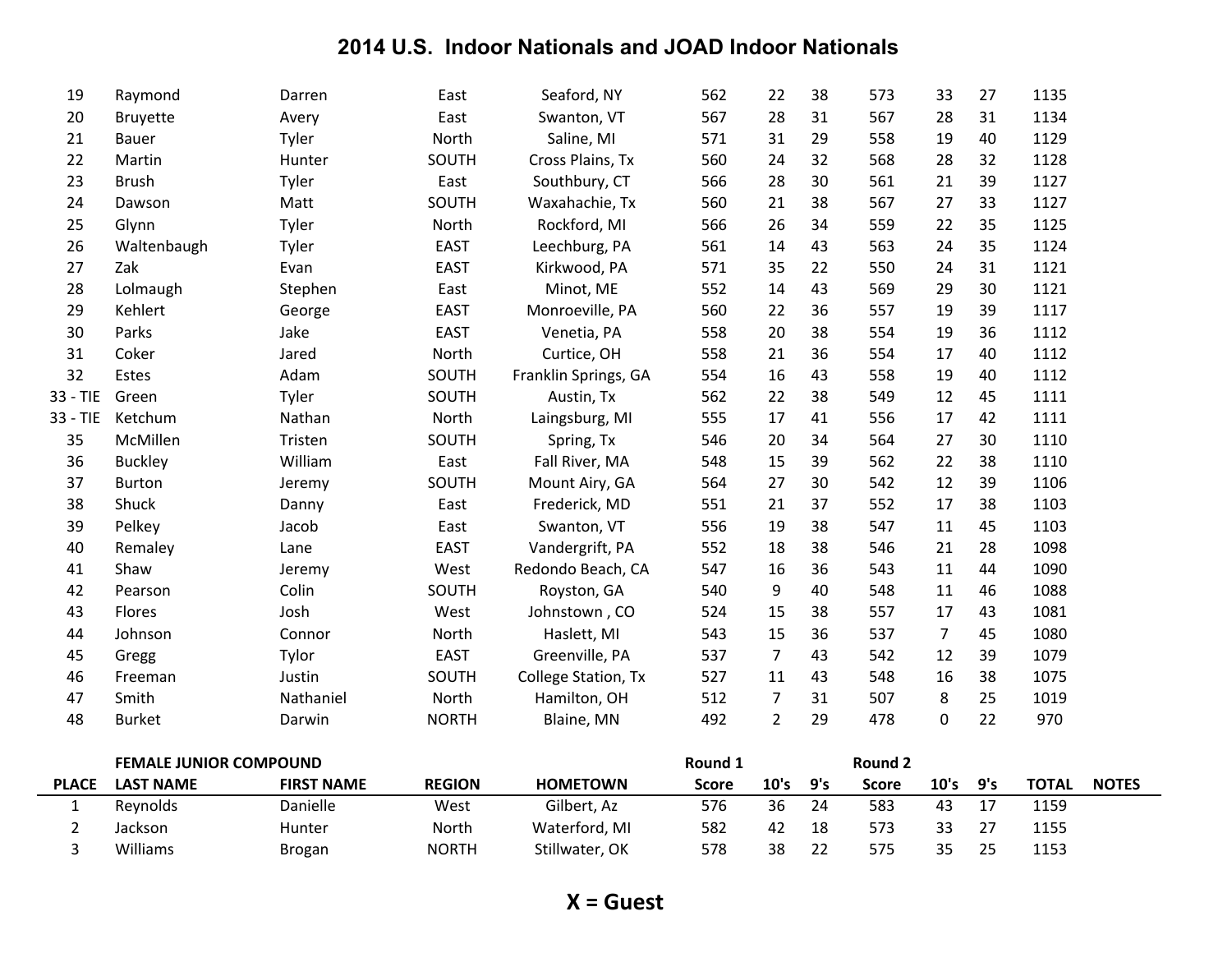| 4  | Fischer      | Emily       | SOUTH        | Corpus Christi, Tx | 580 | 40             | 20 | 567 | 27             | 33 | 1147 |
|----|--------------|-------------|--------------|--------------------|-----|----------------|----|-----|----------------|----|------|
| 5  | Bee          | Emily       | <b>EAST</b>  | Howell, MI         | 571 | 31             | 29 | 573 | 33             | 27 | 1144 |
| 6  | Cyr          | Gabrielle   | East         | Falmouth, ME       | 572 | 32             | 28 | 569 | 29             | 31 | 1141 |
| 7  | Meylan       | Leighcia    | North        | Midland, MI        | 564 | 25             | 34 | 576 | 36             | 24 | 1140 |
| 8  | Michaels     | Kannsas     | <b>EAST</b>  | New Kensington, PA | 575 | 36             | 23 | 563 | 24             | 35 | 1138 |
| 9  | Ertle        | Grace       | North        | Belmont, MI        | 567 | 27             | 33 | 564 | 25             | 34 | 1131 |
| 10 | Strickland   | Sarah       | North        | Grand Blanc, MI    | 561 | 22             | 37 | 567 | 28             | 31 | 1128 |
| 11 | Gallant      | Callie      | East         | Poland, ME         | 559 | 22             | 35 | 559 | 21             | 38 | 1118 |
| 12 | Krebs        | Hana        | <b>NORTH</b> | Sartell, MN        | 563 | 28             | 28 | 545 | 13             | 41 | 1108 |
| 13 | Doughty      | Shelby      | North        | Delaware, OH       | 556 | 19             | 39 | 552 | 16             | 40 | 1108 |
| 14 | Kitching     | Harley      | SOUTH        | Bishop, GA         | 549 | 14             | 42 | 548 | 13             | 40 | 1097 |
| 15 | Hauk         | Hunter      | North        | Fenton, MI         | 547 | 18             | 32 | 548 | 17             | 34 | 1095 |
| 16 | Ruggeri      | Sydney      | <b>EAST</b>  | Myrtle Beach, SC   | 552 | 16             | 40 | 542 | 14             | 37 | 1094 |
| 17 | Gunn         | Danielle    | West         | Phoenix, AZ        | 546 | 12             | 42 | 545 | 10             | 43 | 1091 |
| 18 | Lapine       | Michelle    | East         | Fairfax, VT        | 537 | 13             | 35 | 553 | 18             | 37 | 1090 |
| 19 | Dixon        | Jordan      | SOUTH        | Yoakum, Tx         | 538 | 5              | 48 | 549 | 17             | 34 | 1087 |
| 20 | Templeton    | Jessica     | East         | Warminster, PA     | 552 | 20             | 32 | 528 | 9              | 38 | 1080 |
| 21 | Winchell     | Hannah      | <b>EAST</b>  | Trafford, PA       | 534 | 6              | 42 | 541 | 12             | 40 | 1075 |
| 22 | Estrada      | Claire      | SOUTH        | Lavonia, GA        | 525 | 10             | 41 | 549 | 18             | 35 | 1074 |
| 23 | Dovat        | Elanora     | <b>EAST</b>  | Hummelstown, PA    | 534 | 12             | 34 | 531 | 7              | 34 | 1065 |
| 24 | Aratoon      | Emily       | East         | East Meadow, NY    | 535 | 10             | 39 | 528 | 13             | 35 | 1063 |
| 25 | Yost         | Marissa     | East         | Windham, NH        | 530 | $\overline{7}$ | 37 | 527 | 4              | 41 | 1057 |
| 26 | Stanczak     | Sophia      | North        | Sagamore Hills, OH | 540 | 13             | 35 | 513 | 10             | 31 | 1053 |
| 27 | Yawny        | Shelby      | <b>EAST</b>  | Belle Vernon, PA   | 516 | 4              | 37 | 512 | 3              | 33 | 1028 |
| 28 | <b>Burge</b> | Carrie      | SOUTH        | Weatherford, Tx    | 495 | 11             | 25 | 532 | 12             | 33 | 1027 |
| 29 | Heller       | Alexis      | East         | Tenafly, NJ        | 512 | 7              | 30 | 501 | 5              | 28 | 1013 |
| 30 | Koval        | Jill        | <b>EAST</b>  | Elkton, MD         | 520 | 4              | 37 | 491 | 6              | 28 | 1011 |
| 31 | St Martin    | Gabrielle M | East         | Fall River, MA     | 486 | 4              | 28 | 491 | 3              | 30 | 977  |
| 32 | Reason       | Miriam      | North        | Wichita, KS        | 449 | 2              | 17 | 496 | $\overline{2}$ | 24 | 945  |
| 33 | Tackett      | Heather     | North        | Hartland, MI       | 397 | $\overline{2}$ | 10 | 416 | 3              | 10 | 813  |
|    |              |             |              |                    |     |                |    |     |                |    |      |

|              | <b>MALE CADET RECURVE</b> |                   |               |                 | Round 1      |      |     | Round 2 |      |     |              |              |
|--------------|---------------------------|-------------------|---------------|-----------------|--------------|------|-----|---------|------|-----|--------------|--------------|
| <b>PLACE</b> | <b>LAST NAME</b>          | <b>FIRST NAME</b> | <b>REGION</b> | <b>HOMETOWN</b> | <b>Score</b> | 10's | 9's | Score   | 10's | 9's | <b>TOTAL</b> | <b>NOTES</b> |
|              | Kim                       | Minsoo            | West          | Irvine, CA      | 582          | 42   |     | 571     | 35   | 18  | 1153         |              |
|              | Oliver                    | Ryan              | <b>SOUTH</b>  | Newberry, FL    | 571          | 34   | 23  | 574     | 36   | 21  | 1145         |              |
|              | Cho                       | Elliot            | West          | Irvine, CA      | 575          | 41   | 14  | 562     |      | 18  | 1137         |              |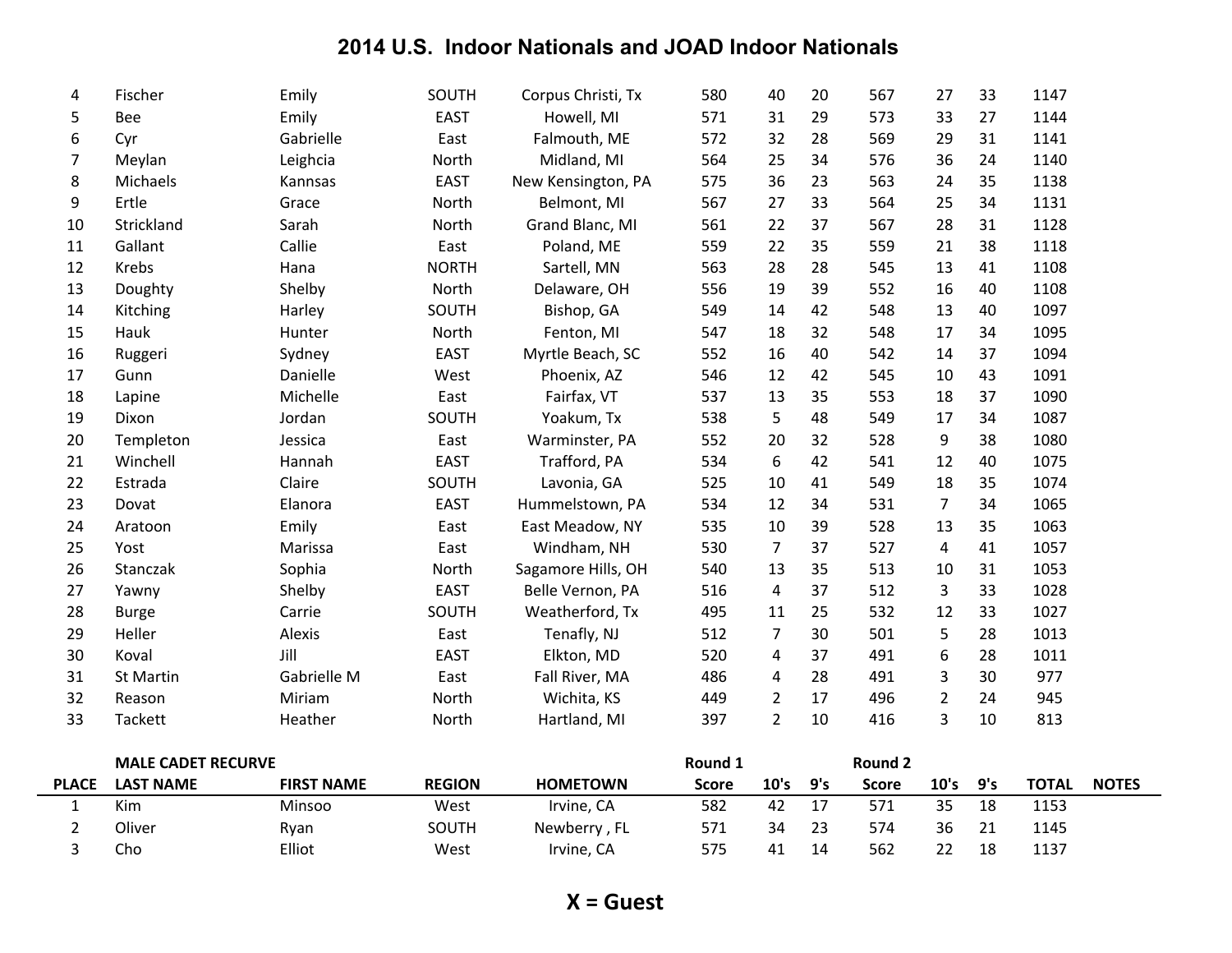| 4  | Kim                  | Geun              | West         | Brea, CA             | 575 | 39 | 21 | 561 | 27 | 27 | 1136 |                           |
|----|----------------------|-------------------|--------------|----------------------|-----|----|----|-----|----|----|------|---------------------------|
| 5  | <b>Trafford</b>      | Hardy             | SOUTH        | Shreveport, LA       | 570 | 33 | 24 | 561 | 31 | 20 | 1131 |                           |
| 6  | Pyles                | Cameron           | SOUTH        | Buford, GA           | 562 | 27 | 28 | 556 | 32 | 17 | 1118 |                           |
| 7  | Nitta                | Kent              | West         | Fountain Valley, CA  | 565 | 28 | 19 | 553 | 23 | 33 | 1118 |                           |
| 8  | Chung                | Tae Young         | West         | Irvine, CA           | 560 | 27 | 27 | 553 | 25 | 25 | 1113 |                           |
| 9  | <b>Braendle</b>      | Gus               | SOUTH        | Helotes, Tx          | 549 | 22 | 29 | 562 | 28 | 26 | 1111 |                           |
| 10 | Offchiss             | Cody              | West         | Eugene, OR           | 553 | 27 | 23 | 553 | 24 | 27 | 1106 |                           |
| 11 | Zhou                 | Collin            | East         | Lawrenceville, NJ    | 552 | 25 | 24 | 550 | 29 | 19 | 1102 |                           |
| 12 | Coombe               | lan               | North        | Mason, OH            | 558 | 30 | 19 | 543 | 24 | 22 | 1101 |                           |
| 13 | Moskow               | Joshua            | East         | Glastonbury, CT      | 555 | 32 | 14 | 545 | 23 | 23 | 1100 |                           |
| 14 | Shedroff             | Noah              | North        | West Chester, OH     | 548 | 27 | 20 | 551 | 27 | 25 | 1099 |                           |
| 15 | Ohlendorf            | Jake              | West         | Chula Vista, CA      | 539 | 20 | 27 | 558 | 25 | 28 | 1097 |                           |
| 16 | Edgar                | Todd              | SOUTH        | Cobbtown, GA         | 541 | 20 | 28 | 553 | 19 | 25 | 1094 |                           |
| 17 | Song                 | Jorrin            | West         | Diamond Bar, CA      | 550 | 26 | 25 | 542 | 21 | 25 | 1092 |                           |
| 18 | Ryu                  | Kwang Hyun        | West         | Cypress, CA          | 545 | 20 | 27 | 547 | 20 | 31 | 1092 |                           |
| 19 | Johnson              | Nathan            | East         | Cumberland, ME       | 541 | 24 | 24 | 549 | 21 | 29 | 1090 |                           |
| 20 | Pescitelli           | Zachary           | SOUTH        | Lilburn, GA          | 531 | 14 | 24 | 555 | 28 | 22 | 1086 |                           |
| 21 | Moscowitz            | Coby              | North        | Birmingham, MI       | 535 | 17 | 24 | 550 | 13 | 25 | 1085 |                           |
| 22 | Cha                  | Austin            | West         | Aurora, CO           | 531 | 16 | 30 | 552 | 30 | 21 | 1083 |                           |
| 23 | Lawton               | Ralph             | <b>EAST</b>  | Avondale, PA         | 539 | 18 | 25 | 543 | 24 | 25 | 1082 |                           |
| 24 | Kim                  | Jason Minsoo      | West         | Yorba Linda, CA      | 542 | 15 | 33 | 539 | 17 | 29 | 1081 |                           |
| 25 | Shin                 | Andy              | West         | Irvine, CA           | 548 | 24 | 23 | 526 | 18 | 19 | 1074 | $\boldsymbol{\mathsf{x}}$ |
| 26 | Nofel                | Matthew           | West         | Colorado Springs, CO | 547 | 20 | 29 | 527 | 16 | 24 | 1074 |                           |
| 27 | Fox jr.              | Joe               | West         | Tucson, Az           | 537 | 20 | 22 | 536 | 18 | 24 | 1073 |                           |
| 28 | Sugimoto             | Yuji              | East         | New Providence, NJ   | 540 | 18 | 29 | 533 | 19 | 28 | 1073 | X                         |
| 29 | Klus                 | John              | <b>NORTH</b> | Madison, WI          | 531 | 17 | 25 | 541 | 19 | 25 | 1072 |                           |
| 30 | Chang                | Sean              | West         | Coto de Caza, CA     | 550 | 20 | 30 | 519 | 16 | 18 | 1069 |                           |
| 31 | Chiu                 | Raymond           | East         | East Brunswick, NJ   | 539 | 19 | 24 | 523 | 14 | 28 | 1062 |                           |
| 32 | <b>Bitner-Parish</b> | Matthew           | <b>EAST</b>  | Columbia, MD         | 522 | 15 | 25 | 535 | 20 | 21 | 1057 |                           |
| 33 | Park                 | Nathan            | West         | Fullerton, CA        | 525 | 18 | 18 | 531 | 18 | 24 | 1056 |                           |
| 34 | Watson               | Sam               | West         | Tucson, Az           | 523 | 13 | 27 | 532 | 14 | 24 | 1055 |                           |
| 35 | Chu                  | Tyler             | West         | Bothell, WA          | 537 | 19 | 23 | 517 | 14 | 21 | 1054 |                           |
| 36 | Kocurek              | Zack              | SOUTH        | Plano, Tx            | 538 | 22 | 20 | 515 | 11 | 21 | 1053 |                           |
| 37 | Kittelson            | Andrew            | <b>NORTH</b> | Sheboygan, WI        | 541 | 22 | 23 | 505 | 13 | 19 | 1046 |                           |
| 38 | Kim                  | Sung Won Nicholas | West         | Irvine, CA           | 523 | 20 | 17 | 518 | 16 | 25 | 1041 |                           |
| 39 | Lee                  | Ji Dam            | West         | Placentia, CA        | 515 | 14 | 19 | 525 | 10 | 26 | 1040 | X                         |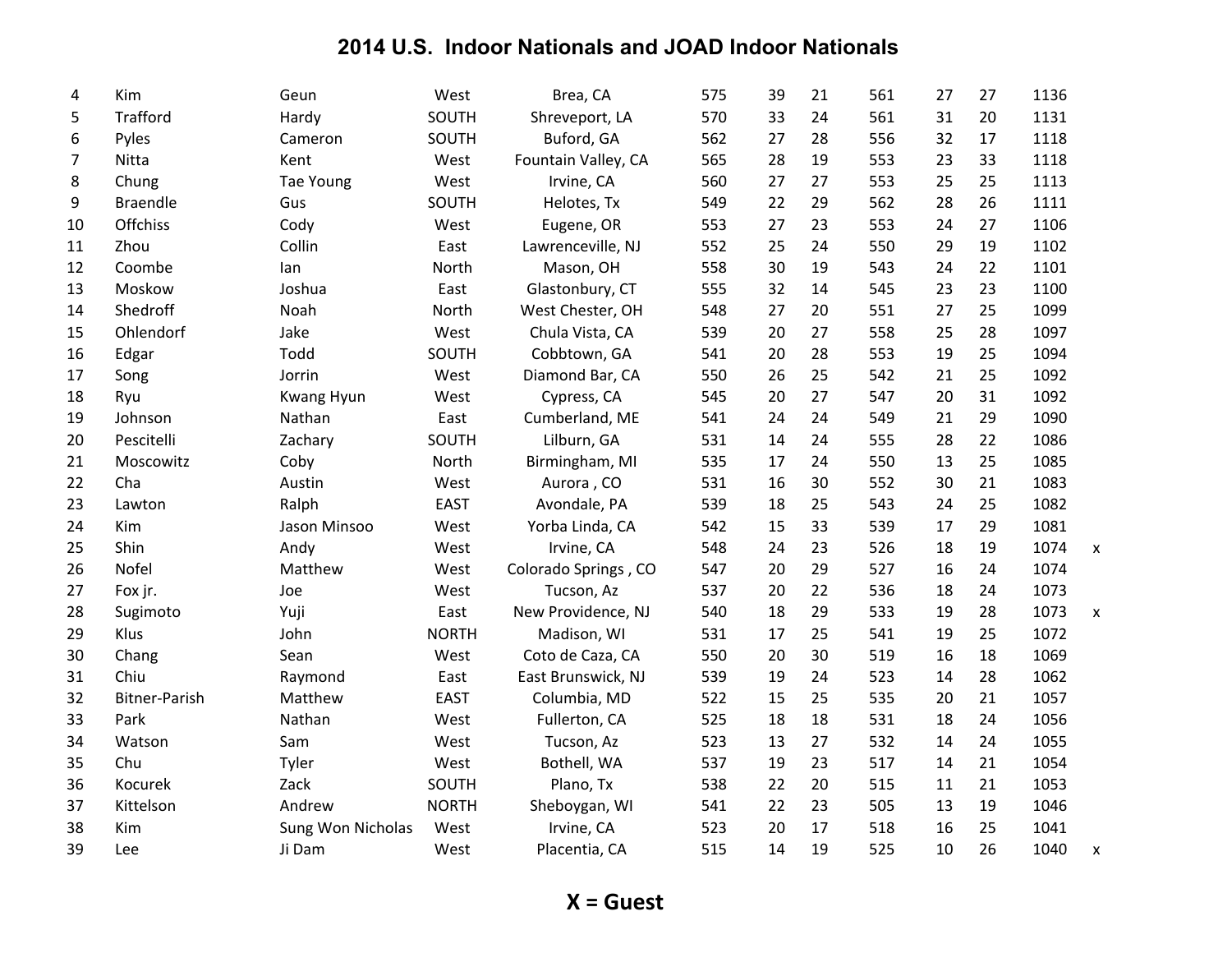| 40 | <b>Brant</b> | Hunter               | SOUTH       | Archer, FL           | 528 | 16             | 24 | 507 | 13             | 22 | 1035     |
|----|--------------|----------------------|-------------|----------------------|-----|----------------|----|-----|----------------|----|----------|
| 41 | Newberry     | James                | SOUTH       | Lithia, FL           | 520 | 14             | 26 | 511 | 11             | 22 | 1031     |
| 42 | Overbeck     | Jack                 | SOUTH       | The Woodlands, Tx    | 520 | 14             | 21 | 511 | 8              | 24 | 1031     |
| 43 | Bair         | Ethan                | West        | San Jose, CA         | 515 | 13             | 27 | 514 | 15             | 22 | 1029     |
| 44 | Harvey       | Joshua               | East        | Selden, NY           | 513 | 17             | 20 | 514 | 15             | 18 | 1027     |
| 45 | Yeh          | Max                  | <b>EAST</b> | Holmdel, NJ          | 514 | 13             | 23 | 513 | 11             | 25 | 1027     |
| 46 | Wilson       | <b>Brady</b>         | North       | New Albany, OH       | 520 | 13             | 26 | 506 | 12             | 24 | 1026     |
| 47 | Fowle        | <b>Brandon</b>       | East        | Littleton, MA        | 505 | 13             | 20 | 520 | 16             | 20 | 1025     |
| 48 | Pavuluri     | Harsha               | East        | Robbinsville, NJ     | 525 | 19             | 17 | 499 | 15             | 13 | 1024     |
| 49 | Podgorski    | Joshua               | East        | Suffield, CT         | 486 | 5              | 16 | 533 | 17             | 27 | 1019     |
| 50 | Choi         | Matthew              | West        | La Canada, CA        | 497 | 14             | 12 | 520 | 11             | 27 | 1017     |
| 51 | Kim          | Joony                | West        | Boise, ID            | 492 | 9              | 18 | 523 | 14             | 24 | 1015     |
| 52 | Pogue        | Wyatt                | SOUTH       | Williston, FL        | 506 | 16             | 14 | 507 | 14             | 23 | 1013     |
| 53 | Bekker       | Elliot               | North       | Ada, MI              | 510 | 11             | 22 | 501 | 10             | 19 | 1011     |
| 54 | Shute        | Gabriel              | East        | Newport, RI          | 498 | 11             | 24 | 510 | 13             | 21 | 1008     |
| 55 | Francis      | Wesley               | SOUTH       | Trenton, FL          | 499 | 12             | 18 | 507 | 14             | 15 | 1006     |
| 56 | Lau          | Ryan                 | West        | So SanFrisco, CA     | 506 | 12             | 19 | 499 | 49             | 26 | 1005     |
| 57 | <b>Lee</b>   | Aidan                | West        | Huntington Beach, CA | 508 | 12             | 20 | 497 | 8              | 22 | 1005     |
| 58 | Phelps       | Nathan               | East        | Ledyard, CT          | 509 | 14             | 21 | 493 | 10             | 17 | 1002     |
| 59 | Mimo         | Jarod                | East        | Hebron, CT           | 508 | 13             | 22 | 492 | 13             | 19 | 1000     |
| 60 | Christensen  | Trevor               | West        | Redmond, WA          | 506 | 12             | 23 | 493 | 12             | 17 | 999      |
| 61 | Huang        | Michael              | SOUTH       | Austin, Tx           | 494 | 8              | 18 | 505 | 9              | 23 | 999      |
| 62 | Park         | Sean                 | West        | Cypress, CA          | 496 | 10             | 20 | 502 | 12             | 19 | 998      |
| 63 | Singson      | <b>Matthew Allen</b> | West        | Canoga Park, CA      | 493 | 12             | 13 | 505 | 10             | 23 | 998      |
| 64 | Gaddamadugu  | Pranav               | West        | San Ramon, CA        | 493 | $\overline{7}$ | 19 | 505 | 8              | 21 | 998      |
| 65 | Lee          | Je-Oh                | West        | Anaheim, CA          | 511 | 13             | 18 | 485 | 13             | 17 | 996      |
| 66 | Seeger       | Joel                 | West        | Brier, WA            | 498 | 15             | 10 | 494 | 11             | 14 | 992      |
| 67 | Nishimura    | Everett              | West        | La Palma, CA         | 490 | 11             | 16 | 500 | 9              | 14 | 990      |
| 68 | Kim          | Byungho              | West        | Placentia, CA        | 495 | 12             | 20 | 490 | 11             | 17 | 985<br>X |
| 69 | Yi           | Michael              | West        | Anaheim, CA          | 486 | 9              | 17 | 499 | 13             | 17 | 985      |
| 70 | Pierce       | Christopher          | SOUTH       | Orlando, FL          | 496 | 10             | 18 | 481 | 11             | 13 | 977      |
| 71 | Meyer        | Jason                | <b>EAST</b> | New Vernon, NJ       | 487 | 11             | 14 | 490 | $\overline{4}$ | 14 | 977      |
| 72 | Mcguire      | Tim                  | East        | Taunton, MA          | 508 | 15             | 20 | 467 | 12             | 11 | 975      |
| 73 | Yun          | Samuel               | West        | Irvine, CA           | 483 | 10             | 20 | 490 | 10             | 13 | 973      |
| 74 | McCain       | Reilly               | <b>EAST</b> | Bristow, VA          | 499 | 10             | 18 | 473 | 8              | 15 | 972      |
| 75 | Schwanke     | Dalton               | North       | Palmyra, MO          | 476 | 5              | 20 | 490 | $\overline{7}$ | 18 | 966      |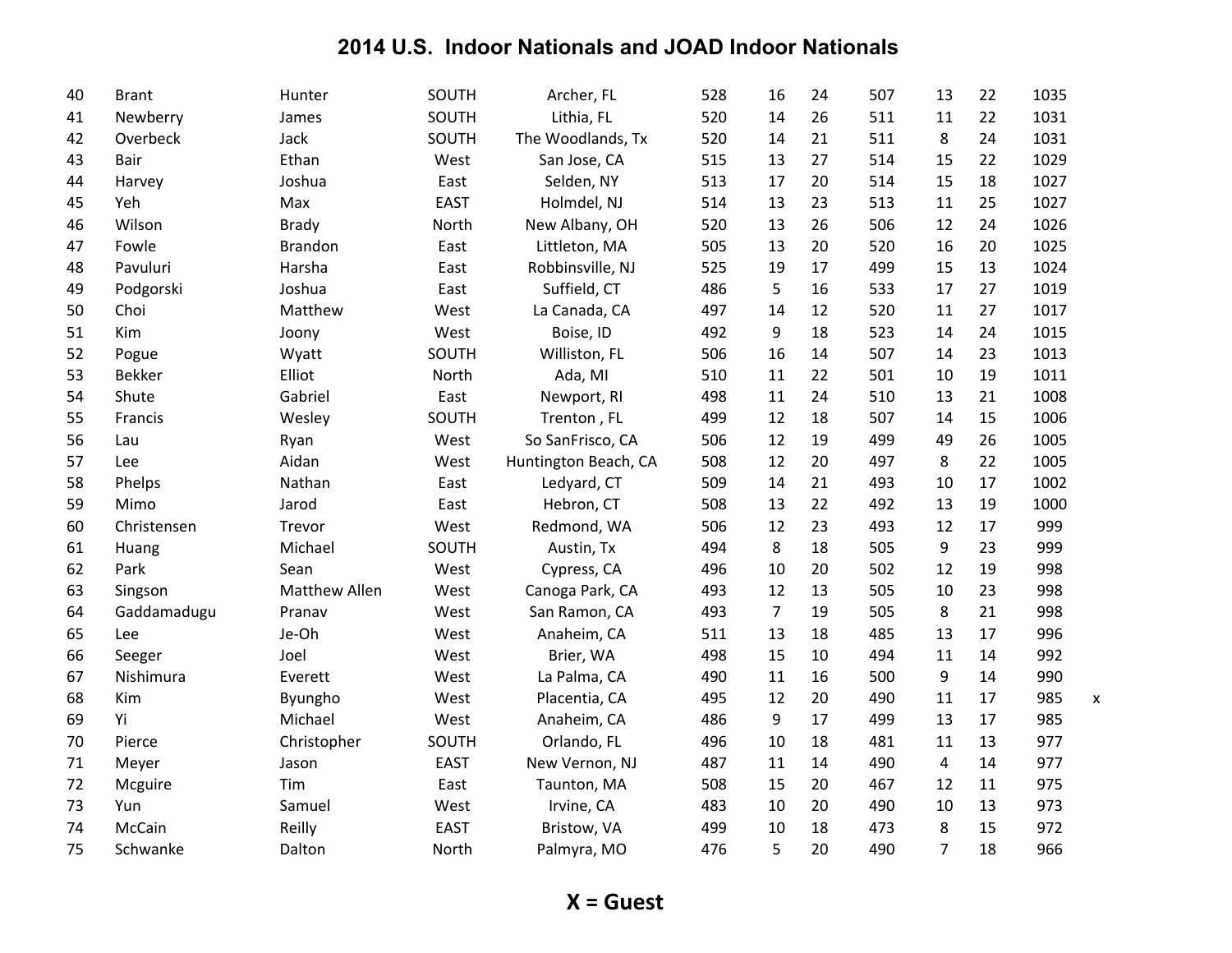| 76  | Huang            | Lawrence      | East        | East Brunswick, NJ   | 472 | $\overline{7}$ | 16 | 490 | 10                      | 19             | 962 |   |
|-----|------------------|---------------|-------------|----------------------|-----|----------------|----|-----|-------------------------|----------------|-----|---|
| 77  | Han              | Isaac         | West        | Northridge, CA       | 491 | 11             | 19 | 467 | 11                      | 14             | 958 |   |
| 78  | Foltz            | T.J.          | <b>EAST</b> | Lebanon, PA          | 478 | 8              | 13 | 476 | 10                      | 14             | 954 |   |
| 79  | Cox              | Killian       | <b>EAST</b> | Delaplane, VA        | 465 | 4              | 12 | 489 | 12                      | 16             | 954 |   |
| 80  | Nunna            | Tanay         | West        | Folsom, CA           | 475 | 8              | 19 | 477 | 15                      | 10             | 952 |   |
| 81  | Geldhof          | Quinten       | East        | Winthrop, MA         | 473 | $\overline{7}$ | 21 | 479 | 9                       | 17             | 952 |   |
| 82  | Kim              | Sabin         | West        | Irvine, CA           | 460 | 8              | 18 | 487 | 11                      | 17             | 947 | X |
| 83  | Tabedzki         | Andrew        | East        | Metuchen, NY         | 452 | 5              | 14 | 495 | 11                      | 18             | 947 |   |
| 84  | <b>Bishop</b>    | Levi          | West        | Colorado Springs, CO | 473 | 12             | 15 | 466 | $\overline{\mathbf{4}}$ | 14             | 939 |   |
| 85  | Rippy            | Kian          | <b>EAST</b> | Burke, VA            | 461 | 9              | 12 | 470 | 10                      | 19             | 931 |   |
| 86  | Gerrells         | Blain         | West        | Parker, CO           | 460 | 5              | 10 | 468 | $\overline{7}$          | 13             | 928 |   |
| 87  | Johnston         | Austin        | <b>EAST</b> | Sinking Spring, PA   | 462 | 5              | 12 | 465 | 9                       | 13             | 927 |   |
| 88  | Tullo            | Alexander     | <b>EAST</b> | Towaco, NJ           | 464 | 10             | 15 | 448 | 8                       | 12             | 912 |   |
| 89  | Chong            | Joseph        | West        | Irvine, CA           | 437 | 6              | 9  | 474 | 9                       | 13             | 911 |   |
| 90  | <b>Brodin</b>    | Russell       | East        | Cheshire, CT         | 454 | 5              | 16 | 451 | 8                       | 14             | 905 |   |
| 91  | Vaccaro          | James         | East        | Westwood, MA         | 435 | 6              | 12 | 468 | 8                       | 16             | 903 |   |
| 92  | Dacus            | Zachary       | North       | Bartlett, TN         | 459 | 4              | 14 | 442 | 6                       | 6              | 901 |   |
| 93  | Park             | Junsung       | West        | Cupertino, CA        | 468 | 13             | 13 | 428 | 3                       | 13             | 896 |   |
| 94  | <b>Barcellos</b> | Christian     | East        | Locust Valley, NY    | 456 | 11             | 9  | 440 | 0                       | 14             | 896 |   |
| 95  | Lee              | Kenn          | West        | San Diego, CA        | 462 | 5              | 16 | 432 | $\overline{2}$          | 12             | 894 |   |
| 96  | Kitts            | Daniel        | SOUTH       | Windermere, FL       | 429 | $\mathbf{1}$   | 14 | 463 | 9                       | 14             | 892 |   |
| 97  | Foley            | Christian     | West        | Los Altos, CA        | 444 | $\overline{7}$ | 13 | 446 | 9                       | $\overline{7}$ | 890 |   |
| 98  | Iceman           | Benjamin      | East        | Cheshire, CT         | 426 | 5              | 16 | 464 | 9                       | 15             | 890 |   |
| 99  | Stevenson        | Logan         | SOUTH       | Nichols Hills, OK    | 454 | $\overline{7}$ | 14 | 430 | 6                       | 9              | 884 |   |
| 100 | Nakagawa         | Spencer       | West        | Los Angles, CA       | 476 | 11             | 14 | 406 | 5                       | $\overline{7}$ | 882 |   |
| 101 | Kim              | Jae Won Jason | West        | Irvine, CA           | 444 | 11             | 12 | 435 | 3                       | 10             | 879 |   |
| 102 | Plumeau          | Ryan          | West        | San Jose, CA         | 425 | 5              | 6  | 450 | 4                       | 16             | 875 |   |
| 103 | Jukoski          | Zachary       | East        | Bow, NH              | 420 | 3              | 17 | 447 | $\overline{7}$          | 15             | 867 |   |
| 104 | Marsh            | Hunter        | SOUTH       | Louisville, TN       | 433 | 4              | 11 | 430 | 10                      | 13             | 863 |   |
| 105 | Prizmic          | Mark          | West        | Anaheim, CA          | 461 | 5              | 17 | 394 | 3                       | 8              | 855 |   |
| 106 | Choi             | Isaac         | East        | Plainsboro, NJ       | 437 | $\overline{7}$ | 11 | 405 | 5                       | 11             | 842 |   |
| 107 | Soares           | Asher         | East        | Barrington, RI       | 412 | 3              | 13 | 428 | 6                       | 12             | 840 |   |
| 108 | <b>Burnett</b>   | Dylan         | West        | Littleton, CO        | 434 | 8              | 9  | 405 | 8                       | 5              | 839 |   |
| 109 | <b>Dukes</b>     | Anthony       | SOUTH       | Doraville, GA        | 442 | 5              | 12 | 397 | $\overline{2}$          | 10             | 839 |   |
| 110 | Guzman           | Ozzie         | West        | Chula Vista, CA      | 440 | 3              | 12 | 398 | 4                       | 6              | 838 |   |
| 111 | Steel            | Alexander     | East        | Dayton, NJ           | 393 | 4              | 5  | 442 | $\overline{7}$          | 12             | 835 |   |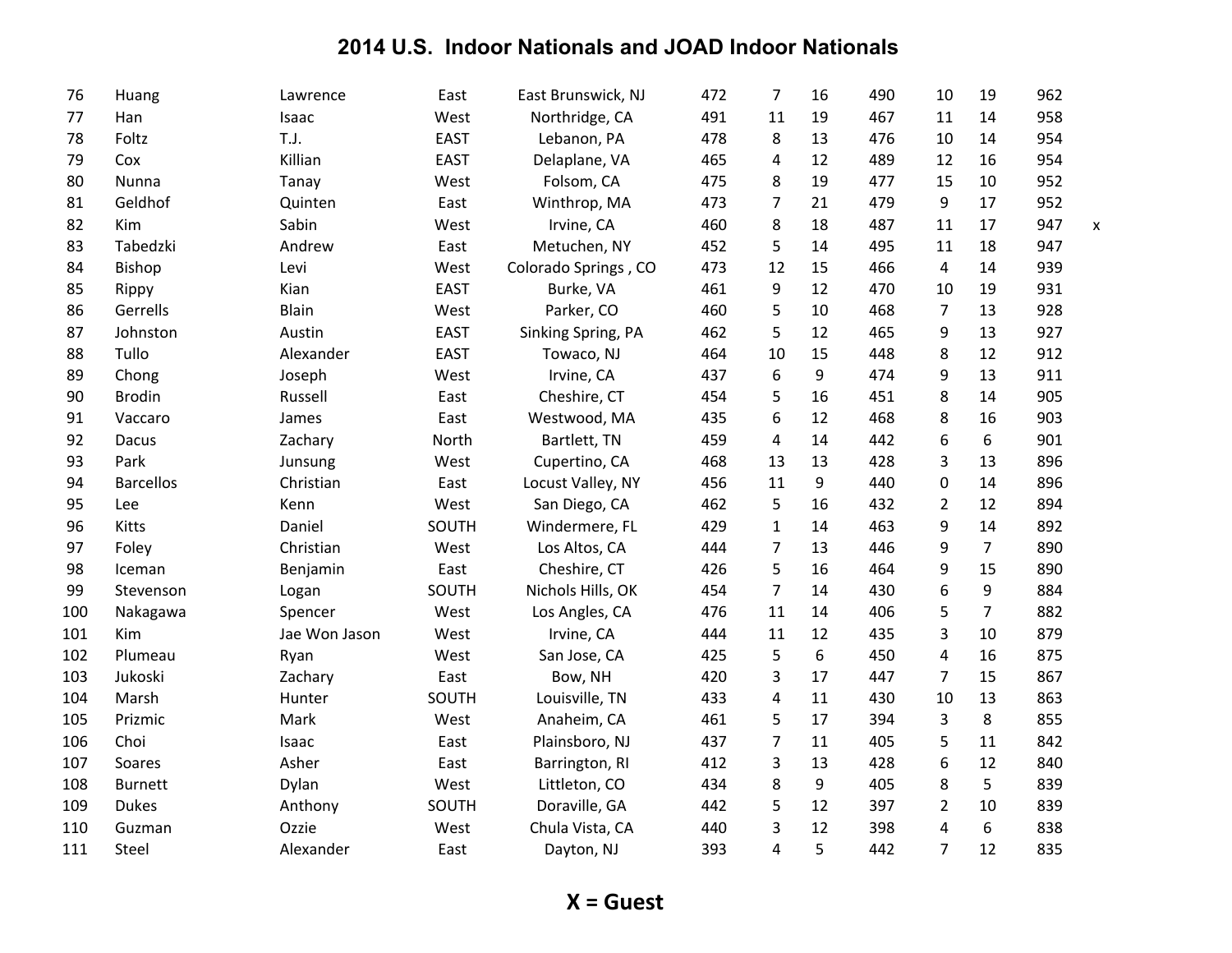| <b>PLACE</b> | <b>LAST NAME</b>            | <b>FIRST NAME</b>     | <b>REGION</b> | <b>HOMETOWN</b>         | <b>Score</b> | 10's           | 9's            | <b>Score</b>   | 10's           | 9's                     | <b>TOTAL</b> | <b>NOTES</b> |
|--------------|-----------------------------|-----------------------|---------------|-------------------------|--------------|----------------|----------------|----------------|----------------|-------------------------|--------------|--------------|
|              | <b>FEMALE CADET RECURVE</b> |                       |               |                         | Round 1      |                |                | <b>Round 2</b> |                |                         |              |              |
| 144          | Dupre                       | Daniel A              | East          | East Providence, RI     | 153          | 0              | $\overline{2}$ | 203            | $\mathbf{1}$   | $\overline{2}$          | 356          |              |
| 143          | Lee                         | Joseph                | West          | Fullerton, CA           | 421          | 9              | 8              | 0              | 0              | $\pmb{0}$               | 421          |              |
| 142          | Giacchi                     | Zion                  | West          | Garden Grove, CA        | 290          | $\mathbf{1}$   | 4              | 244            | $\overline{2}$ | 3                       | 534          |              |
| 141          | Driscoll                    | Brendan               | East          | Essex, MA               | 307          | 1              | 8              | 283            | 5              | 8                       | 590          |              |
| 140          | Lambert                     | William               | <b>EAST</b>   | Hillsborough, NC        | 300          | 0              | 8              | 321            | $\overline{2}$ | 3                       | 621          |              |
| 139          | Arnold                      | John                  | SOUTH         | Atlanta, GA             | 317          | $\mathbf{1}$   | $\overline{2}$ | 319            | 3              | 6                       | 636          |              |
| 138          | Nelson                      | Andrew                | East          | Derry, NH               | 360          | 4              | 10             | 300            | 3              | 5                       | 660          |              |
| 137          | Whatley                     | Tanner                | North         | Crestwood, KY           | 324          | $\overline{2}$ | 9              | 338            | $\mathbf 1$    | $\overline{\mathbf{4}}$ | 662          |              |
| 136          | Kao                         | Ethan                 | West          | Palo Alto, CA           | 333          | $\mathbf{1}$   | 19             | 330            | $\overline{2}$ | 5                       | 663          |              |
| 135          | Smith                       | Tre'                  | West          | Everett, WA             | 353          | 5              | 5              | 327            | $\mathbf{1}$   | 8                       | 680          |              |
| 134          | Lee                         | <b>Brian</b>          | West          | Irvine, CA              | 380          | 0              | 8              | 319            | 5              | $\overline{4}$          | 699          |              |
| 133          | Pan                         | Patrick               | West          | San Francisco, CA       | 344          | $\overline{2}$ | 3              | 366            | 3              | 5                       | 710          |              |
| 132          | Kim                         | Hahn Seung (david)    | West          | Irvine, CA              | 454          | 8              | 15             | 269            | $\mathbf{1}$   | $\overline{\mathbf{4}}$ | 723          |              |
| 131          | Lio                         | Jakob                 | East          | Princeton, NJ           | 355          | 3              | $\overline{2}$ | 393            | 3              | 11                      | 748          |              |
| 130          | Subramanian                 | Sidarth               | West          | Dallas, Tx              | 409          | 3              | 8              | 346            | $\mathbf{1}$   | 8                       | 755          |              |
| 129          | <b>Boeding</b>              | Austin                | North         | West Chester, OH        | 363          | $\overline{2}$ | 6              | 397            | 3              | 10                      | 760          |              |
| 128          | Oh                          | Benjamin              | West          | La Crescenta, CA        | 380          | 4              | 4              | 386            | 4              | 10                      | 766          |              |
| 127          | Hutton                      | Kai                   | East          | Brookly, NY             | 344          | 5              | 4              | 429            | 3              | 16                      | 773          |              |
| 126          | Lattmann                    | Benjamin              | <b>EAST</b>   | New Providence, NJ      | 385          | $\overline{2}$ | 10             | 392            | $\mathbf{1}$   | 8                       | 777          |              |
| 125          | Lim                         | Junyoung              | West          | Irvine, CA              | 383          | 3              | 5              | 400            | 4              | 8                       | 783          | X            |
| 124          | <b>Baker III</b>            | Weston                | East          | Westford, MA            | 375          | 6              | 10             | 412            | $\overline{7}$ | 13                      | 787          |              |
| 123          | <b>Bucks</b>                | Jacob                 | <b>EAST</b>   | Bainbridge, PA          | 378          | 5              | $\overline{7}$ | 412            | 3              | 6                       | 790          |              |
| 122          | Dosker                      | Cole                  | West          | Larkspur, CA            | 392          | 9              | 10             | 404            | $\overline{7}$ | 11                      | 796          |              |
| 121          | Lindeman                    | <b>Blake</b>          | North         | West Chester, OH        | 396          | 3              | 8              | 405            | 3              | 12                      | 801          |              |
| 120          | Saletta                     | Steven                | West          | Granada Hills, CA       | 418          | 6              | $\overline{7}$ | 383            | 4              | 9                       | 801          |              |
| 119          | Reyes                       | <b>Matthew Blaise</b> | West          | Stockton, CA            | 401          | $\overline{2}$ | 14             | 406            | $\mathbf{1}$   | 12                      | 807          |              |
| 118          | Cheung                      | Danny                 | West          | Irvine, CA              | 368          | $\overline{2}$ | 3              | 443            | 5              | 17                      | 811          |              |
| 117          | Park                        | Changmin              | West          | Rancho Palos Verdes, CA | 378          | $\mathbf 1$    | 7              | 434            | 6              | 11                      | 812          | X            |
| 116          | Hamler                      | <b>Blake</b>          | North         | Gahanna, OH             | 406          | 5              | 8              | 407            | 6              | $\overline{2}$          | 813          |              |
| 115          | Suceava                     | Albert                | West          | Irvine, CA              | 433          | 4              | 10             | 381            | 4              | 6                       | 814          |              |
| 114          | Eichbaum                    | Jared                 | West          | Stockton, CA            | 421          | 8              | 12             | 395            | 2              | 11                      | 816          |              |
| 113          | Eichbaum                    | Logan                 | West          | Stockton, CA            | 459          | $\overline{2}$ | 11             | 361            | 4              | 6                       | 820          |              |
| 112          | Gernert                     | Mathew                | SOUTH         | Austin, Tx              | 398          | $\overline{7}$ | 9              | 428            | 6              | 10                      | 826          |              |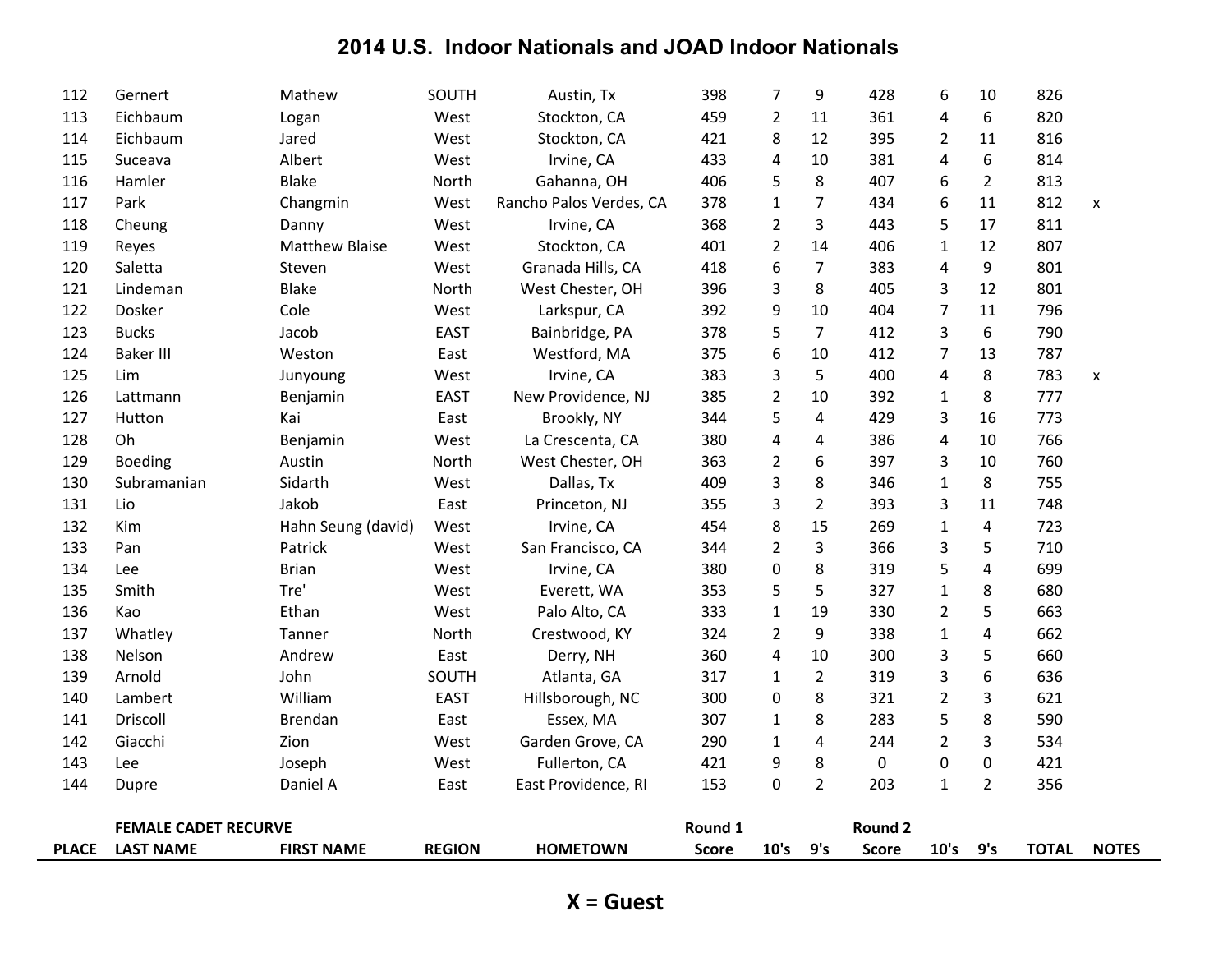| $\mathbf{1}$   | Park           | Danielle  | West        | Pleasanton, CA         | 563 | 34 | 19 | 561 | 26 | 29 | 1124 |                           |
|----------------|----------------|-----------|-------------|------------------------|-----|----|----|-----|----|----|------|---------------------------|
| $\overline{2}$ | Tamayo         | Amanda    | West        | Pasadena, CA           | 559 | 26 | 28 | 559 | 27 | 27 | 1118 |                           |
| 3              | Lam            | Julia     | East        | East Brunswick, NJ     | 560 | 32 | 17 | 558 | 20 | 30 | 1118 |                           |
| 4              | Farr           | Caity     | <b>EAST</b> | Whitehouse Station, NJ | 553 | 22 | 30 | 554 | 28 | 22 | 1107 |                           |
| 5              | Collins        | Meghan    | SOUTH       | High Springs, FL       | 549 | 23 | 23 | 552 | 20 | 33 | 1101 |                           |
| 6              | Heusi          | Kellie    | SOUTH       | Houston, Tx            | 545 | 20 | 26 | 555 | 25 | 27 | 1100 |                           |
| $\overline{7}$ | Claps          | Eliana    | West        | Everett, WA            | 536 | 27 | 14 | 554 | 28 | 21 | 1090 |                           |
| 8              | Koval          | Ashleigh  | <b>EAST</b> | Elkton, MD             | 550 | 23 | 25 | 539 | 24 | 25 | 1089 |                           |
| 9              | Kim            | Christine | West        | Cerritos, CA           | 549 | 24 | 24 | 540 | 18 | 26 | 1089 |                           |
| 10             | Roop           | Kimie     | West        | Monroe, WA             | 549 | 24 | 24 | 536 | 18 | 21 | 1085 |                           |
| 11             | Trafford       | Miriam    | SOUTH       | Shreveport, LA         | 543 | 22 | 30 | 541 | 17 | 30 | 1084 |                           |
| 12             | Smith          | Isabelle  | North       | Lewis Center, OH       | 543 | 21 | 26 | 540 | 18 | 30 | 1083 |                           |
| 13             | Klm            | Grace     | West        | Irvine, CA             | 556 | 29 | 22 | 525 | 18 | 19 | 1081 |                           |
| 14             | Nelson         | Emily G.  | East        | Avon, CT               | 527 | 15 | 30 | 546 | 24 | 21 | 1073 |                           |
| 15             | Yoo            | Joyce     | West        | Fullerton, CA          | 533 | 16 | 37 | 538 | 16 | 31 | 1071 |                           |
| 16             | Qi             | Stephanie | West        | Broomfield, CO         | 547 | 20 | 29 | 517 | 19 | 18 | 1064 |                           |
| 17             | Hwang          | Angella   | West        | Hacienda Heights, CA   | 535 | 19 | 24 | 526 | 19 | 21 | 1061 |                           |
| 18             | McAllister     | Taylor    | North       | Royal Oak, MI          | 532 | 18 | 21 | 529 | 17 | 25 | 1061 |                           |
| 19             | Shin           | Clare     | West        | San Ramon, CA          | 545 | 23 | 25 | 513 | 11 | 25 | 1058 |                           |
| 20             | <b>Drake</b>   | Kelsey    | West        | Redmond, WA            | 537 | 23 | 16 | 518 | 13 | 25 | 1055 |                           |
| 21             | Pan            | Katherine | West        | San Francisco, CA      | 512 | 13 | 15 | 541 | 21 | 23 | 1053 |                           |
| 22             | Dungan         | Olivia    | <b>EAST</b> | Orefield, PA           | 520 | 16 | 21 | 531 | 14 | 28 | 1051 |                           |
| 23             | <b>Buswell</b> | Alice     | East        | Westborough, MA        | 523 | 15 | 21 | 526 | 15 | 22 | 1049 |                           |
| 24             | Sim            | Suzanna   | West        | San Jose, CA           | 538 | 19 | 27 | 508 | 18 | 23 | 1046 |                           |
| 25             | Yoshida        | Hanna     | West        | Mountain View, CA      | 514 | 13 | 22 | 527 | 17 | 28 | 1041 |                           |
| 26             | <b>Drake</b>   | Cara      | West        | Redmond, WA            | 521 | 11 | 28 | 520 | 12 | 32 | 1041 |                           |
| 27             | Kannan         | Preethi   | SOUTH       | Katy, Tx               | 503 | 16 | 16 | 533 | 18 | 24 | 1036 |                           |
| 28             | Venoms         | Mikayla   | North       | Rockford, MI           | 517 | 14 | 22 | 517 | 8  | 18 | 1034 |                           |
| 29             | Ney            | Emilee    | <b>EAST</b> | Washington Boro, PA    | 503 | 8  | 24 | 529 | 29 | 24 | 1032 |                           |
| 30             | Kim            | Rachael   | West        | Newport Coast, CA      | 499 | 12 | 22 | 532 | 16 | 24 | 1031 |                           |
| 31             | Choi           | Yoonseo   | West        | Irvine, CA             | 506 | 12 | 21 | 525 | 10 | 24 | 1031 | $\boldsymbol{\mathsf{x}}$ |
| 32             | Hooper         | Hana      | West        | Mercer Island, WA      | 509 | 13 | 20 | 521 | 21 | 17 | 1030 |                           |
| 33             | Majewski       | Nicole    | East        | Westbury, NY           | 526 | 15 | 23 | 498 | 11 | 15 | 1024 |                           |
| 34             | Pahl           | Eleanor   | West        | Seattle, WA            | 524 | 16 | 23 | 499 | 12 | 17 | 1023 |                           |
| 35             | Zenger         | Andrea    | West        | Lynnwood, WA           | 516 | 14 | 23 | 507 | 13 | 19 | 1023 |                           |
| 36             | McCullough     | Kayla     | <b>EAST</b> | Sharpsville, PA        | 508 | 13 | 20 | 514 | 8  | 29 | 1022 |                           |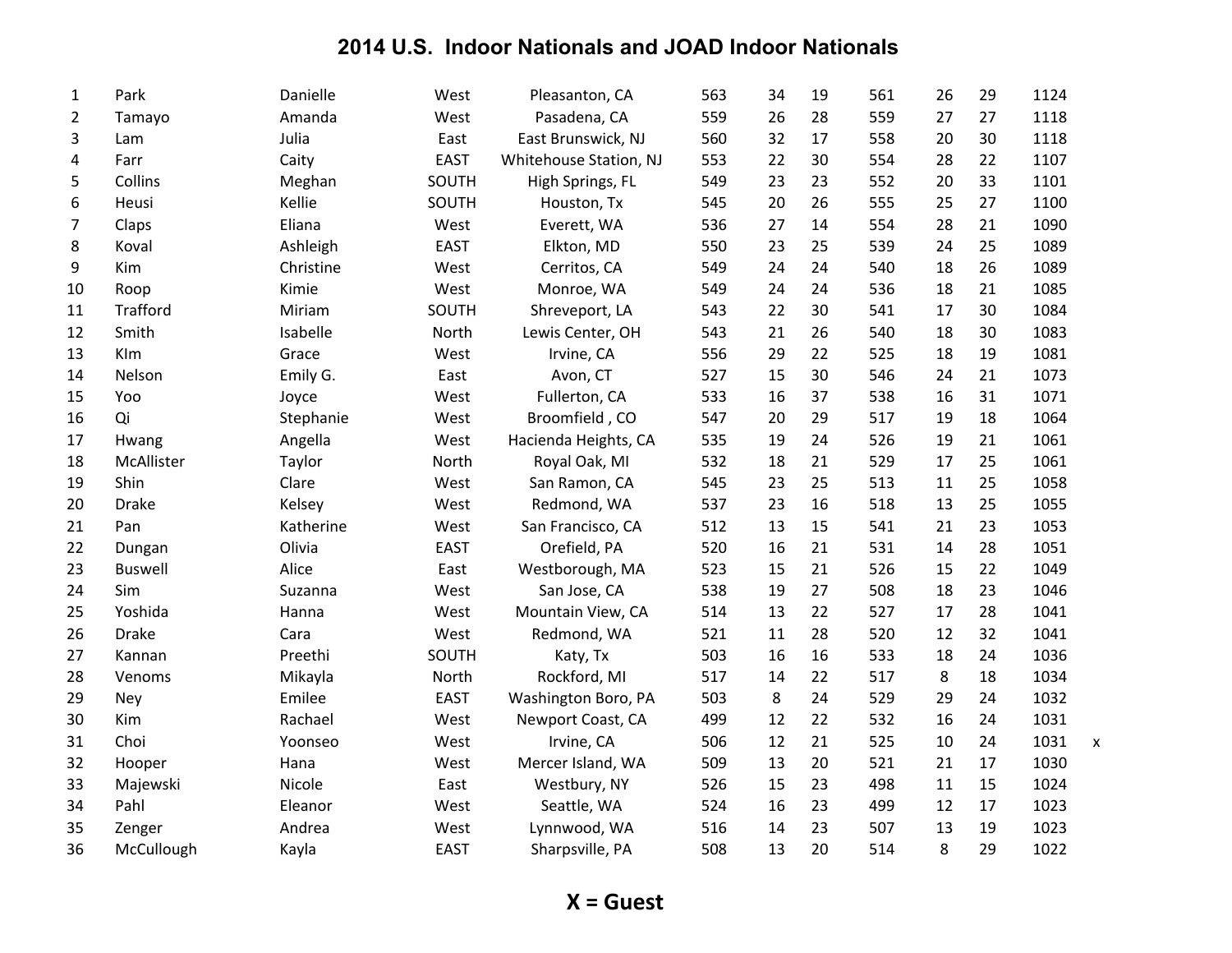| 37 | Zuleta-Visser   | Alexandria      | SOUTH        | Orlando, FL                | 510 | 11             | 25             | 508 | 18             | 19 | 1018                             |
|----|-----------------|-----------------|--------------|----------------------------|-----|----------------|----------------|-----|----------------|----|----------------------------------|
| 38 | Choi            | Angel           | West         | Irvine, CA                 | 506 | 14             | 22             | 511 | 16             | 17 | 1017                             |
| 39 | Chan            | Nicole          | West         | Saratoga, CA               | 506 | 14             | 14             | 510 | 12             | 26 | 1016                             |
| 40 | Vartenigian     | Katie           | East         | Glastonbury, CT            | 507 | 12             | 21             | 508 | 17             | 17 | 1015                             |
| 41 | Kong            | Eui Ju (Julie)  | West         | Irvine, CA                 | 515 | 19             | 17             | 496 | 11             | 22 | 1011                             |
| 42 | <b>Bivens</b>   | Bayleigh        | SOUTH        | Newberry, FL               | 503 | 11             | 20             | 502 | 9              | 25 | 1005                             |
| 43 | Polise          | Olivia          | East         | Chatham, NJ                | 499 | 14             | 16             | 505 | 16             | 21 | 1004                             |
| 44 | Sudore          | Nicole          | West         | Redmond, WA                | 508 | 14             | 19             | 496 | 10             | 19 | 1004                             |
| 45 | Huang           | Kaitlyn         | West         | Stockton, CA               | 498 | 9              | 17             | 502 | 14             | 17 | 1000                             |
| 46 | Hoover          | Elise           | <b>EAST</b>  | Centreville, VA            | 489 | 14             | 14             | 509 | 18             | 13 | 998                              |
| 47 | Zataveski       | Victoria        | <b>EAST</b>  | Quakertown, PA             | 491 | 11             | 24             | 501 | 10             | 21 | 992                              |
| 48 | Claps           | Alexa           | West         | Everett, WA                | 493 | 13             | 19             | 498 | 12             | 22 | 991                              |
| 49 | Lim             | Rebecca         | West         | Walnut, CA                 | 490 | 10             | 20             | 501 | 8              | 22 | 991                              |
| 50 | Nam             | Keeyun          | West         | Irvine, CA                 | 496 | 16             | 16             | 494 | 11             | 18 | 990                              |
| 51 | Kim             | Diana           | West         | Northridge, CA             | 486 | 14             | 8              | 504 | 12             | 23 | 990                              |
| 52 | Yue             | Kai-Lou         | East         | Westford, MA               | 494 | 12             | 18             | 491 | 13             | 19 | 985                              |
| 53 | Kennedy         | Sandra          | SOUTH        | Roswell, GA                | 495 | 9              | 18             | 490 | 6              | 19 | 985                              |
| 54 | White           | Sabrina         | West         | Sumner, WA                 | 485 | 49             | 18             | 498 | 9              | 18 | 983                              |
| 55 | Hamlett         | <b>Brittani</b> | East         | West Orange, NJ            | 491 | 10             | 16             | 492 | 8              | 21 | 983                              |
| 56 | <b>Brambila</b> | Jessica         | West         | San Tran Valley, AZ        | 473 | $\overline{7}$ | 17             | 509 | 11             | 23 | 982                              |
| 57 | Ramirez         | Gabrielle       | SOUTH        | Katy, Tx                   | 497 | 10             | 19             | 485 | $\overline{7}$ | 23 | 982                              |
| 58 | Haynes          | Taylor          | West         | Woodinville, WA            | 479 | 11             | 16             | 487 | 8              | 17 | 966                              |
| 59 | Strgar          | Emma            | West         | Eugene, OR                 | 507 | 12             | 24             | 459 | 6              | 10 | 966                              |
| 60 | Vella           | Raven           | East         | Simsbury, CT               | 480 | 8              | 21             | 484 | 10             | 19 | 964                              |
| 61 | Cho             | Yoonjoo         | <b>EAST</b>  | Ellicott, Non U.S. Citizen | 477 | 9              | 18             | 487 | $\overline{7}$ | 22 | 964<br>$\boldsymbol{\mathsf{x}}$ |
| 62 | Reese           | Samantha        | <b>EAST</b>  | East Concord, NY           | 484 | 15             | 15             | 478 | $\overline{7}$ | 23 | 962                              |
| 63 | Johnston        | Christine       | West         | San Rafael, CA             | 495 | 10             | 18             | 467 | 10             | 9  | 962                              |
| 64 | Hong            | Audrey          | West         | Encino, CA                 | 486 | 8              | 16             | 471 | 6              | 15 | 957                              |
| 65 | <b>Brooks</b>   | Leah            | East         | Oxford, MA                 | 467 | $\overline{7}$ | 20             | 487 | 11             | 18 | 954                              |
| 66 | Hobbins         | Michaela        | North        | Haslett, MI                | 487 | $\overline{7}$ | $\overline{4}$ | 466 | 9              | 11 | 953                              |
| 67 | Artzberger      | Georgia         | North        | Birmingham, MI             | 486 | 12             | 11             | 466 | 7              | 16 | 952                              |
| 68 | Hunhoff         | Kendra          | <b>NORTH</b> | Yankton, SD                | 482 | 8              | 16             | 469 | 10             | 9  | 951                              |
| 69 | Haynes          | Elizabeth       | SOUTH        | Victoria, Tx               | 469 | 10             | 12             | 479 | 8              | 19 | 948                              |
| 70 | Ferko           | Kate            | West         | Valencia, CA               | 479 | 10             | 16             | 468 | 9              | 18 | 947                              |
| 71 | Lee             | jie-ae          | West         | Anaheim, CA                | 460 | 6              | 20             | 486 | 6              | 18 | 946                              |
| 72 | Phelps          | Rachel          | East         | Ledyard, CT                | 482 | 12             | 17             | 463 | $\overline{7}$ | 14 | 945                              |

**X** = Guest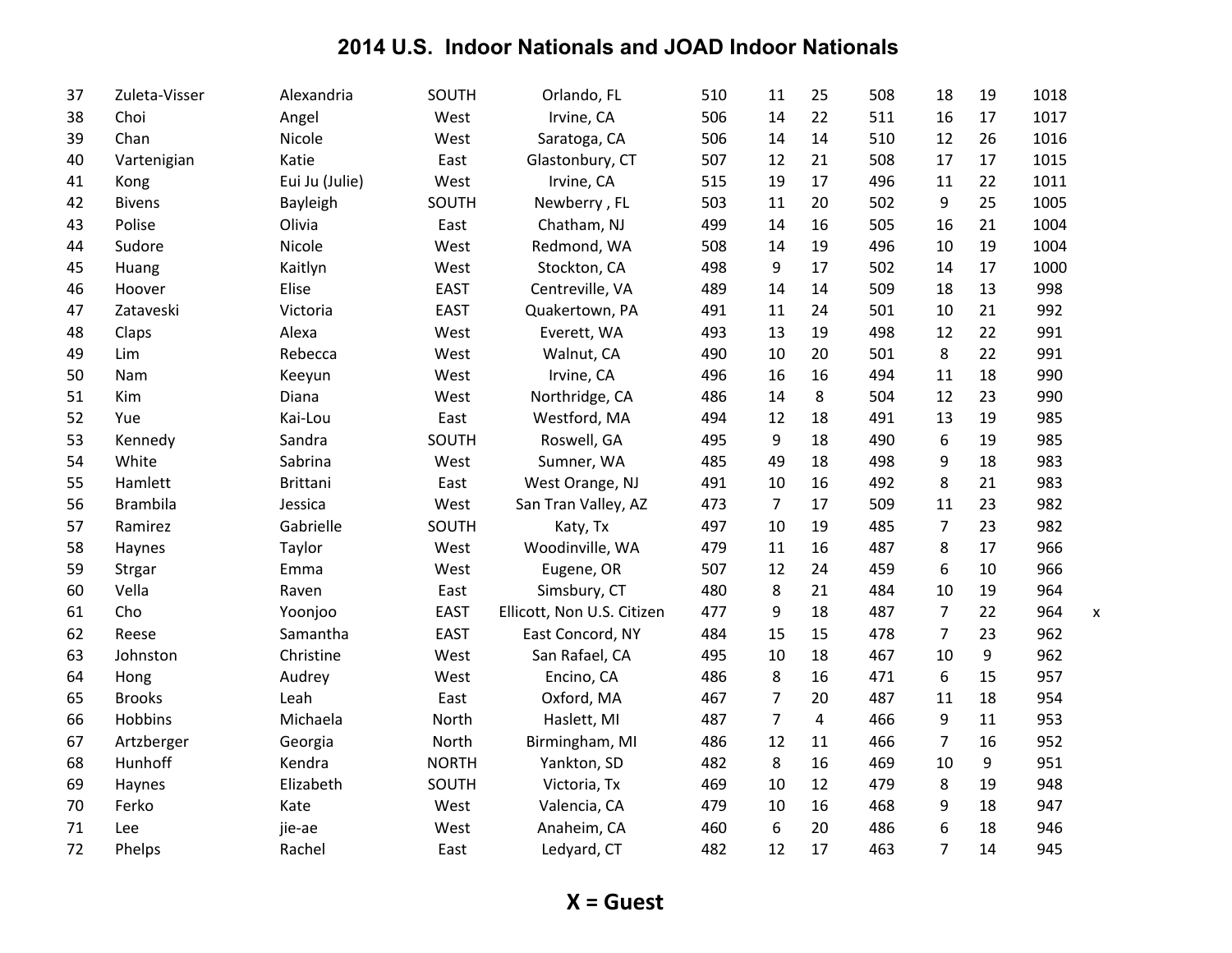| 73  | Min              | Songhee           | West        | Cypress, CA         | 472 | $\overline{7}$ | 15             | 472 | 8              | 18             | 944 |   |
|-----|------------------|-------------------|-------------|---------------------|-----|----------------|----------------|-----|----------------|----------------|-----|---|
| 74  | Steibel          | Maria             | North       | Holt, MI            | 465 | 6              | 13             | 479 | 9              | 11             | 944 |   |
| 75  | Sleight-Panizo   | Maya              | West        | Novato, CA          | 478 | 8              | 16             | 462 | 9              | 13             | 940 |   |
| 76  | <b>Harris</b>    | Emma              | SOUTH       | Tallahassee, FL     | 461 | 9              | 10             | 478 | 8              | 18             | 939 |   |
| 77  | Simonsen         | Grace             | West        | Lyons, CO           | 431 | $\overline{7}$ | 9              | 506 | 17             | 12             | 937 |   |
| 78  | Coutu            | Sarah             | East        | Warwick, RI         | 438 | 5              | 16             | 498 | 11             | 16             | 936 |   |
| 79  | Macasaet         | Patricia          | West        | Stockton, CA        | 459 | 10             | 13             | 472 | 9              | 12             | 931 |   |
| 80  | Eich             | Olivia            | North       | Geneva, IL          | 457 | 6              | 13             | 473 | 8              | 15             | 930 |   |
| 81  | Kimmel           | McKenna           | <b>EAST</b> | Lancaster, PA       | 453 | 8              | 11             | 474 | 7              | 11             | 927 |   |
| 82  | Norman           | Delaney           | West        | Kirkland, WA        | 469 | 6              | 15             | 456 | 9              | 12             | 925 |   |
| 83  | Yoo              | Da Bin            | West        | Irvine, CA          | 463 | 11             | 11             | 459 | 5              | 18             | 922 | X |
| 84  | Quin             | Michelle          | West        | Irvine, CA          | 451 | 6              | 11             | 470 | 6              | 19             | 921 |   |
| 85  | Cracco           | Elise             | East        | Norton, MA          | 445 | 7              | 12             | 472 | 6              | 15             | 917 |   |
| 86  | Gehring          | Katrina           | West        | Littleton, CO       | 458 | 5              | 16             | 456 | 5              | 13             | 914 |   |
| 87  | Mendoza          | Jasmin            | West        | Hayward, CA         | 447 | 5              | 12             | 464 | 9              | 13             | 911 |   |
| 88  | <b>Borthwick</b> | Phoebe            | West        | Kirkland, WA        | 449 | 6              | 14             | 462 | 5              | 17             | 911 |   |
| 89  | Burpeau          | Coleen            | East        | Londonderry, NH     | 466 | 8              | 19             | 444 | 5              | 14             | 910 |   |
| 90  | Wang             | Alina             | West        | Everett, WA         | 452 | $\overline{7}$ | 15             | 457 | 6              | 14             | 909 |   |
| 91  | Sparks           | Autumn            | SOUTH       | San Antonio, Tx     | 462 | 12             | 12             | 436 | 3              | 9              | 898 |   |
| 92  | Buoniconti       | Sophia            | SOUTH       | Orlando, FL         | 457 | $\overline{7}$ | 18             | 437 | 4              | 11             | 894 |   |
| 93  | Conser           | Ruth              | West        | Oro Valley, Az      | 463 | 5              | 16             | 428 | 6              | 10             | 891 |   |
| 94  | Huh              | Helen             | West        | Diamond Bar, CA     | 412 | 5              | 6              | 468 | $\overline{7}$ | 15             | 880 |   |
| 95  | Thrift           | Sadie             | SOUTH       | Kennesaw, GA        | 449 | 10             | 11             | 428 | 6              | 16             | 877 |   |
| 96  | Park             | Michelle          | West        | Fullerton, CA       | 430 | 6              | 8              | 445 | 4              | 13             | 875 |   |
| 97  | Haley            | Cassie            | East        | Windham, NH         | 445 | 5              | 15             | 430 | 4              | 10             | 875 |   |
| 98  | Gray             | Morgan            | East        | Manchester, NH      | 442 | 10             | 11             | 431 | $\overline{7}$ | 12             | 873 |   |
| 99  | Wright           | Miranda           | East        | Westport, CT        | 421 | $\overline{7}$ | $\overline{7}$ | 442 | 3              | 14             | 863 |   |
| 100 | Yoo              | Jae-Hee           | West        | Yorba Linda, CA     | 444 | 9              | 12             | 418 | $\overline{7}$ | 10             | 862 |   |
| 101 | Yon              | Elina             | West        | Los Gatos, CA       | 434 | 8              | 17             | 428 | 5              | 11             | 862 |   |
| 102 | LaCross          | Lyndzi            | East        | Fairfax, VT         | 427 | 6              | $\overline{7}$ | 425 | $\overline{2}$ | $\overline{7}$ | 852 |   |
| 103 | Galvez-Arango    | Hannah            | West        | Fountain Valley, CA | 404 | $\overline{2}$ | 10             | 444 | $\overline{2}$ | 21             | 848 |   |
| 104 | Harman           | Abigail           | SOUTH       | Austin, Tx          | 422 | 8              | 12             | 424 | $\overline{2}$ | 12             | 846 |   |
| 105 | Gray             | Hayden            | North       | Aurora, IL          | 433 | 6              | 8              | 408 | $\overline{2}$ | $\overline{7}$ | 841 |   |
| 106 | Hite             | Cora              | SOUTH       | Oviedo, FL          | 399 | $\mathbf 0$    | 9              | 436 | 7              | 14             | 835 |   |
| 107 | Saxena           | Juhi              | East        | Lynfield, MA        | 410 | $\overline{7}$ | 13             | 419 | $\overline{2}$ | 6              | 829 |   |
| 108 | Wong             | Peye "Alexandria" | East        | Flushing, NY        | 424 | 6              | 9              | 397 | $\mathbf{1}$   | 6              | 821 |   |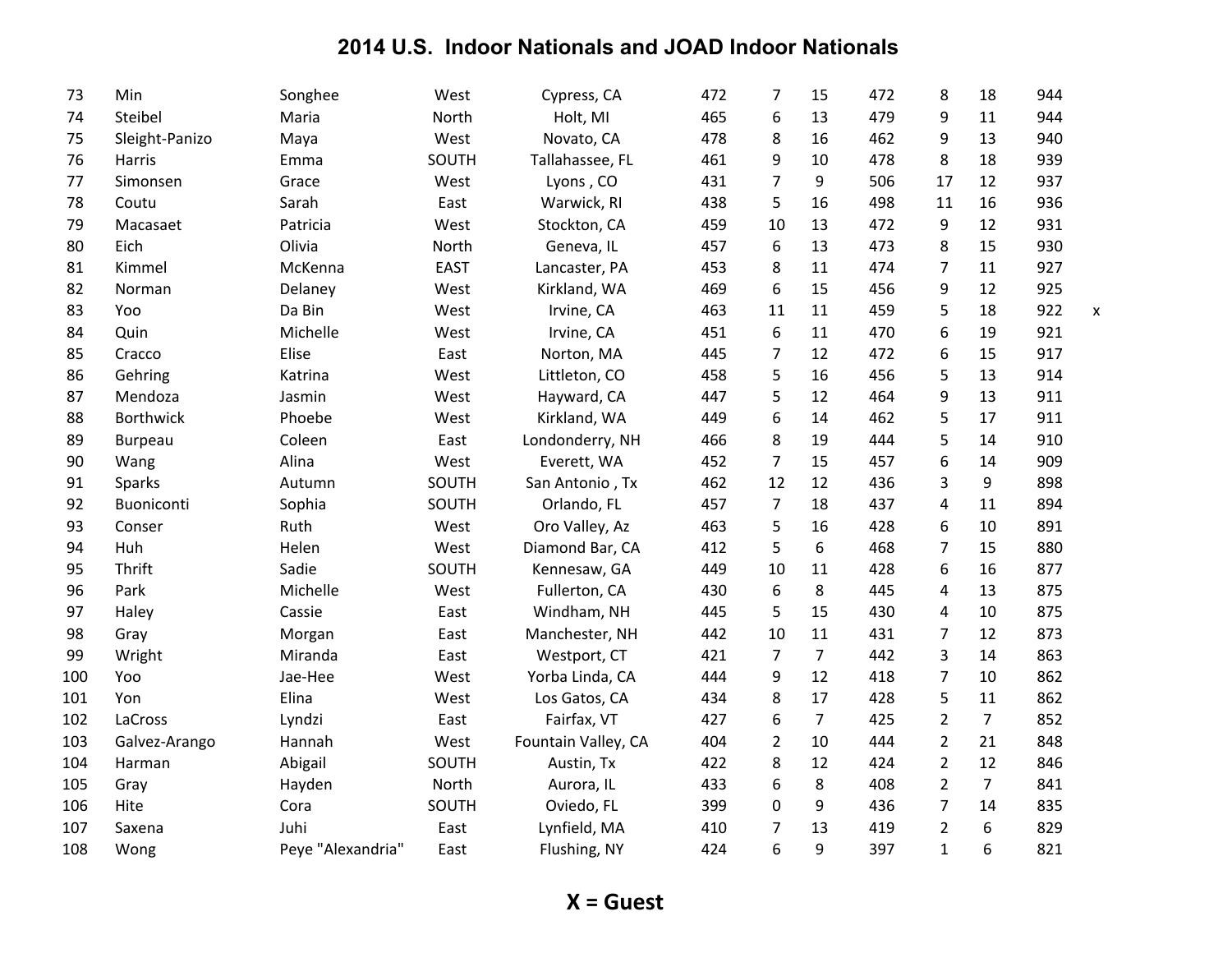| <b>PLACE</b> | <b>LAST NAME</b>           | <b>FIRST NAME</b> | <b>REGION</b> | <b>HOMETOWN</b>         | <b>Score</b> | 10's                         | 9's            | <b>Score</b>   | 10's                             | 9's            | <b>TOTAL</b> | <b>NOTES</b>       |
|--------------|----------------------------|-------------------|---------------|-------------------------|--------------|------------------------------|----------------|----------------|----------------------------------|----------------|--------------|--------------------|
|              | <b>MALE CADET COMPOUND</b> |                   |               |                         | Round 1      |                              |                | <b>Round 2</b> |                                  |                |              |                    |
|              | Toole                      | Maegen            | East          | Hooksett, NH            |              |                              | $\mathbf{1}$   |                |                                  |                |              |                    |
| 140<br>141   | Park                       | Lauren            | West          | Rancho Palos Verdes, CA | 180<br>205   | $\mathbf{1}$<br>$\mathbf{1}$ | 0              | 216<br>183     | $\overline{2}$<br>$\overline{2}$ | 6<br>0         | 396<br>388   |                    |
| 139          | Van Der Swaagh             | Abigail           | East          | East Grosvenordale, CT  | 479          | 9                            | 20             | 0              | 0                                | 0              | 479          |                    |
| 138          | Cruz                       | KC                | West          | Colorado Springs, CO    | 317          | $\mathbf{1}$                 | 6              | 174            | 0                                | $\mathbf{1}$   | 491          |                    |
| 137          | Muti                       | Caitlyn           | East          | Salem, NH               | 298          | 4                            | 6              | 199            | $\mathbf{1}$                     | $\mathbf{1}$   | 497          |                    |
| 136          | Fackler                    | Chloe             | SOUTH         | Austin, Tx              | 265          | 3                            | 9              | 281            | 0                                | 5              | 546          |                    |
| 135          | Murphy                     | Gwen              | SOUTH         | Wylie, Tx               | 258          | 3                            | 3              | 308            | 5                                | 3              | 566          |                    |
| 134          | Mulligan                   | Alexandria        | SOUTH         | Oviedo, FL              | 341          | $\overline{2}$               | 5              | 234            | 0                                | $\overline{2}$ | 575          |                    |
| 133          | Hanak                      | Kendra            | West          | Boulder, CO             | 314          | $\mathbf{1}$                 | 5              | 262            | $\overline{2}$                   | 3              | 576          |                    |
| 132          | Thomas                     | Jordan            | North         | Sterling Heights, MI    | 325          | $\mathbf{1}$                 | 6              | 255            | 3                                | 4              | 580          |                    |
| 131          | <b>Nieves</b>              | Andrea            | East          | Bronx, NY               | 249          | $\overline{2}$               | 4              | 333            | $\mathbf{1}$                     | 6              | 582          |                    |
| 130          | Tao                        | Frankie           | West          | Rowland Heights, CA     | 333          | 5                            | 3              | 275            | $\mathbf{1}$                     | 6              | 608          |                    |
| 129          | Von Schnackenberg          | Mikaela           | SOUTH         | Alpharetta, GA          | 306          | 2                            | 4              | 321            | $\overline{2}$                   | 6              | 627          |                    |
| 128          | Kim                        | Hye Hyun          | West          | Brea, CA                | 265          | 0                            | $\overline{2}$ | 368            | $\overline{2}$                   | 11             | 633          |                    |
| 127          | Jeong                      | Yena              | West          | Saratoga, CA            | 311          | 5                            | 4              | 322            | 4                                | 6              | 633          |                    |
| 126          | Kariyadan                  | Sreelakshmi       | West          | Irvine, CA              | 334          | 5                            | $\overline{2}$ | 316            | 2                                | 3              | 650          | X                  |
| 125          | Munoz                      | Debora            | West          | West Covina, CA         | 317          | 2                            | 4              | 348            | 4                                | 4              | 665          |                    |
| 124          | Fein                       | DakotaRose        | <b>EAST</b>   | Wall Twp, NJ            | 337          | 3                            | 3              | 331            | $\overline{2}$                   | 4              | 668          |                    |
| 123          | Harmon                     | Katie             | SOUTH         | Canton, GA              | 350          | 3                            | 6              | 322            | $\mathbf{1}$                     | $\mathbf{1}$   | 672          |                    |
| 122          | Lathrom                    | Kayla             | North         | Wichita, KS             | 362          | 3                            | 6              | 359            | 3                                | 10             | 721          |                    |
| 121          | Hazen                      | Grace             | West          | Highlands Ranch, CO     | 365          | $\overline{2}$               | $\overline{7}$ | 360            | 3                                | 8              | 725          |                    |
| 120          | Vuruputoor                 | Yashaswini        | West          | Saratoga, CA            | 352          | 3                            | 8              | 391            | $\overline{2}$                   | 12             | 743          |                    |
| 119          | Yi                         | Jennifer          | West          | Anaheim, CA             | 356          | 5                            | 3              | 395            | 6                                | 7              | 751          |                    |
| 118          | Nappi                      | Freddieann        | SOUTH         | Gerton, NC              | 389          | 6                            | 11             | 364            | 4                                | 6              | 753          |                    |
| 117          | Kwon                       | Sae Yeon          | West          | Fullerton, CA           | 338          | $\mathbf{1}$                 | 7              | 418            | 5                                | 5              | 756          | $\pmb{\mathsf{X}}$ |
| 116          | Park                       | Keren             | West          | Chula Vista, CA         | 383          | 3                            | 5              | 380            | 3                                | $\overline{7}$ | 763          |                    |
| 115          | <b>Scoonover Nelson</b>    | Maryelizabeth     | <b>NORTH</b>  | Eden Prairie, MN        | 378          | $\mathbf{1}$                 | 7              | 387            | 4                                | 7              | 765          |                    |
| 114          | <b>Burk</b>                | Kaylee            | <b>EAST</b>   | Hermitage, PA           | 412          | 3                            | 9              | 359            | 3                                | 9              | 771          |                    |
| 113          | Clark                      | Anika             | East          | Johnston, RI            | 402          | 4                            | 12             | 373            | $\overline{2}$                   | 5              | 775          |                    |
| 112          | <b>Bollar</b>              | Kira              | West          | Loveland, CO            | 413          | 5                            | 11             | 371            | $\overline{2}$                   | 6              | 784          |                    |
| 111          | Lee                        | Lydia             | <b>EAST</b>   | Ramsey, NJ              | 407          | 0                            | 10             | 383            | $\overline{2}$                   | 8              | 790          |                    |
| 110          | Donstad                    | Anneliese         | West          | Roseville, CA           | 403          | 3                            | 8              | 397            | 5                                | 6              | 800          |                    |
| 109          | Lee                        | Yunjoo Rachel     | West          | Fullerton, CA           | 365          | 3                            | 6              | 437            | 7                                | 11             | 802          |                    |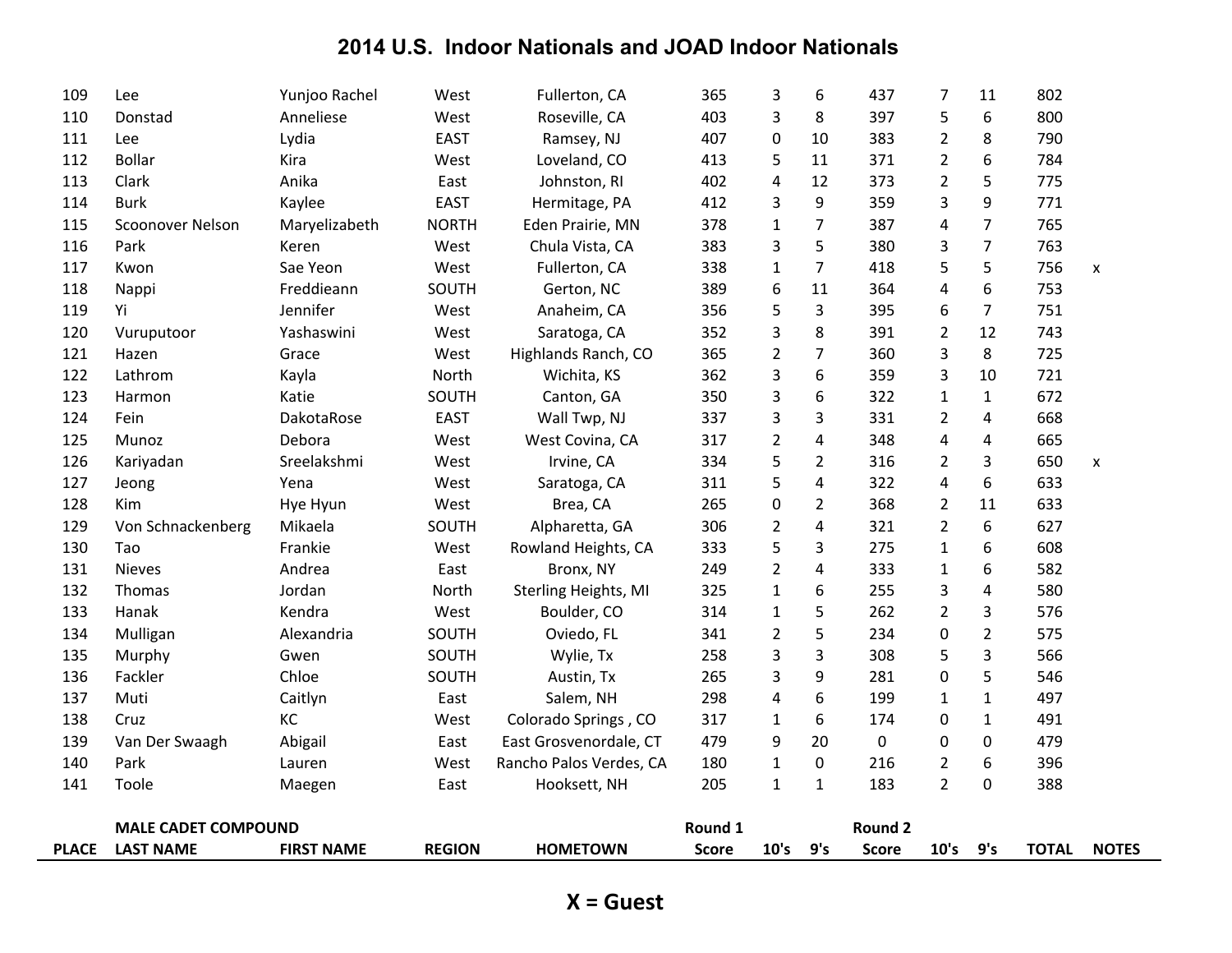| 1              | Suddeth         | Jared         | North        | Grand Blanc, MI     | 581 | 40 | 19 | 580 | 41 | 18 | 1161 |
|----------------|-----------------|---------------|--------------|---------------------|-----|----|----|-----|----|----|------|
| $\overline{2}$ | Bell            | Jimmy         | East         | Brookline, MA       | 581 | 41 | 19 | 577 | 37 | 23 | 1158 |
| 3              | Hanley          | Kolby         | East         | Cambridge, VT       | 579 | 39 | 21 | 577 | 37 | 23 | 1156 |
| 4              | <b>Bunker</b>   | Logan         | West         | Spokane, WA         | 572 | 32 | 28 | 583 | 43 | 17 | 1155 |
| 5              | <b>Tompkins</b> | Mason         | North        | Frankfort, KY       | 575 | 35 | 25 | 577 | 37 | 23 | 1152 |
| $6 - TIE$      | Menke           | Matthew       | <b>NORTH</b> | St. Cloud, MN       | 576 | 36 | 24 | 572 | 32 | 28 | 1148 |
| $6 - TIE$      | Preston         | Kyle          | North        | Grand Blanc, MI     | 572 | 32 | 28 | 576 | 36 | 24 | 1148 |
| 8              | Eilinger        | Hayden        | <b>EAST</b>  | Hollis Center, ME   | 572 | 34 | 25 | 574 | 34 | 26 | 1146 |
| 9              | Green III       | Roy           | <b>NORTH</b> | Cumbrland, WI       | 573 | 33 | 27 | 573 | 33 | 27 | 1146 |
| 10             | Diehl           | Trent         | <b>EAST</b>  | Mt. Crawford, VA    | 572 | 33 | 26 | 572 | 34 | 25 | 1144 |
| 11             | Christensen     | Kaden         | West         | Tooele, UT          | 573 | 33 | 27 | 571 | 31 | 29 | 1144 |
| 12             | Corey           | Cody          | North        | Shelby TWP, MI      | 572 | 32 | 28 | 570 | 30 | 30 | 1142 |
| 13             | DeMarco         | Max           | West         | Highlands Ranch, CO | 568 | 28 | 32 | 573 | 34 | 25 | 1141 |
| 14             | Clayton         | Kevin         | <b>EAST</b>  | Alexandria, VA      | 570 | 30 | 30 | 571 | 31 | 28 | 1141 |
| 15             | Marcozzi        | Gabriel       | <b>EAST</b>  | Media, PA           | 569 | 31 | 28 | 571 | 32 | 27 | 1140 |
| 16             | Mouchabeck      | Nicolas       | SOUTH        | Stone Mojntain, GA  | 567 | 30 | 27 | 572 | 32 | 29 | 1139 |
| 17             | Sholley         | Logan         | EAST         | Myerstown, PA       | 571 | 31 | 29 | 568 | 29 | 29 | 1139 |
| 18             | Feterl          | Cole          | <b>NORTH</b> | Lennox, SD          | 571 | 31 | 29 | 566 | 29 | 31 | 1137 |
| 19             | Moffett         | Aaron         | <b>EAST</b>  | Hermitage, PA       | 566 | 28 | 30 | 570 | 32 | 26 | 1136 |
| 20             | Abell           | Cory          | East         | Fairfax, VT         | 566 | 28 | 30 | 569 | 29 | 31 | 1135 |
| 21             | Franck          | Andrew        | <b>NORTH</b> | Ham Lake, Mn        | 564 | 17 | 43 | 570 | 32 | 26 | 1134 |
| 22             | Laux            | Jared         | North        | Lowell, MI          | 559 | 19 | 41 | 570 | 30 | 30 | 1129 |
| 23             | Wright          | Corey         | SOUTH        | Williamson, GA      | 565 | 25 | 35 | 562 | 24 | 34 | 1127 |
| 24             | Boogaard        | Tyler         | North        | Holt, MI            | 565 | 25 | 35 | 561 | 23 | 35 | 1126 |
| 25             | Johnson         | Cody          | West         | New River, AZ       | 564 | 24 | 36 | 562 | 23 | 36 | 1126 |
| 26             | Henck           | <b>Travis</b> | <b>EAST</b>  | Transfer, PA        | 563 | 25 | 33 | 561 | 23 | 35 | 1124 |
| 27             | Reuter          | Caleb         | North        | Woodstock, IL       | 564 | 25 | 34 | 560 | 22 | 36 | 1124 |
| 28             | Spencer         | Cole          | <b>EAST</b>  | Sweet Valley, PA    | 561 | 23 | 35 | 563 | 23 | 37 | 1124 |
| 29             | Nysven          | Elliot        | <b>NORTH</b> | Yankton, SD         | 564 | 25 | 33 | 559 | 21 | 37 | 1123 |
| 30             | Sackschewsky    | Dylan         | West         | castlerock, CO      | 567 | 29 | 27 | 556 | 17 | 42 | 1123 |
| 31             | Sheehan         | Jack          | East         | Jamison, PA         | 562 | 20 | 35 | 560 | 23 | 34 | 1122 |
| 32             | Huff            | Gavin         | SOUTH        | Lilburn, GA         | 558 | 20 | 38 | 562 | 22 | 38 | 1120 |
| 33             | Cummings        | Aaron         | <b>EAST</b>  | Mountville, PA      | 561 | 21 | 39 | 558 | 20 | 38 | 1119 |
| 34             | DiGregorio      | Michael       | East         | Staten Island, NY   | 554 | 19 | 36 | 564 | 26 | 32 | 1118 |
| 35             | Wright          | Devin         | West         | Sparks, NV          | 553 | 20 | 31 | 562 | 24 | 34 | 1115 |
| 36             | Benadum         | Jordan        | North        | Saline, MI          | 553 | 14 | 45 | 560 | 22 | 36 | 1113 |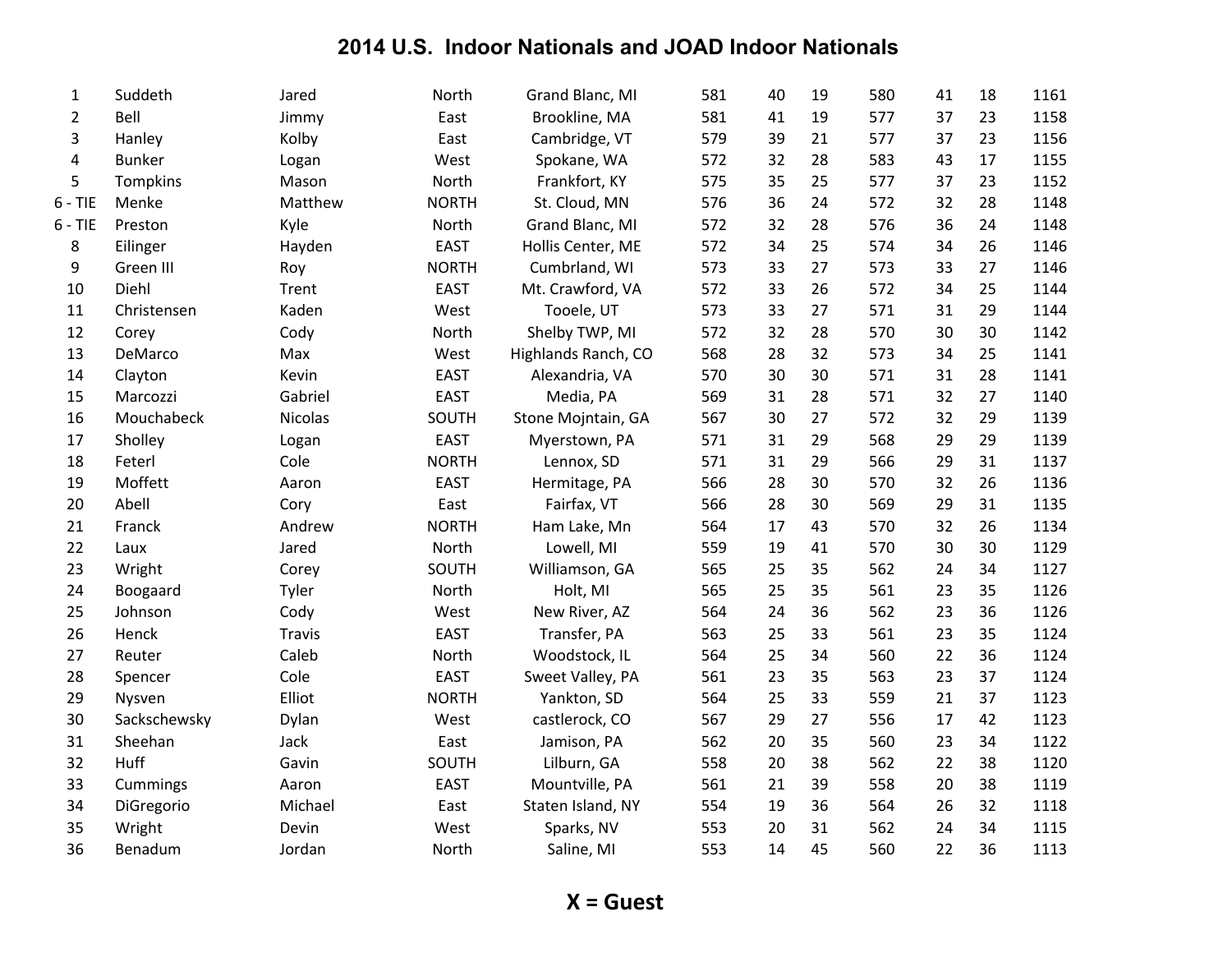| 37 | Schaaf        | Zachary       | West        | Sacramento, CA        | 557 | 18             | 31 | 555 | 16             | 31 | 1112 |
|----|---------------|---------------|-------------|-----------------------|-----|----------------|----|-----|----------------|----|------|
| 38 | Filer         | Jacob         | <b>EAST</b> | Mercer, PA            | 545 | 11             | 43 | 565 | 26             | 33 | 1110 |
| 39 | Kim           | Josh          | SOUTH       | College Station, Tx   | 554 | 15             | 44 | 555 | 17             | 41 | 1109 |
| 40 | Meunier       | Seth          | East        | Fairfax, VT           | 554 | 15             | 44 | 553 | 15             | 43 | 1107 |
| 41 | Terrell       | Austin        | SOUTH       | Kinder, LA            | 550 | 17             | 36 | 556 | 18             | 40 | 1106 |
| 42 | Williard      | Jordan        | <b>EAST</b> | Lancaster, PA         | 548 | 11             | 46 | 557 | 19             | 39 | 1105 |
| 43 | <b>Bulten</b> | Caleb         | West        | Albuquerque, NM       | 556 | 19             | 39 | 548 | 16             | 36 | 1104 |
| 44 | Laux          | Zachary       | North       | Lowell, MI            | 554 | 20             | 34 | 549 | 15             | 39 | 1103 |
| 45 | Pettit        | Jacob         | West        | Sedalia, CO           | 547 | 15             | 34 | 556 | 13             | 38 | 1103 |
| 46 | <b>Brant</b>  | Cody          | <b>EAST</b> | Greenville, PA        | 553 | 17             | 41 | 548 | 12             | 44 | 1101 |
| 47 | Kathrins      | alex          | West        | Glendale, AZ          | 554 | 20             | 25 | 546 | 10             | 45 | 1100 |
| 48 | Piette        | Graeme        | East        | Carlisle, MA          | 549 | 15             | 39 | 549 | 12             | 45 | 1098 |
| 49 | Phelps        | Eric          | East        | Burnt Hills, New York | 554 | 17             | 38 | 544 | 10             | 44 | 1098 |
| 50 | Fazio         | Nicholas      | East        | Wakefield, RI         | 547 | 15             | 37 | 545 | 14             | 38 | 1092 |
| 51 | Mouchabeck    | Andrew        | SOUTH       | Stone Mojntain, GA    | 539 | 9              | 42 | 552 | 16             | 41 | 1091 |
| 52 | Coloma        | Connor        | West        | Lynnwood, WA          | 539 | 9              | 45 | 546 | 16             | 36 | 1085 |
| 53 | Chase         | Zachary       | East        | Cranston, RI          | 547 | 13             | 41 | 537 | 12             | 37 | 1084 |
| 54 | Francis       | Tanner        | East        | Isle La Motte, VT     | 535 | 9              | 40 | 544 | 16             | 33 | 1079 |
| 55 | McKinstry     | Scott         | East        | Dudley, MA            | 534 | 7              | 43 | 543 | 8              | 47 | 1077 |
| 56 | Petro         | Daniel        | North       | Naperville, IL        | 533 | 5              | 45 | 541 | 12             | 38 | 1074 |
| 57 | <b>Boies</b>  | Tyler         | West        | South Prairie, WA     | 527 | 9              | 36 | 546 | 14             | 39 | 1073 |
| 58 | Boettcher     | Corbin        | North       | Flat Rock, MI         | 534 | 9              | 38 | 536 | 12             | 32 | 1070 |
| 59 | Cliett        | Jebediah      | SOUTH       | Dawson, GA            | 537 | $\overline{7}$ | 43 | 532 | 5              | 43 | 1069 |
| 60 | Arnold        | <b>Bailey</b> | SOUTH       | Buda, Tx              | 549 | 8              | 43 | 519 | 3              | 40 | 1068 |
| 61 | Zummo         | Nicholas      | <b>EAST</b> | Center Moriches, NY   | 525 | $\overline{7}$ | 39 | 542 | 12             | 41 | 1067 |
| 62 | Perrier       | CJ            | East        | Nesconset, NY         | 537 | 11             | 35 | 529 | 9              | 34 | 1066 |
| 63 | Lopez         | Samuel        | West        | Phoenix, Az           | 539 | 10             | 41 | 527 | 7              | 39 | 1066 |
| 64 | Laramie       | Aidan         | North       | Huntly, IL            | 527 | 6              | 38 | 539 | 8              | 46 | 1066 |
| 65 | Corriher      | Christopher   | <b>EAST</b> | Charlotte, NC         | 538 | 13             | 42 | 526 | 8              | 36 | 1064 |
| 66 | Murphy        | Kalob         | East        | St Albans, VT         | 537 | 13             | 35 | 526 | $\overline{7}$ | 38 | 1063 |
| 67 | McMahon       | Trevor        | North       | Birmingham, MI        | 531 | 6              | 42 | 530 | 8              | 37 | 1061 |
| 68 | Flores        | Evan          | West        | Johnstown, CO         | 534 | 12             | 34 | 525 | $\overline{7}$ | 37 | 1059 |
| 69 | Perrego       | Jonathan      | West        | Fort Collins, CO      | 520 | 6              | 35 | 539 | 11             | 17 | 1059 |
| 70 | Karl          | Casey         | West        | Evergreen, CO         | 538 | 12             | 37 | 519 | 11             | 24 | 1057 |
| 71 | Kleinfelter   | JD            | <b>EAST</b> | Lebanon, PA           | 529 | 9              | 34 | 528 | 8              | 37 | 1057 |
| 72 | Voight        | Hunter        | <b>EAST</b> | Fredericksburg, PA    | 521 | 10             | 32 | 531 | 10             | 37 | 1052 |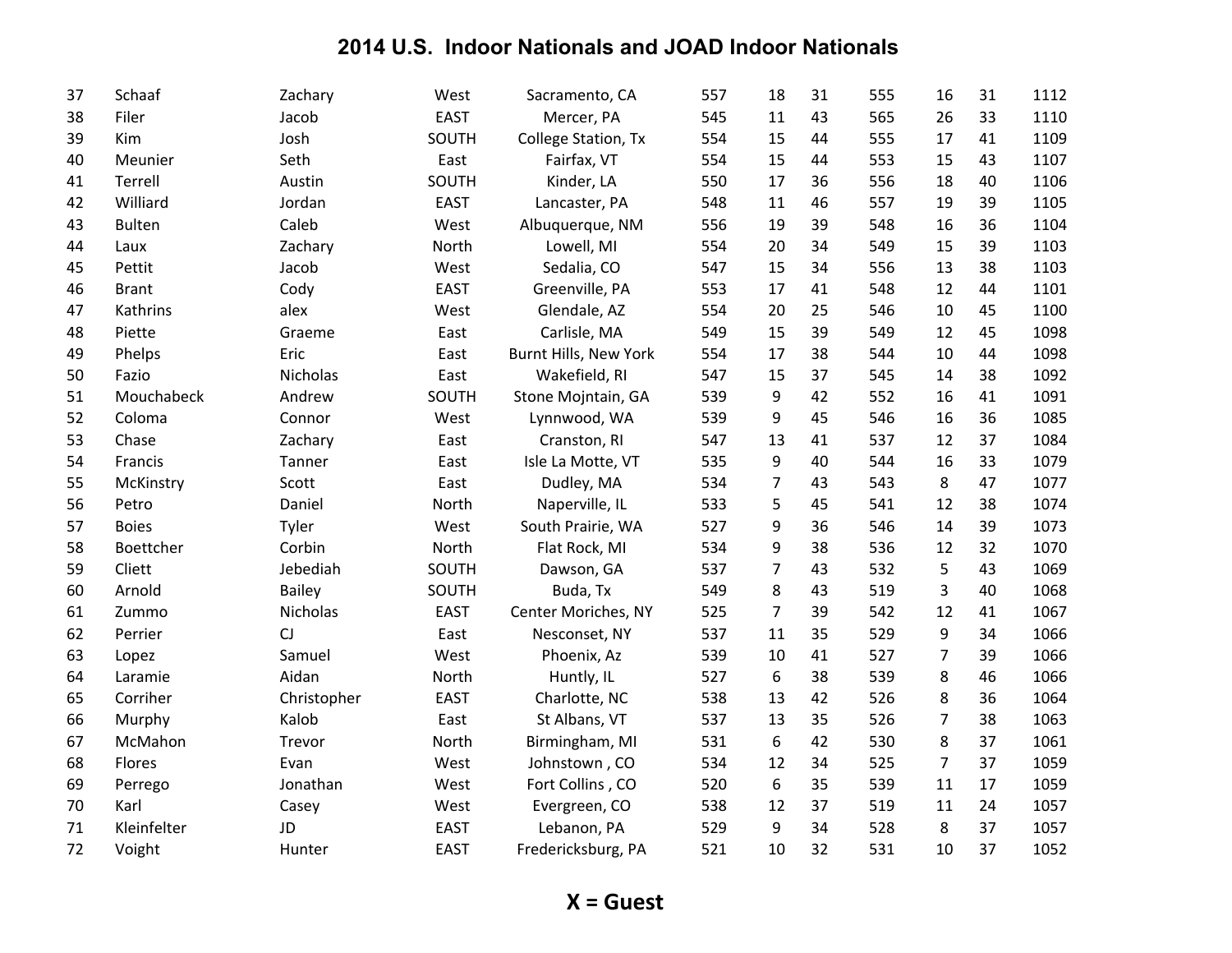| 73 | Alicandro       | Daniel         | East         | Worcester, MA     | 511 | 12 | 33 | 539 | 11 | 37 | 1050 |
|----|-----------------|----------------|--------------|-------------------|-----|----|----|-----|----|----|------|
| 74 | Granger         | <b>Steven</b>  | West         | Snohomish, WA     | 534 | 11 | 43 | 514 | 8  | 36 | 1048 |
| 75 | Shemet          | Ashton         | East         | East Moriches, NY | 532 | 10 | 35 | 510 | 3  | 31 | 1042 |
| 76 | Dixon           | Skyler         | <b>SOUTH</b> | Atlanta, GA       | 530 | 11 | 31 | 511 | 6  | 29 | 1041 |
| 77 | Tilton          | Michael        | East         | Boxford, MA       | 504 | 4  | 29 | 522 | 12 | 38 | 1026 |
| 78 | Shuey           | <b>Brandon</b> | <b>NORTH</b> | Yankton, SD       | 528 | 16 | 33 | 497 | 8  | 41 | 1025 |
| 79 | Peterson        | Russell        | West         | Littleton, CO     | 503 | 8  | 20 | 498 | 3  | 26 | 1001 |
| 80 | Wu              | Alex           | <b>SOUTH</b> | Katy, Tx          | 482 | 7  | 24 | 499 | 7  | 25 | 981  |
| 81 | Dinsmore        | Matthew        | North        | New Albany, OH    | 475 | 5  | 21 | 502 | 4  | 33 | 977  |
| 82 | Mcglashan       | Matthew        | <b>SOUTH</b> | Claxton, GA       | 461 | 5  | 22 | 481 | 7  | 30 | 942  |
| 83 | Doran           | Gabriel        | East         | Swanton, VT       | 446 | 1  | 20 | 452 | 4  | 17 | 898  |
| 84 | <b>Bruvette</b> | Tyler          | East         | Swanton, VT       | 430 | 4  | 24 | 368 | 3  | 8  | 798  |
| 85 | Withrow         | Shawn          | SOUTH        | Lavonia, GA       | 302 | 11 | 9  | 348 | 4  | 8  | 650  |
| 86 | Bond            | Matthew        | <b>EAST</b>  | Lake Ariel, PA    | 542 | 20 | 28 | 0   | 0  | 0  | 542  |

|                | <b>FEMALE CADET COMPOUND</b> |                   |               |                  | Round 1      |      |     | <b>Round 2</b> |      |     |              |              |
|----------------|------------------------------|-------------------|---------------|------------------|--------------|------|-----|----------------|------|-----|--------------|--------------|
| <b>PLACE</b>   | <b>LAST NAME</b>             | <b>FIRST NAME</b> | <b>REGION</b> | <b>HOMETOWN</b>  | <b>Score</b> | 10's | 9's | <b>Score</b>   | 10's | 9's | <b>TOTAL</b> | <b>NOTES</b> |
| 1              | Allen                        | Emily             | West          | Edgewood, NM     | 570          | 30   | 30  | 582            | 42   | 18  | 1152         |              |
| $\overline{2}$ | Miller                       | <b>Brooke</b>     | North         | Lewistown, MO    | 571          | 32   | 27  | 571            | 31   | 29  | 1142         |              |
| 3              | Cox                          | Cassidy           | West          | Albuquerque, NM  | 569          | 30   | 29  | 572            | 32   | 28  | 1141         |              |
| 4              | Hardin                       | Hannah            | SOUTH         | Snellville, GA   | 573          | 34   | 25  | 566            | 27   | 32  | 1139         |              |
| 5              | Courtright                   | Erin              | East          | Johnson City, NY | 571          | 31   | 29  | 566            | 26   | 34  | 1137         |              |
| 6              | Blazek                       | Allie             | West          | Broomfield, CO   | 568          | 28   | 32  | 565            | 25   | 35  | 1133         |              |
| 7              | Chretien                     | Kaitlyn           | East          | Middleboro, MA   | 565          | 25   | 35  | 566            | 26   | 34  | 1131         |              |
| 8              | Canaday                      | Allie             | SOUTH         | Yukon, OK        | 558          | 22   | 34  | 570            | 35   | 22  | 1128         |              |
| 9              | Ruiz                         | Alexis            | West          | Phoenix, Az      | 557          | 9    | 9   | 568            | 29   | 30  | 1125         |              |
| 10             | Locklin                      | Jordan            | North         | Bethlehem, GA    | 561          | 23   | 35  | 563            | 25   | 33  | 1124         |              |
| 11             | <b>McAdams</b>               | Georgia           | SOUTH         | Fort Worth, Tx   | 559          | 23   | 33  | 564            | 26   | 32  | 1123         |              |
| 12             | Webb                         | Morgan            | North         | Durand, MI       | 557          | 18   | 41  | 565            | 27   | 32  | 1122         |              |
| 13             | Meylan                       | Gabrielle         | North         | Midland, MI      | 560          | 20   | 40  | 562            | 22   | 36  | 1122         |              |
| 14             | Gianos                       | Sarah             | East          | Sterling, MA     | 566          | 26   | 34  | 554            | 16   | 42  | 1120         |              |
| 15             | Papalimberis                 | Arielle           | East          | Falmouth, ME     | 552          | 15   | 42  | 567            | 24   | 35  | 1119         |              |
| 16             | Crook                        | Dahlia            | North         | Piedmont, KS     | 556          | 21   | 32  | 560            | 22   | 36  | 1116         |              |
| 17             | Petitt                       | Meagan            | SOUTH         | Valrico, FL      | 558          | 23   | 31  | 554            | 16   | 42  | 1112         |              |
| 18             | Comollo                      | Kayleigh          | East          | Vernon, CT       | 553          | 17   | 39  | 551            | 16   | 39  | 1104         |              |
| 19             | Strachan                     | Sophia            | East          | Frederick, MD    | 548          | 14   | 39  | 553            | 15   | 43  | 1101         |              |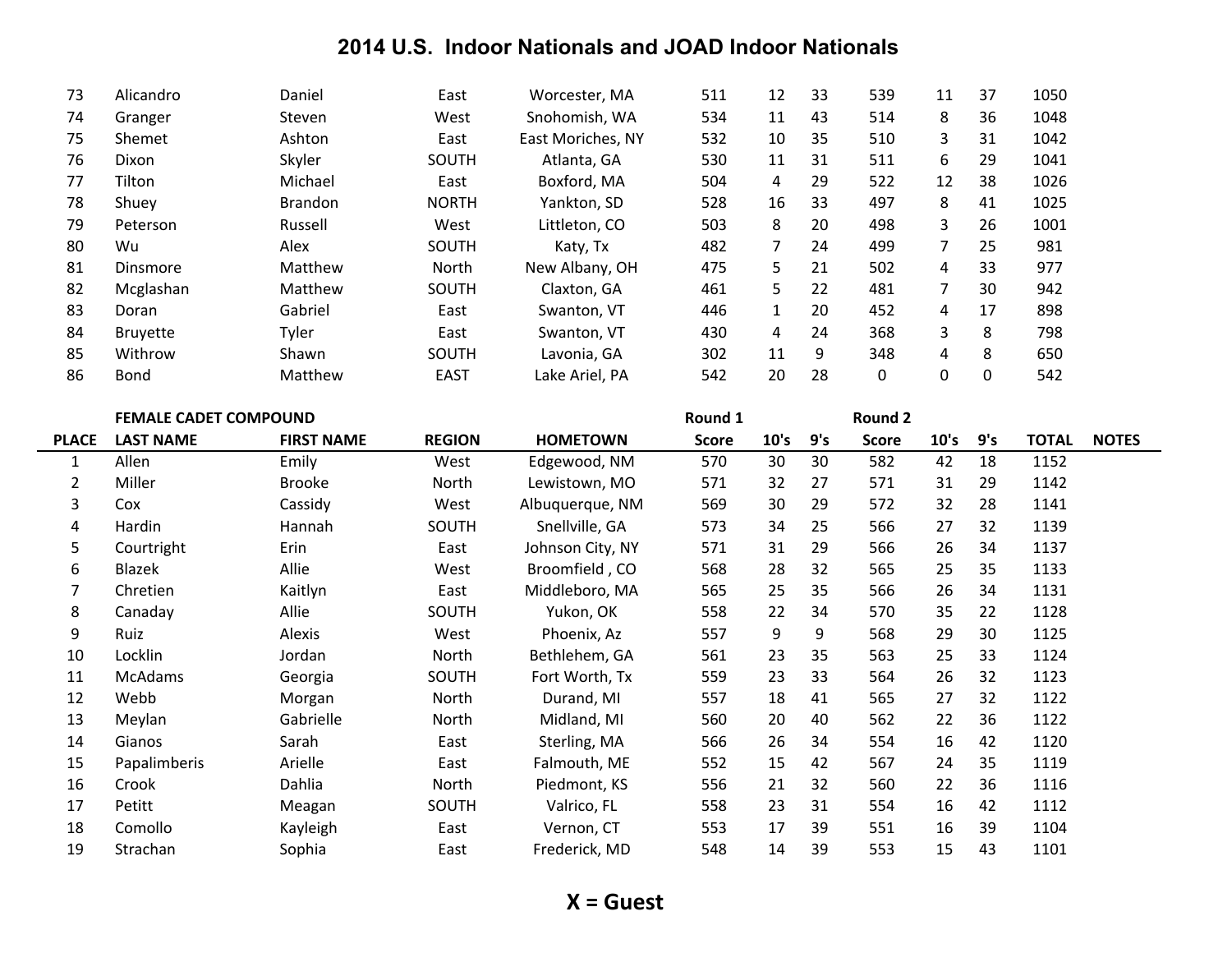| 20 | <b>Butler</b> | Blakelee      | West         | Phoenix, AZ         | 548 | 13           | 43 | 549 | 14             | 42 | 1097 |                           |
|----|---------------|---------------|--------------|---------------------|-----|--------------|----|-----|----------------|----|------|---------------------------|
| 21 | Lafoy         | Allysa        | North        | Metamora, MI        | 549 | 14           | 42 | 547 | 16             | 36 | 1096 |                           |
| 22 | Cliett        | Jessica       | SOUTH        | Dawson, GA          | 539 | 12           | 43 | 556 | 18             | 38 | 1095 |                           |
| 23 | Searcy        | Sadie         | North        | Brownstown, MI      | 542 | 11           | 41 | 552 | 16             | 41 | 1094 |                           |
| 24 | O'Rourke      | Grace         | North        | Pewaukee, WI        | 540 | 12           | 37 | 550 | 16             | 39 | 1090 |                           |
| 25 | Kamilar       | Victoria      | SOUTH        | Wylie, Tx           | 541 | 8            | 46 | 549 | 12             | 45 | 1090 |                           |
| 26 | Timmermann    | Sarah         | North        | Willis, MI          | 550 | 14           | 42 | 539 | 6              | 48 | 1089 |                           |
| 27 | Stoltzfus     | Mariel        | <b>EAST</b>  | Kinzers, PA         | 547 | 13           | 42 | 542 | 5              | 53 | 1089 |                           |
| 28 | Taylor        | Samantha      | West         | Highlands Ranch, CO | 547 | 4            | 43 | 540 | 12             | 37 | 1087 |                           |
| 29 | Laukaitis     | Anna          | East         | Barre, MA           | 540 | 9            | 42 | 533 | 14             | 36 | 1073 |                           |
| 30 | Snyder        | Grace         | <b>EAST</b>  | Lebanon, PA         | 530 | 8            | 37 | 542 | 11             | 42 | 1072 |                           |
| 31 | Li            | Qingyue       | West         | Seattle, WA         | 529 | 9            | 31 | 541 | 14             | 36 | 1070 | $\boldsymbol{\mathsf{x}}$ |
| 32 | Warrington    | Shelby        | SOUTH        | Arlington, Tx       | 528 | 5            | 44 | 540 | 12             | 38 | 1068 |                           |
| 33 | Winn          | Kelly         | West         | Sedalia, CO         | 530 | 13           | 32 | 536 | 10             | 40 | 1066 |                           |
| 34 | <b>Baird</b>  | Kelsey        | <b>EAST</b>  | Stafford, VA        | 532 | 13           | 28 | 530 | $\overline{7}$ | 38 | 1062 |                           |
| 35 | Reynolds      | Adeline       | West         | Castle Rock, CO     | 520 | 8            | 38 | 541 | 8              | 46 | 1061 |                           |
| 36 | Higginbotham  | Kathryn       | <b>EAST</b>  | Staten Island, NY   | 521 | 8            | 43 | 530 | 13             | 33 | 1051 |                           |
| 37 | Grant         | Sydney        | SOUTH        | Macon, GA           | 520 | 6            | 33 | 529 | 11             | 27 | 1049 |                           |
| 38 | Crawford      | Kaitlynne     | <b>EAST</b>  | Bloomsburg, PA      | 527 | 6            | 37 | 522 | 9              | 34 | 1049 |                           |
| 39 | Warren        | Allison       | SOUTH        | Orlando, OK         | 524 | 4            | 39 | 524 | 8              | 36 | 1048 |                           |
| 40 | Klase         | Alisha        | <b>EAST</b>  | Palmyra, PA         | 522 | 5            | 39 | 516 | 10             | 28 | 1038 |                           |
| 41 | Michel        | Lindsay       | <b>EAST</b>  | Malvern, PA         | 506 | 10           | 28 | 529 | 11             | 33 | 1035 |                           |
| 42 | Clawson       | Molly         | North        | Columbus, OH        | 523 | 8            | 33 | 511 | 6              | 29 | 1034 |                           |
| 43 | Mullen        | <b>Brenna</b> | <b>NORTH</b> | Sioux Falls, SD     | 511 | 19           | 16 | 510 | 4              | 37 | 1021 |                           |
| 44 | Elliott       | Taylor        | SOUTH        | Poxford, GA         | 506 | 5            | 33 | 507 | 8              | 29 | 1013 |                           |
| 45 | <b>Beukes</b> | Emile         | West         | Redmond, WA         | 501 | 5            | 27 | 512 | 7              | 31 | 1013 |                           |
| 46 | Bouchard      | Jenna         | East         | Georgia, VT         | 500 | 4            | 30 | 509 | 4              | 34 | 1009 |                           |
| 47 | Heller        | Courtney      | East         | Tenafly, NJ         | 506 | 4            | 36 | 495 | 6              | 34 | 1001 |                           |
| 48 | Almonte       | Maegan        | East         | Germantown, MD      | 462 | $\mathbf{1}$ | 16 | 484 | 3              | 27 | 946  |                           |
| 49 | O'Brien       | Kelly         | East         | West Brookfield, MA | 460 | 3            | 16 | 450 | 6              | 16 | 910  |                           |
| 50 | Petrotta      | Abigail       | North        | Oakland TWP, MI     | 447 | 6            | 16 | 403 | $\mathbf{1}$   | 15 | 850  |                           |
| 51 | Greenslit     | Jessica       | East         | Oakham, MA          | 414 | $\Omega$     | 13 | 436 | $\mathbf{1}$   | 13 | 850  |                           |
| 52 | Dippery       | Kiley         | <b>EAST</b>  | Hummelstown, PA     | 430 | 4            | 17 | 393 | 0              | 11 | 823  |                           |
| 53 | Marimpietri   | Jessica       | North        | Monroe, MI          | 397 | $\mathbf{1}$ | 11 | 382 | $\mathbf{1}$   | 13 | 779  |                           |
| 54 | Huffman       | Paige         | West         | Brighton, CO        | 377 | 3            | 13 | 339 | $\mathbf{1}$   | 18 | 716  |                           |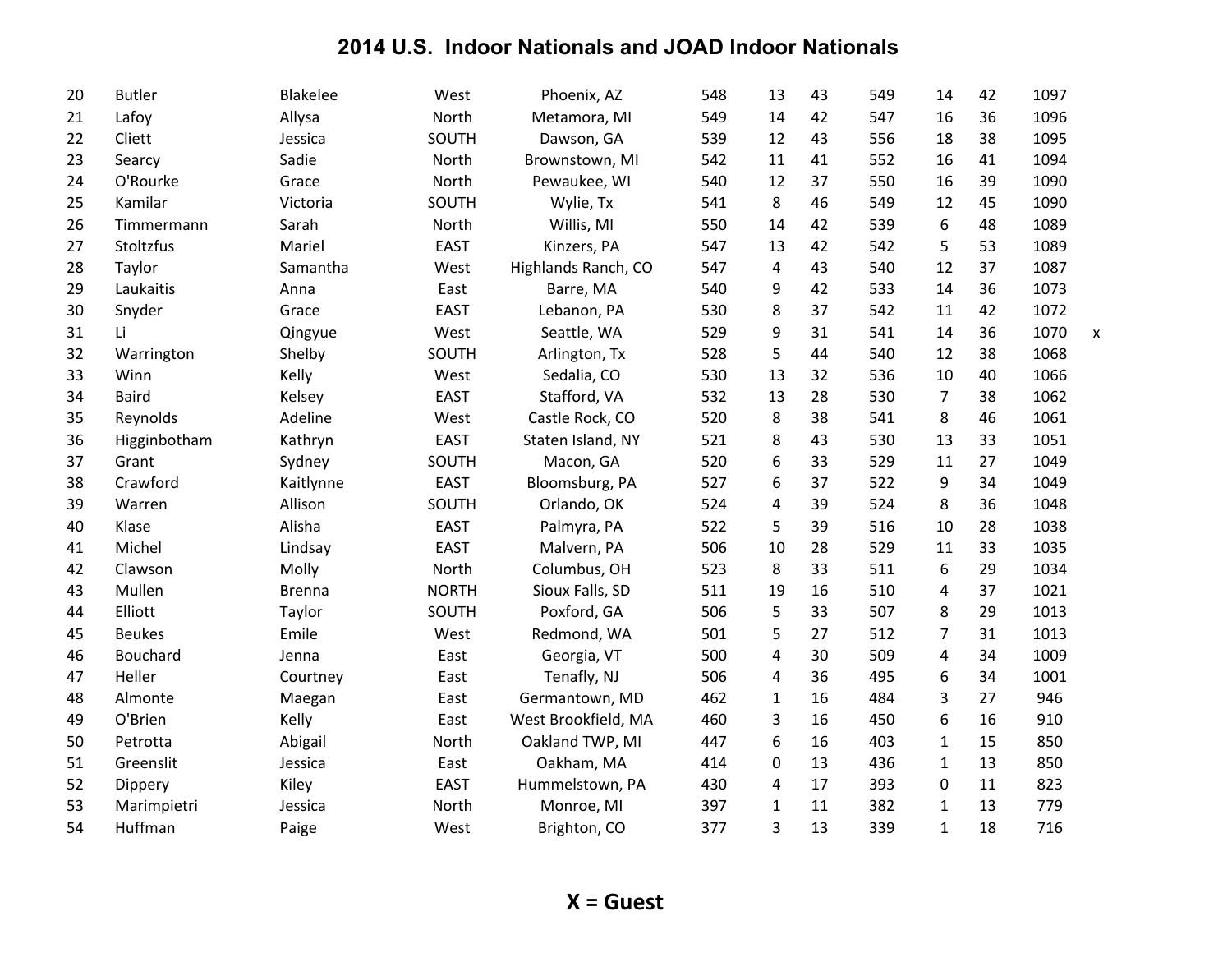|                | <b>MALE CUB RECURVE</b> |                   |               |                   | Round 1      |                |     | Round 2      |                |     |              |              |
|----------------|-------------------------|-------------------|---------------|-------------------|--------------|----------------|-----|--------------|----------------|-----|--------------|--------------|
| <b>PLACE</b>   | <b>LAST NAME</b>        | <b>FIRST NAME</b> | <b>REGION</b> | <b>HOMETOWN</b>   | <b>Score</b> | 10's           | 9's | <b>Score</b> | 10's           | 9's | <b>TOTAL</b> | <b>NOTES</b> |
| $\mathbf{1}$   | King                    | Tyler             | West          | Lomita, CA        | 543          | 22             | 24  | 561          | 28             | 24  | 1104         |              |
| $\overline{2}$ | Lee                     | Raymund           | <b>EAST</b>   | Demarest, NJ      | 542          | 20             | 26  | 550          | 24             | 29  | 1092         |              |
| 3              | <b>Bullis</b>           | <b>Brian</b>      | West          | Glendale, Az      | 535          | 14             | 29  | 550          | 21             | 31  | 1085         |              |
| 4              | Heidt                   | Adam              | SOUTH         | Springfield, GA   | 547          | 21             | 25  | 532          | 23             | 13  | 1079         |              |
| 5              | Jardiolin               | Ray               | SOUTH         | Katy, Tx          | 534          | 15             | 30  | 545          | 21             | 27  | 1079         |              |
| 6              | Gilliam                 | Alex              | SOUTH         | Grayson, GA       | 518          | 14             | 19  | 536          | 23             | 20  | 1054         |              |
| $\overline{7}$ | Medellin                | Mateo             | West          | San Fransisco, CA | 537          | 22             | 22  | 516          | 10             | 25  | 1053         |              |
| 8              | Levanduski              | Tyler             | SOUTH         | High Springs, FL  | 523          | 15             | 24  | 528          | 14             | 27  | 1051         |              |
| 9              | Li                      | Linus             | West          | Fremont, CA       | 502          | $\overline{7}$ | 22  | 536          | 18             | 30  | 1038         |              |
| 10             | Klein                   | Maxwell           | West          | Encino, CA        | 515          | 10             | 22  | 521          | 11             | 28  | 1036         |              |
| 11             | Lee                     | Sean              | West          | San Ramon, CA     | 511          | 16             | 19  | 523          | 15             | 26  | 1034         | x            |
| 12             | Oblander                | Devin             | SOUTH         | Oklahoma City, OK | 503          | 12             | 16  | 529          | 22             | 18  | 1032         |              |
| 13             | Mathis                  | Joshua            | West          | Oxnard, CA        | 522          | 9              | 31  | 505          | 14             | 18  | 1027         |              |
| 14             | Hekimian-Brogan         | Ara               | West          | Los Angles, CA    | 517          | 13             | 23  | 509          | 13             | 17  | 1026         |              |
| 15             | <b>Burney</b>           | Phil              | SOUTH         | Columbus, NC      | 503          | 15             | 21  | 517          | 13             | 22  | 1020         |              |
| 16             | Jimenez                 | Thomas            | West          | Visalia, CA       | 504          | 10             | 23  | 511          | 12             | 22  | 1015         |              |
| 17             | Kim                     | Daniel G.         | West          | Danville, CA      | 504          | 13             | 20  | 509          | 13             | 17  | 1013         |              |
| 18             | Miller                  | Noah              | <b>NORTH</b>  | Princeton, MN     | 495          | 13             | 18  | 517          | 18             | 19  | 1012         |              |
| 19             | <b>Burke</b>            | Samuel            | North         | Itasca, IL        | 511          | 16             | 19  | 501          | 8              | 26  | 1012         |              |
| 20             | Flynn                   | Brendan           | West          | San Ramon, CA     | 493          | $\overline{7}$ | 18  | 509          | 9              | 26  | 1002         |              |
| 21             | Suk                     | Andrew            | West          | Palo Alto, CA     | 492          | 9              | 21  | 499          | 14             | 13  | 991          |              |
| 22             | Lynch                   | Josh              | East          | Columbia, CT      | 492          | 12             | 17  | 498          | $\overline{7}$ | 20  | 990          |              |
| 23             | <b>Brothers</b>         | Caleb             | SOUTH         | Loganville, GA    | 486          | $\overline{7}$ | 15  | 497          | 13             | 16  | 983          |              |
| 24             | Florman                 | Ferris            | East          | Windham, ME       | 473          | 8              | 16  | 507          | 14             | 20  | 980          |              |
| 25             | Shaw                    | Zachary           | West          | Redmond, WA       | 505          | 12             | 21  | 473          | 8              | 17  | 978          |              |
| 26             | Rodrique                | Jacob             | SOUTH         | Loganville, GA    | 452          | $\overline{7}$ | 10  | 519          | 18             | 18  | 971          |              |
| 27             | Espinoza                | Merick            | North         | Wichita, KS       | 467          | 5              | 16  | 494          | 10             | 20  | 961          |              |
| 28             | Wiggins                 | Alex              | <b>EAST</b>   | East Setauket, NY | 482          | 6              | 18  | 475          | $\overline{7}$ | 16  | 957          |              |
| 29             | Park                    | Kent              | West          | Irvine, CA        | 473          | 9              | 14  | 479          | 14             | 9   | 952          |              |
| 30             | Matthews                | <b>Brent</b>      | North         | Waterford, MI     | 451          | 9              | 16  | 496          | 11             | 22  | 947          |              |
| 31             | Glazar                  | Ethan             | <b>EAST</b>   | Bernardsville, NJ | 458          | $\overline{7}$ | 14  | 484          | 10             | 15  | 942          |              |
| 32             | Boyle                   | chandra           | West          | Oro Valley, Az    | 470          | 8              | 16  | 471          | 11             | 16  | 941          |              |
| 33             | Kapoor                  | Nikhil            | West          | Irvine, CA        | 484          | $\overline{7}$ | 14  | 456          | 6              | 8   | 940          |              |
| 34             | Kaufhold                | Conner            | <b>EAST</b>   | Lancaster, PA     | 465          | 11             | 9   | 471          | $\overline{7}$ | 18  | 936          |              |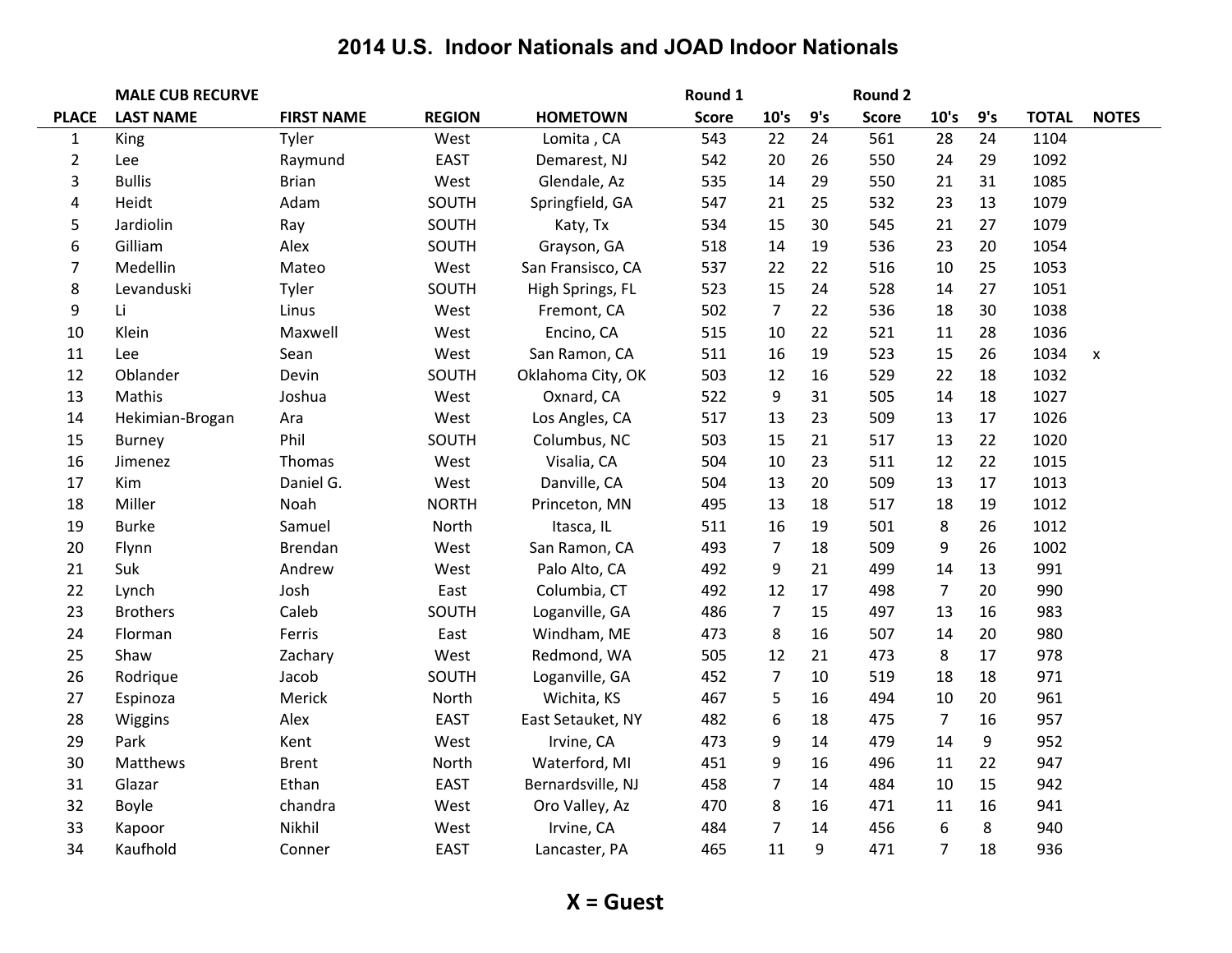| 35 | Deye           | Sterling           | <b>EAST</b> | Geigertown, PA       | 490 | 9              | 14             | 443 | 5              | 20             | 933 |                           |
|----|----------------|--------------------|-------------|----------------------|-----|----------------|----------------|-----|----------------|----------------|-----|---------------------------|
| 36 | Ma             | <b>Young Young</b> | West        | Issaquah, WA         | 449 | $\overline{7}$ | 15             | 476 | 14             | 16             | 925 |                           |
| 37 | Bellino        | Christopher        | EAST        | Brightwaters, NY     | 452 | 7              | 13             | 470 | 13             | 13             | 922 |                           |
| 38 | Stewart        | Nathan             | <b>EAST</b> | Upperville, VA       | 496 | 13             | 14             | 426 | 3              | 11             | 922 |                           |
| 39 | Ash            | Dylan              | West        | Bothell, WA          | 468 | 10             | 15             | 453 | 10             | 11             | 921 |                           |
| 40 | Makarewycz     | Ethan              | West        | San Jose, CA         | 446 | 10             | 19             | 473 | 8              | 13             | 919 |                           |
| 41 | Choi           | Junho              | West        | San Ramon, CA        | 465 | 8              | 19             | 454 | $\overline{7}$ | 13             | 919 | $\boldsymbol{\mathsf{x}}$ |
| 42 | Lutchko        | Matthew            | <b>EAST</b> | Cedar Grove, NJ      | 432 | 6              | 16             | 481 | 11             | 15             | 913 |                           |
| 43 | Yi             | Joshua             | West        | Bothell, WA          | 447 | 5              | 16             | 465 | 12             | 6              | 912 |                           |
| 44 | Kim            | Andrew             | EAST        | Washington TWP, NJ   | 476 | $\overline{7}$ | 14             | 431 | 6              | 19             | 907 |                           |
| 45 | Psik           | Ryan               | SOUTH       | Oviedo, FL           | 460 | 8              | 14             | 423 | 5              | 7              | 883 |                           |
| 46 | Niehaus        | Mikah              | SOUTH       | Leander, Tx          | 419 | 6              | 11             | 458 | 9              | 9              | 877 |                           |
| 47 | Conser         | Peter              | West        | Oro Valley, Az       | 433 | $\overline{2}$ | 11             | 439 | 6              | 10             | 872 |                           |
| 48 | Nuzzo          | Matthew            | <b>EAST</b> | McDonald, PA         | 423 | 4              | 9              | 441 | $\overline{7}$ | 9              | 864 |                           |
| 49 | Kaufman        | Ben                | West        | Portland, OR         | 418 | 5              | 16             | 444 | 4              | 13             | 862 |                           |
| 50 | Shedroff       | Owen               | North       | West Chester, OH     | 417 | 7              | 11             | 444 | 7              | 11             | 861 |                           |
| 51 | Ash            | Jeremy             | West        | Bothell, WA          | 419 | 5              | 11             | 434 | $\overline{2}$ | 14             | 853 |                           |
| 52 | Cano           | Drew               | North       | Maineville, OH       | 424 | $\mathbf{1}$   | 9              | 428 | 5              | 11             | 852 |                           |
| 53 | Kim            | Sang hyo           | West        | San Jose, CA         | 415 | 6              | 14             | 423 | 5              | 14             | 838 | X                         |
| 54 | Choi           | Seyong             | West        | Imperial, CA         | 423 | 5              | 8              | 415 | $\overline{2}$ | $\overline{7}$ | 838 |                           |
| 55 | Lommel         | Ashton             | West        | Pleasant Hill, CA    | 427 | 5              | 10             | 399 | 3              | 8              | 826 |                           |
| 56 | Walton         | Caleb              | SOUTH       | Stone Mountain, GA   | 436 | 10             | $\overline{7}$ | 385 | 4              | 4              | 821 |                           |
| 57 | Smith          | Tyler              | West        | Carlsbad, CA         | 413 | 4              | 9              | 406 | 8              | 15             | 819 |                           |
| 58 | Su             | William            | West        | Cupertino, CA        | 405 | 6              | 14             | 410 | 1              | 15             | 815 |                           |
| 59 | Williams       | <b>Jack Thomas</b> | West        | Irvine, CA           | 417 | 5              | 14             | 397 | $\overline{2}$ | 10             | 814 |                           |
| 60 | Spellman III   | Robert             | East        | East Kingstown, RI   | 405 | 5              | $\overline{7}$ | 398 | 5              | 10             | 803 |                           |
| 61 | Weik           | Noah               | East        | Litchfield, CT       | 406 | 5              | 8              | 396 | 4              | $\overline{7}$ | 802 |                           |
| 62 | Smith          | Joshua             | North       | Hamilton, OH         | 431 | 4              | 12             | 352 | 3              | 3              | 783 |                           |
| 63 | Kim            | Matthew J.         | West        | Irvine, CA           | 362 | 4              | 11             | 414 | 6              | 12             | 776 |                           |
| 64 | Timson         | Devin              | North       | Mason, OH            | 369 | 5              | 9              | 404 | 5              | 9              | 773 |                           |
| 65 | Lee            | Alfred             | East        | Windsor, CT          | 380 | 4              | 11             | 390 | $\overline{2}$ | 8              | 770 |                           |
| 66 | <b>Ducasse</b> | Anthony            | East        | Canton, MA           | 346 | 3              | 8              | 417 | $\mathbf{1}$   | 11             | 763 |                           |
| 67 | Leung          | Dominic            | SOUTH       | Knoxville, TN        | 371 | 4              | 9              | 380 | 4              | 8              | 751 |                           |
| 68 | Martin         | Stefan             | East        | Nashua, NH           | 387 | 5              | 11             | 353 | 0              | 9              | 740 |                           |
| 69 | Chung          | Timothy            | East        | Berkeley Heights, NJ | 326 | $\overline{2}$ | 5              | 386 | 3              | 5              | 712 |                           |
| 70 | Viles          | Thomas             | <b>EAST</b> | Chapel Hill, NC      | 322 | $\overline{2}$ | $\overline{4}$ | 375 | 4              | 5              | 697 |                           |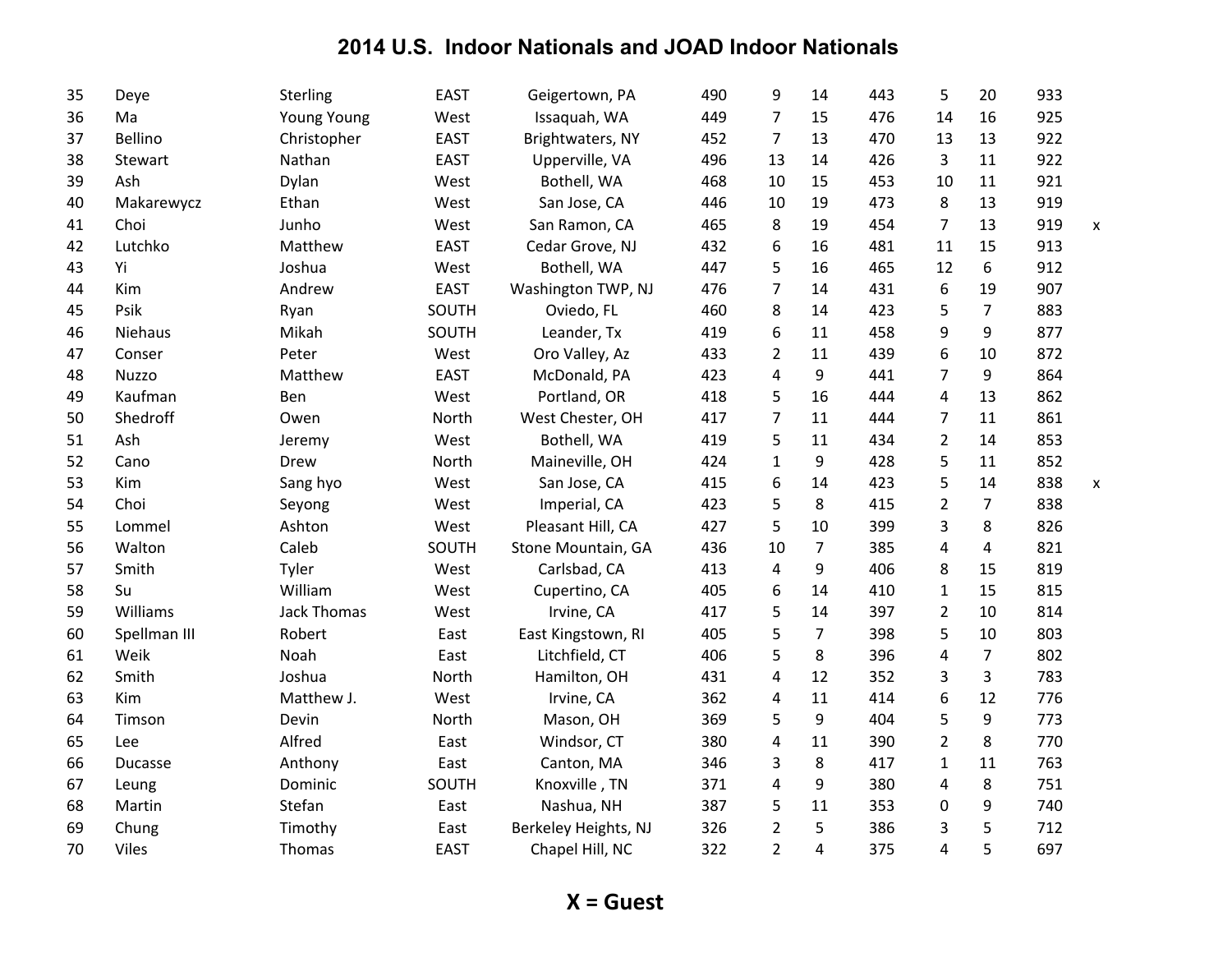| 71 | Chew          | Kevin           | East         | Glen Rock, NJ       | 337 |                | 5        | 337 |          |                | 674 |
|----|---------------|-----------------|--------------|---------------------|-----|----------------|----------|-----|----------|----------------|-----|
| 72 | Chong         | Christopher     | West         | Stevenson Ranch, CA | 307 | $\overline{2}$ | 7        | 358 | 4        | 6              | 665 |
| 73 | Chan          | Evan            | West         | Stockton, CA        | 353 | 3              | 9        | 275 | 4        | 1              | 628 |
| 74 | Nair          | Rishi           | <b>EAST</b>  | Falls Church, VA    | 348 | $\mathbf{2}$   | 12       | 279 | 2        | 4              | 627 |
| 75 | Perry         | Joseph          | North        | Dewitt, MI          | 407 | 4              | 12       | 218 | 0        | 2              | 625 |
| 76 | Steel         | <b>Nicholas</b> | East         | Dayton, NJ          | 285 | 1              | 6        | 314 |          | 5              | 599 |
| 77 | Keller        | Benjamin        | East         | Kingston, MA        | 320 | 5              | 2        | 253 | 0        | 3              | 573 |
| 78 | Rogers        | Luke            | <b>EAST</b>  | Little Silver, NJ   | 266 | 0              | 4        | 251 | 0        | 8              | 517 |
| 79 | Dutton        | Zachary         | East         | Weare, NH           | 287 | 0              | 4        | 197 |          | 1              | 484 |
| 80 | Painter       | Kyle            | <b>North</b> | Webb City, MO       | 303 | $\mathbf{1}$   | 5        | 167 | 0        | $\mathbf{1}$   | 470 |
| 81 | Park          | David           | West         | Fullerton, CA       | 250 | 1              | 3        | 217 | $\Omega$ | $\overline{2}$ | 467 |
| 82 | Maletira      | Rohan           | West         | Mountain View, CA   | 226 | 0              | 3        | 218 | 0        | 3              | 444 |
| 83 | Stevenson     | bryan           | West         | Littleton, CO       | 228 | 0              | 6        | 180 | 1        | 0              | 408 |
| 84 | Nielson       | Carter          | West         | Lakewood, CO        | 299 | 1              | 0        | 0   | 0        | 0              | 299 |
| 85 | <b>Flores</b> | Seth            | West         | Johnstown , CO      | 118 | 1              | $\Omega$ | 103 | 3        | $\overline{2}$ | 221 |

|                | <b>FEMALE CUB RECURVE</b> |                   |               |                 | Round 1      |      |     | <b>Round 2</b> |      |     |              |                           |
|----------------|---------------------------|-------------------|---------------|-----------------|--------------|------|-----|----------------|------|-----|--------------|---------------------------|
| <b>PLACE</b>   | <b>LAST NAME</b>          | <b>FIRST NAME</b> | <b>REGION</b> | <b>HOMETOWN</b> | <b>Score</b> | 10's | 9's | <b>Score</b>   | 10's | 9's | <b>TOTAL</b> | <b>NOTES</b>              |
| 1              | Pever                     | Inga              | SOUTH         | Houston, Tx     | 550          | 20   | 30  | 559            | 28   | 24  | 1109         |                           |
| $\overline{2}$ | Pataky                    | Alison            | <b>EAST</b>   | Newberry, FL    | 524          | 13   | 26  | 518            | 11   | 25  | 1042         |                           |
| 3              | Peck                      | Emmy              | SOUTH         | Houston, Tx     | 509          | 11   | 21  | 530            | 15   | 27  | 1039         |                           |
| 4              | Israel                    | Samantha          | SOUTH         | Katy, Tx        | 497          | 6    | 23  | 526            | 15   | 26  | 1023         | $\boldsymbol{\mathsf{x}}$ |
| 5              | Huffer                    | Olivia            | SOUTH         | Newberry, FL    | 500          | 9    | 27  | 517            | 14   | 21  | 1017         |                           |
| 6              | Yonezawa                  | Anzu              | West          | Bothell, WA     | 508          | 12   | 24  | 505            | 17   | 16  | 1013         |                           |
| 7              | <b>Baird</b>              | Dana              | North         | Waterford, MI   | 519          | 17   | 19  | 493            | 8    | 17  | 1012         |                           |
| 8              | Ash                       | Alex              | West          | Bothell, WA     | 504          | 12   | 22  | 501            | 10   | 20  | 1005         |                           |
| 9              | Tabit                     | Hana              | East          | Westport, MA    | 496          | 11   | 20  | 506            | 15   | 16  | 1002         |                           |
| 10             | Domanico                  | Meghan            | East          | Lebanon, CT     | 489          | 9    | 18  | 510            | 12   | 25  | 999          |                           |
| 11             | Cook                      | Faith             | West          | Shoreline, WA   | 490          | 12   | 18  | 504            | 12   | 21  | 994          |                           |
| 12             | Griffin                   | Morgan            | North         | Germantown, TN  | 501          | 11   | 25  | 485            | 10   | 12  | 986          |                           |
| 13             | <b>Ivey</b>               | Ashlyn            | SOUTH         | Knoxville, GA   | 471          | 11   | 16  | 512            | 11   | 21  | 983          |                           |
| 14             | Zhang                     | Hannah            | West          | Longmont, CO    | 487          | 10   | 19  | 495            | 13   | 17  | 982          |                           |
| 15             | Golden                    | Adina             | <b>EAST</b>   | Paramus, NJ     | 490          | 10   | 17  | 491            | 7    | 23  | 981          |                           |
| 16             | Ward                      | Savannah          | SOUTH         | Oak Ridge, TN   | 483          | 10   | 18  | 492            | 11   | 14  | 975          |                           |
| 17             | Fleenor                   | Kaylin            | SOUTH         | Knoxville, TN   | 464          | 5    | 15  | 502            | 11   | 16  | 966          |                           |
| 18             | Kim                       | Leila             | West          | Fullerton, CA   | 490          | 12   | 19  | 475            | 8    | 18  | 965          |                           |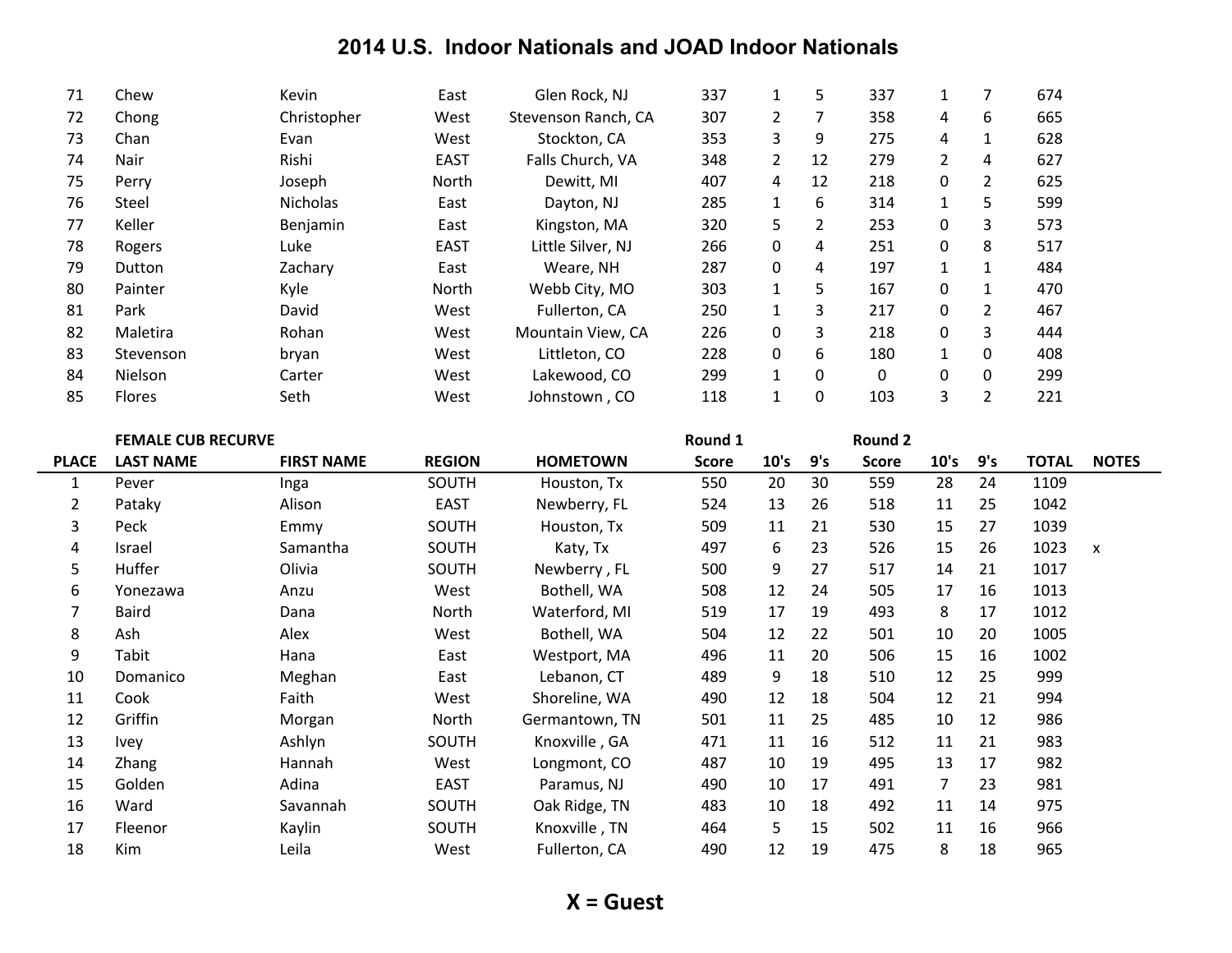| 19 | Choo            | Young Joo       | West         | Pleasanton, CA       | 457 | 8              | 17 | 502 | 17             | 19             | 959 |   |
|----|-----------------|-----------------|--------------|----------------------|-----|----------------|----|-----|----------------|----------------|-----|---|
| 20 | Crombie         | Shannon         | East         | Coventry, CT         | 464 | 5              | 11 | 488 | $\overline{7}$ | 10             | 952 |   |
| 21 | Arundel         | Olivia          | West         | Seal Beach, CA       | 488 | 19             | 18 | 461 | 8              | 17             | 949 |   |
| 22 | Murphy          | Carolina        | <b>EAST</b>  | Langhorne, PA        | 469 | 6              | 17 | 479 | 8              | 16             | 948 |   |
| 23 | McDuffee        | Sophia Taylor   | SOUTH        | Knoxville, TN        | 481 | 9              | 17 | 464 | 16             | 4              | 945 |   |
| 24 | Orlovsky        | Natalia         | <b>EAST</b>  | Chadds Ford, PA      | 471 | 6              | 17 | 470 | 11             | 15             | 941 |   |
| 25 | Townsend        | Kristina        | North        | West Chester, OH     | 471 | $\overline{7}$ | 17 | 465 | 5              | 16             | 936 |   |
| 26 | Lemus           | Anai            | West         | Calexico, CA         | 473 | 8              | 14 | 462 | 11             | 13             | 935 |   |
| 27 | Bakken          | Rebecca         | West         | Beaverton, OR        | 494 | 10             | 20 | 437 | 5              | 13             | 931 |   |
| 28 | Cho             | Soo Min         | West         | Cupertino, CA        | 472 | 4              | 17 | 459 | 10             | 10             | 931 | X |
| 29 | Wu              | Katherine       | West         | San Francisco, CA    | 454 | $\overline{7}$ | 13 | 471 | 5              | 19             | 925 |   |
| 30 | Orcutt          | Madisen         | West         | Castle Rock, CO      | 467 | $\overline{7}$ | 10 | 452 | 4              | 12             | 919 |   |
| 31 | Hanbury         | Hannah          | North        | Liberty Twp, OH      | 460 | 11             | 13 | 457 | 5              | 12             | 917 |   |
| 32 | <b>Busch</b>    | Kiersten        | <b>EAST</b>  | Media, PA            | 454 | 8              | 8  | 459 | 6              | 13             | 913 |   |
| 33 | Colston         | Carmen          | SOUTH        | Stone Mountain, GA   | 444 | 7              | 13 | 462 | 8              | 15             | 906 |   |
| 34 | Reynholds       | Meredith        | East         | Farmington, CT       | 456 | 8              | 14 | 447 | 6              | 14             | 903 |   |
| 35 | Kildee          | Rebecca         | North        | Lansing, MI          | 457 | 5              | 14 | 446 | 5              | 16             | 903 |   |
| 36 | Likness         | Alyssa          | SOUTH        | Woodstock, GA        | 477 | 10             | 16 | 423 | 3              | 9              | 900 |   |
| 37 | Secrist         | McKenna         | West         | Bothell, WA          | 462 | 9              | 11 | 434 | 6              | 8              | 896 |   |
| 38 | <b>Brambila</b> | Christina       | West         | San Tran Valley, AZ  | 446 | 6              | 14 | 450 | 7              | 10             | 896 |   |
| 39 | Flores          | Hannah          | North        | Edmond, OK           | 475 | $\overline{7}$ | 17 | 419 | 3              | 14             | 894 |   |
| 40 | Boyle           | Maya            | West         | Oro Valley, Az       | 454 | 5              | 14 | 438 | 3              | 17             | 892 |   |
| 41 | McNeil          | Larissa         | West         | Las Vegas, NV        | 448 | 6              | 11 | 439 | 4              | 11             | 887 |   |
| 42 | Vaccaro         | Lucia           | East         | Westwood, MA         | 421 | 6              | 10 | 450 | 5              | 17             | 871 |   |
| 43 | Grote           | Haleigh         | North        | Wichita, KS          | 455 | 8              | 17 | 413 | 5              | 5              | 868 |   |
| 44 | Lee             | Melissa         | <b>EAST</b>  | Ramsey, NJ           | 435 | 3              | 14 | 433 | 3              | 15             | 868 |   |
| 45 | Fargas          | Katerina        | West         | Buena Park, CA       | 442 | 3              | 17 | 415 | $\overline{7}$ | 6              | 857 |   |
| 46 | Yue             | Kai-Jia         | East         | Westford, MA         | 419 | $\overline{2}$ | 13 | 438 | 4              | 9              | 857 |   |
| 47 | Rosenbalm       | Madison         | North        | Fairfield, OH        | 422 | 4              | 12 | 421 | 3              | 10             | 843 |   |
| 48 | Wensell         | <b>Brittany</b> | SOUTH        | Oak Ridge, TN        | 401 | 4              | 11 | 425 | 6              | 11             | 826 |   |
| 49 | Lablue          | Tatyana         | West         | Colorado Springs, CO | 411 | 5              | 6  | 411 | 9              | $\overline{7}$ | 822 |   |
| 50 | Meyer           | Jenna           | <b>EAST</b>  | New Vernon, NJ       | 438 | 4              | 14 | 366 | $\mathbf{1}$   | 10             | 804 |   |
| 51 | <b>Brown</b>    | McKenzie        | <b>EAST</b>  | Lancaster, PA        | 384 | 6              | 12 | 414 | $\overline{2}$ | 13             | 798 |   |
| 52 | Martel          | Dakota          | East         | Goffstown, NH        | 364 | 3              | 6  | 426 | 9              | 9              | 790 |   |
| 53 | Pronitcheva     | Veronica        | <b>NORTH</b> | Batavia, IL          | 431 | 5              | 13 | 358 | 4              | 5              | 789 |   |
| 54 | Korreck         | Theresa         | North        | Rockford, MI         | 377 | 4              | 8  | 394 | 3              | 8              | 771 |   |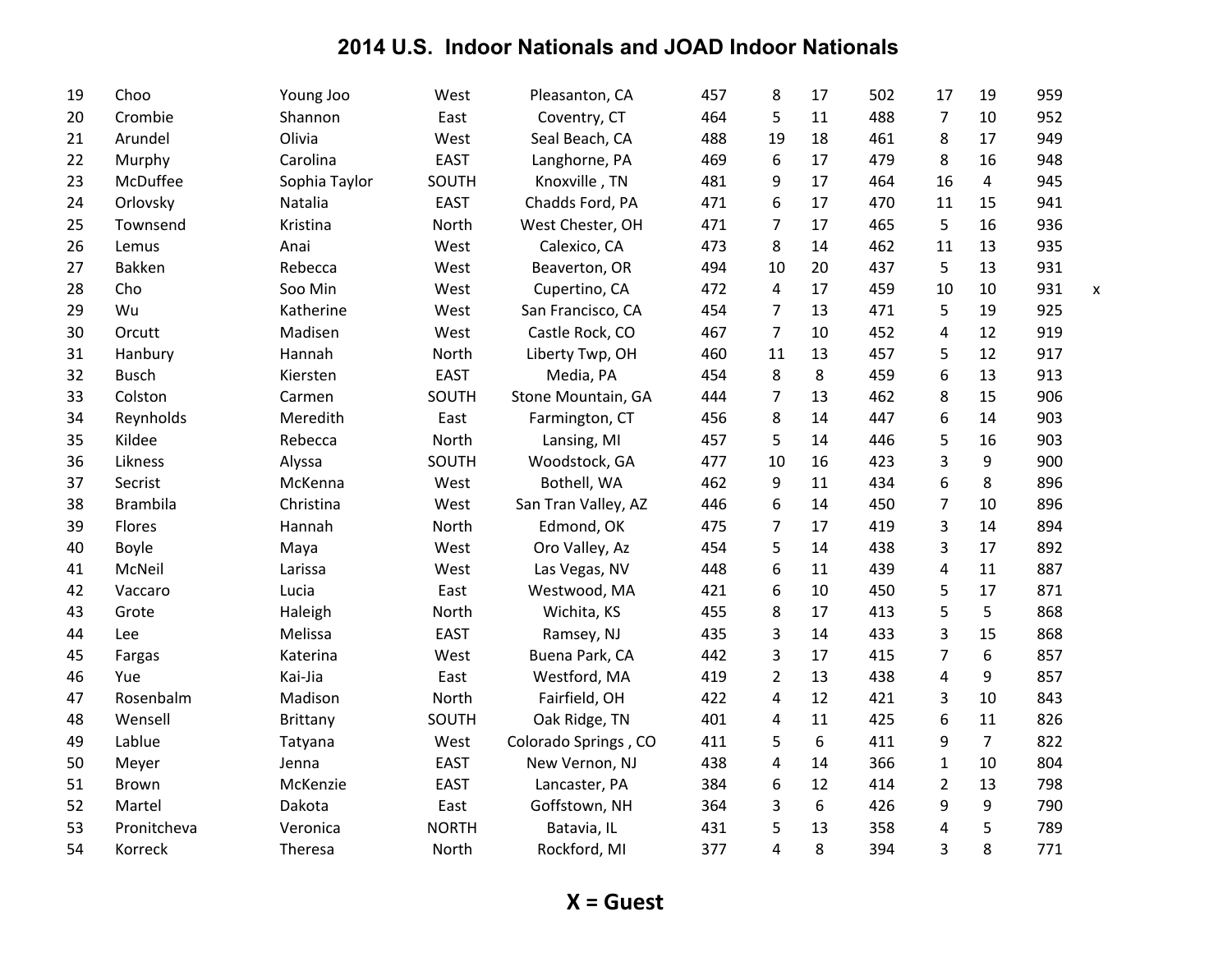| 55             | Currie                   | Taylor            | North         | Louisville, KY       | 365          | $\overline{2}$ | 5              | 406            | $\overline{2}$ | 13             | 771          |              |
|----------------|--------------------------|-------------------|---------------|----------------------|--------------|----------------|----------------|----------------|----------------|----------------|--------------|--------------|
| 56             | Villalobos               | Joee              | West          | Las Vegas, NV        | 372          | $\overline{2}$ | 5              | 394            | 3              | 6              | 766          |              |
| 57             | Katigbak                 | Julia             | West          | Vallejo, CA          | 360          | 3              | 9              | 405            | 5              | $\overline{7}$ | 765          |              |
| 58             | Lee                      | Mia               | West          | Lynnwood, WA         | 342          | $\overline{2}$ | 6              | 421            | 6              | 11             | 763          |              |
| 59             | Ellis                    | Molly             | SOUTH         | Gainesville, FL      | 373          | 5              | 11             | 362            | 2              | $\overline{2}$ | 735          |              |
| 60             | Hooper                   | Laine             | West          | Mercer Island, WA    | 364          | 3              | 12             | 365            | 4              | 5              | 729          |              |
| 61             | Gunterman                | Elizabeth         | North         | Memphis, TN          | 338          | $\overline{2}$ | 8              | 388            | 4              | 8              | 726          |              |
| 62             | Sackman                  | Haley             | North         | Cincinnati, OH       | 337          | $\overline{2}$ | 7              | 382            | 3              | $\overline{7}$ | 719          |              |
| 63             | Libal                    | Maggie            | West          | Loveland, Co         | 327          | 3              | 6              | 387            | 4              | $\overline{7}$ | 714          |              |
| 64             | Barry                    | Leila             | West          | Torrance, CA         | 361          | $\overline{2}$ | 6              | 352            | 2              | 5              | 713          |              |
| 65             | Reach                    | Amelia            | West          | Los Altos, CA        | 355          | $\mathbf{1}$   | 7              | 350            | 3              | $\overline{7}$ | 705          |              |
| 66             | Kao                      | Alicia            | West          | Palo Alto, CA        | 341          | 4              | 5              | 359            | 3              | 8              | 700          |              |
| 67             | Watson                   | Kate              | West          | Tucson, Az           | 349          | $\overline{4}$ | 3              | 333            | $\mathbf{1}$   | $\mathbf{1}$   | 682          |              |
| 68             | Bertrand                 | Ava               | West          | Colorado Springs, CO | 323          | $\mathsf 3$    | 6              | 355            | $\mathbf{1}$   | 8              | 678          |              |
| 69             | Perrego                  | Liv               | West          | Fort Collins, CO     | 345          | $\overline{2}$ | 6              | 310            | $\overline{2}$ | 4              | 655          |              |
| 70             | Zatorski                 | Megan             | West          | Parker, CO           | 358          | $\overline{4}$ | 10             | 284            | 0              | 9              | 642          |              |
| 71             | Yakimow                  | Holly             | North         | Milford, OH          | 299          | $\mathbf{1}$   | $2^{\circ}$    | 341            | 3              | 10             | 640          |              |
| 72             | Hunter                   | Makenna           | North         | Wichita, KS          | 304          | 4              | $\overline{2}$ | 323            | $\mathbf{1}$   | 4              | 627          |              |
| 73             | Kelly                    | Becca             | SOUTH         | The Woodlands, Tx    | 281          | $\overline{4}$ | 4              | 330            | $\overline{2}$ | $\pmb{4}$      | 611          |              |
| 74             | Stroh                    | Emily             | West          | Brea, CA             | 302          | $\mathbf{1}$   | 3              | 295            | 4              | 3              | 597          |              |
| 75             | Seng                     | Amanda            | East          | Allentown, PA        | 265          | $\mathbf{1}$   | 3              | 307            | 3              | $\overline{2}$ | 572          |              |
| 76             | Perfetti                 | Marissa           | West          | Anaheim, CA          | 262          | 0              | 6              | 294            | 1              | 5              | 556          |              |
| 77             | Gibson                   | Kyra              | SOUTH         | Longwood, FL         | 266          | 5              | 3              | 248            | $\mathbf{1}$   | $\overline{2}$ | 514          |              |
| 78             | <b>Beukes</b>            | Emma              | West          | Redmond, WA          | 248          | $\pmb{0}$      | 4              | 233            | 1              | 5              | 481          |              |
| 79             | Goldberg                 | Madelyn           | West          | Highlands Ranch, CO  | 153          | 0              | $\mathbf{1}$   | 210            | 3              | $\overline{2}$ | 363          |              |
| 80             | Norton                   | Amy               | East          | Hollis, NH           | 147          | $\mathbf{1}$   | $\mathbf{1}$   | 184            | 0              | $\mathbf{1}$   | 331          |              |
| 81             | Fukuhara                 | Paige             | West          | Lakewood, CA         | 90           | $\mathbf 0$    | $\mathbf{1}$   | $\Omega$       | $\Omega$       | $\Omega$       | 90           |              |
|                | <b>MALE CUB COMPOUND</b> |                   |               |                      | Round 1      |                |                | <b>Round 2</b> |                |                |              |              |
| <b>PLACE</b>   | <b>LAST NAME</b>         | <b>FIRST NAME</b> | <b>REGION</b> | <b>HOMETOWN</b>      | <b>Score</b> | 10's           | 9's            | <b>Score</b>   | 10's           | 9's            | <b>TOTAL</b> | <b>NOTES</b> |
| $\mathbf{1}$   | Strychalski              | Ted               | <b>EAST</b>   | Elizabethtown, PA    | 590          | 50             | 10             | 585            | 45             | 15             | 1175         |              |
| $\overline{2}$ | Weinstein                | Mathew            | SOUTH         | Loganville, GA       | 576          | 36             | 25             | 583            | 43             | 16             | 1159         |              |
| 3              | McVey                    | Tyler             | East          | Gray, ME             | 570          | 30             | 30             | 573            | 33             | 27             | 1143         |              |
| 4              | O'Connor                 | Daniel            | SOUTH         | Hahira, GA           | 570          | 32             | 28             | 572            | 33             | 26             | 1142         |              |

5 Welty 6 Eli Enst EAST West Elizabeth, PA 573 33 27 569 29 31 1142 6 Yee 6 Spencer 6 West Phoenix, AZ 575 35 25 566 26 34 1141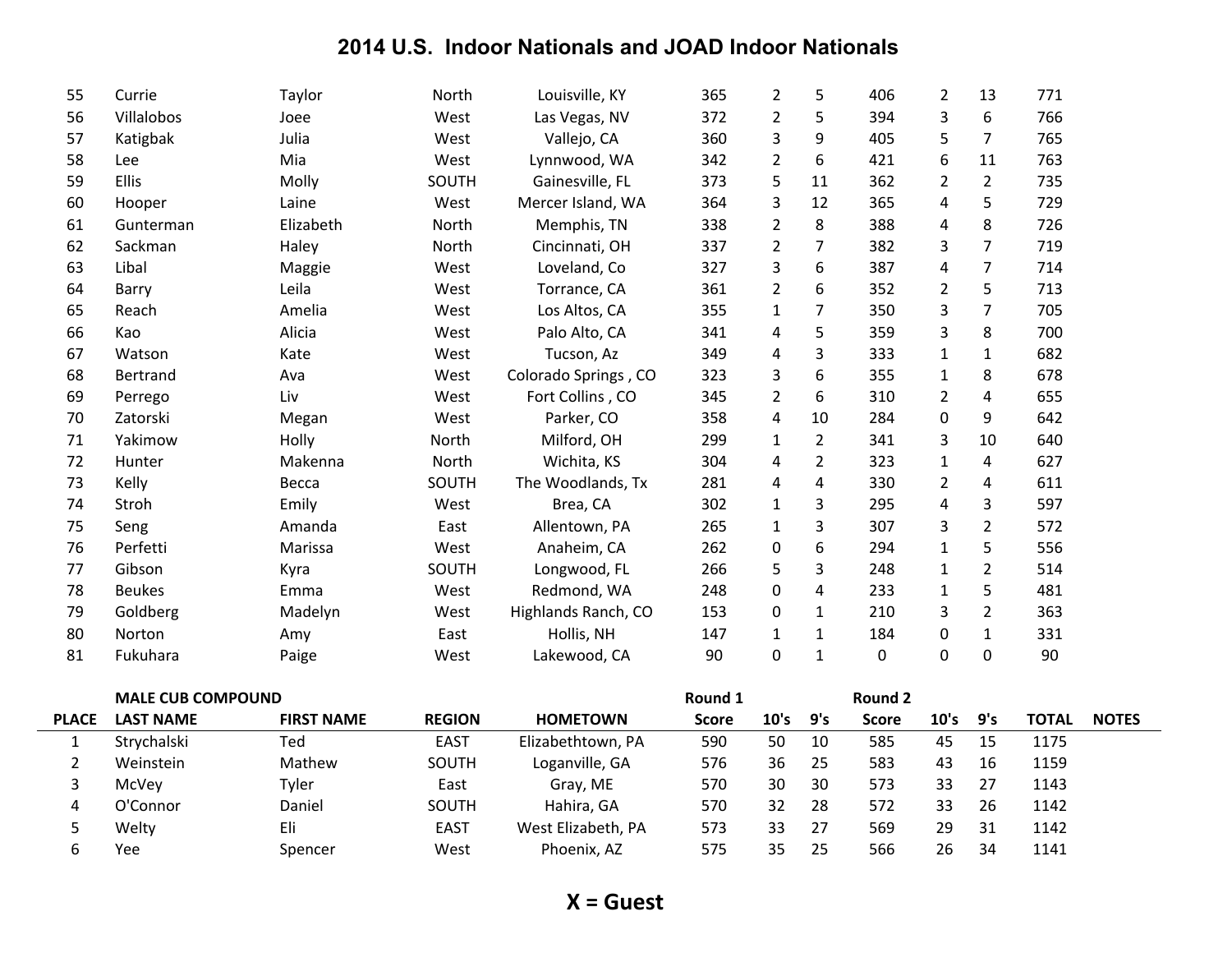| $\overline{7}$ | Corridori     | Jeremy       | West        | Peoria, Az        | 569 | 29             | 31 | 569 | 29             | 31 | 1138 |
|----------------|---------------|--------------|-------------|-------------------|-----|----------------|----|-----|----------------|----|------|
| 8              | Hinnen        | AJ           | North       | Towanda, KS       | 566 | 26             | 34 | 571 | 32             | 27 | 1137 |
| 9              | Trahan        | Seth M       | East        | Sturbridge, MA    | 561 | 23             | 35 | 562 | 23             | 36 | 1123 |
| 10             | Clayton       | Jesse        | West        | Powell Butte, OR  | 557 | 19             | 37 | 557 | 28             | 29 | 1114 |
| 11             | Lucas         | Cody         | SOUTH       | Oxford, GA        | 556 | 20             | 37 | 558 | 19             | 40 | 1114 |
| 12             | Filer         | Jesse        | <b>EAST</b> | Mercer, PA        | 563 | 23             | 37 | 551 | 14             | 43 | 1114 |
| 13             | Bunten        | Merlin       | West        | Marina, CA        | 561 | 22             | 40 | 552 | 14             | 44 | 1113 |
| 14             | Jacks II      | David        | SOUTH       | Fort Worth, Tx    | 553 | 16             | 41 | 557 | 18             | 41 | 1110 |
| 15             | Ferraro       | Thomas       | <b>EAST</b> | Scranton, PA      | 550 | 21             | 31 | 557 | 20             | 37 | 1107 |
| 16             | Danko         | Dylan        | East        | Moon Twp, PA      | 556 | 28             | 21 | 548 | 11             | 46 | 1104 |
| 17             | Ferraro       | Anthony      | <b>EAST</b> | Scranton, PA      | 551 | 16             | 38 | 546 | 15             | 39 | 1097 |
| 18             | Merrill       | Ethan        | East        | Manchester, NH    | 543 | 8              | 48 | 553 | 15             | 43 | 1096 |
| 19             | King          | Colton       | West        | Fort Collins, Co  | 549 | 15             | 40 | 546 | 15             | 37 | 1095 |
| 20             | Sapp          | Carson       | SOUTH       | Cairo, GA         | 546 | 13             | 42 | 546 | 13             | 40 | 1092 |
| 21             | Fisher        | Zachery      | <b>EAST</b> | Lebanon, PA       | 546 | 13             | 40 | 542 | 12             | 38 | 1088 |
| 22             | Massey        | Connor       | SOUTH       | Crowley, Tx       | 543 | 8              | 47 | 545 | 15             | 38 | 1088 |
| 23             | Hook          | William      | <b>EAST</b> | Atglen, PA        | 529 | 10             | 35 | 555 | 21             | 34 | 1084 |
| 24             | Lewis         | Tate         | West        | San Simon, AZ     | 542 | 8              | 42 | 540 | 8              | 34 | 1082 |
| 25             | <b>Bradac</b> | Gregory      | <b>EAST</b> | Hermitage, PA     | 541 | 12             | 38 | 538 | 12             | 38 | 1079 |
| 26             | Oliver        | Evan         | East        | Sheldon, VT       | 540 | 10             | 42 | 537 | 14             | 31 | 1077 |
| 27             | Khusid        | <b>Brent</b> | <b>EAST</b> | Holland, PA       | 535 | $\overline{7}$ | 44 | 542 | 13             | 31 | 1077 |
| 28             | Longbons      | Hayden       | West        | Waddell, AZ       | 531 | $\overline{7}$ | 43 | 544 | 13             | 41 | 1075 |
| 29             | Fyke          | Garet        | North       | Howell, MI        | 541 | 10             | 41 | 532 | $\overline{7}$ | 41 | 1073 |
| 30             | Keating       | Ryan         | <b>EAST</b> | New Hope, PA      | 544 | 12             | 40 | 518 | 8              | 35 | 1062 |
| 31             | Salazar       | Christhian   | West        | Las Vegas, NV     | 524 | 6              | 37 | 536 | 14             | 33 | 1060 |
| 32             | <b>Burney</b> | Rick         | SOUTH       | Columbus, NC      | 531 | 10             | 36 | 529 | 8              | 36 | 1060 |
| 33             | Corzine       | Cameron      | SOUTH       | New Braunfels, Tx | 535 | 13             | 34 | 524 | 10             | 37 | 1059 |
| 34             | North         | Luke         | West        | Phoenix, AZ       | 521 | 8              | 30 | 530 | 11             | 36 | 1051 |
| 35             | Fischer       | Sam          | West        | Albuquerque, NM   | 530 | 10             | 33 | 521 | 6              | 35 | 1051 |
| 36             | <b>Buck</b>   | Evan         | <b>EAST</b> | Palmyra, PA       | 511 | 5              | 38 | 539 | 13             | 35 | 1050 |
| 37             | Bobby         | Zachary      | <b>EAST</b> | Mercer, PA        | 514 | 7              | 34 | 536 | 6              | 25 | 1050 |
| 38             | Salom         | Ryan         | SOUTH       | High Springs, FL  | 492 | 3              | 35 | 553 | 20             | 33 | 1045 |
| 39             | Takoch        | Payton       | <b>EAST</b> | Cleona, PA        | 519 | 9              | 30 | 523 | 10             | 33 | 1042 |
| 40             | Alzamora Jr.  | Daniel       | West        | Lakewood, CO      | 517 | 5              | 34 | 519 | $\overline{2}$ | 42 | 1036 |
| 41             | <b>Bretl</b>  | Kai          | West        | Seattle, WA       | 513 | 5              | 35 | 518 | $\overline{2}$ | 36 | 1031 |
| 42             | Haight        | Dominick     | SOUTH       | High Springs, FL  | 507 | 10             | 23 | 521 | 8              | 23 | 1028 |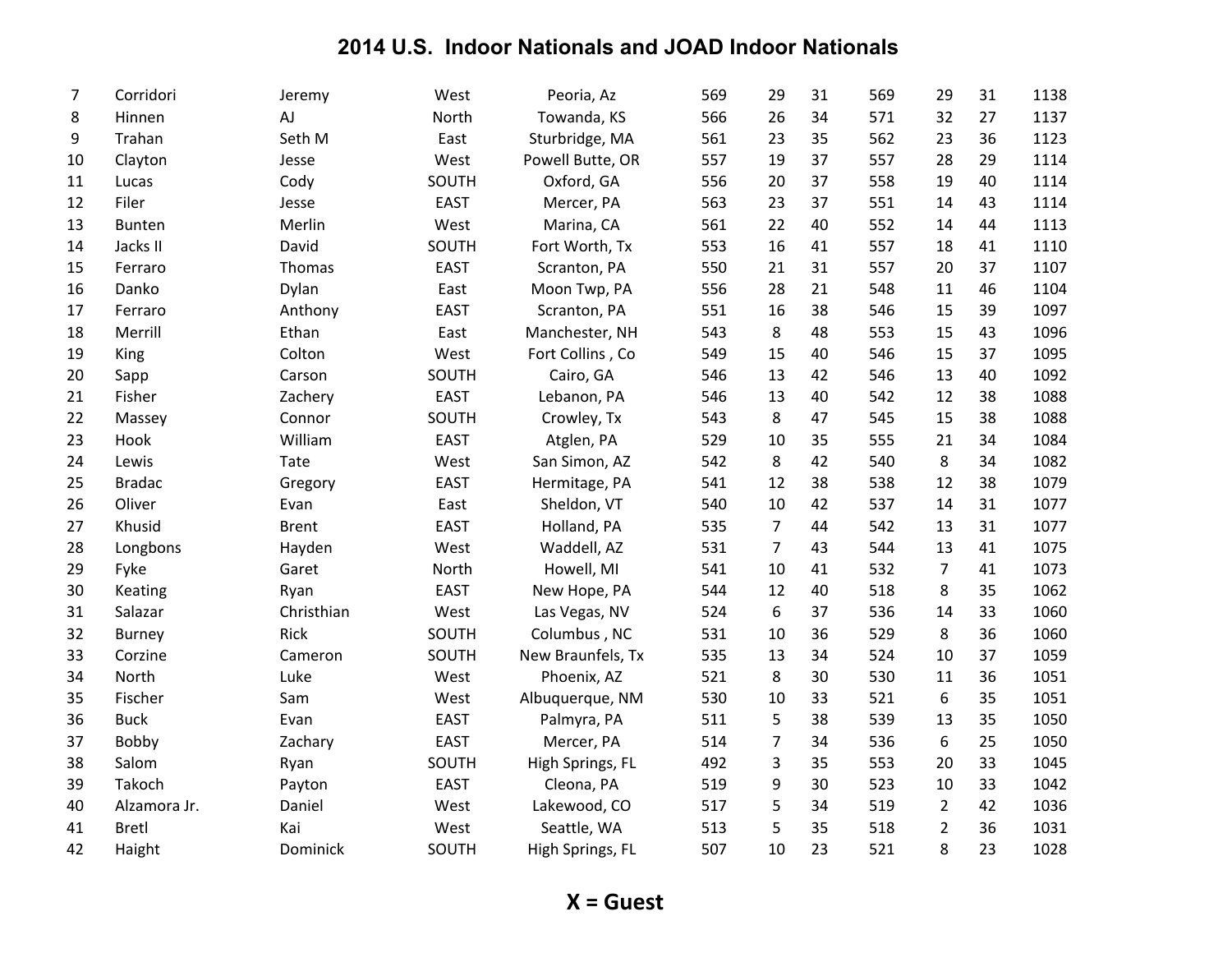| 43 | Carlisle       | Gage          | <b>EAST</b>  | Harrisburg, PA     | 512 | 6              | 35 | 507 | 2              | 39 | 1019 |
|----|----------------|---------------|--------------|--------------------|-----|----------------|----|-----|----------------|----|------|
| 44 | Dye            | <b>Thomas</b> | North        | Hilliard, OH       | 508 | 4              | 31 | 510 | 4              | 33 | 1018 |
| 45 | Weller         | Logan         | <b>EAST</b>  | Denver, PA         | 500 | 5              | 28 | 497 | 5              | 26 | 997  |
| 46 | Styve          | Dalton        | West         | Cathedral City, CA | 499 | $\mathbf 1$    | 27 | 494 | 4              | 30 | 993  |
| 47 | Molloy         | Charles       | East         | Marshfield, MA     | 496 | 2              | 28 | 491 | 4              | 24 | 987  |
| 48 | Lorge          | Sam           | <b>EAST</b>  | Glenmoore, PA      | 478 | 3              | 20 | 503 | 4              | 17 | 981  |
| 49 | Mazreku        | Connor        | <b>EAST</b>  | Lancaster, PA      | 470 | 4              | 16 | 509 | 5              | 27 | 979  |
| 50 | Westphal       | Brayden       | West         | Albuquerque, NM    | 485 | 5              | 22 | 488 | 2              | 26 | 973  |
| 51 | Schrader       | Adam          | <b>NORTH</b> | Sioux Falls, MN    | 495 | 4              | 26 | 470 | 6              | 25 | 965  |
| 52 | Rossi          | Jacob         | East         | Clifton Park, NY   | 482 | 6              | 23 | 482 | 3              | 26 | 964  |
| 53 | Olson          | Robby         | <b>NORTH</b> | Big Lake, MN       | 464 | 6              | 11 | 491 | 6              | 23 | 955  |
| 54 | Dean           | Adam          | East         | Oakham, MA         | 464 | 3              | 18 | 477 | 5              | 21 | 941  |
| 55 | Mueller        | Frank         | <b>EAST</b>  | Sellersville, PA   | 470 | 4              | 22 | 440 | $\overline{2}$ | 13 | 910  |
| 56 | Foltz          | Andrew        | <b>EAST</b>  | Lebanon, PA        | 412 | 0              | 16 | 468 | 5              | 22 | 880  |
| 57 | Mason          | Cooper        | <b>EAST</b>  | Palmyra, PA        | 436 | $\overline{2}$ | 22 | 421 | $\overline{2}$ | 10 | 857  |
| 58 | <b>Hunhoff</b> | Walker        | North        | Yankton, SD        | 419 | $\mathbf{1}$   | 18 | 384 |                | 7  | 803  |
| 59 | Miller         | Dakota        | <b>EAST</b>  | Fredericksburg, PA | 400 | 4              | 12 | 399 |                | 14 | 799  |
| 60 | Richards       | Chris         | East         | Bowmanstown, PA    | 346 | 0              | 4  | 385 |                | 5  | 731  |

|  |  |  | <b>FEMALE CUB COMPOUND</b> |  |
|--|--|--|----------------------------|--|
|--|--|--|----------------------------|--|

 $\overline{\phantom{0}}$ 

|              | <b>FEMALE CUB COMPOUND</b> |                   |               |                   | Round 1      |      |     | Round 2      |      |     |              |              |
|--------------|----------------------------|-------------------|---------------|-------------------|--------------|------|-----|--------------|------|-----|--------------|--------------|
| <b>PLACE</b> | <b>LAST NAME</b>           | <b>FIRST NAME</b> | <b>REGION</b> | <b>HOMETOWN</b>   | <b>Score</b> | 10's | 9's | <b>Score</b> | 10's | 9's | <b>TOTAL</b> | <b>NOTES</b> |
|              | Keane                      | Sachiko           | <b>EAST</b>   | Staten Island, NY | 564          | 24   | 36  | 571          | 33   | 25  | 1135         |              |
| 2            | Pizzini                    | Holly             | North         | Brownstown, MI    | 559          | 20   | 39  | 570          | 30   | 30  | 1129         |              |
| 3            | <b>Deslauriers</b>         | Abriana           | East          | Sabattus, ME      | 562          | 22   | 28  | 564          | 26   | 32  | 1126         |              |
| 4            | Todd                       | Trinity           | SOUTH         | High Springs, FL  | 564          | 25   | 34  | 561          | 23   | 35  | 1125         |              |
| 5            | <b>Skelton</b>             | Hala              | SOUTH         | High Springs, FL  | 564          | 24   | 36  | 561          | 22   | 37  | 1125         |              |
| 6            | Caiopoulos                 | Athena            | West          | Irvine, CA        | 555          | 15   | 45  | 570          | 31   | 26  | 1125         |              |
|              | Ashurst                    | Lia               | West          | Pareaker, CO      | 559          | 19   | 41  | 559          | 19   | 41  | 1118         |              |
| 8            | Keesee                     | Brandy            | North         | Dearborn, MI      | 556          | 18   | 40  | 561          | 22   | 37  | 1117         |              |
| 9            | Keiser                     | Gabrielle         | <b>NORTH</b>  | Yankton, SD       | 554          | 17   | 39  | 562          | 22   | 38  | 1116         |              |
| 10           | Alexander                  | Karie             | <b>EAST</b>   | Kinsman, OH       | 545          | 11   | 43  | 562          | 23   | 36  | 1107         |              |
| 11           | McCurdy                    | Dani              | West          | Franktown, CO     | 551          | 14   | 43  | 555          | 17   | 41  | 1106         |              |
| 12           | McCracken                  | Caroline          | <b>EAST</b>   | Midlothian, VA    | 547          | 13   | 42  | 553          | 16   | 41  | 1100         |              |
| 13           | Person                     | Riley             | <b>NORTH</b>  | Eden Prairie. MN  | 551          | 17   | 38  | 548          | 13   | 43  | 1099         |              |
| 14           | McLean-Radjevic            | Autumn            | West          | Glendale, AZ      | 548          | 13   | 43  | 550          | 15   | 40  | 1098         |              |
| 15           | Lauinger                   | Isabella          | <b>NORTH</b>  | Saint Cloud, MN   | 555          | 17   | 38  | 541          | 6    | 49  | 1096         |              |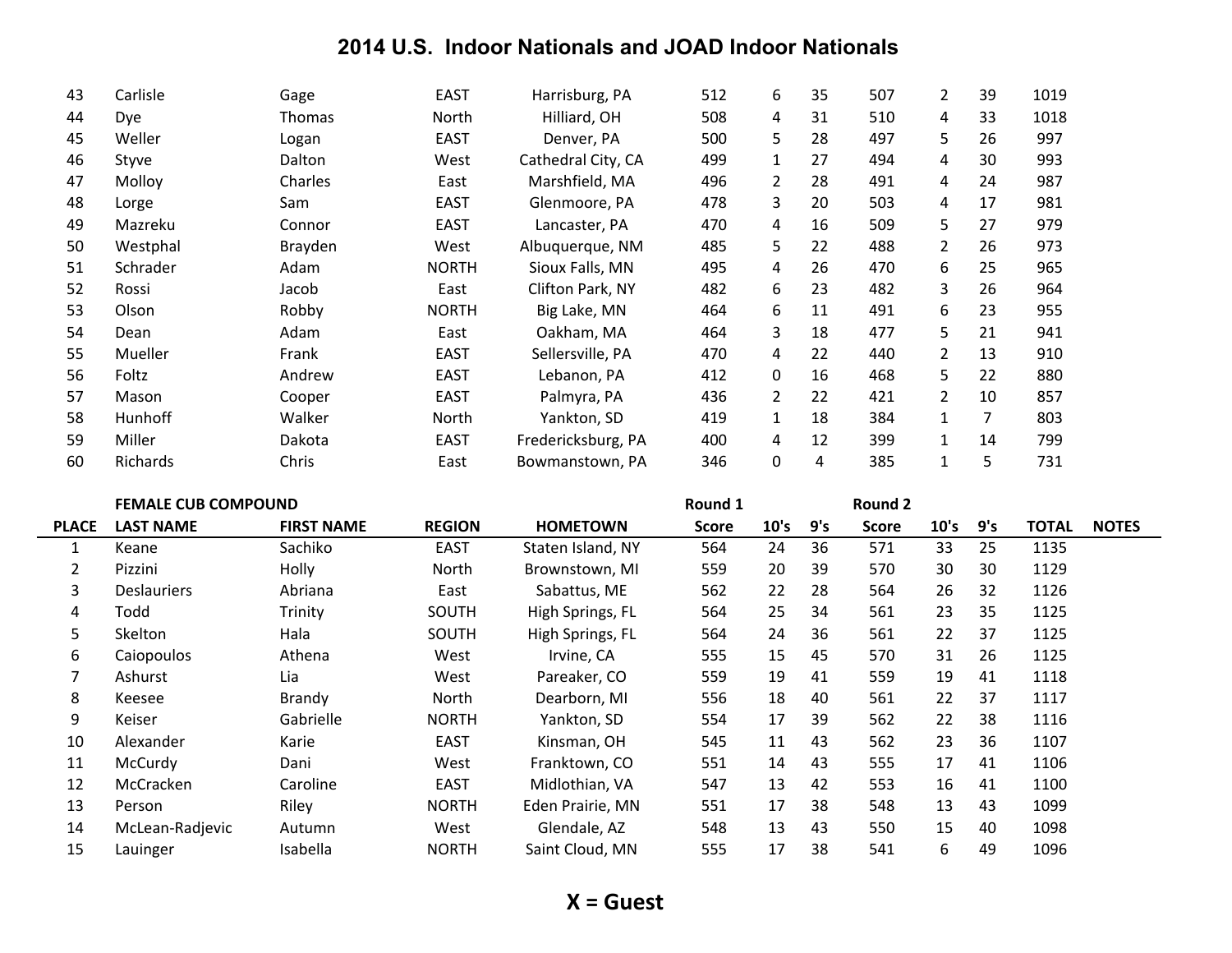| 16             | Henshaw                    | Lilith            | East          | Westford, VT                  | 545          | 15             | 36  | 549          | 13             | 43             | 1094         |              |
|----------------|----------------------------|-------------------|---------------|-------------------------------|--------------|----------------|-----|--------------|----------------|----------------|--------------|--------------|
| 17             | Woodie                     | Danielle          | <b>EAST</b>   | Elkton, MD                    | 543          | 16             | 34  | 544          | 11             | 41             | 1087         |              |
| 18             | Fox                        | Taylor            | North         | Dyersville, IA                | 532          | $\overline{7}$ | 39  | 543          | 10             | 45             | 1075         |              |
| 19             | Strope                     | Hannah            | SOUTH         | High Springs, FL              | 538          | 12             | 37  | 528          | 12             | 38             | 1066         |              |
| 20             | <b>Bartos</b>              | Hannah            | <b>NORTH</b>  | Yankton, SD                   | 531          | 6              | 51  | 533          | $\overline{4}$ | 46             | 1064         |              |
| 21             | Snyder                     | Karissa           | West          | Everett, WA                   | 539          | 10             | 40  | 522          | 16             | 28             | 1061         |              |
| 22             | Nelson                     | Sterling          | <b>EAST</b>   | Staten Island, NY             | 528          | $\overline{7}$ | 40  | 533          | $\overline{7}$ | 42             | 1061         |              |
| 23             | Ferraro                    | Maggie            | <b>EAST</b>   | Scranton, PA                  | 536          | 10             | 38  | 524          | 7              | 33             | 1060         |              |
| 24             | Ricke                      | Emily             | <b>NORTH</b>  | East Dubuque, IL              | 537          | 8              | 41  | 519          | 7              | 32             | 1056         |              |
| 25             | Evelhoch                   | Renee             | East          | Easton, PA                    | 531          | 5              | 42  | 523          | $\overline{7}$ | 34             | 1054         |              |
| 26             | Searcy                     | Sarah             | North         | Brownstown, MI                | 516          | 10             | 35  | 530          | 9              | 34             | 1046         |              |
| 27             | Kim                        | Jessica           | <b>EAST</b>   | Staten Island, NY             | 520          | $\pmb{4}$      | 40  | 526          | 8              | 39             | 1046         |              |
| 28             | Garcia                     | Samantha          | West          | Calexico, CA                  | 516          | $\overline{4}$ | 37  | 526          | 5              | 37             | 1042         |              |
| 29             | Eisen                      | Alexandra         | West          | Bothell, WA                   | 523          | 6              | 37  | 516          | 6              | 38             | 1039         |              |
| 30             | Martin                     | Sara              | West          | Commerce City, CO             | 518          | 6              | 35  | 516          | 4              | 39             | 1034         |              |
| 31             | Zamecki                    | Isabella          | North         | Waterford, MI                 | 532          | 9              | 41  | 491          | 4              | 26             | 1023         |              |
| 32             | Borzuku                    | Casey             | East          | Walnutport, PA                | 513          | $\overline{7}$ | 31  | 490          | 3              | 26             | 1003         |              |
| 33             | Skinner                    | Aleksandra        | East          | Westborough, MA               | 490          | 6              | 25  | 511          | 4              | 32             | 1001         |              |
| 34             | <b>Melius</b>              | Rachel            | West          | Colorado Springs, NM          | 503          | 4              | 30  | 491          | 4              | 25             | 994          |              |
| 35             | Martin                     | Kylie             | North         | Cincinnati, OH                | 497          | 4              | 31  | 481          | 3              | 21             | 978          |              |
| 36             | Yanez                      | Laura             | West          | Chandler, AZ                  | 468          | 8              | 15  | 488          | 5              | 17             | 956          |              |
| 37             | Tiemeyer                   | Andrea            | North         | Fairfield, NE                 | 468          | $\overline{4}$ | 17  | 477          | 3              | 26             | 945          |              |
| 38             | <b>Bullis</b>              | Autumn            | North         | Fowlerville, MI               | 455          | $\overline{2}$ | 23  | 468          | 3              | 19             | 923          |              |
| 39             | Coloma                     | Camryn            | West          | Lynnwood, WA                  | 455          | $\overline{2}$ | 17  | 440          | $\mathbf{1}$   | 13             | 895          |              |
| 40             | Nappen                     | <b>Abigail Y</b>  | East          | Bow, NH                       | 429          | $\overline{4}$ | 10  | 309          | 0              | $\overline{2}$ | 738          |              |
|                |                            |                   |               |                               |              |                |     |              |                |                |              |              |
|                | <b>MALE BOWMAN RECURVE</b> |                   |               |                               | Round 1      |                |     | Round 2      |                |                |              |              |
| <b>PLACE</b>   | <b>LAST NAME</b>           | <b>FIRST NAME</b> | <b>REGION</b> | <b>HOMETOWN</b>               | <b>Score</b> | 10's           | 9's | <b>Score</b> | 10's           | 9's            | <b>TOTAL</b> | <b>NOTES</b> |
| $\mathbf{1}$   | Cowles                     | Trenton           | West          | Tarzana, CA                   | 537          | 15             | 31  | 526          | 19             | 21             | 1063         |              |
| $\overline{2}$ | Kang                       | Matthew           | West          | Dublin, CA                    | 522          | 18             | 19  | 519          | 15             | 19             | 1041         |              |
| 3              | Shin                       | Alex              | West          | San Ramon, CA                 | 481          | 10             | 13  | 491          | 12             | 16             | 962          |              |
| 4              | Steedman                   | Keith             | West          | Woodinvill, WA                | 464          | 8              | 12  | 480          | 8              | 19             | 944          |              |
| 5              | Lee                        | Charles           | West          | San Ramon, CA                 | 476          | 7              | 18  | 454          | 6              | 13             | 930          |              |
| 6              | Ghosal                     | Mehul             | <b>EAST</b>   | Short Hills, Non U.S. Citizer | 467          | 7              | 15  | 459          | 6              | 12             | 926          | X            |
| $\overline{7}$ | Oblander                   | Dylan             | SOUTH         | Oklahoma City, OK             | 451          | 8              | 11  | 456          | 8              | 12             | 907          |              |
| 8              | Juarez II                  | Marco             | SOUTH         | Houston, Tx                   | 439          | 3              | 13  | 463          | 5              | 18             | 902          |              |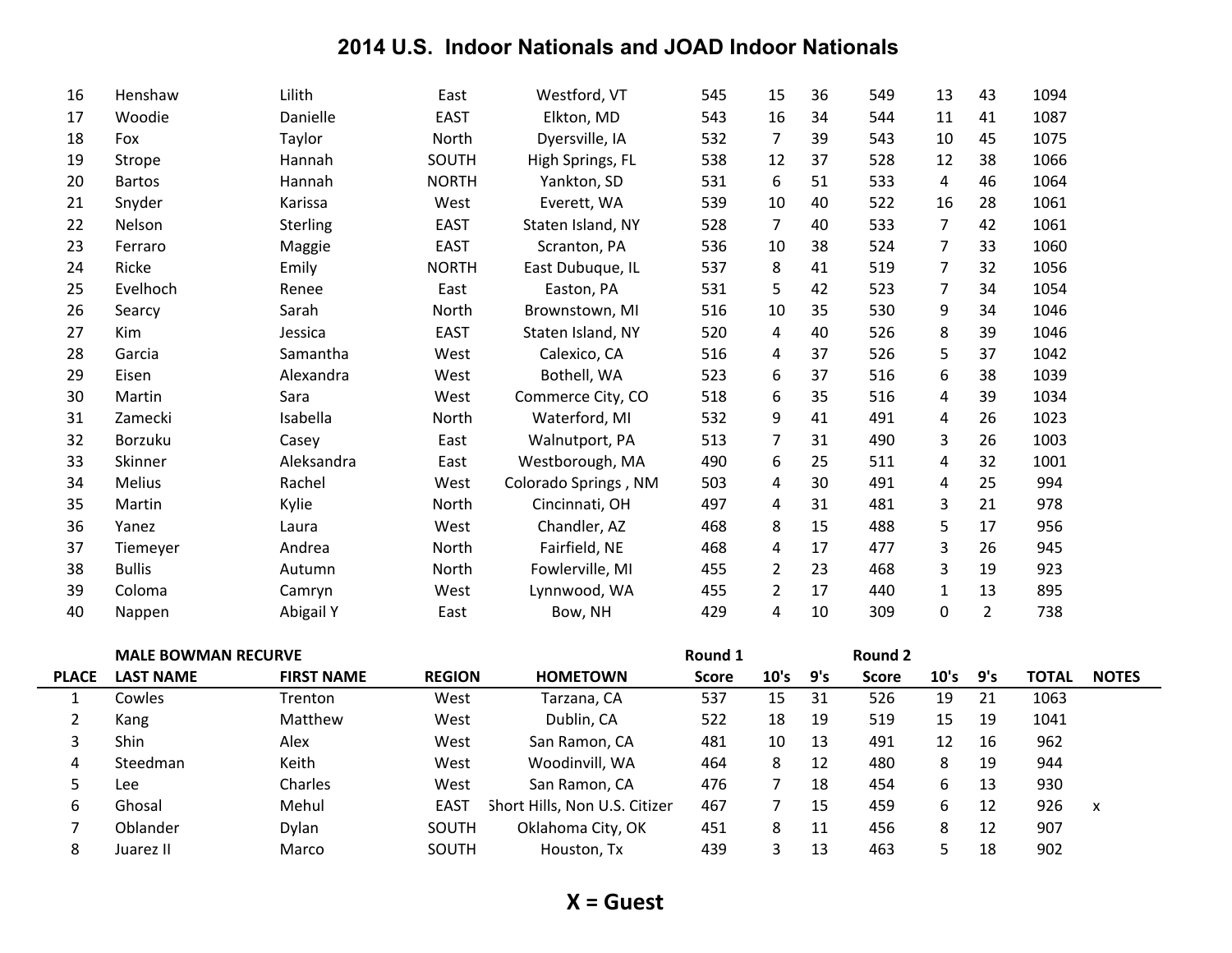| 9  | Smith       | Liam      | North       | Rockford, MI         | 428 | 4              | 17 | 469 |   | 19 | 897 |
|----|-------------|-----------|-------------|----------------------|-----|----------------|----|-----|---|----|-----|
| 10 | Fernandes   | Kyle      | <b>EAST</b> | Easton, PA           | 445 | 5.             | 11 | 417 | 4 | 9  | 862 |
| 11 | Park        | William   | West        | San Ramon, CA        | 412 | 7              | 8  | 390 | 2 | 12 | 802 |
| 12 | Park        | Andrew    | West        | Marana, Az           | 412 | 4              | 11 | 376 | 3 | 8  | 788 |
| 13 | Tung        | Kyle      | West        | Chino Hills, CA      | 403 | $\mathbf{1}$   | 13 | 361 |   | 10 | 764 |
| 14 | Chan        | Kyle      | West        | Piedmont, CA         | 374 | 4              | 4  | 386 |   | 10 | 760 |
| 15 | Lee         | Hyunjun   | West        | San Ramon, CA        | 363 | 6              | 7  | 394 |   | 3  | 757 |
| 16 | Arundel     | Topher    | West        | Seal Beach, CA       | 354 | 4              | 4  | 400 | 6 | 8  | 754 |
| 17 | Chow        | Zachary   | West        | Cupertino, CA        | 355 | $\overline{2}$ | 5  | 375 | 3 | 5  | 730 |
| 18 | Macasaet    | Erick     | West        | Stockton, CA         | 353 | $\overline{2}$ | 10 | 336 | 2 | 6  | 689 |
| 19 | Swaminathan | Abhishek  | West        | Colorado Springs, CO | 315 | $\mathbf{2}$   | 2  | 355 | 4 | 3  | 670 |
| 20 | Jasko       | Gabe      | North       | Utica, OH            | 316 | $\overline{2}$ | 5. | 336 | 4 | 5  | 652 |
| 21 | Allen       | Tyler     | <b>EAST</b> | Elma, NY             | 328 | 3              | 3  | 316 | 4 | 3  | 644 |
| 22 | Baek        | Daniel    | West        | San Jose, CA         | 313 | 0              | 4  | 295 | 1 | 4  | 608 |
| 23 | Huang       | Winston   | East        | East Brunswick, NJ   | 318 | 3              | 7  | 256 | 1 | 4  | 574 |
| 24 | Ospina      | Jean Paul | SOUTH       | Sanford, FL          | 77  | 1              | 1  | 112 | 0 |    | 189 |

|                | <b>FEMALE BOWMAN RECURVE</b> |                   |               |                     | Round 1      |      |     | <b>Round 2</b> |      |     |              |              |
|----------------|------------------------------|-------------------|---------------|---------------------|--------------|------|-----|----------------|------|-----|--------------|--------------|
| <b>PLACE</b>   | <b>LAST NAME</b>             | <b>FIRST NAME</b> | <b>REGION</b> | <b>HOMETOWN</b>     | <b>Score</b> | 10's | 9's | <b>Score</b>   | 10's | 9's | <b>TOTAL</b> | <b>NOTES</b> |
| 1              | Simmerman                    | Sydney            | North         | Columbia, MO        | 519          | 17   | 17  | 504            | 11   | 18  | 1023         |              |
| $\overline{2}$ | Castillo                     | Angelica          | East          | Bergenfield, NJ     | 509          | 10   | 21  | 503            | 11   | 16  | 1012         |              |
| 3              | Best                         | Charlotte         | North         | Rockford, MI        | 488          | 5.   | 22  | 511            | 16   | 19  | 999          |              |
| 4              | Cohen                        | Lara              | SOUTH         | College Station, Tx | 469          | 11   | 13  | 508            | 12   | 21  | 977          |              |
| 5              | Kim                          | Taylor            | <b>EAST</b>   | Potomac, MD         | 485          | 10   | 18  | 455            | 7    | 13  | 940          |              |
| 6              | Hoda                         | Samar             | West          | Broomfield, CO      | 468          | 13   | 11  | 445            | 7    | 13  | 913          |              |
| 7              | Yang                         | Megan             | West          | San Francisco, CA   | 467          | 10   | 13  | 422            | 4    | 17  | 889          |              |
| 8              | 0h                           | Fiona             | West          | Los Altos, CA       | 432          | 7    | 13  | 456            | 6    | 12  | 888          |              |
| 9              | Wood                         | Annabel           | East          | Glastonbury, CT     | 446          | 4    | 16  | 440            | 5.   | 15  | 886          |              |
| 10             | Reed                         | Abigail           | SOUTH         | Harrah, OK          | 448          | 8    | 15  | 432            | 4    | 14  | 880          |              |
| 11             | White                        | Erin              | West          | Monroe, WA          | 443          | 6    | 10  | 437            | 6    | 9   | 880          |              |
| 12             | Rhee                         | Tiffany           | West          | Pleasanton, CA      | 447          | 8    | 10  | 428            | 4    | 9   | 875          |              |
| 13             | Burton                       | Juliette          | <b>EAST</b>   | Bethesda, MD        | 439          | 6    | 12  | 395            | 4    | 9   | 834          |              |
| 14             | Waters                       | Frankie           | West          | Fontana, CA         | 426          | 6    | 8   | 405            | 6    | 5   | 831          |              |
| 15             | Kaufhold                     | Casey             | <b>EAST</b>   | Lancaster, PA       | 407          |      | 10  | 405            | 5    | 11  | 812          |              |
| 16             | Chesson                      | Caroline          | East          | Milford, CT         | 383          |      | 7   | 425            | 7    | 15  | 808          |              |
| 17             | Ahn                          | Somin             | West          | San Jose, CA        | 414          | 8    | 8   | 384            | 5.   | 6   | 798          | X            |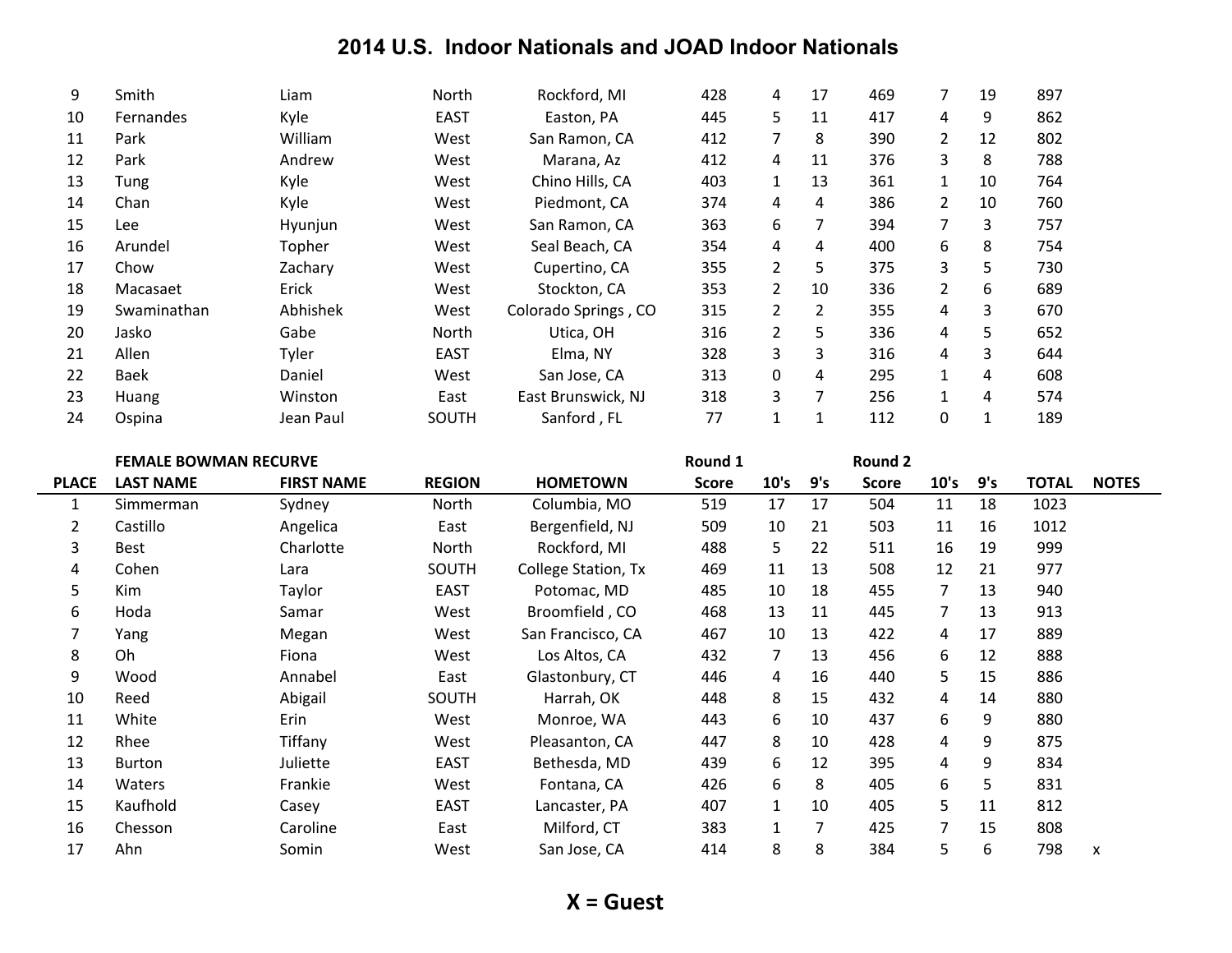| 18           | <b>Budek</b>                | Hannah            | <b>EAST</b>   | Sharpsville, PA     | 416          | 9                | 11             | 380            | 5              | $\overline{7}$ | 796          |              |
|--------------|-----------------------------|-------------------|---------------|---------------------|--------------|------------------|----------------|----------------|----------------|----------------|--------------|--------------|
| 19           | Smith                       | Shelby            | SOUTH         | Spring, Tx          | 412          | 5                | 10             | 376            | $\overline{2}$ | 10             | 788          |              |
| 20           | Koval                       | Corrinne          | <b>EAST</b>   | Elkton, MD          | 369          | 3                | 5              | 415            | 5              | 11             | 784          |              |
| 21           | Javate                      | Faith             | West          | Henderson, NV       | 396          | 3                | 7              | 382            | 4              | 7              | 778          |              |
| 22           | Goss                        | Lou-Andrea        | West          | Los Angles, CA      | 400          | 3                | 12             | 368            | 1              | 6              | 768          |              |
| 23           | Espinoza                    | Marleigh          | North         | Wichita, KS         | 342          | $\overline{2}$   | 6              | 418            | 3              | 15             | 760          |              |
| 24           | <b>Drake</b>                | Colleen           | North         | Waterford, MI       | 359          | 3                | 6              | 369            | 4              | $\overline{7}$ | 728          |              |
| 25           | Scott                       | Sienna            | West          | Canyon Lake, CA     | 376          | $\mathsf 3$      | 5              | 334            | $\overline{2}$ | $\overline{2}$ | 710          |              |
| 26           | Sasai                       | Gabrielle         | West          | Lynnwood, WA        | 364          | $\overline{2}$   | 9              | 338            | $\mathbf{1}$   | 8              | 702          |              |
| 27           | Kim                         | Amanda            | <b>EAST</b>   |                     | 311          | $\boldsymbol{0}$ | $\overline{2}$ | 381            | $\overline{2}$ | 11             | 692          |              |
| 28           | Dighe                       | Reeya             | North         | West Chester, OH    | 310          | $\mathbf{1}$     | 3              | 368            | 4              | 6              | 678          |              |
| 29           | <b>Buntjer</b>              | Zoey              | West          | Las Vegas, NV       | 320          | $\mathbf{1}$     | 4              | 322            | 4              | 3              | 642          |              |
| 30           | Lee                         | Iris              | <b>EAST</b>   | Demarest, NJ        | 245          | $\overline{2}$   | $\overline{2}$ | 376            | 4              | 4              | 621          |              |
| 31           | <b>Flores</b>               | Erin              | West          | Johnstown, CO       | 302          | $\overline{2}$   | 4              | 316            | 0              | 4              | 618          |              |
| 32           | Lacson-Villafuerte          | Cassid            | West          | Las Vegas, NV       | 220          | $\mathbf{1}$     | 1              | 290            | $\mathbf{1}$   | 5              | 510          |              |
| 33           | Wong                        | Evalyn            | West          | San Ramon, CA       | 243          | 3                | 4              | 225            | $\mathbf{1}$   | $\mathbf{1}$   | 468          |              |
| 34           | Klein                       | Addison           | West          | Encino, CA          | 214          | $\boldsymbol{0}$ | 3              | 244            | 0              | $\overline{2}$ | 458          |              |
| 35           | Fiechtl                     | Chloe             | North         | Derby, KS           | 164          | $\pmb{0}$        | $\overline{2}$ | 236            | $\pmb{0}$      | $\pmb{4}$      | 400          |              |
| 36           | Sudore                      | Paige             | West          | Redmond, WA         | 349          | $\mathbf{1}$     | 8              | 30             | $\mathbf{1}$   | 5              | 379          |              |
| 37           | Medeiros                    | Reese             | East          | Portsmouth,, RI     | 149          | $\pmb{0}$        | 0              | 193            | 1              | $\overline{2}$ | 342          |              |
| 38           | Vanderpool                  | Maya              | West          | Fontana, CA         | 207          | 0                | 4              | 96             | 0              | $\overline{2}$ | 303          |              |
| 39           | Lee                         | Claire            | North         | Memphis, TN         | 113          | 0                | $\overline{2}$ | 155            | 2              | 0              | 268          |              |
| 40           | McCarty                     | Hazel             | SOUTH         | Reddick, FL         | 84           | $\mathbf{1}$     | 0              | 105            | 0              | $\mathbf{1}$   | 189          |              |
| 41           | Goldberg                    | Sophie            | West          | Highlands Ranch, CO | 88           | $\mathbf 0$      | $\mathbf{1}$   | 64             | $\mathbf 0$    | 0              | 152          |              |
|              | <b>MALE BOWMAN COMPOUND</b> |                   |               |                     | Round 1      |                  |                | <b>Round 2</b> |                |                |              |              |
| <b>PLACE</b> | <b>LAST NAME</b>            | <b>FIRST NAME</b> | <b>REGION</b> | <b>HOMETOWN</b>     | <b>Score</b> | 10's             | 9's            | <b>Score</b>   | 10's           | 9's            | <b>TOTAL</b> | <b>NOTES</b> |
| $\mathbf{1}$ | Eisenmann                   | Ethan             | North         | Blissfield, MI      | 561          | 24               | 33             | 574            | 34             | 26             | 1135         |              |
| 2            | Rhodes                      | Jackson           | SOUTH         | Jones, OK           | 564          | 23               | 37             | 564            | 29             | 28             | 1128         |              |
| 3            | Eberhart                    | Cal               | North         | St. Charles, IL     | 558          | 23               | 31             | 540            | 15             | 34             | 1098         |              |

4 Miller Bryce SOUTH Decatur, GA 544 11 42 542 9 43 1086 Knee Caleb North Bruce,4MI 539 9 42 544 14 40 1083 6 Bourgeois Malcolm 6 East East Yarmouth, ME 516 14 22 547 15 38 1063 Musngi Jacob East Bethlehem,4PA 523 6 38 522 9 29 1045 8 Kerley Kyle West Colorado Springs, CO 529 11 27 509 4 25 1038 King Alexander4 West Edmonds,4WA 525 4 33 504 7 27 1029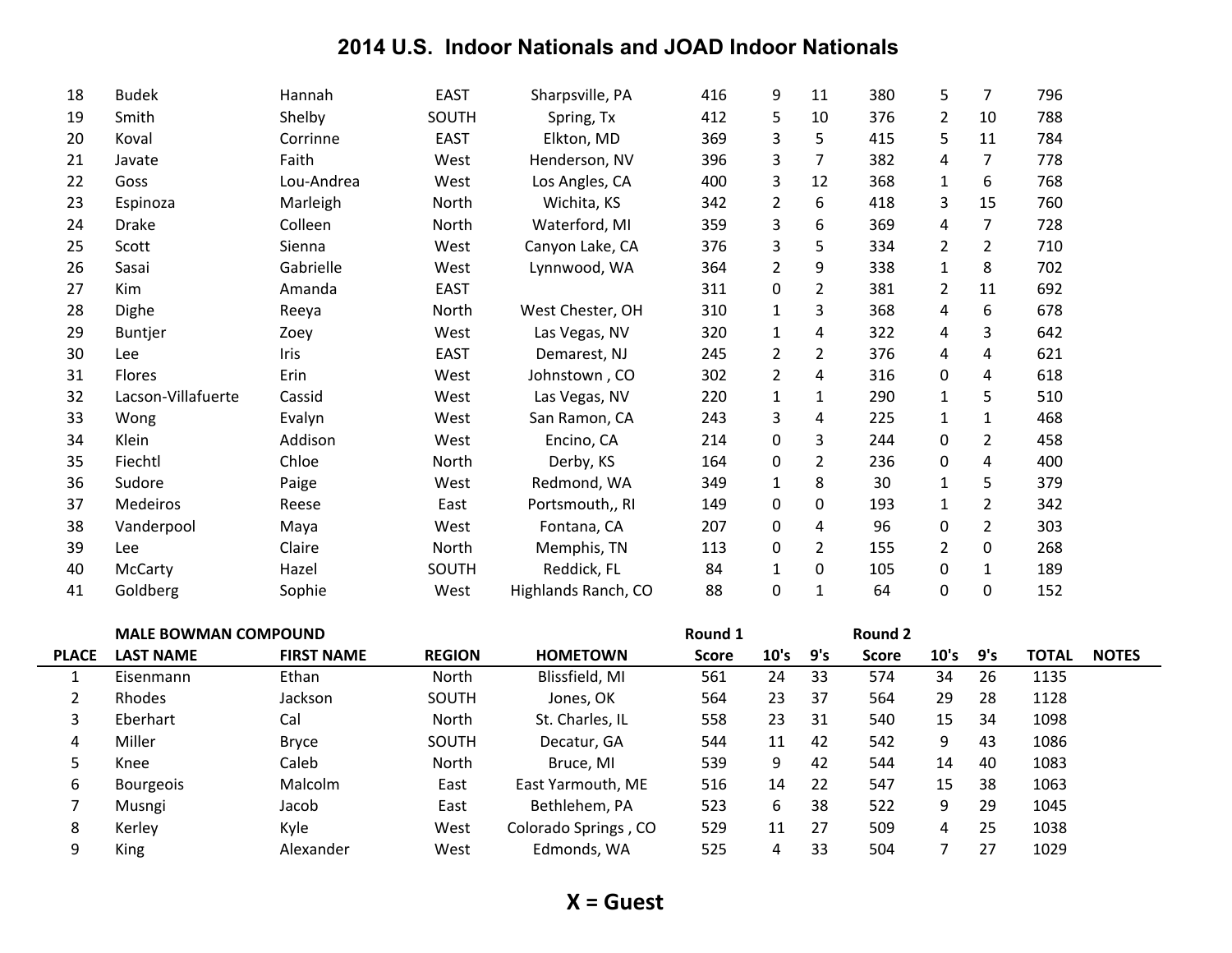| 10             | Levario                       | <b>Travis</b>     | West          | Glendale, AZ        | 520          | 8                | 33               | 504          | 23               | 29           | 1024         |              |
|----------------|-------------------------------|-------------------|---------------|---------------------|--------------|------------------|------------------|--------------|------------------|--------------|--------------|--------------|
| 11             | Pigeon                        | Tyler             | East          | Fairfax, VT         | 509          | 10               | 25               | 506          | 4                | 33           | 1015         |              |
| 12             | Herzog                        | Zachary           | <b>EAST</b>   | Lebanon, PA         | 508          | 8                | 28               | 498          | 3                | 32           | 1006         |              |
| 13             | Ridgeway                      | Landon            | West          | Frederick, CO       | 494          | 6                | $\overline{7}$   | 508          | $\overline{7}$   | 24           | 1002         |              |
| 14             | Sullivan                      | Isaac             | East          | St Albans, VT       | 500          | 3                | 28               | 486          | $\overline{7}$   | 21           | 986          |              |
| 15             | Vigil                         | Joey              | West          | Albuquerque, NM     | 489          | 10               | 19               | 496          | 11               | 16           | 985          |              |
| 16             | Ricke                         | Jacob             | <b>NORTH</b>  | East Dubuque, IL    | 494          | $\overline{4}$   | 27               | 479          | $\mathbf{1}$     | 29           | 973          |              |
| 17             | Wright                        | <b>Travis</b>     | North         | Troy, MI            | 481          | $\overline{7}$   | 21               | 482          | 5                | 20           | 963          |              |
| 18             | Colgan                        | Kevin             | <b>NORTH</b>  | Yankton, SD         | 495          | $\overline{2}$   | 21               | 461          | $\mathbf{1}$     | 21           | 956          |              |
| 19             | Fried                         | lan               | East          | Forrest Hills, NY   | 455          | $\overline{2}$   | 19               | 474          | 4                | 24           | 929          |              |
| 20             | Lafoy                         | Reilly            | North         | Metamora, MI        | 442          | $\mathsf 3$      | 14               | 483          | $\overline{4}$   | 25           | 925          |              |
| 21             | Nielsen                       | Patrick           | West          | Glendale, AZ        | 464          | $\overline{2}$   | 22               | 446          | $\overline{2}$   | 27           | 910          |              |
| 22             | <b>Brazeau</b>                | AJ                | East          | Bolton, MA          | 429          | $\pmb{0}$        | 19               | 465          | 2                | 16           | 894          |              |
| 23             | Neville                       | Camden            | <b>EAST</b>   | Williamsburg, VA    | 461          | 4                | 16               | 430          | $\overline{2}$   | 17           | 891          |              |
| 24             | Potts                         | Tyler             | West          | Rio Rancho, NM      | 435          | $\overline{2}$   | $\overline{7}$   | 452          | 0                | 21           | 887          |              |
| 25             | Hammond                       | Trenton           | North         | Goddard, KS         | 424          | 5                | 16               | 439          | 6                | 12           | 863          |              |
| 26             | McKane                        | Ethan             | East          | Westport, MA        | 431          | $\overline{2}$   | 20               | 401          | 0                | 13           | 832          |              |
| 27             | Anderson                      | Josiah            | West          | Bailey, CO          | 412          | 5                | 9                | 410          | $\overline{2}$   | 12           | 822          |              |
| 28             | Merrill                       | Kyle              | East          | Manchester, NH      | 411          | $\overline{2}$   | 15               | 364          | $\mathbf{1}$     | 13           | 775          |              |
| 29             | Boettcher                     | Camrin            | North         | Flat Rock, MI       | 384          | $\mathsf 3$      | 8                | 322          | $\mathbf{1}$     | 8            | 706          |              |
| 30             | McDermott                     | <b>Brandon</b>    | <b>EAST</b>   | Moosic, PA          | 304          | $\mathbf{1}$     | $\overline{7}$   | 348          | $\overline{2}$   | 3            | 652          |              |
| 31             | Allen                         | Jared             | North         | Towanda, KS         | 322          | $\mathbf{1}$     | 8                | 273          | 0                | 3            | 595          |              |
| 32             | <b>Bach</b>                   | Jon R.            | EAST          | Frenchtown, NJ      | 340          | $\overline{2}$   | $\overline{7}$   | 219          | $\overline{2}$   | 3            | 559          |              |
| 33             | Dye                           | Marcus            | North         | Hilliard, OH        | 154          | $\pmb{0}$        | $\mathbf{1}$     | 208          | $\boldsymbol{0}$ | 3            | 362          |              |
| 34             | Prouty                        | Jonathan          | East          | CT                  | $71\,$       | $\pmb{0}$        | $\boldsymbol{0}$ | 163          | 0                | $\mathbf{1}$ | 234          |              |
|                | <b>FEMALE BOWMAN COMPOUND</b> |                   |               |                     | Round 1      |                  |                  | Round 2      |                  |              |              |              |
| <b>PLACE</b>   | <b>LAST NAME</b>              | <b>FIRST NAME</b> | <b>REGION</b> | <b>HOMETOWN</b>     | <b>Score</b> | 10's             | 9's              | <b>Score</b> | 10's             | 9's          | <b>TOTAL</b> | <b>NOTES</b> |
| $\mathbf{1}$   | Klatt                         | Jessarae          | <b>NORTH</b>  | Sioux Falls, SD     | 535          | 10               | 43               | 529          | 10               | 39           | 1064         |              |
| $\overline{2}$ | Ramey                         | Isabella          | West          | Aurora, CO          | 528          | 10               | 31               | 522          | 11               | 29           | 1050         |              |
| 3              | Chao                          | Katie             | West          | Seattle, WA         | 536          | 12               | 32               | 511          | 10               | 28           | 1047         |              |
| 4              | Oliver                        | Ragan             | SOUTH         | Newberry, FL        | 523          | 5                | 35               | 524          | $\overline{7}$   | 35           | 1047         |              |
| 5              | Gauthier                      | Sage              | East          | Easton, PA          | 529          | 11               | 34               | 516          | 6                | 32           | 1045         |              |
| 6              | Smith                         | Aleksandria       | West          | Buckeye, AZ         | 520          | 9                | 32               | 511          | 6                | 35           | 1031         |              |
| $\overline{7}$ | Harper                        | Alina             | West          | Highlands Ranch, CO | 508          | $\boldsymbol{9}$ | 23               | 502          | $\overline{7}$   | 20           | 1010         |              |
| 8              | Nachtrieb                     | Addison           | West          | Seattle, WA         | 487          | 3                | 21               | 514          | $\overline{7}$   | 27           | 1001         |              |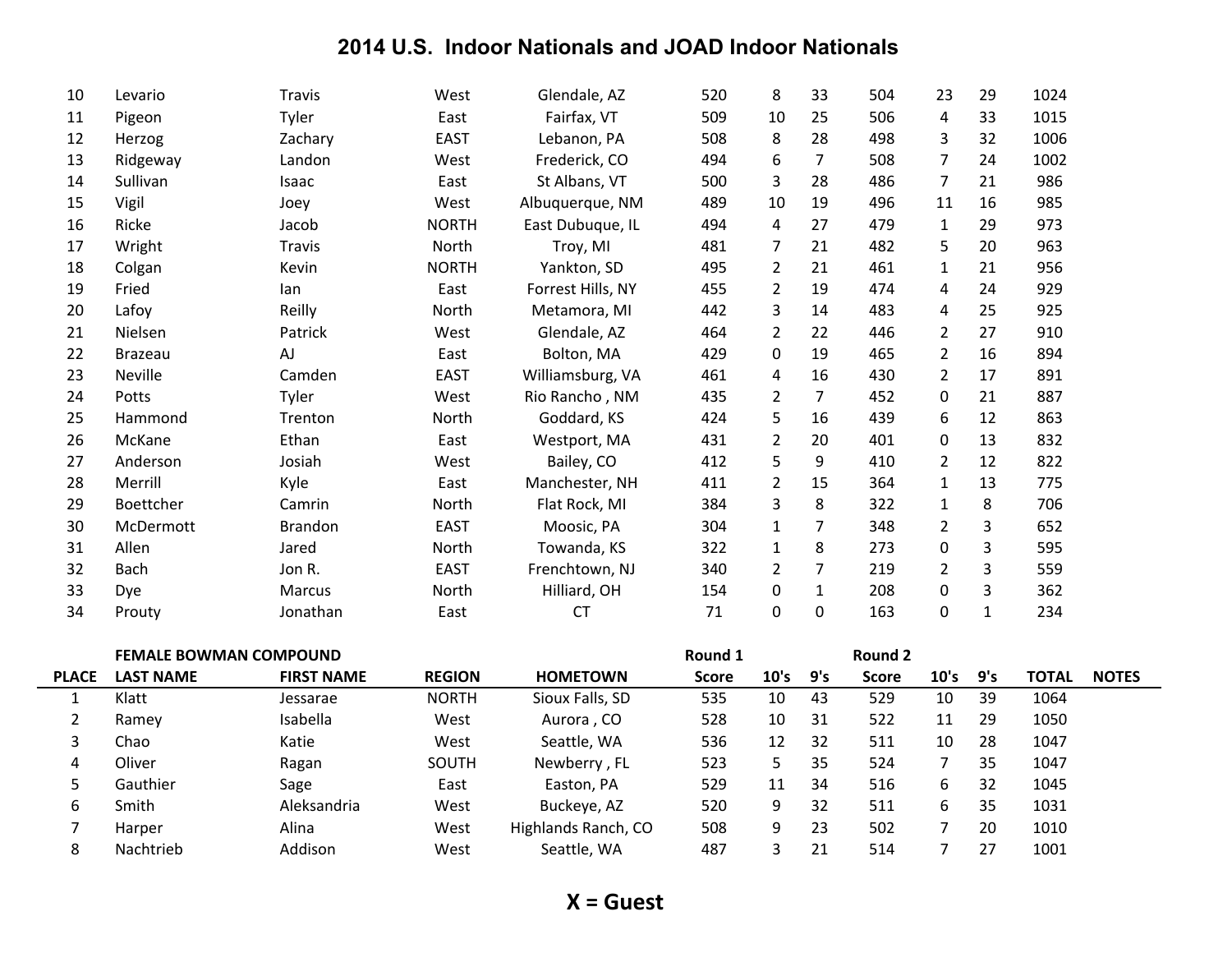| 9  | Kim        | Hannah        | <b>EAST</b>  | Staten Island, NY   | 494 | 3              | 28 | 506 | 8              | 25             | 1000 |
|----|------------|---------------|--------------|---------------------|-----|----------------|----|-----|----------------|----------------|------|
| 10 | Siegfried  | Madison       | <b>EAST</b>  | Walnutport, PA      | 503 | 3              | 30 | 493 | 2              | 28             | 996  |
| 11 | Salyers    | Ceridwyn      | North        | Eaton, OH           | 473 | 3              | 24 | 513 | 4              | 39             | 986  |
| 12 | Lewis      | Keegan        | West         | Highlands Ranch, Co | 470 | $\overline{2}$ | 20 | 497 | 6              | 25             | 967  |
| 13 | Hoover     | Elesse        | West         | Rio Rancho, NM      | 465 | 3              | 18 | 474 | 2              | 24             | 939  |
| 14 | Rhodes     | Grace         | SOUTH        | Jones, OK           | 477 | 10             | 15 | 445 | 4              | 13             | 922  |
| 15 | Doucet     | Abigail       | SOUTH        | Oklahoma City, OK   | 439 | 3              | 12 | 473 | 4              | 20             | 912  |
| 16 | Oswald     | Kaitlyn       | East         | Eastampton, PA      | 452 | $\mathbf{1}$   | 18 | 456 | 0              | 20             | 908  |
| 17 | Norte      | Serina        | North        | Manchester, IA      | 482 | 6              | 23 | 415 | 3              | 12             | 897  |
| 18 | Lee        | Anna          | SOUTH        | Ames, OK            | 432 | 5              | 9  | 453 | 5              | 15             | 885  |
| 19 | Haunschild | <b>Bailey</b> | North        | Winfield, KS        | 411 | $\mathbf{1}$   | 17 | 456 | 3              | 20             | 867  |
| 20 | Gieringer  | Emma          | East         | Gray, ME            | 408 | 0              | 13 | 438 | 5              | 16             | 846  |
| 21 | Wells      | Taylor        | West         | Littleton, CO       | 393 | 0              | 13 | 396 | 0              | 6              | 789  |
| 22 | McDermott  | Jade          | <b>EAST</b>  | Moosic, PA          | 392 | 3              | 18 | 371 | 2              | 12             | 763  |
| 23 | Marion     | Danni         | East         | Templeton, MA       | 402 | $\overline{2}$ | 13 | 354 | 2              | 7              | 756  |
| 24 | Olson      | Grace         | <b>NORTH</b> | Big Lake, MN        | 337 | $\mathbf{1}$   | 8  | 409 | 4              | 11             | 746  |
| 25 | Reed       | Jacob         | SOUTH        | Harrah, OK          | 330 |                | 7  | 376 |                | 15             | 706  |
| 26 | Neville    | Chelsea       | <b>EAST</b>  | Williamsburg, VA    | 285 | 0              | 8  | 220 | $\overline{2}$ | $\overline{2}$ | 505  |
| 27 | Driscoll   | Ava           | <b>NORTH</b> | Hugo, MN            | 280 | $\overline{2}$ | 5  | 224 | 0              | 4              | 504  |
| 28 | Pollard    | Danielle      | <b>EAST</b>  | Falls, PA           | 240 | 0              | 2  | 256 | 0              | 5              | 496  |

#### **JOAD MALE JUNIOR RECURVE**

| <b>PLACE</b>   | <b>LAST NAME</b> | <b>FIRST NAME</b> | <b>REGION</b> | <b>HOMETOWN</b>      | <b>TOTAL</b> | 10's | 9's | <b>NOTES</b> |
|----------------|------------------|-------------------|---------------|----------------------|--------------|------|-----|--------------|
| 1              | Klimitchek       | Collin            | <b>SOUTH</b>  | Victoria, Tx         | 574          | 45   | 16  |              |
| $\overline{2}$ | Miller           | Caleb             | West          | Grand Junction, Co.  | 568          | 31   | 26  |              |
| 3              | McMenamy         | Dillon            | East          | Smithtown, NY        | 566          | 37   | 20  |              |
| 4              | Mateo            | Andrew            | West          | Chandler, AZ         | 561          | 26   | 31  |              |
| 5              | Espinet          | Jean-Luc          | SOUTH         | Marietta, GA         | 560          | 27   | 28  |              |
| 6              | <b>Francis</b>   | Chris             | <b>SOUTH</b>  | Trenton, FL          | 557          | 33   | 16  |              |
| 7              | Reichert         | Blaze             | EAST          | West Chester, PA     | 554          | 22   | 30  |              |
| 8              | Dunham           | Alexander         | EAST          | Mendham, NJ          | 552          | 26   | 22  |              |
| 9              | Olson            | Alexander         | <b>NORTH</b>  | Long Grove, IA       | 540          | 20   | 23  |              |
| 10             | <b>Jeffries</b>  | John Jordan       | SOUTH         | San Antonio, Tx      | 538          | 16   | 33  |              |
| 11             | Dorow            | Kaleb             | SOUTH         | Franklin Springs, GA | 536          | 18   | 27  |              |
| 12             | Petrea           | Camden            | SOUTH         | Savannah, GA         | 532          | 15   | 26  |              |
| 13             | Plummer          | Micheal           | <b>North</b>  | Midland, MI          | 532          | 14   | 28  |              |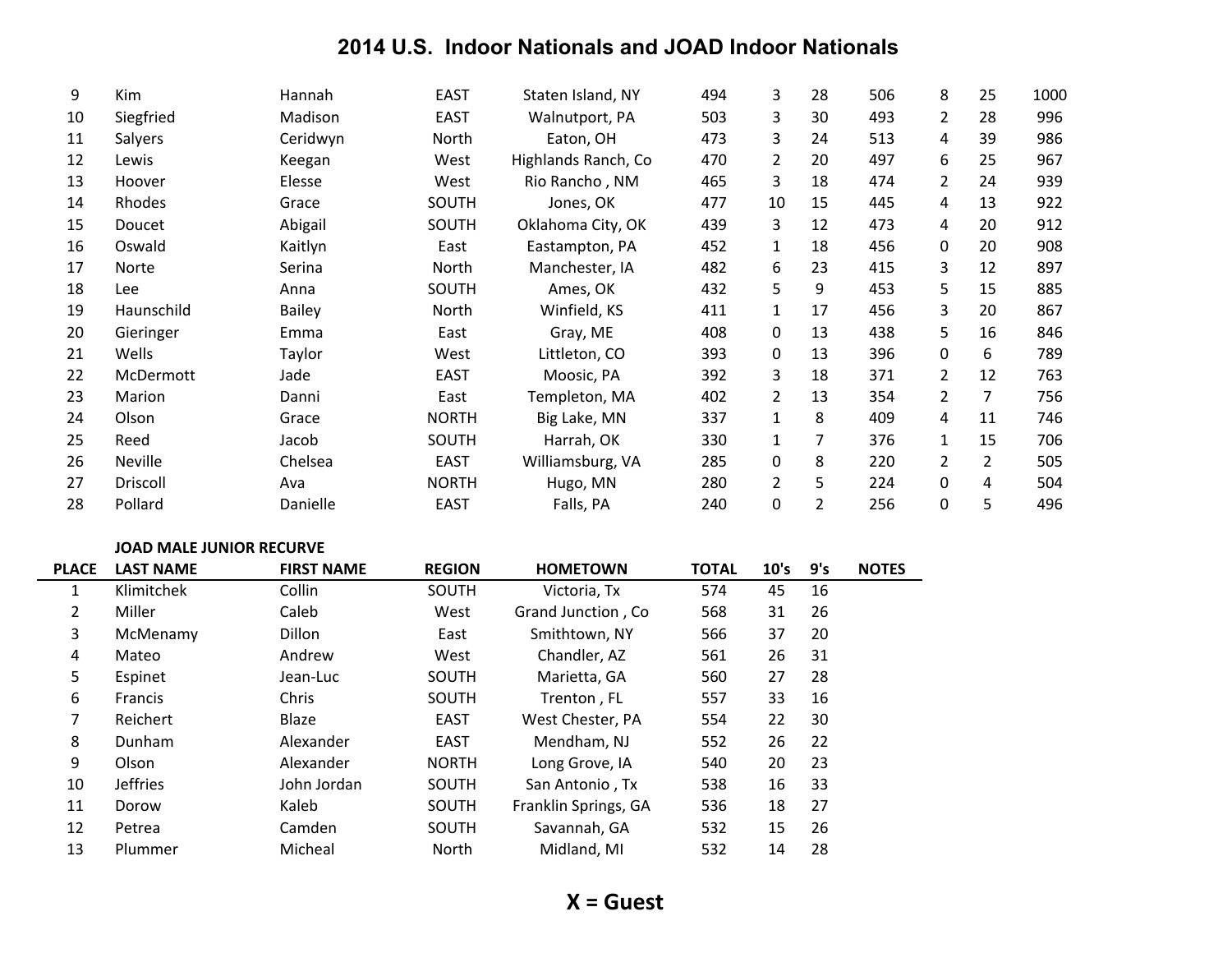| 14 | Pooley III     | John              | East        | Norwood, MA       | 529 | 16             | $\overline{7}$   |   |
|----|----------------|-------------------|-------------|-------------------|-----|----------------|------------------|---|
| 15 | Swinehart      | Isaac             | SOUTH       | Summerfield, FL   | 524 | 11             | 30               |   |
| 16 | Norman         | Eric              | SOUTH       | Perry, OK         | 522 | 16             | 23               |   |
| 17 | Matthews       | Mitchell          | North       | Waterford, MI     | 522 | 13             | 24               |   |
| 18 | Lee            | Juseung           | East        | Wallingford, CT   | 519 | 15             | 22               |   |
| 19 | Kuhn Jr        | Jeffrey           | East        | South Hero, VT    | 508 | 10             | 19               |   |
| 20 | Flores         | Micah             | West        | Johnstown, CO     | 508 | 8              | 23               |   |
| 21 | Rodriguez      | Teodoro           | SOUTH       | Sanford, FL       | 507 | 13             | 22               |   |
| 22 | Hoon           | Sean              | West        | Mill Creek, WA    | 507 | 13             | 19               |   |
| 23 | Johnson        | Ryan              | West        | Woodinville, WA   | 500 | 8              | 22               |   |
| 24 | Jones          | Matt              | <b>EAST</b> | Ellicott City, MD | 496 | 13             | 13               |   |
| 25 | Querol         | Andrew            | North       | Glen Ellyn, IL    | 492 | 12             | 15               |   |
| 26 | Cole           | Donnie            | West        | Peoria, AZ        | 486 | 11             | 21               |   |
| 27 | Schackart      | Jeremy            | East        | Londonderry, NH   | 481 | 5              | 22               |   |
| 28 | Creath         | Andrew            | North       | Liberty Twp, OH   | 479 | 10             | 13               |   |
| 29 | <b>Nuzzo</b>   | Michael           | <b>EAST</b> | McDonald, PA      | 461 | 8              | 19               |   |
| 30 | Polcharoen     | Papon             | East        | Wallingford, CT   | 457 | 6              | 14               | X |
| 31 | Park           | Beum Jun 'Johnny' | East        | Wallingford, CT   | 457 | 6              | 13               | X |
| 32 | Wilhelm        | Kenneth           | West        | Colbert, WA       | 448 | $\overline{7}$ | 10               |   |
| 33 | Stevenson      | <b>Bryce</b>      | SOUTH       | Nichols Hills, OK | 435 | 10             | 11               |   |
| 34 | Etuka          | Asika             | East        | Wallingford, CT   | 435 | $\overline{a}$ | 13               |   |
| 35 | Kolke          | Josef             | West        | Enumclaw, WA      | 426 | 3              | 6                |   |
| 36 | Li             | Angkai            | SOUTH       | Symrna, GA        | 411 | 4              | 8                |   |
| 37 | Montar         | John              | West        | Clearlake, WA     | 405 | 9              | $\boldsymbol{6}$ | X |
| 38 | Harrell        | Adison            | West        | Rio Rancho, NM    | 402 | 3              | 11               |   |
| 39 | Ortiz          | Alexander         | East        | Wallingford, CT   | 318 | 1              | $\mathbf{1}$     |   |
| 40 | <b>Burdiss</b> | Luke              | SOUTH       | Atlanta, GA       | 263 | $\mathbf{1}$   | 5                |   |
| 41 | Belisle Jr     | Thomas            | East        | Canton, MA        | 215 | 5              | $\boldsymbol{0}$ |   |
| 42 | Jaffe          | Andrew            | SOUTH       | Charlotte, NC     | 168 | 0              | $\mathbf{1}$     |   |

#### **JOAD FEMALE JUNIOR RECURVE**

| <b>PLACE</b> | <b>LAST NAME</b> | <b>FIRST NAME</b> | <b>REGION</b> | <b>HOMETOWN</b>   | <b>TOTAL</b> | 10's | 9's | <b>NOTES</b> |
|--------------|------------------|-------------------|---------------|-------------------|--------------|------|-----|--------------|
|              | Caughell         | Elizabeth         | West          | Kirkland, WA      | 572          | 36   | 20  |              |
|              | Pritchard        | La Nola           | West          | Chula Vista, CA   | 567          |      | 25  |              |
|              | Gibilaro         | Ariel             | East          | East Branford, CT | 560          | 32   | 24  |              |
|              | Hill             | Paige E.          | SOUTH         | Sugar Land, Tx    | 558          | 28   | 23  |              |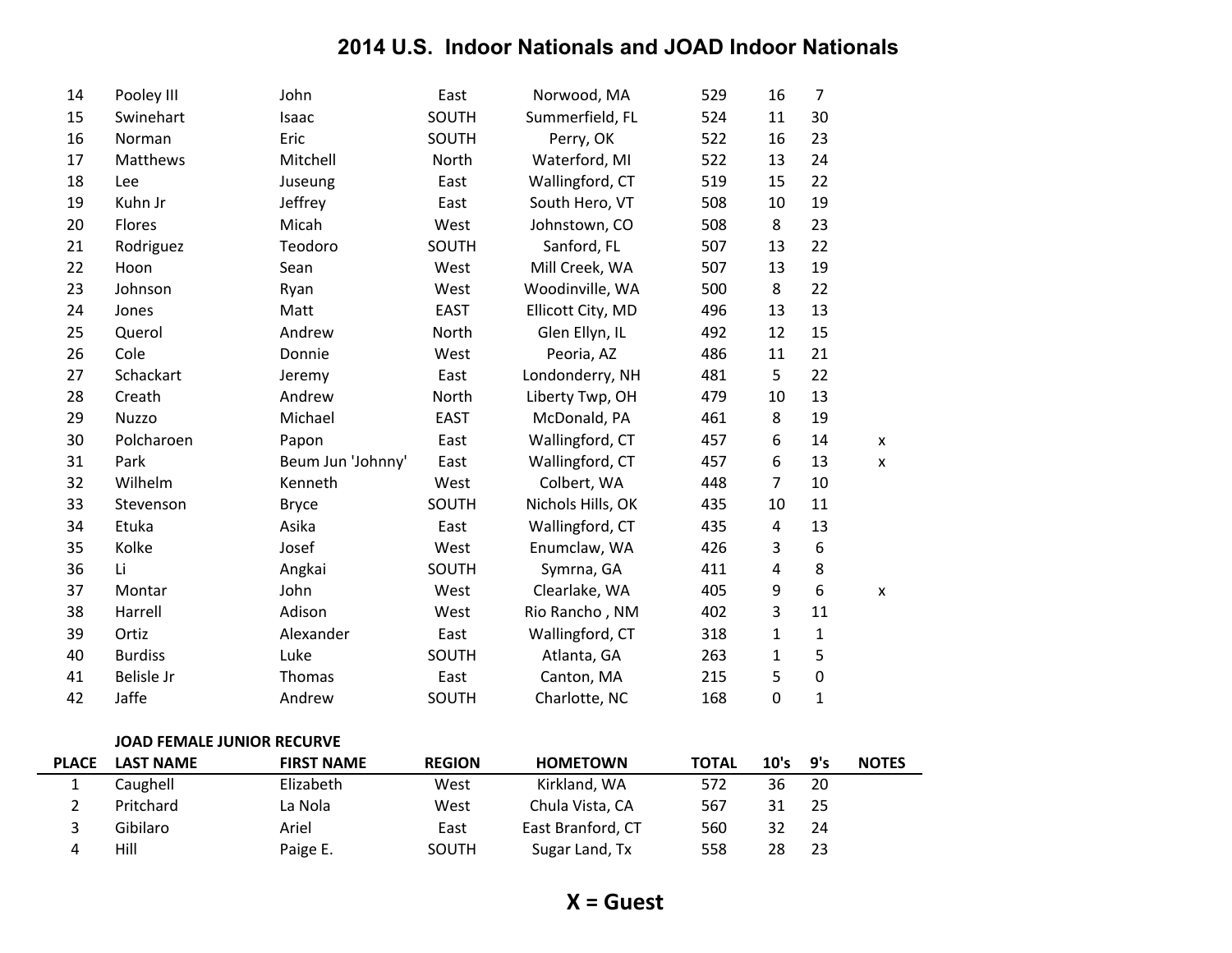| 5  | Eich             | Madison           | West         | Brier, WA                  | 549 | 27 | 21 |   |
|----|------------------|-------------------|--------------|----------------------------|-----|----|----|---|
| 6  | Clamon           | lauren            | West         | Chula Vista, CA            | 547 | 24 | 27 |   |
| 7  | Heusi            | Kellie            | SOUTH        | Houston, Tx                | 538 | 19 | 25 |   |
| 8  | Ziegler          | Jessica           | North        | Careton, MI                | 526 | 15 | 27 |   |
| 9  | Eckerd           | Jena              | North        | Auburn, MI                 | 520 | 17 | 21 |   |
| 10 | Webster          | Aubrey            | SOUTH        | High Springs, FL           | 519 | 9  | 29 |   |
| 11 | Pelton           | Cassandra         | SOUTH        | Ludowici, GA               | 516 | 11 | 28 |   |
| 12 | Francis          | Amye              | SOUTH        | Trenton, FL                | 514 | 12 | 24 |   |
| 13 | Heinimann        | Alexandra         | North        | New Alexandria, PA         | 511 | 11 | 21 |   |
| 14 | Choi             | Joanne            | <b>EAST</b>  | Bethesda, Non U.S. Citizen | 507 | 13 | 24 | X |
| 15 | Dickerson        | Elizabeth         | East         | Portland, CT               | 504 | 14 | 18 |   |
| 16 | Haberer          | Kayla             | <b>EAST</b>  | Boston, NY                 | 503 | 14 | 18 |   |
| 17 | Zhu              | Judy              | West         | San Fransisco, CA          | 498 | 9  | 19 | X |
| 18 | Anderson         | Courtney          | <b>NORTH</b> | Brookings, SD              | 494 | 10 | 21 |   |
| 19 | Smith            | Hanah             | East         | Winnisquam, NH             | 494 | 10 | 17 |   |
| 20 | Link             | Valerie           | North        | Cincinnati, OH             | 491 | 10 | 16 |   |
| 21 | Allbritton       | Savannah          | SOUTH        | Tyler, Tx                  | 488 | 8  | 21 |   |
| 22 | Hoon             | Katie             | West         | Mill Creek, WA             | 485 | 20 | 14 |   |
| 23 | Phillips         | Bethany           | SOUTH        | Jesup, GA                  | 483 | 10 | 19 |   |
| 24 | Jewett           | Ellen             | East         | Portland, ME               | 483 | 10 | 17 |   |
| 25 | Weiler           | Heather           | West         | Mesa, AZ                   | 481 | 8  | 14 |   |
| 26 | Girard           | Maia              | North        | Clarkston, MI              | 479 | 6  | 19 |   |
| 27 | Francis          | Julia             | SOUTH        | Trenton, FL                | 476 | 9  | 16 |   |
| 28 | Hershey-Van Horn | Katie             | West         | Los Angles, CA             | 472 | 12 | 18 |   |
| 29 | Pastro           | <b>Brianna</b>    | <b>EAST</b>  | Berkeley Heights, NJ       | 461 | 8  | 15 |   |
| 30 | Hansen           | Sarah             | North        | Hinsdale, IL               | 459 | 7  | 13 |   |
| 31 | McNeil           | Roweina           | West         | Las Vegas, NV              | 459 | 5  | 20 |   |
| 32 | <b>Bartos</b>    | Cedar             | <b>NORTH</b> | Yankton, SD                | 457 | 4  | 19 |   |
| 33 | Lam              | Kasey             | East         | East Brunswick, NJ         | 456 | 5  | 19 |   |
| 34 | Meyer            | Lauren            | <b>EAST</b>  | New Vernon, NJ             | 452 | 13 | 13 |   |
| 35 | Newman           | <b>Blaise</b>     | West         | Fort Collins, CO           | 451 | 4  | 14 |   |
| 36 | Addington        | Kora              | SOUTH        | Lithia Springs, GA         | 438 | 6  | 18 |   |
| 37 | Yerton           | Megan             | West         | Puyallup, WA               | 437 | 7  | 10 |   |
| 38 | Loxterkamp       | Elizabeth (Lizzy) | East         | Hampden, ME                | 435 | 6  | 14 |   |
| 39 | Ni               | Ruoyang           | East         | Wallingford, CT            | 421 | 6  | 14 | x |
| 40 | <b>Beals</b>     | Mallorie          | North        | Wichita, KS                | 419 | 3  | 6  |   |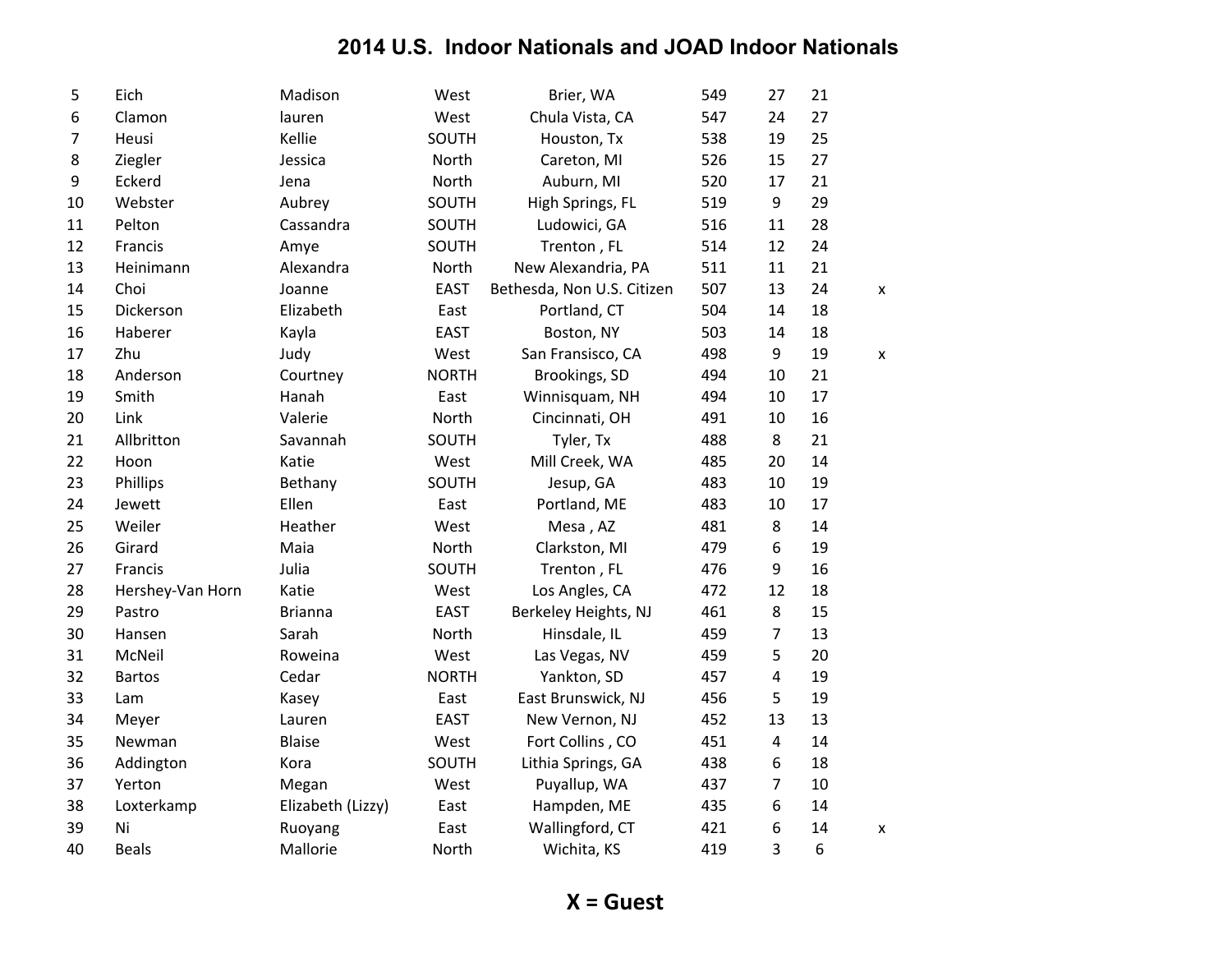| 41 | Bogan             | Bethany       | SOUTH       | Snellville, GA   | 393 | 3              | 14 |
|----|-------------------|---------------|-------------|------------------|-----|----------------|----|
| 42 | McKinley          | Meagan        | East        | Hudson, NH       | 374 | 4              | 6  |
| 43 | Rogers            | Angela        | SOUTH       | San Antonio, Tx  | 349 | 2              | 9  |
| 44 | <b>Brewer</b>     | <b>Nicole</b> | West        | Rio Rancho, NM   | 335 | 2              | 5  |
| 45 | Schad             | Emma          | North       | New Albany, IN   | 328 | 3              | 4  |
| 46 | Sadowski          | Michelle      | East        | Mansfield, PA    | 322 | 3              | 3  |
| 47 | Leary             | Joan          | East        | Wallingford, CT  | 315 | $\overline{2}$ | 6  |
| 48 | Sobnosky          | Kristen       | <b>EAST</b> | Hillsborough, NC | 296 | 0              | 7  |
| 49 | <b>Devilliers</b> | Rebecca       | <b>EAST</b> | Stafford, VA     | 293 | 0              | 3  |
| 50 | Flegenheimer      | Quynne        | East        | Manchester, NH   | 278 | 3              | 6  |
| 51 | Solitario         | Abigail       | <b>EAST</b> | Intercourse, PA  | 257 | 3              | 3  |
| 52 | <b>Batchelder</b> | Brittany      | East        | Nashua, NH       | 223 | 1              | 3  |
| 53 | Alberto           | Erin          | West        | Rio Rancho, NM   | 116 | 0              | 2  |

#### JOAD MALE JUNIOR COMPOUND

| <b>PLACE</b>   | <b>LAST NAME</b> | <b>FIRST NAME</b> | <b>REGION</b> | <b>HOMETOWN</b>      | <b>TOTAL</b> | 10's | 9's | <b>NOTES</b> |
|----------------|------------------|-------------------|---------------|----------------------|--------------|------|-----|--------------|
| 1              | <b>Bee</b>       | Chris             | North         | Howell, MI           | 588          | 48   | 12  |              |
| 2              | Deaton           | <b>Bridger</b>    | <b>NORTH</b>  | Otley, IA            | 584          | 44   | 16  |              |
| 3              | Hunt             | DJ                | North         | Lake City, MI        | 579          | 39   | 21  |              |
| $\overline{a}$ | Alexander        | Ben               | <b>EAST</b>   | Kinsman, OH          | 578          | 40   | 18  |              |
| $5 - TIE$      | Ballou           | Logan             | North         | Milan, MI            | 575          | 35   | 25  |              |
| $5 - TIE$      | Hall             | Jared             | East          | East Granby, CT      | 575          | 35   | 25  |              |
| $5 - TIE$      | Raper            | Will              | SOUTH         | Dacula, GA           | 575          | 35   | 25  |              |
| 8              | Shackelford      | Dakota            | <b>EAST</b>   | Mount Joy, PA        | 574          | 36   | 22  |              |
| 9              | Raymond          | Darren            | East          | Seaford, NY          | 574          | 34   | 26  |              |
| 10             | Dixon            | Justin            | SOUTH         | Yoakum, Tx           | 572          | 33   | 26  |              |
| 11             | Schmidt          | Micah             | North         | New London, OH       | 572          | 32   | 28  |              |
| $12 - TIE$     | Maskell          | Owen              | East          | St Albans, VT        | 568          | 29   | 30  |              |
| $12 - TIE$     | Zak              | Evan              | EAST          | Kirkwood, PA         | 568          | 29   | 30  |              |
| 14             | <b>Bauer</b>     | Tyler             | North         | Saline, MI           | 567          | 27   | 33  |              |
| $15 - TIE$     | Hoel             | Aldin             | SOUTH         | Guthrie, Tx          | 566          | 26   | 34  |              |
| $15 - TIE$     | Vael             | Jace              | North         | Milan, MI            | 566          | 26   | 34  |              |
| 17             | <b>Bruyette</b>  | Avery             | East          | Swanton, VT          | 563          | 24   | 35  |              |
| 18             | <b>Brush</b>     | <b>Tyler</b>      | East          | Southbury, CT        | 561          | 22   | 37  |              |
| 19             | Estes            | Adam              | SOUTH         | Franklin Springs, GA | 561          | 21   | 39  |              |
| 20             | Jones            | Kaleb             | <b>EAST</b>   | Taylor, PA           | 558          | 27   | 32  |              |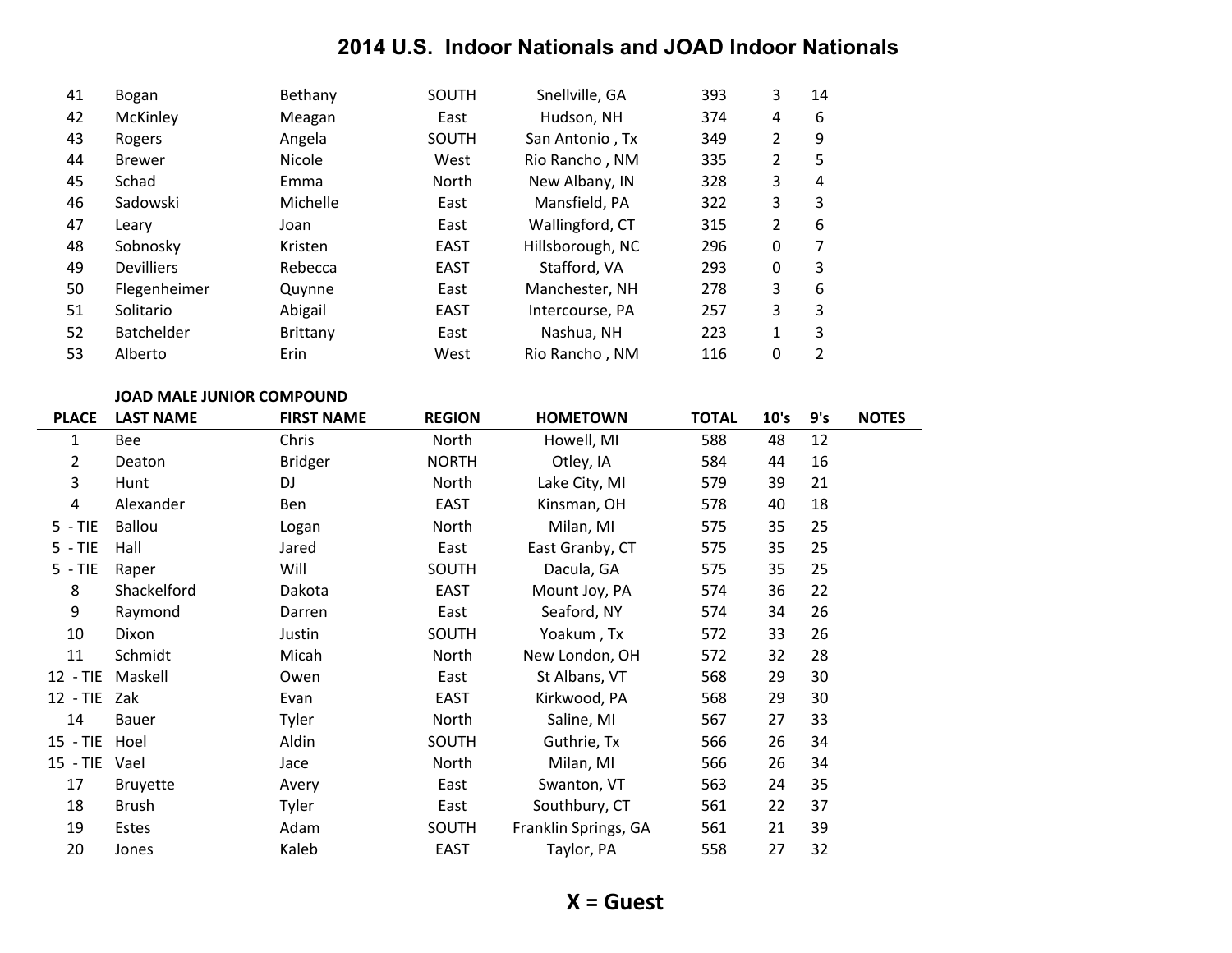| <b>'LACE</b> | <b>LAST NAME</b>                   | <b>FIRST NAME</b> | <b>REGION</b> | <b>HOMETOWN</b>    | <b>TOTAL</b> | 10's           | 9's |  |
|--------------|------------------------------------|-------------------|---------------|--------------------|--------------|----------------|-----|--|
|              | <b>JOAD FEMALE JUNIOR COMPOUND</b> |                   |               |                    |              |                |     |  |
| 46           | <b>Burket</b>                      | DJ (Darwin)       | <b>NORTH</b>  | Blaine, MN         | 457          | $\mathbf 0$    | 20  |  |
| 45           | Cai                                | Le                | SOUTH         | Atlanta, GA        | 479          | 3              | 22  |  |
| 44           | Smith                              | Nathaniel         | North         | Hamilton, OH       | 486          | $\overline{2}$ | 26  |  |
| 43           | <b>Meadows</b>                     | Lawson            | SOUTH         | Atlanta, GA        | 496          | 8              | 21  |  |
| 42           | Marion                             | Joshua            | North         | Temperance, MI     | 505          | 4              | 31  |  |
| 41           | <b>Brinskelle</b>                  | Thomas            | East          | Middle Village, NY | 510          | 10             | 35  |  |
| 40           | Lipke                              | Kyle              | West          | Tijeras, NM        | 538          | $\overline{7}$ | 47  |  |
| 39           | Shaw                               | Jeremy            | West          | Redondo Beach, CA  | 538          | 14             | 35  |  |
| 38           | Johnson                            | Connor            | North         | Haslett, MI        | 539          | 12             | 31  |  |
| 37           | Parks                              | Jake              | <b>EAST</b>   | Venetia, PA        | 544          | 9              | 48  |  |
| 36           | Shuck                              | Danny             | East          | Frederick, MD      | 544          | 10             | 45  |  |
| 35           | McShane                            | Mac               | <b>EAST</b>   | Reisterstown, MD   | 545          | 13             | 39  |  |
| 34           | Waltenbaugh                        | Tyler             | <b>EAST</b>   | Leechburg, PA      | 546          | 14             | 38  |  |
| 33           | Pearson                            | Colin             | SOUTH         | Royston, GA        | 547          | 12             | 43  |  |
| 32           | Pelkey                             | Jacob             | East          | Swanton, VT        | 550          | 13             | 44  |  |
| 31           | Kehlert                            | George            | <b>EAST</b>   | Monroeville, PA    | 550          | 19             | 40  |  |
| 30           | Coker                              | Jared             | North         | Curtice, OH        | 552          | 14             | 44  |  |
| 29           | Lolmaugh                           | Stephen           | East          | Minot, ME          | 553          | 15             | 44  |  |
| 28           | <b>Burton</b>                      | Jeremy            | SOUTH         | Mount Airy, GA     | 554          | 18             | 37  |  |
| 27           | Gregg                              | Tylor             | <b>EAST</b>   | Greenville, PA     | 554          | 20             | 34  |  |
| 26           | Glynn                              | Tyler             | North         | Rockford, MI       | 556          | 17             | 42  |  |
| 25           | Remaley                            | Lane              | <b>EAST</b>   | Vandergrift, PA    | 556          | 18             | 39  |  |
| 24           | Natterstad                         | Collin            | West          | Ednonds, WA        | 556          | 20             | 34  |  |
| 23           | Flores                             | Josh              | West          | Johnstown, CO      | 557          | 20             | 37  |  |
| 22           | Kane                               | Eric              | East          | Lisbon Falls, ME   | 558          | 20             | 39  |  |
| 21           | <b>Booth</b>                       | Logan             | <b>EAST</b>   | New Kensington, PA | 558          | 21             | 36  |  |
|              |                                    |                   |               |                    |              |                |     |  |

| <b>PLACE</b> | <b>LAST NAME</b> | <b>FIRST NAME</b> | <b>REGION</b> | <b>HOMETOWN</b>    | <b>TOTAL</b> | 10's | 9's | <b>NOTES</b> |
|--------------|------------------|-------------------|---------------|--------------------|--------------|------|-----|--------------|
|              | Reynolds         | Danielle          | West          | Gilbert, AZ        | 575          | 35   | -25 |              |
| 2            | Cvr              | Gabrielle         | East          | Falmouth, ME       | 574          | 34   | 26  |              |
|              | Williams         | <b>Brogan</b>     | <b>NORTH</b>  | Oklahoma, MN       | 571          | 31   | 29  |              |
| 4            | Fischer          | Emily             | SOUTH         | Corpus Christi, Tx | 569          | 31   | 28  |              |
| 5            | Gallant          | Callie            | East          | Poland, ME         | 566          | 27   | 32  |              |
| 6            | Ertle            | Grace             | North         | Belmont, MI        | 566          | 26   | 34  |              |
|              | Michaels         | Kannsas           | <b>EAST</b>   | New Kensington, PA | 565          | 25   | 35  |              |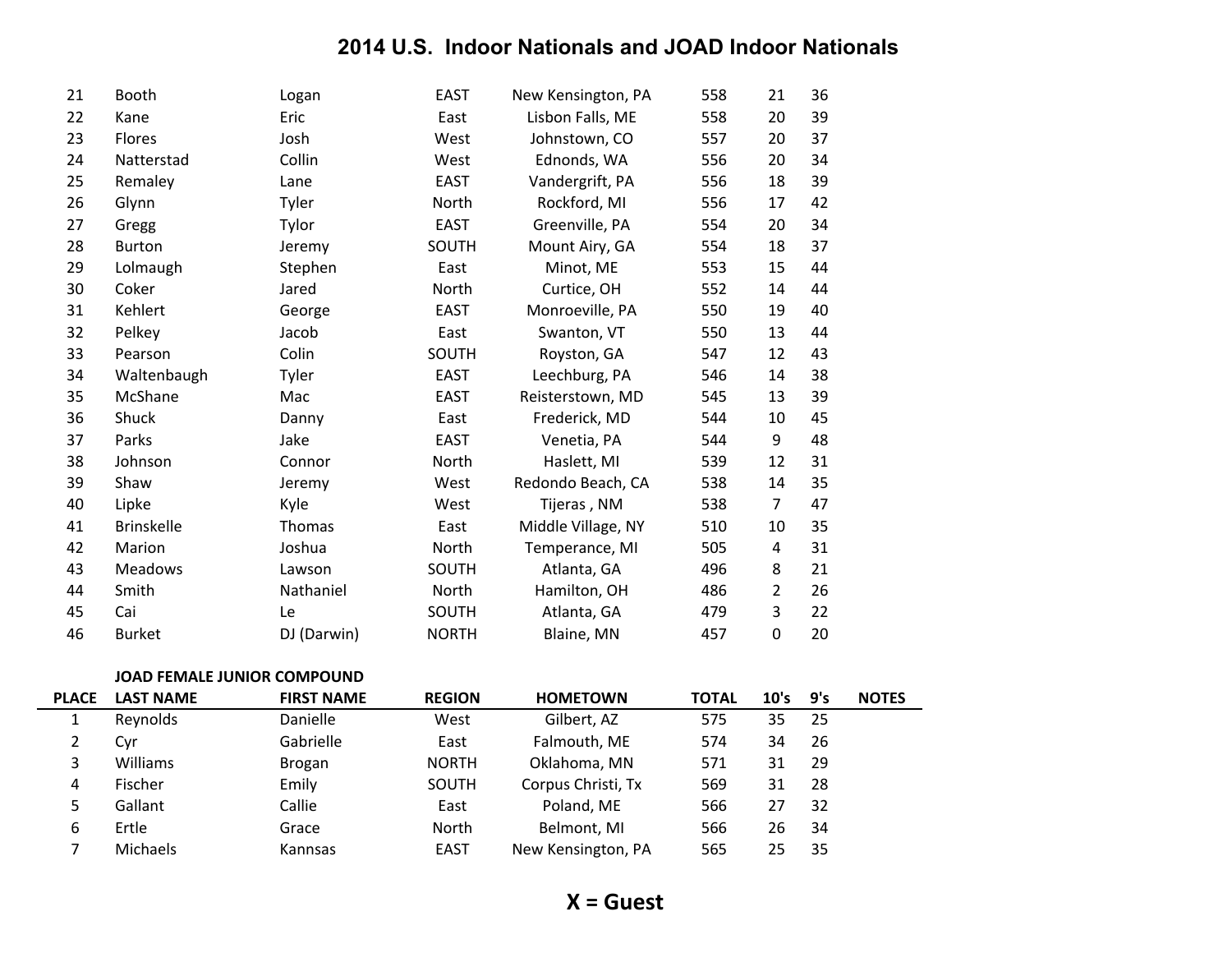| 8  | Strickland     | Sarah     | North        | Grand Blanc, MI  | 561 | 23 | 35 |
|----|----------------|-----------|--------------|------------------|-----|----|----|
| 9  | Ruggeri        | Sydney    | <b>EAST</b>  | Myrtle Beach, SC | 560 | 22 | 36 |
| 10 | Doughty        | Shelby    | North        | Delaware, OH     | 556 | 19 | 36 |
| 11 | Templeton      | Jessica   | East         | Warminster, PA   | 554 | 18 | 38 |
| 12 | Estrada        | Claire    | <b>SOUTH</b> | Lavonia, GA      | 554 | 16 | 42 |
| 13 | Woods          | Hope      | East         | Burlington, CT   | 553 | 15 | 43 |
| 14 | Hauk           | Hunter    | North        | Fenton, MI       | 548 | 17 | 34 |
| 15 | Lapine         | Michelle  | East         | Fairfax, VT      | 546 | 16 | 36 |
| 16 | Gunn           | Danielle  | West         | Phoenix, AZ      | 545 | 14 | 39 |
| 17 | Dixon          | Jordan    | SOUTH        | Yoakum, Tx       | 545 | 9  | 46 |
| 18 | Winchell       | Hannah    | <b>EAST</b>  | Trafford, PA     | 537 | 13 | 33 |
| 19 | Aratoon        | Emily     | East         | East Meadow, NY  | 535 | 9  | 38 |
| 20 | Davis          | Megan     | North        | Hennessey, OK    | 531 | 8  | 42 |
| 21 | Heller         | Alexis    | East         | Tenafly, NJ      | 529 | 10 | 32 |
| 22 | Yawny          | Shelby    | EAST         | Belle Vernon, PA | 528 | 9  | 33 |
| 23 | Koval          | Jill      | <b>EAST</b>  | Elkton, MD       | 516 | 6  | 33 |
| 24 | Histed         | Alexandra | North        | Linwood, MI      | 503 | 7  | 28 |
| 25 | Meck           | Beth      | <b>EAST</b>  | Mohnton, PA      | 461 | 4  | 23 |
| 26 | Lente          | Daisy     | West         | Albuquerque, NM  | 438 | 6  | 12 |
| 27 | Cullen         | Sarah     | SOUTH        | Atlanta, GA      | 425 | 1  | 19 |
| 28 | <b>Tackett</b> | Heather   | North        | Hartland, MI     | 355 | 1  | 7  |

#### **JOAD MALE CADET RECURVE**

| <b>PLACE</b>          | <b>LAST NAME</b> | <b>FIRST NAME</b> | <b>REGION</b> | <b>HOMETOWN</b>      | <b>TOTAL</b> | 10's | 9's | <b>NOTES</b> |
|-----------------------|------------------|-------------------|---------------|----------------------|--------------|------|-----|--------------|
| $\perp$               | Oliver           | Ryan              | <b>SOUTH</b>  | Newberry, FL         | 567          | 32   | 23  |              |
| $\mathbf{2}^{\prime}$ | Trafford         | Hardy             | <b>SOUTH</b>  | Shreveport, LA       | 565          | 32   | 23  |              |
| 3                     | Sugimoto         | Yuji              | East          | New Providence, NJ   | 564          | 34   | 19  | X            |
| 4                     | <b>Pyles</b>     | Cameron           | SOUTH         | Buford, GA           | 552          | 27   | 25  |              |
| 5                     | Cho              | Elliot            | West          | Irvine, CA           | 551          | 24   | 22  |              |
| 6                     | <b>Brant</b>     | <b>Hunter</b>     | <b>SOUTH</b>  | Archer, FL           | 549          | 21   | 28  |              |
| 7                     | Nofel            | Matthew           | West          | Colorado Springs, CO | 546          | 20   | 28  |              |
| 8                     | Lawton           | Ralph             | <b>EAST</b>   | Avondale, PA         | 545          | 20   | 27  |              |
| 9                     | Cha              | Austin            | West          | Aurora, CO           | 542          | 19   | 26  |              |
| 10                    | Edgar            | Todd              | <b>SOUTH</b>  | Cobbtown, GA         | 541          | 21   | 24  |              |
| 11                    | <b>Offchiss</b>  | Cody              | West          | Eugene, OR           | 540          | 19   | 31  |              |
| 12                    | Pescitelli       | Zachary           | SOUTH         | Lilburn, GA          | 538          | 23   | 19  |              |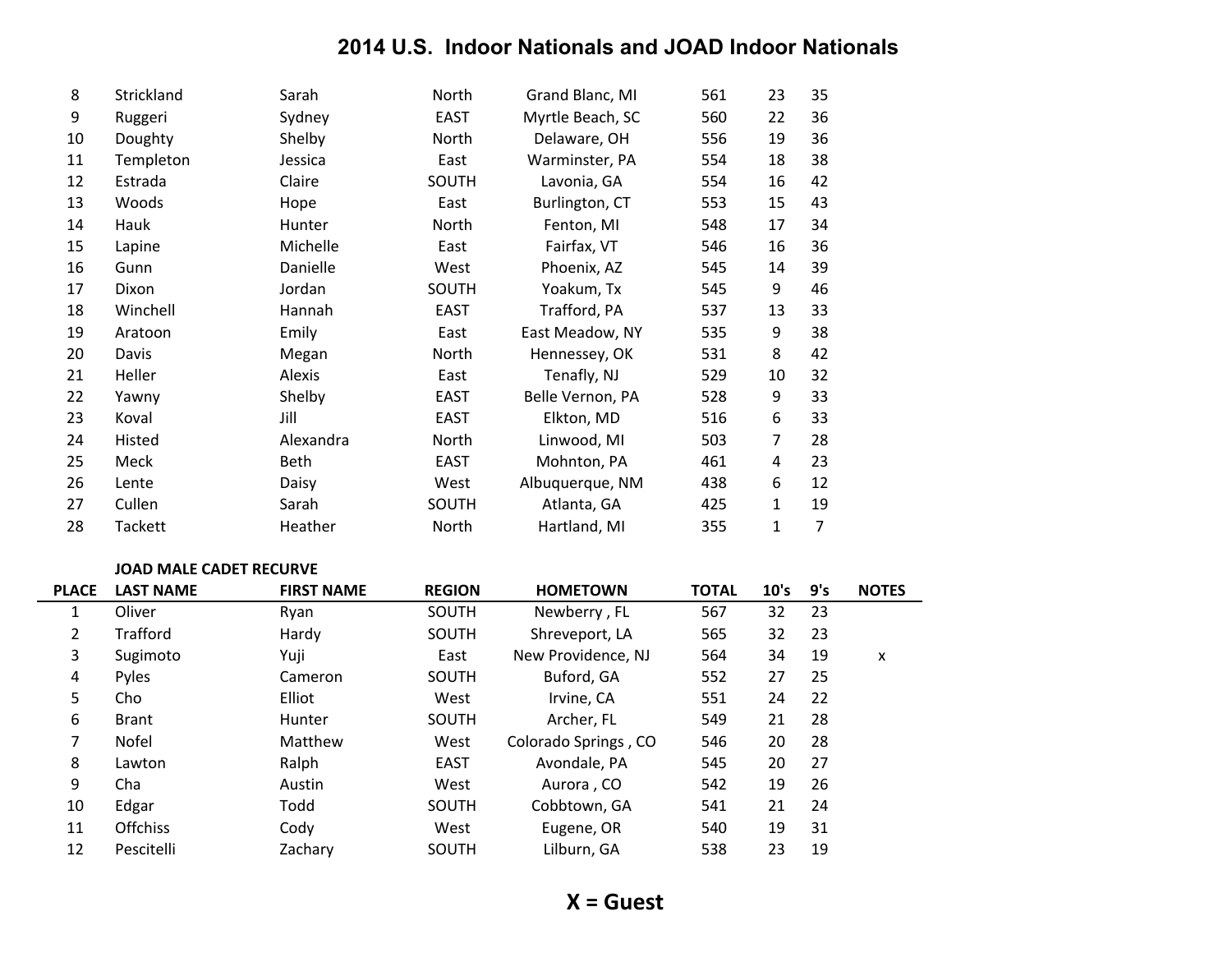| 13 | Chiu           | Raymond      | East         | East Brunswick, NJ      | 537 | 21               | 21 |
|----|----------------|--------------|--------------|-------------------------|-----|------------------|----|
| 14 | Zhou           | Collin       | East         | Lawrenceville, NJ       | 533 | $\overline{7}$   | 27 |
| 15 | Moscowitz      | Coby         | North        | Birmingham, MI          | 530 | 20               | 19 |
| 16 | Pavuluri       | Harsha       | East         | Robbinsville, NJ        | 527 | 13               | 26 |
| 17 | Coombe         | lan          | North        | Mason, OH               | 526 | 20               | 19 |
| 18 | Chu            | Tyler        | West         | Bothell, WA             | 525 | 18               | 22 |
| 19 | Mimo           | Jarod        | East         | Hebron, CT              | 524 | 16               | 22 |
| 20 | Bourdage       | Alex         | <b>NORTH</b> | Inver Grove Heights, MN | 519 | 15               | 25 |
| 21 | Pogue          | Wyatt        | SOUTH        | Williston, FL           | 518 | 16               | 19 |
| 22 | Shedroff       | Noah         | North        | West Chester, OH        | 515 | 21               | 20 |
| 23 | Johnson        | Nathan       | East         | Cumberland, ME          | 513 | 16               | 25 |
| 24 | Fowle          | Brandon      | East         | Littleton, MA           | 511 | 13               | 23 |
| 25 | Watson         | sam          | West         | Tucson, AZ              | 510 | 11               | 21 |
| 26 | Nishimura      | Everett      | West         | La Palma, CA            | 509 | 16               | 15 |
| 27 | Overbeck       | Jack         | SOUTH        | The Woodlands, Tx       | 509 | $\overline{7}$   | 28 |
| 28 | <b>McGuire</b> | Tim          | East         | Taunton, MA             | 507 | 18               | 14 |
| 29 | Bitner-Parish  | Matthew      | <b>EAST</b>  | Columbia, MD            | 505 | 16               | 18 |
| 30 | Phelps         | Nathan       | East         | Ledyard, CT             | 504 | 12               | 17 |
| 31 | Kocurek        | Zack         | SOUTH        | Plano, Tx               | 502 | 12               | 16 |
| 32 | Wilson         | <b>Brady</b> | North        | New Albany, OH          | 502 | 9                | 25 |
| 33 | Podgorski      | Joshua       | East         | Suffield, CT            | 501 | 13               | 16 |
| 34 | Christensen    | Trevor       | West         | Redmond, WA             | 500 | 12               | 24 |
| 35 | Sargent        | Daniel       | SOUTH        | Greer, SC               | 495 | 9                | 20 |
| 36 | <b>Bekker</b>  | Elliot       | North        | Ada, MI                 | 491 | 11               | 15 |
| 37 | xu             | Austin       | East         | Westford, MA            | 491 | 10               | 18 |
| 38 | Nunna          | Tanay        | West         | Folsom, CA              | 490 | 8                | 24 |
| 39 | Harvey         | Joshua       | East         | Selden, NY              | 489 | $\boldsymbol{6}$ | 19 |
| 40 | Francis        | Wesley       | SOUTH        | Trenton, FL             | 486 | 11               | 15 |
| 41 | Schwarz        | Trevor       | West         | Edmonds, WA             | 485 | 11               | 15 |
| 42 | Tabedzki       | Andrew       | East         | Metuchen, NY            | 485 | 5                | 21 |
| 43 | Huang          | Lawrence     | East         | East Brunswick, NJ      | 482 | 17               | 5  |
| 44 | <b>Bock</b>    | Liam         | East         | Old Orchard Beach, ME   | 481 | 10               | 17 |
| 45 | Newberry       | James        | SOUTH        | Lithia, FL              | 480 | 8                | 17 |
| 46 | Bosshardt      | Timothy      | SOUTH        | Hobe Sound, FL          | 479 | $\boldsymbol{9}$ | 17 |
| 47 | Meyer          | Jason        | <b>EAST</b>  | New Vernon, NJ          | 479 | 6                | 19 |
| 48 | Schwanke       | Dalton       | North        | Palmyra, MO             | 478 | 9                | 16 |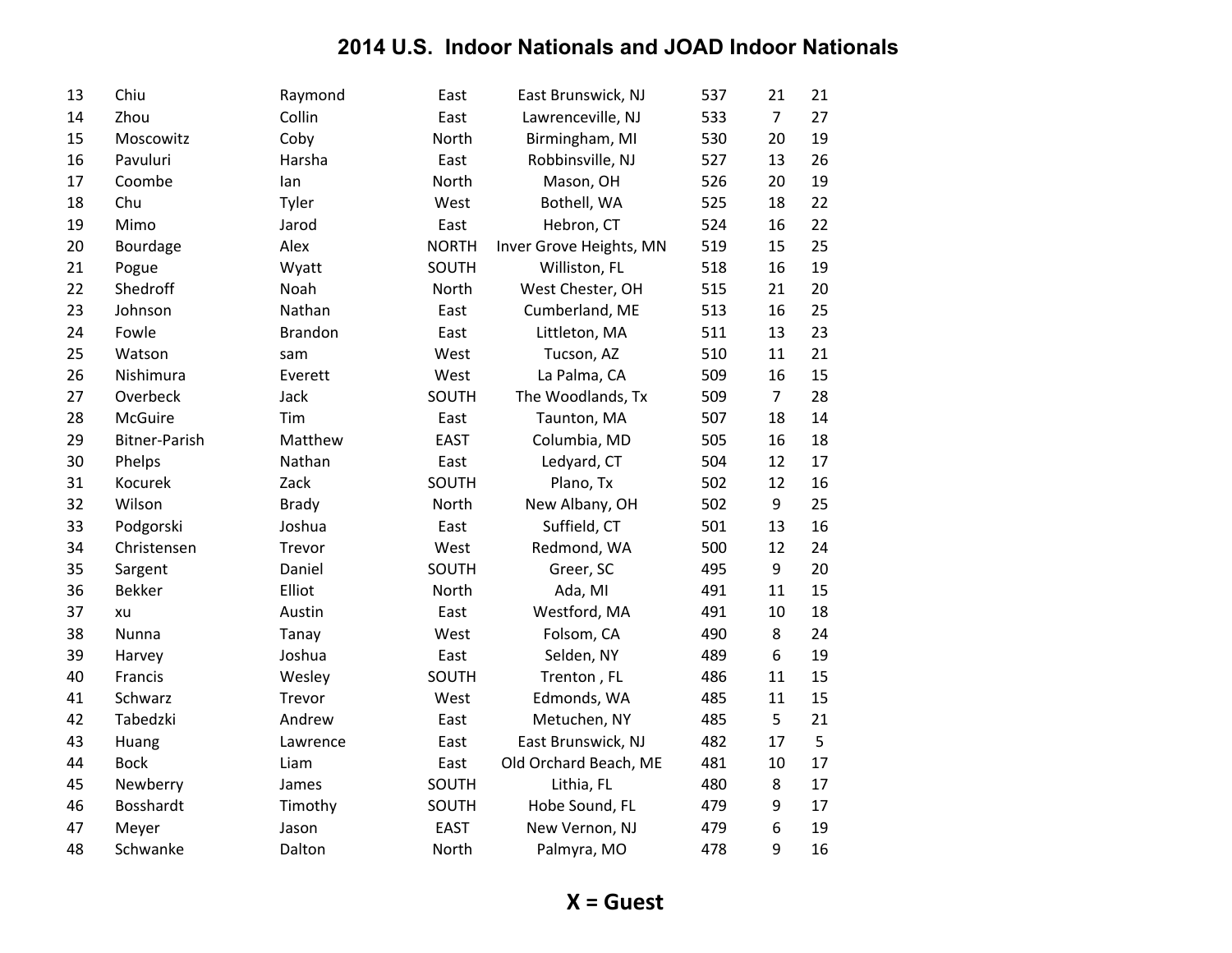| 49 | Argo             | Jack         | SOUTH       | Monroe, GA           | 477 | 6                       | 14             |
|----|------------------|--------------|-------------|----------------------|-----|-------------------------|----------------|
| 50 | Johnston         | Austin       | <b>EAST</b> | Sinking Spring, PA   | 476 | 11                      | 10             |
| 51 | McCain           | Reilly       | <b>EAST</b> | Bristow, VA          | 475 | 13                      | 14             |
| 52 | <b>Barcellos</b> | Christian    | East        | Locust Valley, NY    | 475 | $\overline{7}$          | 18             |
| 53 | Foltz            | T.J.         | <b>EAST</b> | Lebanon, PA          | 474 | 12                      | 14             |
| 54 | Bishop           | Levi         | West        | Colorado Springs, CO | 474 | 10                      | 14             |
| 55 | Subramanian      | Sidarth      | West        | Dallas, Tx           | 474 | 9                       | 17             |
| 56 | Gaddamadugu      | Pranav       | West        | San Ramon, CA        | 470 | 11                      | 22             |
| 57 | Alford           | Matthew      | SOUTH       | Austin, Tx           | 469 | $\sqrt{6}$              | 17             |
| 58 | Dacus            | Zachary      | North       | Bartlett, TN         | 467 | 5                       | 16             |
| 59 | Geldhof          | Quinten      | East        | Winthrop, MA         | 466 | 10                      | 9              |
| 60 | Tullo            | Alexander    | <b>EAST</b> | Towaco, NJ           | 466 | 8                       | 8              |
| 61 | <b>Burnett</b>   | Dylan        | West        | Littleton, CO        | 466 | 5                       | 24             |
| 62 | <b>Dukes</b>     | Anthony      | SOUTH       | Doraville, GA        | 462 | 9                       | 10             |
| 63 | Allem            | Cameron      | West        | San Diego, CA        | 461 | 5                       | 18             |
| 64 | Rippy            | Kian         | <b>EAST</b> | Burke, VA            | 459 | 9                       | 15             |
| 65 | Foley            | Christian    | West        | Los Altos, CA        | 459 | 8                       | 12             |
| 66 | Marsh            | Hunter       | SOUTH       | Louisville, TN       | 458 | 8                       | 14             |
| 67 | Rothberg         | Noah         | East        | Guilford, CT         | 453 | 8                       | 13             |
| 68 | Cox              | Killian      | <b>EAST</b> | Delaplane, VA        | 452 | $\boldsymbol{9}$        | 13             |
| 69 | Keck             | Carl         | East        | Middletown, CT       | 450 | 8                       | 13             |
| 70 | Nofziger         | Sebastian    | <b>EAST</b> | Efland, NC           | 450 | 5                       | 16             |
| 71 | Stevenson        | Logan        | SOUTH       | Nichols Hills, OK    | 449 | 5                       | 18             |
| 72 | Eichbaum         | Logan        | West        | Stockton, CA         | 445 | 10                      | 9              |
| 73 | Yi               | Daniel       | West        | Bothell, WA          | 443 | $\boldsymbol{6}$        | 12             |
| 74 | Gerrells         | Blain        | West        | Parker, CO           | 442 | 6                       | 11             |
| 75 | <b>Baker III</b> | Weston       | East        | Westford, MA         | 441 | $\overline{7}$          | 10             |
| 76 | Meguid           | Adham        | East        | Avon, CT             | 435 | 5                       | 12             |
| 77 | Lau              | Ryan         | West        | So SanFrisco, CA     | 434 | 6                       | 12             |
| 78 | Vaccaro          | James        | East        | Westwood, MA         | 434 | $\overline{2}$          | 14             |
| 79 | <b>Brodin</b>    | Russell      | East        | Cheshire, CT         | 429 | 6                       | 11             |
| 80 | Hamler           | <b>Blake</b> | North       | Gahanna, OH          | 418 | 6                       | 10             |
| 81 | Lee              | Joseph       | West        | Fullerton, CA        | 418 | 6                       | 9              |
| 82 | <b>Boeding</b>   | Austin       | North       | West Chester, OH     | 408 | $\mathsf 3$             | $\overline{7}$ |
| 83 | Bacon            | Carl         | SOUTH       | Lawrenceville, GA    | 406 | $\overline{\mathbf{4}}$ | 11             |
| 84 | Arredondo        | Dean         | East        | Wallingford, CT      | 406 | 3                       | 8              |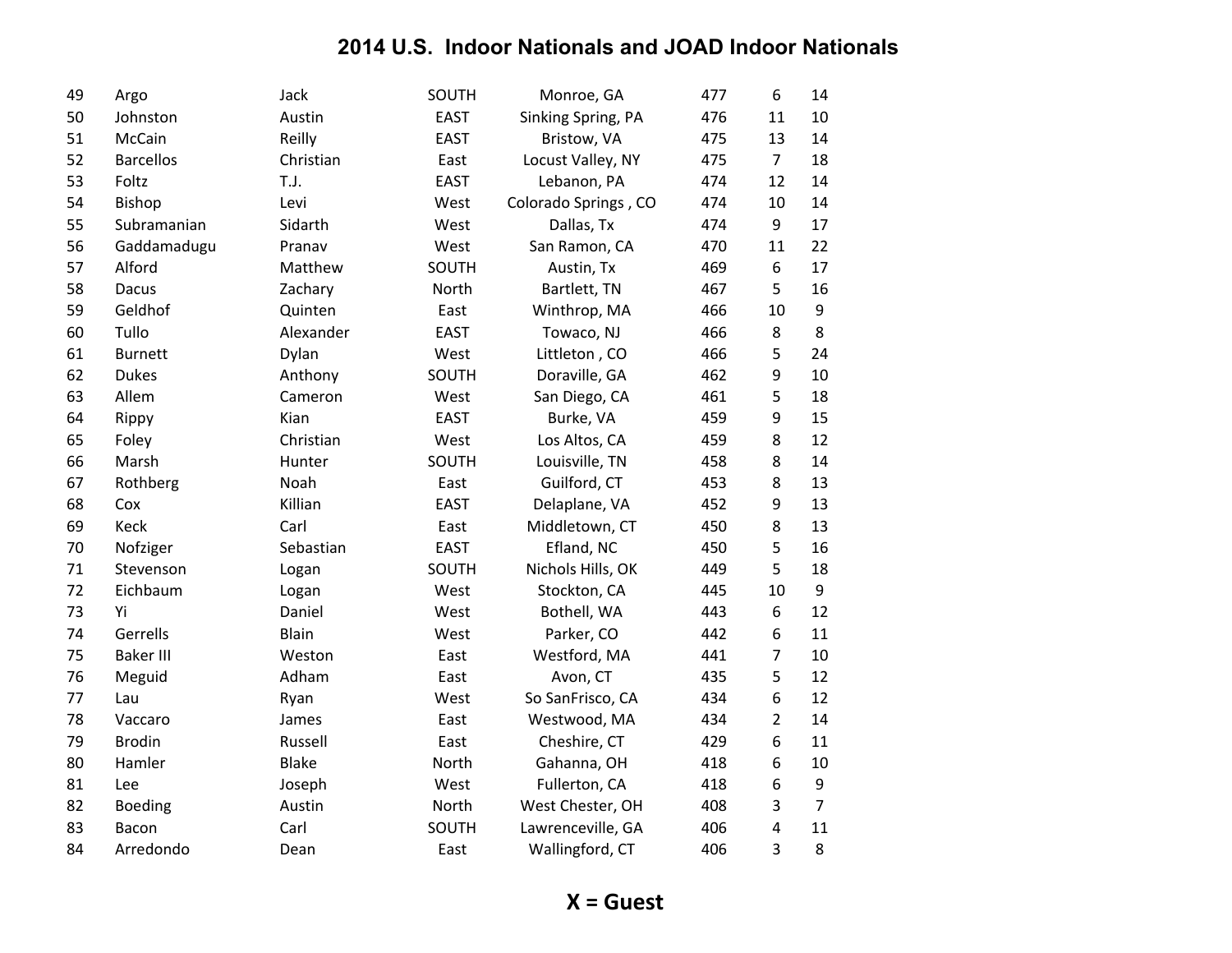| 85  | Paproski     | Kevin             | SOUTH       | Loganville, GA     | 401 | 5                | 12             |   |
|-----|--------------|-------------------|-------------|--------------------|-----|------------------|----------------|---|
| 86  | <b>Bucks</b> | Jacob             | <b>EAST</b> | Bainbridge, PA     | 400 | 3                | 12             |   |
| 87  | Choi         | Isaac             | East        | Plainsboro, NJ     | 399 | 7                | $\overline{7}$ |   |
| 88  | Steel        | Alexander         | East        | Dayton, NJ         | 399 | $\mathbf{1}$     | 12             |   |
| 89  | Guzman       | Ozzie             | West        | Chula Vista, CA    | 396 | $\mathbf{1}$     | $\overline{7}$ |   |
| 90  | Lee          | Yonghyun          | East        | Wallingford, CT    | 392 | 3                | 10             |   |
| 91  | Eichbaum     | Jared             | West        | Stockton, CA       | 392 | 2                | 10             |   |
| 92  | Pan          | Patrick           | West        | San Francisco, Ca  | 381 | 4                | 8              |   |
| 93  | Jukoski      | Zachary           | East        | Bow, NH            | 381 | 3                | $\overline{7}$ |   |
| 94  | Hutton       | Kai               | East        | Brooklyn, NY       | 372 | $\overline{2}$   | $\overline{7}$ |   |
| 95  | Lattmann     | Benjamin          | <b>EAST</b> | New Providence, NJ | 371 | 5                | $\overline{7}$ |   |
| 96  | Lio          | Jakob             | East        | Princeton, NJ      | 369 | $\overline{2}$   | 9              |   |
| 97  | Christiansen | Patrick           | West        | Everett, WA        | 366 | 6                | $\overline{2}$ |   |
| 98  | Saletta      | Steven            | West        | Granada Hills, CA  | 365 | 3                | $\overline{2}$ |   |
| 99  | Nelson       | Andrew            | East        | Derry, NH          | 365 | $\overline{2}$   | $\overline{7}$ |   |
| 100 | xu           | Jianming "Philip" | East        | Wallingford, CT    | 364 | 2                | 8              | X |
| 101 | Smith        | Tre'              | West        | Everett, WA        | 362 | 7                | 3              |   |
| 102 | Wyant        | Tommy             | <b>EAST</b> | Webster, NY        | 353 | 5                | 6              |   |
| 103 | Paul         | Benjamin          | <b>EAST</b> | Hillsborough, NC   | 352 | $\mathbf{1}$     | 11             |   |
| 104 | Albert       | Josh              | <b>EAST</b> | Chapel Hill, NC    | 348 | $\mathbf{1}$     | 10             |   |
| 105 | Lindeman     | <b>Blake</b>      | North       | West Chester, OH   | 347 | $\mathbf{1}$     | 12             |   |
| 106 | Arnold       | John              | SOUTH       | Atlanta, GA        | 342 | 5                | 6              |   |
| 107 | Dosker       | Cole              | West        | Larkspur, CA       | 341 | $\mathbf{1}$     | $\overline{7}$ |   |
| 108 | Monk         | Marc Henry        | <b>EAST</b> | Basking Ridge, NJ  | 334 | $\overline{2}$   | 5              |   |
| 109 | Fullwood     | James             | <b>EAST</b> | Stafford, VA       | 332 | $\mathbf{1}$     | 5              |   |
| 110 | Lambert      | William           | <b>EAST</b> | Hillsborough, NC   | 316 | $\overline{4}$   | $\overline{2}$ |   |
| 111 | Markantonis  | Minas             | East        | Wallingford, CT    | 298 | $\mathbf{1}$     | 6              |   |
| 112 | Locsin       | Jacob             | East        | Wallingford, CT    | 295 | $\boldsymbol{0}$ | $\pmb{4}$      |   |
| 113 | Corbin       | Jacob             | East        | Wilmington, MA     | 294 | 3                | 5              |   |
| 114 | White        | Riley             | North       | Midwest City, OK   | 288 | 2                | 4              |   |
| 115 | Whatley      | Tanner            | North       | Crestwood, KY      | 285 | $\mathbf{1}$     | 5              |   |
| 116 | Kim          | Jae Young         | East        | Wallingford, CT    | 278 | $\boldsymbol{0}$ | 5              | X |
| 117 | Beach        | Derek             | North       | Oskaloosa, KS      | 249 | $\overline{2}$   | 4              |   |
| 118 | McCoy        | Eric              | <b>EAST</b> | Fredericksburg, VA | 244 | $\boldsymbol{0}$ | 4              |   |
| 119 | Leinbach     | Shane             | <b>EAST</b> | Mohnton, PA        | 224 | $\pmb{0}$        | 3              |   |
| 120 | Keena        | Henry             | East        | Darien, CT         | 215 | $\mathbf 0$      | $\overline{2}$ |   |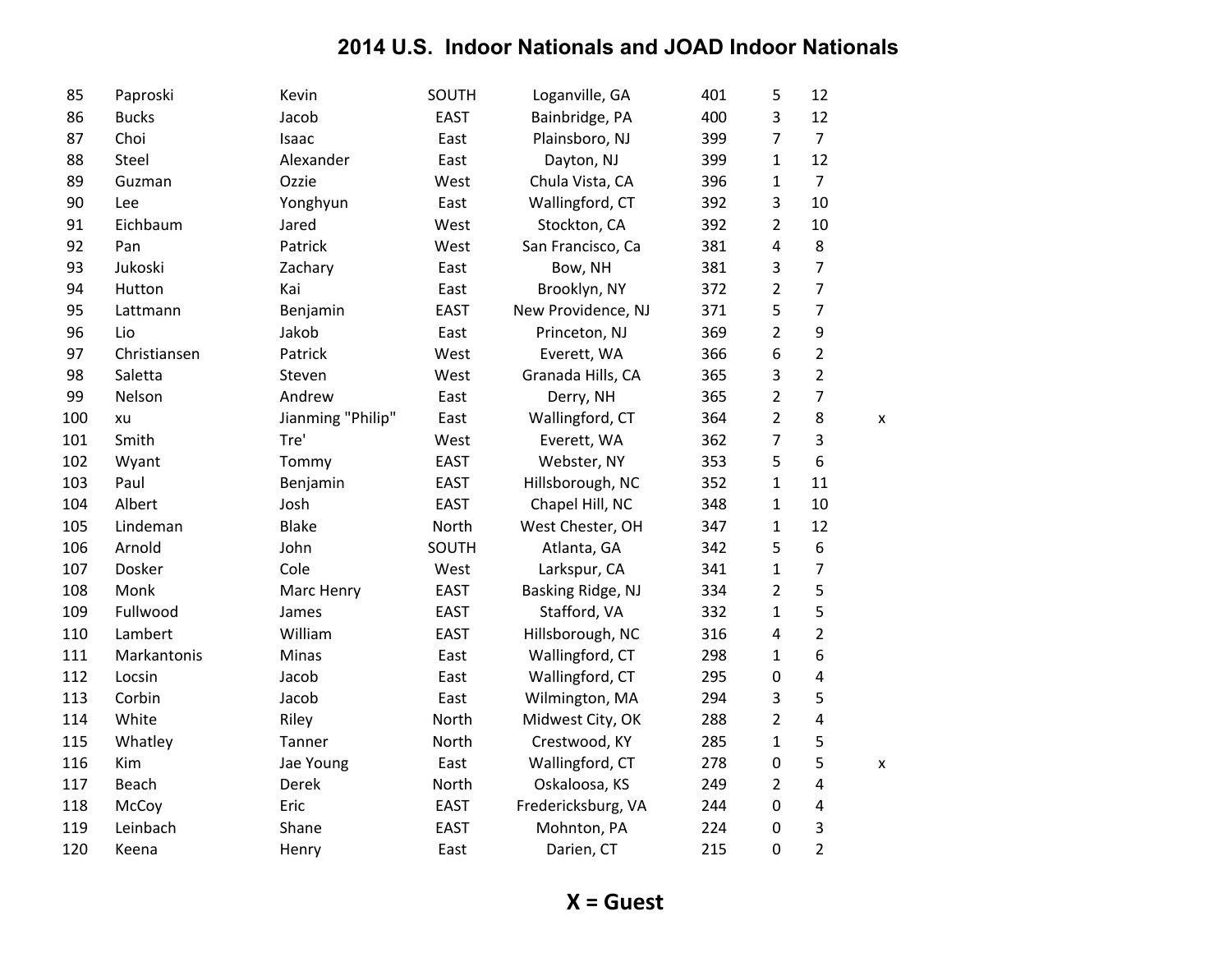| 121              | Zhou                             | Gaiting "Gary"    | East          | Wallingford, CT        | 200          | $\pmb{0}$ | $\mathbf{1}$ |              |
|------------------|----------------------------------|-------------------|---------------|------------------------|--------------|-----------|--------------|--------------|
|                  | <b>JOAD FEMALE CADET RECURVE</b> |                   |               |                        |              |           |              |              |
| <b>PLACE</b>     | <b>LAST NAME</b>                 | <b>FIRST NAME</b> | <b>REGION</b> | <b>HOMETOWN</b>        | <b>TOTAL</b> | 10's      | 9's          | <b>NOTES</b> |
| $\mathbf{1}$     | Claps                            | Eliana            | West          | Everett, WA            | 560          | 26        | 26           |              |
| $\overline{2}$   | Farr                             | Caity             | <b>EAST</b>   | Whitehouse Station, NJ | 559          | 27        | 25           |              |
| 3                | <b>Trafford</b>                  | Miriam            | SOUTH         | Shreveport, LA         | 557          | 26        | 25           |              |
| 4                | Lam                              | Julia             | East          | East Brunswick, NJ     | 556          | 25        | 27           |              |
| 5                | Tamayo                           | Amanda            | West          | Pasadena, CA           | 550          | 28        | 19           |              |
| 6                | Collins                          | Meghan            | SOUTH         | High Springs, FL       | 548          | 24        | 25           |              |
| $\overline{7}$   | Koval                            | Ashleigh          | <b>EAST</b>   | Elkton, MD             | 542          | 23        | 19           |              |
| $\,8\,$          | Kim                              | Grace             | West          | Irvine, CA             | 541          | 21        | 23           |              |
| $\boldsymbol{9}$ | <b>Drake</b>                     | Kelsey            | West          | Redmond, WA            | 540          | 24        | 19           |              |
| 10               | Jamison                          | Jerrica           | <b>EAST</b>   | Apollo, PA             | 535          | 23        | 18           |              |
| 11               | Hooper                           | Hana              | West          | Mercer Island, WA      | 535          | 22        | 20           |              |
| 12               | Nelson                           | Emily G.          | East          | Avon, CT               | 532          | 19        | 19           |              |
| 13               | Roop                             | Kimie             | West          | Monroe, WA             | 532          | 17        | 25           |              |
| 14               | Pan                              | Katherine         | West          | San Francisco, CA      | 530          | 14        | 27           |              |
| 15               | Smith                            | Isabelle          | North         | Lewis Center, OH       | 529          | 17        | 25           |              |
| 16               | Zenger                           | Andrea            | West          | Lynnwood, WA           | 529          | 14        | 25           |              |
| 17               | Venoms                           | Mikayla           | North         | Rockford, MI           | 528          | 22        | 18           |              |
| 18               | McAllister                       | Taylor            | North         | Royal Oak, MI          | 522          | 15        | 20           |              |
| 19               | <b>Drake</b>                     | Cara              | West          | Redmond, WA            | 520          | 19        | 18           |              |
| 20               | Kannan                           | Preethi           | SOUTH         | Katy, Tx               | 519          | 19        | 19           |              |
| 21               | Zataveski                        | Victoria          | <b>EAST</b>   | Quakertown, PA         | 515          | 12        | 27           |              |
| 22               | Ney                              | Emilee            | <b>EAST</b>   | Washington Boro, PA    | 511          | 10        | 21           |              |
| 23               | Staresinic                       | Claire            | <b>EAST</b>   | Valencia, PA           | 508          | 13        | 18           |              |
| 24               | Hassan                           | Anushka           | SOUTH         | Houston, Tx            | 507          | 13        | 21           |              |
| 25               | Sudore                           | Nicole            | West          | Redmond, WA            | 503          | 17        | 15           |              |
| 26               | Vella                            | Raven             | East          | Simsbury, CT           | 503          | 15        | 19           |              |
| 27               | Qi                               | Stephanie         | West          | Broomfield, CO         | 503          | 9         | 23           |              |
| 28               | Ferko                            | Kate              | West          | Valencia, CA           | 500          | 14        | 16           |              |
| 29               | Hoover                           | Elise             | <b>EAST</b>   | Centreville, VA        | 500          | 10        | 22           |              |
| 30               | Huang                            | Kaitlyn           | West          | Stockton, CA           | 499          | 12        | 19           |              |
| 31               | <b>Bivens</b>                    | Bayleigh          | SOUTH         | Newberry, FL           | 496          | 8         | 19           |              |
| 32               | Dungan                           | Olivia            | <b>EAST</b>   | Orefield, PA           | 495          | 9         | 25           |              |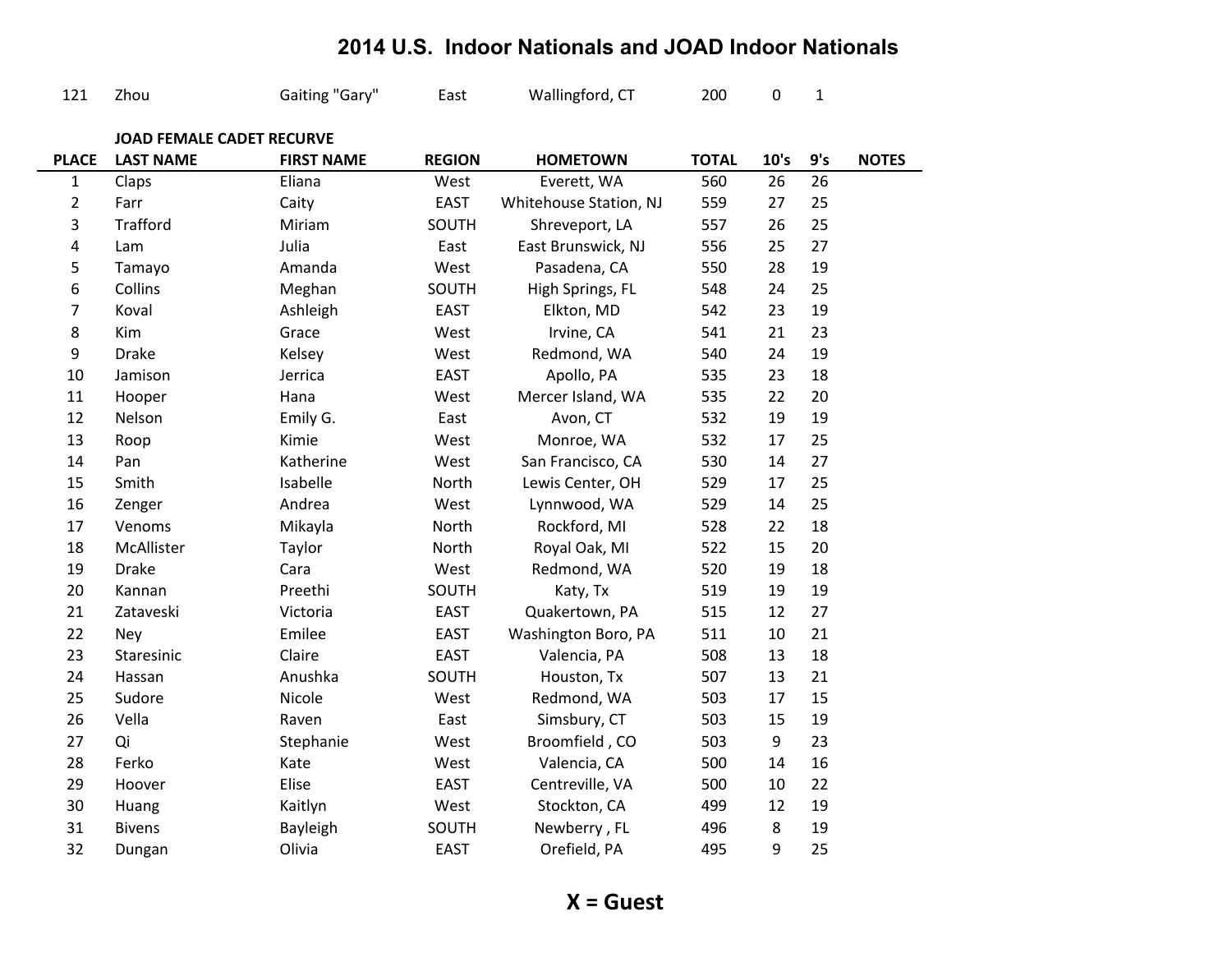| 33 | Hamlett         | <b>Brittani</b> | East         | West Orange, NJ            | 495 | 5              | 23             |   |
|----|-----------------|-----------------|--------------|----------------------------|-----|----------------|----------------|---|
| 34 | Van Der Swaagh  | Abigail         | East         | East Grosvenordale, CT     | 492 | 9              | 17             |   |
| 35 | <b>Brooks</b>   | Leah            | East         | Oxford, MA                 | 491 | 13             | 12             |   |
| 36 | <b>Burpeau</b>  | Coleen          | East         | Londonderry, NH            | 490 | 8              | 21             |   |
| 37 | Harris          | Emma            | SOUTH        | Tallahassee, FL            | 489 | 11             | 20             |   |
| 38 | Ramirez         | Gabrielle       | SOUTH        | Katy, Tx                   | 489 | 11             | 14             |   |
| 39 | McCullough      | Kayla           | <b>EAST</b>  | Sharpsville, PA            | 489 | 8              | 22             |   |
| 40 | Kennedy         | Sandra          | SOUTH        | Roswell, GA                | 488 | 12             | 16             |   |
| 41 | Majewski        | Nicole          | East         | Westbury, NY               | 487 | 6              | 23             |   |
| 42 | Norman          | Delaney         | West         | Kirkland, WA               | 486 | 5              | 21             |   |
| 43 | Polise          | Olivia          | East         | Chatham, NJ                | 485 | 9              | 16             |   |
| 44 | <b>Brambila</b> | Jessica         | West         | San Tran Valley, AZ        | 484 | 6              | 20             |   |
| 45 | Sleight-Panizo  | Maya            | West         | Novato, CA                 | 479 | 6              | 21             |   |
| 46 | Hong            | Audrey          | West         | Encino, CA                 | 479 | 5              | 20             |   |
| 47 | Johnston        | Christine       | West         | San Rafael, CA             | 478 | 10             | 14             |   |
| 48 | Reese           | Samantha        | <b>EAST</b>  | East Concord, NY           | 477 | 5              | 14             |   |
| 49 | Haley           | Cassie          | East         | Windham, NH                | 476 | 7              | 12             |   |
| 50 | Cho             | Yoonjoo         | <b>EAST</b>  | Ellicott, Non U.S. Citizen | 474 | 5              | 18             | X |
| 51 | Hunhoff         | Kendra          | <b>NORTH</b> | Yankton, SD                | 473 | 10             | 11             |   |
| 52 | Nair            | Anjna           | <b>EAST</b>  | Fairfax Station, VA        | 471 | 9              | 12             |   |
| 53 | Haynes          | Taylor          | West         | Woodinville, WA            | 471 | 6              | 14             |   |
| 54 | Simonsen        | Grace           | West         | lyons, CO                  | 469 | 7              | 13             |   |
| 55 | Artzberger      | Georgia         | North        | Birmingham, MI             | 468 | 8              | 17             |   |
| 56 | White           | Cailin          | West         | Monroe, WA                 | 464 | 11             | 8              |   |
| 57 | Phelps          | Rachel          | East         | Ledyard, CT                | 464 | 9              | 20             |   |
| 58 | Smith           | MacKenzie       | <b>NORTH</b> | Stillwater, MN             | 454 | 4              | 17             |   |
| 59 | Gray            | Morgan          | East         | Manchester, NH             | 452 | $\overline{7}$ | 14             |   |
| 60 | Choi            | Yoonyoung       | East         | Wallingford, CT            | 449 | $\overline{7}$ | 17             | X |
| 61 | Cracco          | Elise           | East         | Norton, MA                 | 445 | $\overline{7}$ | 8              |   |
| 62 | Kimmel          | McKenna         | <b>EAST</b>  | Lancaster, PA              | 445 | 4              | 13             |   |
| 63 | Gehring         | Katrina         | West         | Littleton, CO              | 445 | 3              | 14             |   |
| 64 | Strgar          | Emma            | West         | Eugene, OR                 | 438 | 5              | 13             |   |
| 65 | Conser          | Ruth            | West         | Oro Valley, AZ             | 437 | 5              | $\overline{7}$ |   |
| 66 | Hite            | Cora            | SOUTH        | Oviedo, FL                 | 437 | 4              | 17             |   |
| 67 | Hobbins         | Michaela        | North        | Dewitt, MI                 | 436 | 7              | 14             |   |
| 68 | LaCross         | Lyndzi          | East         | Fairfax, VT                | 435 | $\overline{7}$ | 10             |   |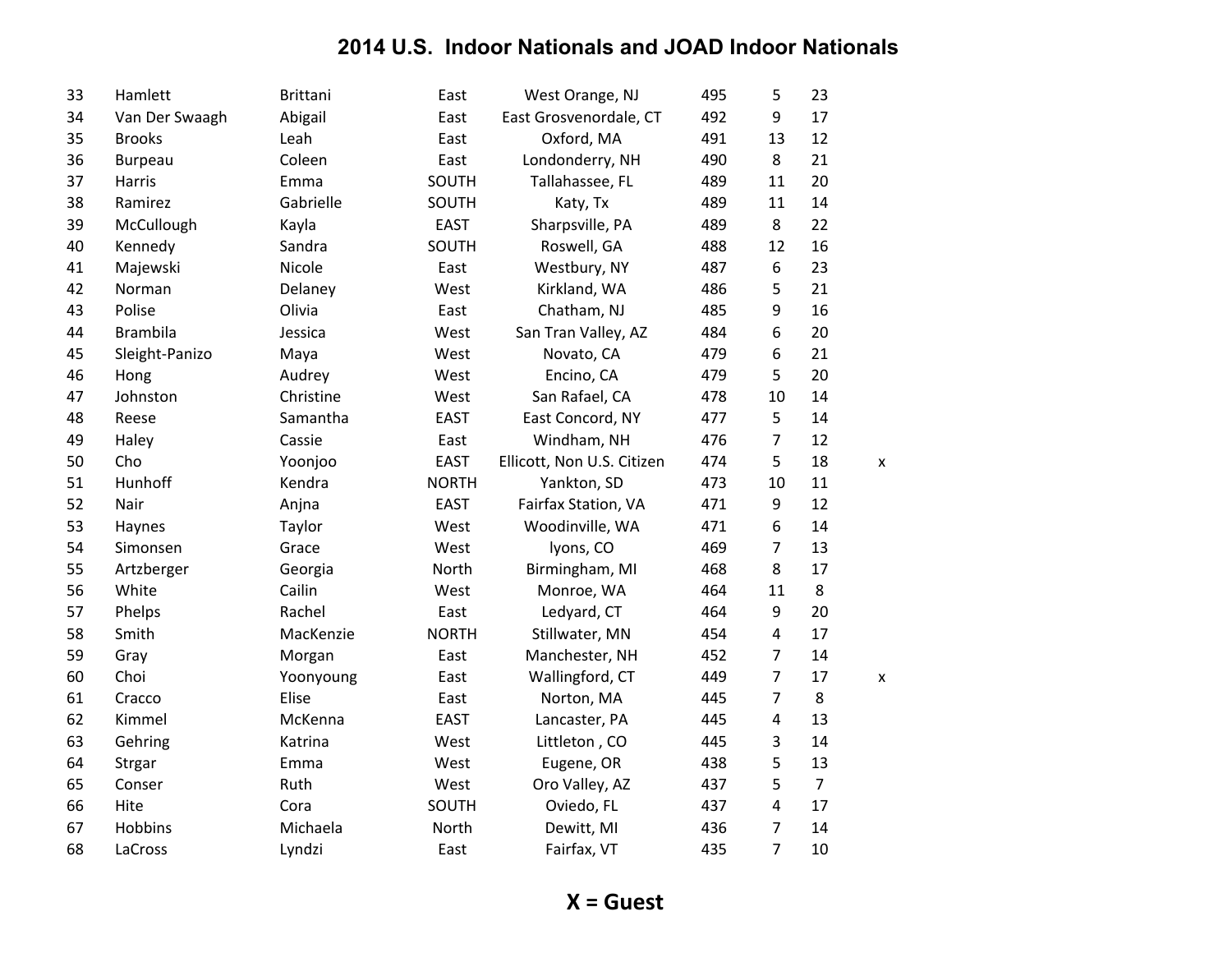| 69  | Clark            | Meg               | North        | Toledo, OH          | 435 | $\overline{7}$   | 5              |   |
|-----|------------------|-------------------|--------------|---------------------|-----|------------------|----------------|---|
| 70  | Mendoza          | Jasmin            | West         | Hayward, CA         | 434 | 4                | 11             |   |
| 71  | Atkinson         | Skylar Rae        | West         | Newberg, OR         | 433 | 7                | 13             |   |
| 72  | White            | Sabrina           | West         | Sumner, WA          | 432 | 5                | 10             |   |
| 73  | Kash             | Danielle          | <b>EAST</b>  | Holbrook, NY        | 431 | 2                | 10             |   |
| 74  | Armer            | Angela            | West         | Sante Fe, NM        | 428 | 3                | 11             |   |
| 75  | Jones            | <b>Briley</b>     | West         | Sedro Wooley, WA    | 428 | $\mathbf{1}$     | 9              |   |
| 76  | Thrift           | Sadie             | SOUTH        | Kennesaw, GA        | 427 | 3                | 10             |   |
| 77  | <b>Burk</b>      | Kaylee            | <b>EAST</b>  | Hermitage, PA       | 426 | 2                | 12             |   |
| 78  | Gray             | Hayden            | North        | Aurora, IL          | 424 | $\boldsymbol{9}$ | 8              |   |
| 79  | Galvez-Arango    | Hannah            | West         | Fountain Valley, CA | 421 | 3                | 12             |   |
| 80  | Lee              | Lydia             | <b>EAST</b>  | Ramsey, NJ          | 420 | 6                | 8              |   |
| 81  | Milne            | Arlyss            | East         | Foxboro, MA         | 419 | 10               | $\overline{7}$ |   |
| 82  | Cooperman        | Sarah             | <b>EAST</b>  | Chester, PA         | 417 | 5                | 8              |   |
| 83  | Ross             | Noelle            | West         | Discovery Bay, CA   | 416 | 5                | 8              |   |
| 84  | Hensley          | Emily             | <b>EAST</b>  | Darlington, MD      | 416 | 2                | 12             |   |
| 85  | Norman           | Haley             | SOUTH        | Pilot Point, Tx     | 412 | 6                | 13             |   |
| 86  | Hull             | Karina            | West         | Carlsbad, CA        | 404 | 4                | 8              |   |
| 87  | <b>Duke</b>      | Alexandra         | SOUTH        | Atlanta, GA         | 400 | 9                | $\overline{4}$ |   |
| 88  | Eisenhofer       | Hannah            | East         | Eastborough, MA     | 398 | $\mathbf{1}$     | 8              |   |
| 89  | Scoonover Nelson | M.E.              | <b>NORTH</b> | Eden Prairie, MN    | 394 | 7                | 7              |   |
| 90  | <b>Borthwick</b> | Phoebe            | West         | Kirkland, WA        | 392 | 3                | $\overline{4}$ |   |
| 91  | <b>Bollar</b>    | Kira              | West         | Loveland, CO        | 391 | 5                | $\overline{7}$ |   |
| 92  | Wong             | Peye "Alexandria" | East         | Flushing, NY        | 386 | 5                | 11             |   |
| 93  | Mulligan         | Alexandria        | SOUTH        | Oviedo, FL          | 383 | 4                | 8              |   |
| 94  | Hazen            | Grace             | West         | Highlands Ranch, CO | 383 | 3                | 8              |   |
| 95  | Uluatam          | Sophie            | East         | Andover, MA         | 378 | $\mathbf{1}$     | 10             |   |
| 96  | Donstad          | Anneliese         | West         | Roseville, CA       | 368 | $\overline{4}$   | 5              |   |
| 97  | La Rue           | Tara              | North        | Montgomery, MI      | 361 | 3                | 11             |   |
| 98  | Zatorski         | Megan             | West         | Parker, CO          | 361 | $\overline{2}$   | 6              |   |
| 99  | Palmieri         | Lauren            | <b>EAST</b>  | East Hanover, NJ    | 360 | 5                | $\overline{2}$ |   |
| 100 | Bernsley         | Devon             | East         | Wallingford, CT     | 355 | 6                | 8              |   |
| 101 | Zimmerman        | Cassandra         | <b>EAST</b>  | Valencia, PA        | 355 | $\overline{2}$   | 8              |   |
| 102 | Finemore         | Olivia            | East         | Wallingford, CT     | 347 | $\overline{2}$   | 12             | X |
| 103 | Fein             | DakotaRose        | <b>EAST</b>  | Wall Twp, NJ        | 344 | 6                | $\overline{4}$ |   |
| 104 | <b>Basso</b>     | Samantha          | SOUTH        | Martinez, GA        | 336 | $\overline{2}$   | $\overline{7}$ |   |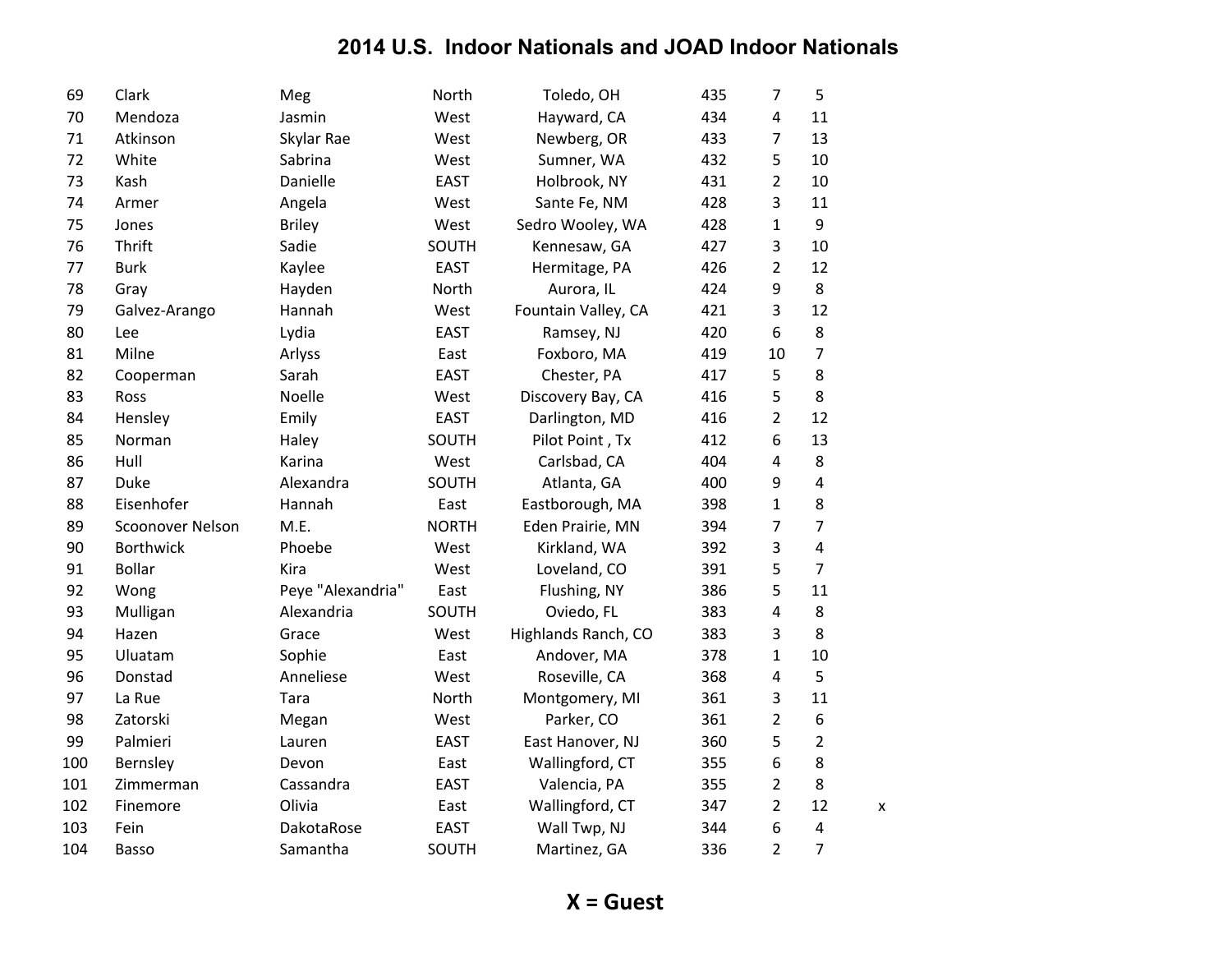| 105 | <b>Nieves</b>     | Andrea   | East         | Bronx, NY            | 331 | 2 | 6              |
|-----|-------------------|----------|--------------|----------------------|-----|---|----------------|
| 106 | Lathrom           | Kayla    | North        | Wichita, KS          | 326 | 2 | 4              |
| 107 | Harmon            | Katie    | SOUTH        | Canton, GA           | 319 | 5 | 4              |
| 108 | Pelattini         | Lilian   | West         | Walnut Creek, CA     | 319 | 2 | 5              |
| 109 | <b>Scruggs</b>    | Meredith | West         | Lake Stevens, WA     | 315 | 2 | 5              |
| 110 | Murphy            | Gwen     | SOUTH        | Wylie, Tx            | 313 | 4 | 4              |
| 111 | Olszewski         | Logan    | <b>EAST</b>  | King George, VA      | 310 | 2 | 6              |
| 112 | Kleinke           | Kathryn  | <b>NORTH</b> | Stillwater, MN       | 308 | 0 | 8              |
| 113 | Hanak             | Kendra   | West         | Boulder, CO          | 300 | 1 | 7              |
| 114 | <b>Nichols</b>    | Lindsey  | West         | Oceanside, CA        | 299 | 2 | 5              |
| 115 | Turner            | Elena    | East         | Wallingford, CT      | 294 | 0 | 7              |
| 116 | Von Schnackenberg | Mikaela  | SOUTH        | Alpharetta, GA       | 290 | 3 | 4              |
| 117 | Muti              | Caitlyn  | East         | Salem, NH            | 271 | 3 | 7              |
| 118 | Sobnosky          | Kelly    | <b>EAST</b>  | Hillsborough, NC     | 265 | 3 | 3              |
| 119 | Whentzel          | Lyndi    | SOUTH        | Martinez, GA         | 244 | 2 | 2              |
| 120 | Cruz              | КC       | West         | Colorado Springs, CO | 242 | 2 | 3              |
| 121 | Kim               | Rachael  | West         | Newport Coast, CA    | 223 | 4 | 6              |
| 122 | <b>Barton</b>     | Gianna   | East         | Berkley, MA          | 217 | 0 | 5              |
| 123 | Santee            | Sophi    | North        | Lawrence, KS         | 215 | 0 | 2              |
| 124 | Satkus            | Jacklyn  | East         | Merrimac, MA         | 203 | 2 | 0              |
| 125 | Tett              | Alison   | <b>EAST</b>  | Leesburg, VA         | 193 | 0 | 2              |
| 126 | Covolo            | Courtney | West         | Modesto, CA          | 130 | 1 | $\overline{2}$ |

#### **JOAD MALE CADET COMPOUND**

| <b>PLACE</b> | <b>LAST NAME</b> | <b>FIRST NAME</b> | <b>REGION</b> | <b>HOMETOWN</b>   | <b>TOTAL</b> | 10's | 9's | <b>NOTES</b> |
|--------------|------------------|-------------------|---------------|-------------------|--------------|------|-----|--------------|
| $1 - TIE$    | Moffett          | Aaron             | <b>EAST</b>   | Hermitage, PA     | 581          | 41   | 19  |              |
| $1 - TIE$    | Suddeth          | Jared             | North         | Grand Blanc, MI   | 581          | 41   | 19  |              |
| 3            | Eilinger         | Hayden            | EAST          | Hollis Center, ME | 580          | 40   | 20  |              |
| 4            | Marcozzi         | Gabriel           | EAST          | Media, PA         | 578          | 38   | 22  |              |
| 5            | Hanley           | Kolby             | East          | Cambridge, VT     | 577          | 37   | 23  |              |
| 6            | McGeorge         | Dillon            | SOUTH         | Loganville, GA    | 577          | 33   | 26  |              |
| 7            | Preston          | Kyle              | North         | Grand Blanc, MI   | 576          | 37   | 22  |              |
| 8            | Bell             | Jimmy             | East          | Brookline, MA     | 576          | 36   | 24  |              |
| 9            | Ragon            | Blake             | SOUTH         | Milner, GA        | 575          | 35   | 25  |              |
| 10           | Sackschewsky     | Dylan             | West          | Castle Rock, CO   | 574          | 34   | 26  |              |
| 11           | <b>Bunker</b>    | Logan             | West          | Spokane, WA       | 573          | 34   | 25  |              |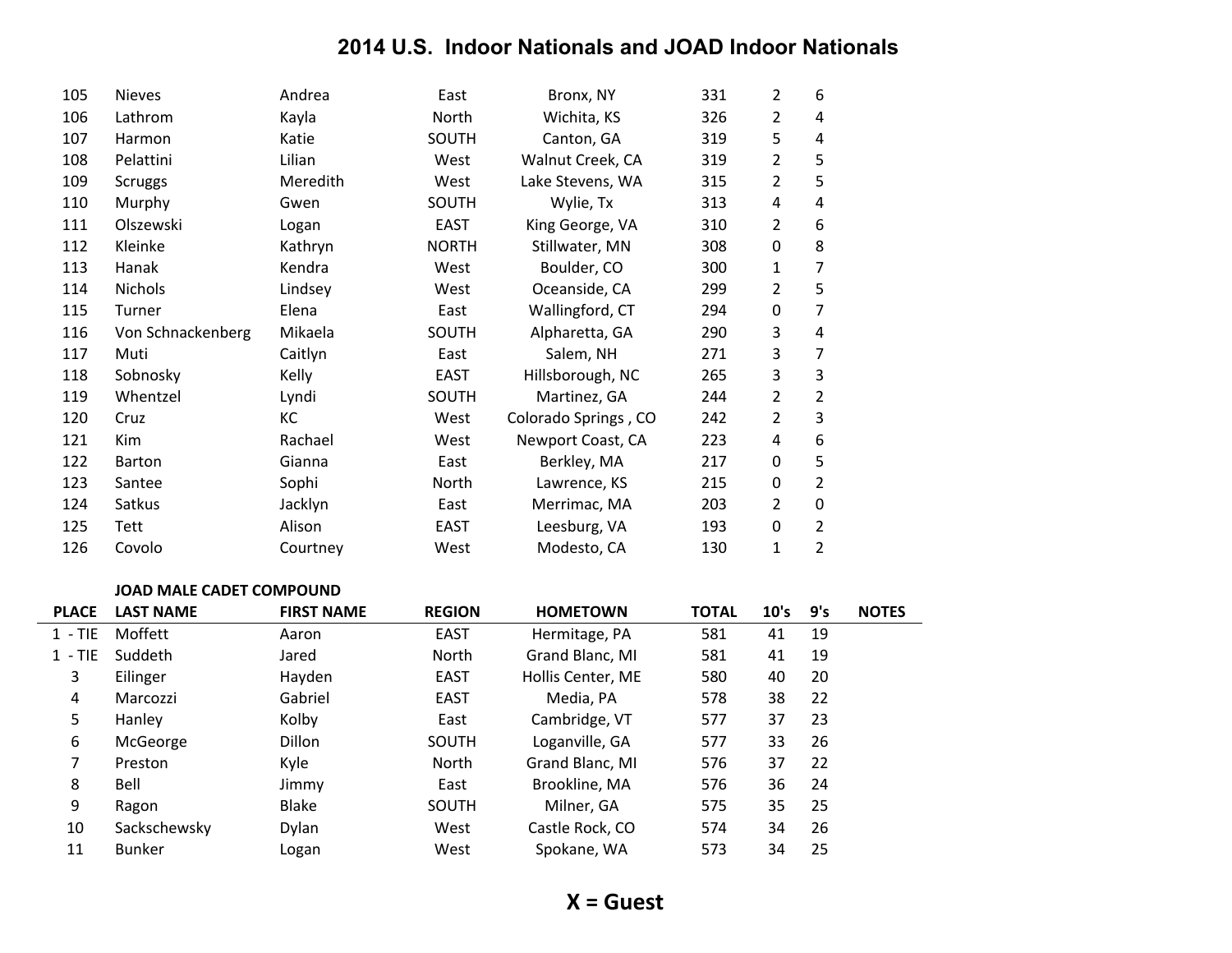|                 | 12 - TIE Christensen | Kaden        | West         | Tooele, UT         | 573 | 33 | 27 |
|-----------------|----------------------|--------------|--------------|--------------------|-----|----|----|
| $12 - TIE$      | Clayton              | Kevin        | <b>EAST</b>  | Alexandria, VA     | 573 | 33 | 27 |
| $12 - TIE$      | Menke                | Matthew      | <b>NORTH</b> | St. Cloud, MN      | 573 | 33 | 27 |
| 15              | Miller               | Dustin       | North        | Milan, MI          | 572 | 33 | 26 |
| 16              | Laux                 | Zachary      | North        | Lowell, MI         | 572 | 31 | 29 |
| 17              | Mouchabeck           | Nicolas      | SOUTH        | Stone Mojntain, GA | 570 | 30 | 30 |
| 18              | Tompkins             | Mason        | North        | Frankfort, KY      | 568 | 28 | 32 |
| 19              | Boogaard             | Tyler        | North        | Holt, MI           | 567 | 34 | 26 |
| 20              | Laux                 | Jared        | North        | Lowell, MI         | 567 | 30 | 27 |
| 21              | Spencer              | Cole         | EAST         | Sweet Valley, PA   | 566 | 27 | 32 |
| 22              | Feterl               | Cole         | <b>NORTH</b> | Lennox, SD         | 566 | 26 | 34 |
| 23              | Bell                 | Montana      | SOUTH        | Cairo, GA          | 565 | 26 | 33 |
| 24              | Filer                | Jacob        | <b>EAST</b>  | Mercer, PA         | 565 | 26 | 32 |
| 25              | Benadum              | Jordan       | North        | Saline, MI         | 565 | 25 | 35 |
| 26              | Pittman              | Jeremy       | North        | Brownstown, MI     | 564 | 25 | 34 |
| 27              | Hayward              | <b>Brent</b> | North        | Gibsonburg, OH     | 563 | 34 | 24 |
| 28              | Sheehan              | Jack         | East         | Jamison, PA        | 563 | 25 | 33 |
| 29              | Franck               | Andrew       | <b>NORTH</b> | Ham Lake, MN       | 563 | 24 | 35 |
| 30              | Sholley              | Logan        | <b>EAST</b>  | Myerstown, PA      | 561 | 22 | 37 |
| 31              | Williard             | Jordan       | <b>EAST</b>  | Lancaster, PA      | 561 | 21 | 39 |
| 32              | Meunier              | Seth         | East         | Fairfax, VT        | 560 | 20 | 40 |
| 33              | Cummings             | Aaron        | <b>EAST</b>  | Mountville, PA     | 557 | 22 | 34 |
| 34              | Henck                | Travis       | <b>EAST</b>  | Transfer, PA       | 557 | 21 | 36 |
| 35              | Mouchabeck           | Andrew       | SOUTH        | Stone Mountain, GA | 557 | 20 | 37 |
| $36 - TIE$      | Eckert               | Devin        | North        | Milan, MI          | 557 | 19 | 39 |
| 36 - TIE Schaaf |                      | Zachary      | West         | Sacramento, CA     | 557 | 19 | 39 |
| 38              | Johnson              | Cody         | West         | New River, AZ      | 557 | 17 | 43 |
| 39              | Haniman              | <b>Blake</b> | SOUTH        | Fort Pierce, FL    | 555 | 18 | 39 |
| $40 - TIE$      | Kathrins             | Alex         | West         | Glendale, AZ       | 554 | 16 | 42 |
| $40 - TIE$      | Reuter               | Caleb        | North        | Woodstock, IL      | 554 | 16 | 42 |
| 42              | Francis              | Tanner       | East         | Isle La Motte, VT  | 552 | 17 | 38 |
| 43              | Pettit               | Jacob        | West         | Sedalia, CO        | 552 | 15 | 42 |
| 44              | Huff                 | Gavin        | SOUTH        | Lilburn, GA        | 552 | 14 | 44 |
| 45              | Nysven               | Elliot       | North        |                    | 552 | 13 | 46 |
| 46              | Piette               | Graeme       | East         | Carlisle, MA       | 551 | 17 | 37 |
| 47 - TIE        | <b>Brant</b>         | Cody         | <b>EAST</b>  | Greenville, PA     | 551 | 15 | 41 |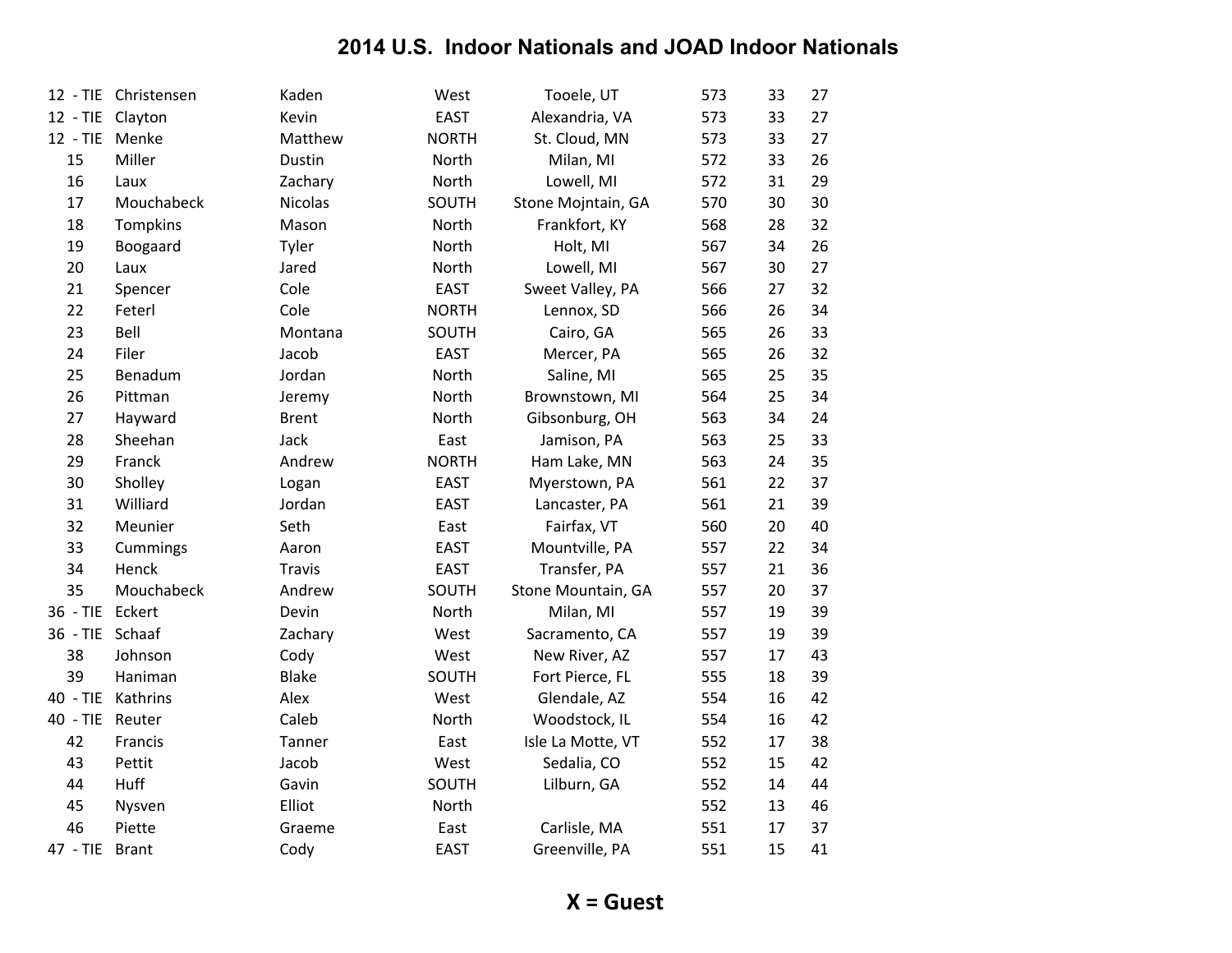| 47 - TIE | DiGregorio    | Michael        | East         | Staten Island, NY   | 551 | 15               | 41 |
|----------|---------------|----------------|--------------|---------------------|-----|------------------|----|
| 49       | Hurlburt      | Cody           | <b>NORTH</b> | Sibley, IA          | 551 | 14               | 43 |
| 50       | Ozyp          | John           | SOUTH        | Pearland, Tx        | 548 | 18               | 32 |
| 51       | Sawyer        | Michael        | East         |                     | 546 | 17               | 38 |
| 52       | York          | Justin         | <b>EAST</b>  | Midlothian, VA      | 545 | 12               | 42 |
| 53       | Thompson      | Wyatt          | North        | Columbia, MO        | 545 | 12               | 41 |
| 54       | <b>Boies</b>  | Tyler          | West         | South Prairie, WA   | 544 | 15               | 36 |
| 55       | Shuey         | <b>Brandon</b> | <b>NORTH</b> | Yankton, SD         | 544 | 13               | 39 |
| 56       | Wright        | Devin          | West         | Sparks, NV          | 544 | 11               | 42 |
| 57       | Travaille     | Chad           | <b>NORTH</b> | Sibley, MN          | 544 | 10               | 45 |
| 58       | Ling          | Alex           | <b>EAST</b>  | East Brunswick, NJ  | 543 | 18               | 34 |
| 59       | Flores        | Evan           | West         | Johnstown, co       | 543 | 14               | 36 |
| 60       | Karl          | Casey          | West         | Evergreen, CO       | 542 | 11               | 41 |
| 61       | Watford       | Jake           | SOUTH        | Lawrenceville, GA   | 540 | 11               | 39 |
| 62       | Voight        | Hunter         | <b>EAST</b>  | Fredericksburg, PA  | 539 | 13               | 37 |
| 63       | Perrego       | Jonathan       | West         | Fort Collins, CO    | 538 | 16               | 36 |
| 64       | Alicandro     | Daniel         | East         | Worcester, MA       | 538 | 8                | 44 |
| 65       | Perrier       | CJ             | East         | Nesconset, NY       | 536 | 13               | 33 |
| 66       | Lopez         | Samuel         | West         | Phoenix, AZ         | 536 | 10               | 38 |
| 67       | <b>Bulten</b> | caleb          | West         | Albuquerque, NM     | 534 | 13               | 34 |
| 68       | Alden         | Nicholas       | East         | Jeffersonville, VT  | 532 | 11               | 35 |
| 69       | Corriher      | Christopher    | <b>EAST</b>  | Charlotte, NC       | 530 | 10               | 38 |
| 70       | Bond          | Matthew        | <b>EAST</b>  | Lake Ariel, PA      | 530 | $\boldsymbol{9}$ | 37 |
| 71       | Phlieger      | Kenyan         | West         | Albuquerque, NM     | 530 | 8                | 35 |
| 72       | Lipke         | benjamin       | West         | Tijeras, NM         | 528 | 9                | 32 |
| 73       | Zummo         | Nicholas       | <b>EAST</b>  | Center Moriches, NY | 528 | $\overline{3}$   | 42 |
| 74       | Coloma        | Connor         | West         | Lynnwood, WA        | 527 | 14               | 33 |
| 75       | Tilton        | Michael        | East         | Boxford, MA         | 527 | 8                | 34 |
| 76       | Lewis         | Andrew         | <b>EAST</b>  | Cheswick, PA        | 527 | 4                | 42 |
| 77       | Laramie       | Aidan          | North        | Huntly, IL          | 525 | 10               | 34 |
| 78       | McMahon       | Trevor         | North        | Birmingham, MI      | 523 | $\overline{7}$   | 36 |
| 79       | Cheng         | Howard         | SOUTH        | Atlanta, GA         | 523 | $\overline{4}$   | 36 |
| 80       | Dixon         | Skyler         | SOUTH        | Atlanta, GA         | 519 | 6                | 37 |
| 81       | Petro         | Daniel         | North        | Naperville, IL      | 519 | 3                | 37 |
| 82       | Shemet        | Ashton         | East         | East Moriches, NY   | 515 | $\overline{7}$   | 34 |
| 83       | Davis         | Mitchell       | North        | Hennessey, OK       | 511 | 6                | 31 |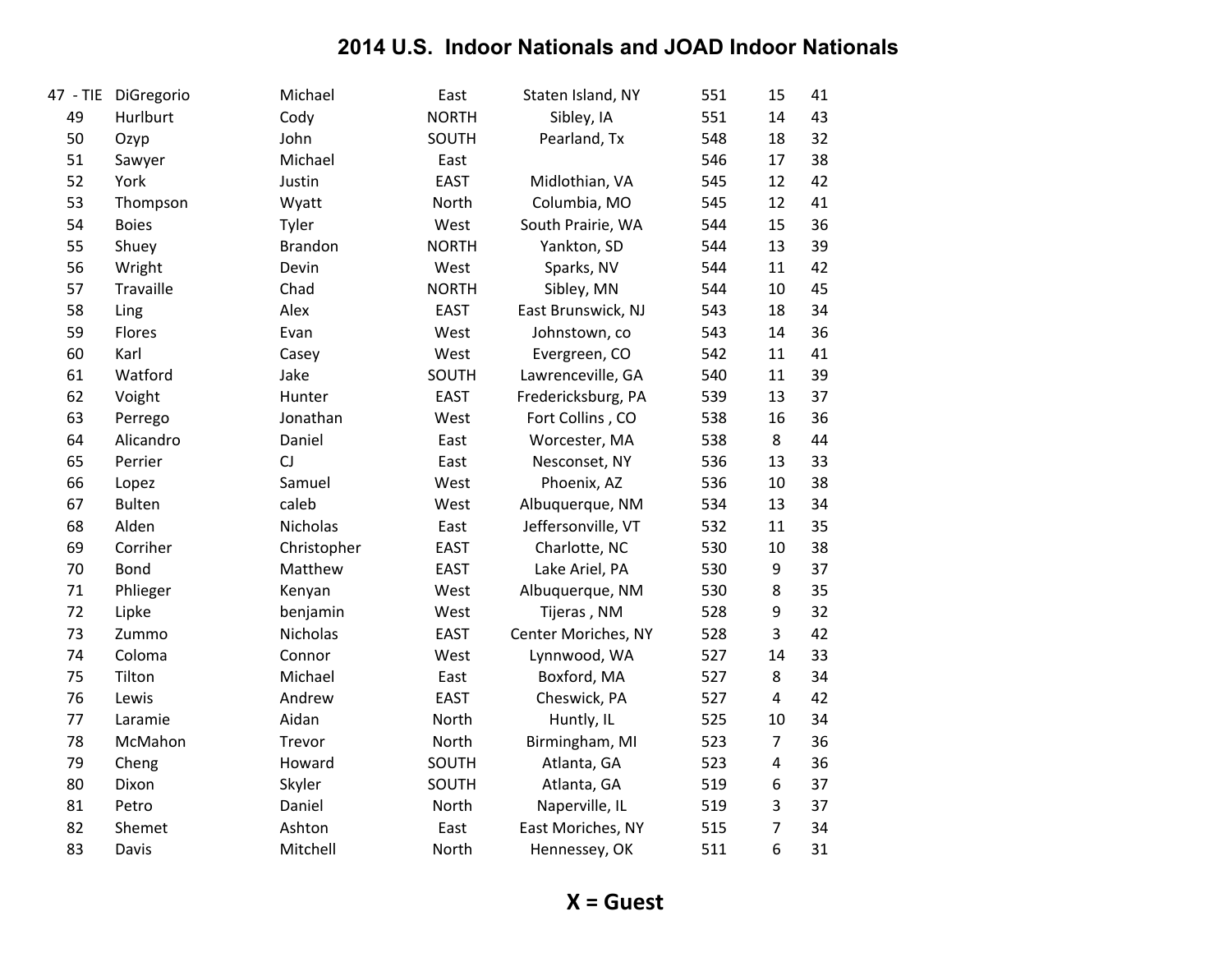| 84  | Cliett              | Jebediah       | <b>SOUTH</b> | Dawson, GA        | 511 | 5 | 42             |
|-----|---------------------|----------------|--------------|-------------------|-----|---|----------------|
| 85  | Hines               | Jacob          | East         | Salisbury, MA     | 509 | 3 | 34             |
| 86  | Murphy              | Kalob          | East         | St Albans, VT     | 507 | 6 | 31             |
| 87  | Peterson            | Russell        | West         | Littleton, CO     | 503 | 1 | 32             |
| 88  | Manning             | Trapper        | SOUTH        | Grovetown, GA     | 498 | 5 | 33             |
| 89  | Wu                  | Alex           | SOUTH        | Katy, Tx          | 493 | 6 | 24             |
| 90  | Dinsmore            | Matthew        | North        | New Albany, OH    | 485 | 3 | 26             |
| 91  | <b>Bridenbecker</b> | Jacob          | West         | Bothell, WA       | 475 | 5 | 19             |
| 92  | Kuehl               | Remington      | <b>NORTH</b> | Trimont, MN       | 467 | 3 | 23             |
| 93  | Koschay             | Ryan           | North        | Haslett, MI       | 465 | 1 | 23             |
| 94  | Doran               | Gabriel        | East         | Swanton, VT       | 460 | 5 | 18             |
| 95  | <b>Bruyette</b>     | Tyler          | East         | Swanton, VT       | 457 | 6 | 20             |
| 96  | Maxwell             | Joel           | West         | Woodinville, WA   | 457 | 3 | 19             |
| 97  | Mcglashan           | Matthew        | SOUTH        | Claxton, GA       | 453 | 2 | 20             |
| 98  | Daoust              | Jared          | East         | Cherry Valley, MA | 376 | 0 | 9              |
| 99  | Withrow             | Shawn          | SOUTH        | Lavonia, GA       | 372 | 4 | 8              |
| 100 | Ouimette            | <b>Nicolas</b> | East         | Worcester, MA     | 351 | 2 | 10             |
| 101 | Kibbe               | Will           | SOUTH        | Atlanta, GA       | 240 | 0 | $\overline{2}$ |

#### **JOAD FEMALE CADET COMPOUND**

| <b>PLACE</b> | <b>LAST NAME</b> | <b>FIRST NAME</b> | <b>REGION</b> | <b>HOMETOWN</b> | <b>TOTAL</b> | 10's | 9's | <b>NOTES</b> |
|--------------|------------------|-------------------|---------------|-----------------|--------------|------|-----|--------------|
| $1 - TIE$    | Allen            | Emily             | West          | Edgewood, NM    | 573          | 34   | 25  |              |
| $1 - TIE$    | Cox              | Cassidy           | West          | Albuquerque, nm | 573          | 34   | 25  |              |
| 3            | Canaday          | Allie             | SOUTH         | Yukon, OK       | 570          | 30   | 30  |              |
| 4            | Chretien         | Kaitlyn           | East          | Middleboro, MA  | 566          | 28   | 30  |              |
| 5            | Hardin           | Hannah            | SOUTH         | Snellville, GA  | 566          | 26   | 34  |              |
| 6            | Petitt           | Meagan            | SOUTH         | Valrico, FL     | 564          | 25   | 34  |              |
| 7            | Webb             | Morgan            | North         | Durand, MI      | 563          | 23   | 37  |              |
| 8            | Gianos           | Sarah             | East          | Sterling, MA    | 562          | 24   | 34  |              |
| $9 - TIE$    | Crook            | Dahlia            | North         | Piedmont, KS    | 562          | 22   | 38  |              |
| $9 - TIE$    | Miller           | <b>Brooke</b>     | North         | Lewistown, MO   | 562          | 22   | 38  |              |
| 11           | Strachan         | Sophia            | East          | Frederick, MD   | 561          | 22   | 37  |              |
| 12           | Papalimberis     | Arielle           | East          | Falmouth, ME    | 559          | 23   | 33  |              |
| 13           | Blazek           | Allie             | West          | Broomfield, CO  | 558          | 19   | 40  |              |
| 14           | Ruiz             | Alexis            | West          | Phoenix, AZ     | 555          | 19   | 39  |              |
| 15           | Locklin          | Jordan            | North         | Bethlehem, GA   | 554          | 18   | 39  |              |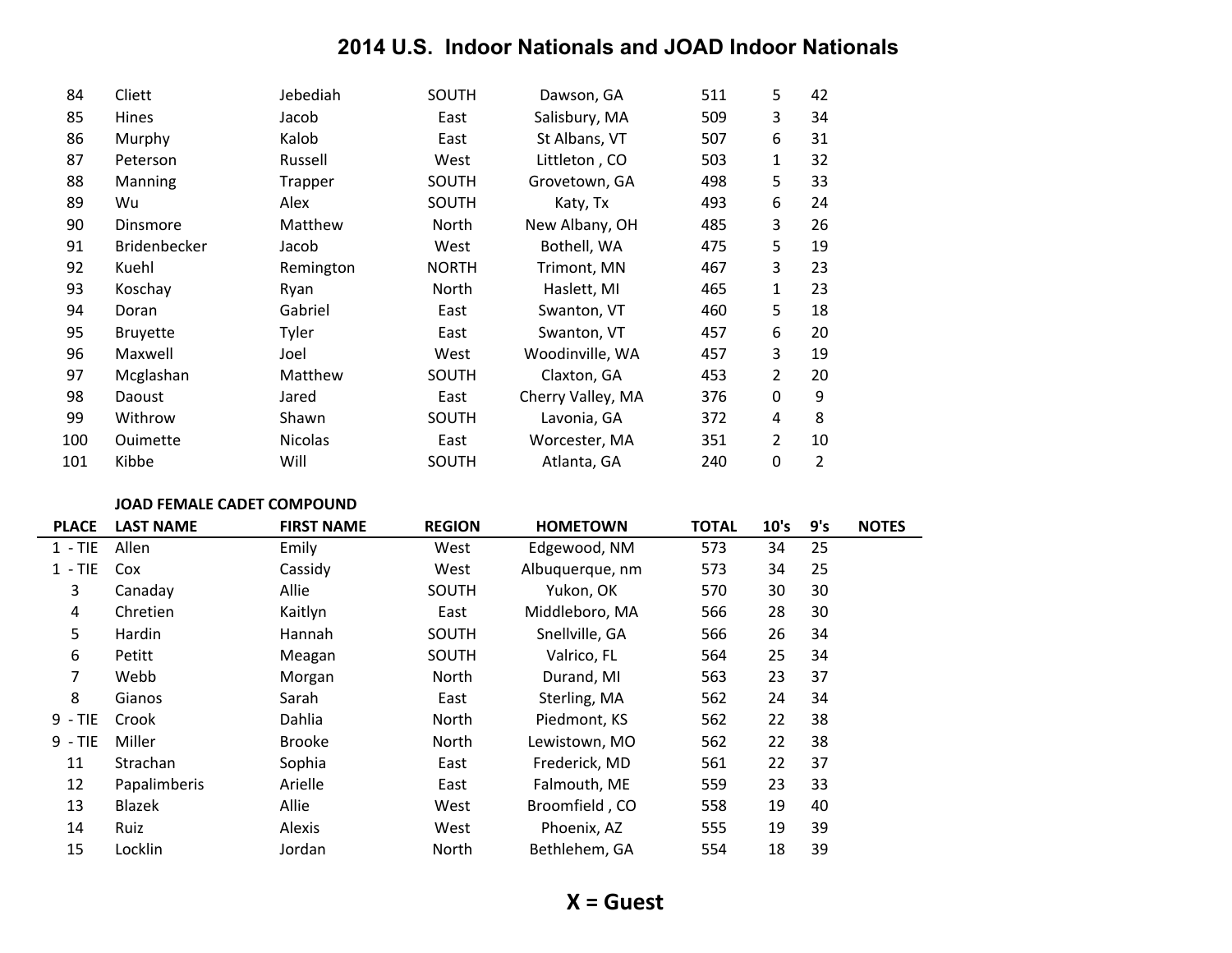| 16 | Comollo       | Kayleigh        | East         | Vernon, CT          | 552 | 16             | 40 |   |
|----|---------------|-----------------|--------------|---------------------|-----|----------------|----|---|
| 17 | <b>Butler</b> | <b>Blakelee</b> | West         | Phoenix, AZ         | 547 | 11             | 46 |   |
| 18 | Hanna         | Kierstin        | North        | Sylvania, OH        | 544 | 18             | 36 |   |
| 19 | Lafoy         | Allysa          | North        | Metamora, MI        | 544 | 12             | 40 |   |
| 20 | Humphries     | Julianne        | East         | Pembroke, MA        | 543 | 14             | 37 |   |
| 21 | O'Rourke      | Grace           | North        | Pewaukee, WI        | 543 | 10             | 44 |   |
| 22 | Kamilar       | Victoria        | SOUTH        | Wylie, Tx           | 543 | $9\,$          | 45 |   |
| 23 | Stoltzfus     | Mariel          | <b>EAST</b>  | Kinzers, PA         | 542 | $\overline{7}$ | 48 |   |
| 24 | Reynolds      | Adeline         | West         | Castle Rock, CO     | 538 | 11             | 40 |   |
| 25 | Higginbotham  | Kathryn         | <b>EAST</b>  | Staten Island, NY   | 537 | 11             | 38 |   |
| 26 | Thompson      | Emma            | North        | Columbia, MO        | 535 | 23             | 34 |   |
| 27 | Timmermann    | Sarah           | North        | Willis, MI          | 535 | $\overline{4}$ | 48 |   |
| 28 | Hoffer        | Kayla           | <b>EAST</b>  | Hummelstown, PA     | 534 | 11             | 35 |   |
| 29 | Taylor        | Samantha        | West         | Highlands Ranch, CO | 534 | 6              | 46 |   |
| 30 | Cliett        | Jessica         | SOUTH        | Dawson, GA          | 533 | 8              | 40 |   |
| 31 | Winn          | Kelly           | West         | Sedalia, CO         | 532 | 10             | 37 |   |
| 32 | Rogers        | Amber           | SOUTH        | San Antonio, Tx     | 532 | $\overline{7}$ | 40 |   |
| 33 | Michel        | Lindsay         | <b>EAST</b>  | Malvern, PA         | 530 | 10             | 36 |   |
| 34 | Heller        | Courtney        | East         | Tenafly, NJ         | 525 | $\,8\,$        | 35 |   |
| 35 | Laukaitis     | Anna            | East         | Barre, MA           | 522 | 5              | 37 |   |
| 36 | Li            | Qingyue         | West         | Seattle, WA         | 522 | 5              | 36 | X |
| 37 | Reighley      | Mikayla         | North        | Okemos, MI          | 520 | 14             | 22 |   |
| 38 | Klaassen      | Ellie           | <b>NORTH</b> | Sibley, IA          | 519 | 19             | 24 |   |
| 39 | Clawson       | Molly           | North        | Columbus, OH        | 519 | $\overline{4}$ | 30 |   |
| 40 | Warren        | Allison         | SOUTH        | Orlando, OK         | 518 | $\,8\,$        | 31 |   |
| 41 | Ray           | Nikol           | North        | Romulus, MI         | 515 | 9              | 26 |   |
| 42 | Smith         | Sara            | North        | Milan, MI           | 509 | 8              | 25 |   |
| 43 | <b>Beukes</b> | Emile           | West         | Redmond, WA         | 508 | $\mathbf{1}$   | 34 |   |
| 44 | Moore         | Julia           | North        | Allen Park, MI      | 507 | 6              | 31 |   |
| 45 | Elliott       | Taylor          | SOUTH        | Oxford, GA          | 505 | $\overline{4}$ | 29 |   |
| 46 | Huffman       | Paige           | West         | Brighton, Co        | 503 | 8              | 25 |   |
| 47 | <b>Barger</b> | Samantha        | West         | Windsor, CO         | 503 | 3              | 38 |   |
| 48 | Taylor        | Carson          | <b>EAST</b>  | Maidens, VA         | 498 | $\overline{4}$ | 28 |   |
| 49 | Grant         | Sydney          | SOUTH        | Macon, GA           | 497 | 5              | 26 |   |
| 50 | Snyder        | Grace           | <b>EAST</b>  | Lebanon, PA         | 495 | 6              | 32 |   |
| 51 | Mullen        | <b>Brenna</b>   | <b>NORTH</b> | Sioux Falls, SD     | 486 | 12             | 13 |   |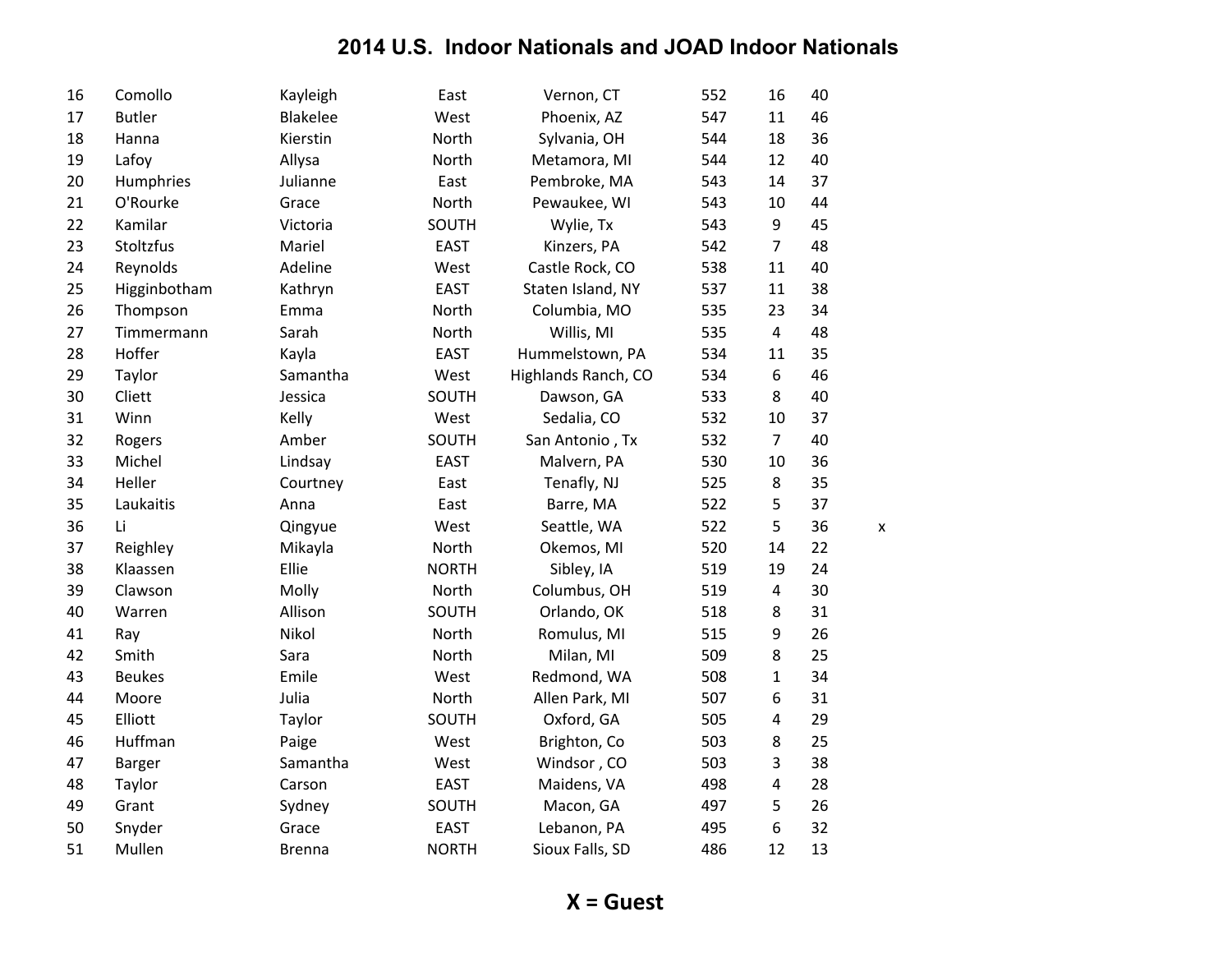| 52 | <b>Bouchard</b> | Jenna           | East        | Georgia, VT         | 480 | 3 | 22 |
|----|-----------------|-----------------|-------------|---------------------|-----|---|----|
| 53 | Peterman        | Emma            | <b>EAST</b> | Leechburg, PA       | 469 | 5 | 18 |
| 54 | <b>Dhaenens</b> | Hanna           | West        | Bonney Lake, WA     | 466 | 2 | 18 |
| 55 | Alejandre       | Caitlin         | North       | Marengo, IL         | 462 | 5 | 16 |
| 56 | Almonte         | Maegan          | East        | Germantown, MD      | 462 | 0 | 21 |
| 57 | Montuori        | <b>Isabella</b> | East        | Eastborough, MA     | 454 | 2 | 23 |
| 58 | O'Brien         | Kelly           | East        | West Brookfield, MA | 448 | 1 | 21 |
| 59 | <b>Sauers</b>   | Mackenna        | North       | Romulus, MI         | 442 | 1 | 12 |
| 60 | O'Neill         | Sarah           | SOUTH       | Kingwood, Tx        | 436 | 2 | 15 |
| 61 | Marimpietri     | Jessica         | North       | Monroe, MI          | 419 | 1 | 17 |
| 62 | Kearfott        | <b>Brittany</b> | North       | Commerce, MI        | 417 | 0 | 12 |
| 63 | Petrotta        | Abigail         | North       | Oakland TWP, MI     | 403 | 0 | 13 |
| 64 | Rutkowski       | <b>Hannah</b>   | North       | Curtice, OH         | 390 | 3 | 23 |
| 65 | Day             | Taylor          | North       | Del City, OK        | 390 | 1 | 12 |
| 66 | Greenslit       | Jessica         | East        | Oakham, MA          | 388 | 3 | 11 |
| 67 | Horan           | Sarah           | North       | Okemos, MI          | 385 | 2 | 13 |
| 68 | Pappas          | Emily           | <b>EAST</b> | Charlottesville, VA | 122 | 0 | 2  |

#### **JOAD MALE CUB RECURVE**

| <b>PLACE</b> | <b>LAST NAME</b> | <b>FIRST NAME</b> | <b>REGION</b> | <b>HOMETOWN</b>   | <b>TOTAL</b> | 10's | 9's | <b>NOTES</b> |
|--------------|------------------|-------------------|---------------|-------------------|--------------|------|-----|--------------|
| 1            | King             | Tyler             | West          | Lomita, CA        | 579          | 40   | 19  |              |
| 2            | <b>Bullis</b>    | <b>Brian</b>      | West          | Glendale, AZ      | 578          | 39   | 19  |              |
| 3            | Lee              | Raymund           | <b>EAST</b>   | Demarest, NJ      | 563          | 33   | 17  |              |
| 4            | Gonzales         | Daniel            | SOUTH         | Edna, Tx          | 563          | 30   | 25  |              |
| 5            | Gilliam          | Alex              | SOUTH         | Grayson, GA       | 563          | 30   | 24  |              |
| 6            | Heidt            | Adam              | SOUTH         | Springfield, GA   | 561          | 29   | 23  |              |
| 7            | Jardiolin        | Ray               | SOUTH         | Katy, Tx          | 559          | 29   | 22  |              |
| 8            | <b>Medellin</b>  | Mateo             | West          | San Fransisco, CA | 558          | 26   | 26  |              |
| 9            | Levanduski       | Tyler             | SOUTH         | High Springs, FL  | 557          | 21   | 35  |              |
| 10           | Klus, Jr         | John              | <b>NORTH</b>  | Madison, WI       | 556          | 28   | 21  |              |
| 11           | Burke            | Samuel            | <b>North</b>  | Itasca, IL        | 554          | 28   | 21  |              |
| 12           | Stewart          | Nathan            | <b>EAST</b>   | Upperville, VA    | 554          | 23   | 28  |              |
| 13           | Burney           | Phil              | SOUTH         | Columbus, NC      | 553          | 23   | 29  |              |
| 14           | Kittelson        | Andrew            | <b>NORTH</b>  | Sheboygan, WI     | 553          | 21   | 31  |              |
| 15           | Rodrigue         | Jacob             | SOUTH         | Loganville, GA    | 552          | 22   | 24  |              |
| 16           | Oblander         | Devin             | SOUTH         | Oklahoma City, OK | 550          | 24   | 24  |              |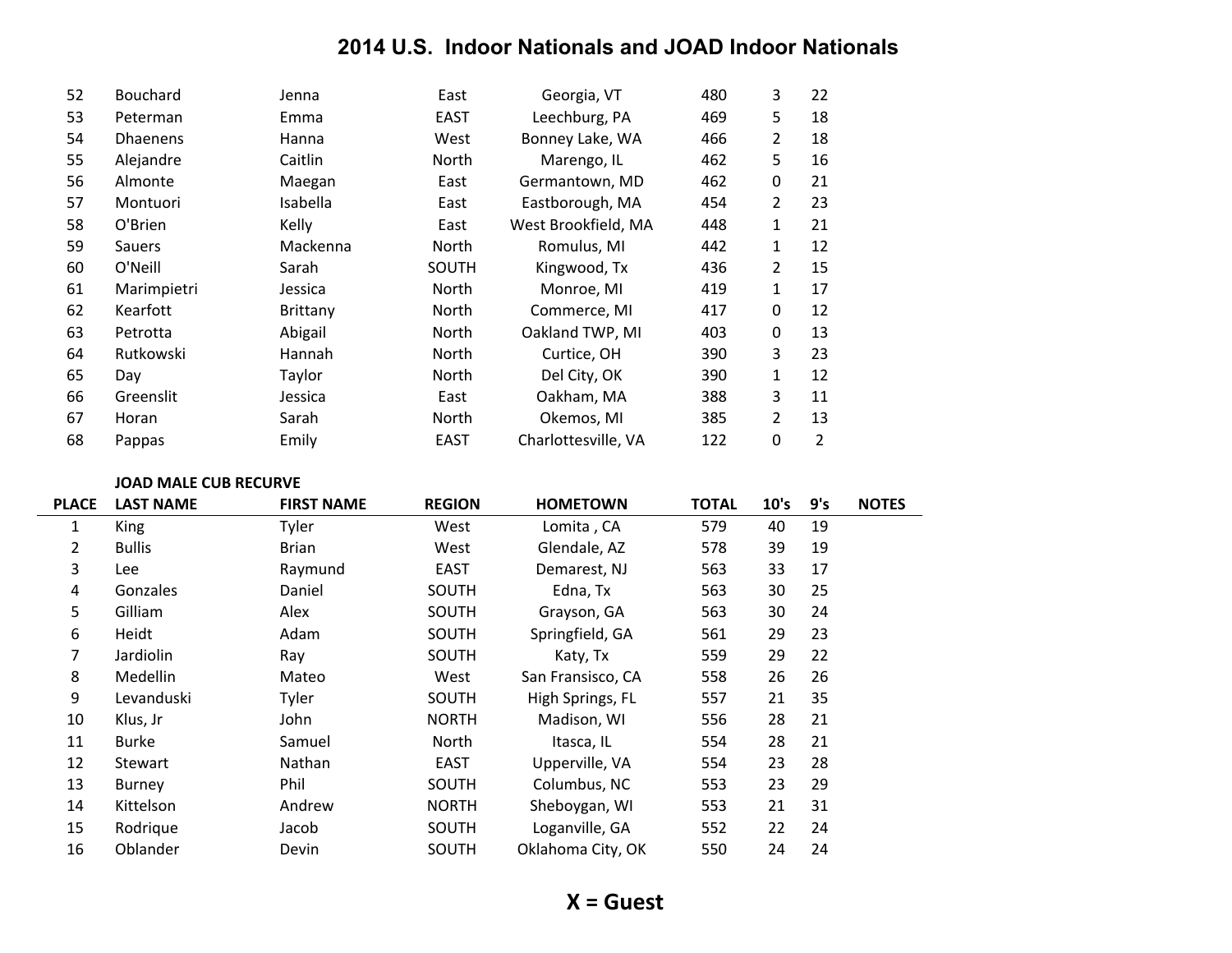| 17       | Grover          | Conner             | SOUTH        | Newberry, FL       | 549 | 27             | 18 |
|----------|-----------------|--------------------|--------------|--------------------|-----|----------------|----|
| 18       | Lynch           | Josh               | East         | Columbia, CT       | 546 | 24             | 21 |
| 19       | Shaw            | Zachary            | West         | Redmond, WA        | 542 | 20             | 25 |
| 20 - TIE | Jimenez         | Thomas             | West         | Visalia, CA        | 541 | 17             | 30 |
| 20 - TIE | Miller          | Noah               | <b>NORTH</b> | Princeton, MN      | 541 | 17             | 30 |
| 22       | Klein           | Maxwell            | West         | Encino, CA         | 540 | 15             | 34 |
| 23       | Kaufhold        | Conner             | <b>EAST</b>  | Lancaster, PA      | 534 | 17             | 28 |
| 24       | Florman         | Ferris             | East         | Windham, ME        | 534 | 9              | 25 |
| 25       | Espinoza        | Merick             | North        | Wichita, KS        | 528 | 20             | 21 |
| 26       | Wiggins         | Alex               | EAST         | East Setauket, NY  | 526 | 14             | 24 |
| 27       | Catalma         | Jerome Benedict    | West         | Chula Vista, CA    | 524 | 15             | 22 |
| 28       | Kim             | Andrew             | <b>EAST</b>  | Washington TWP, NJ | 523 | 18             | 25 |
| 29       | <b>Brothers</b> | Caleb              | SOUTH        | Loganville, GA     | 523 | 12             | 23 |
| 30       | Ngai            | Michael            | East         | Boxborough, MA     | 521 | 17             | 22 |
| 31       | Niehaus         | Mikah              | SOUTH        | Leander, Tx        | 520 | 13             | 25 |
| 32       | Boyle           | Chandra            | West         | Oro Valley, AZ     | 519 | 18             | 20 |
| 33       | Glazar          | Ethan              | <b>EAST</b>  | Bernardsville, NJ  | 518 | 10             | 23 |
| 34       | Deye            | Sterling           | <b>EAST</b>  | Geigertown, PA     | 515 | 20             | 17 |
| 35       | Yi              | Joshua             | West         | Bothell, WA        | 515 | 16             | 20 |
| 36       | Kaufman         | Ben                | West         | Portland, OR       | 515 | 9              | 26 |
| 37       | Pelrine         | Nicholas           | East         | Littleton, MA      | 513 | 14             | 24 |
| 38       | Canos           | Drew               | North        | Maineville, OH     | 513 | 10             | 23 |
| 39       | Leung           | Dominic            | SOUTH        | Knoxville, TN      | 510 | 13             | 20 |
| 40       | Rivera          | Joshua             | West         | Stockton, CA       | 510 | 8              | 23 |
| 41       | Bellino         | Christopher        | <b>EAST</b>  | Brightwaters, NY   | 509 | 15             | 16 |
| 42       | Makarewycz      | Ethan              | West         | San Jose, CA       | 507 | 10             | 20 |
| 43       | Smith           | Tyler              | West         | Carlsbad, CA       | 506 | $\overline{7}$ | 26 |
| 44       | Lutchko         | Matthew            | <b>EAST</b>  | Cedar Grove, NJ    | 504 | 16             | 15 |
| 45       | Ma              | <b>Young Young</b> | West         | Issaquah, WA       | 504 | 11             | 23 |
| 46       | Ash             | Dylan              | West         | Bothell, WA        | 503 | 12             | 22 |
| 47       | Walton          | Caleb              | SOUTH        | Stone Mountain, GA | 502 | 14             | 21 |
| 48       | Jones           | Mark               | West         | Sedro Wooley, WA   | 502 | 11             | 18 |
| 49       | Psik            | Ryan               | SOUTH        | Oviedo, FL         | 497 | $\overline{7}$ | 27 |
| 50       | Williams        | <b>Jack Thomas</b> | West         | Irvine, CA         | 496 | 14             | 10 |
| 51       | Ash             | Jeremy             | West         | Bothell, WA        | 495 | 9              | 17 |
| 52       | Nuzzo           | Matthew            | <b>EAST</b>  | McDonald, PA       | 492 | 9              | 18 |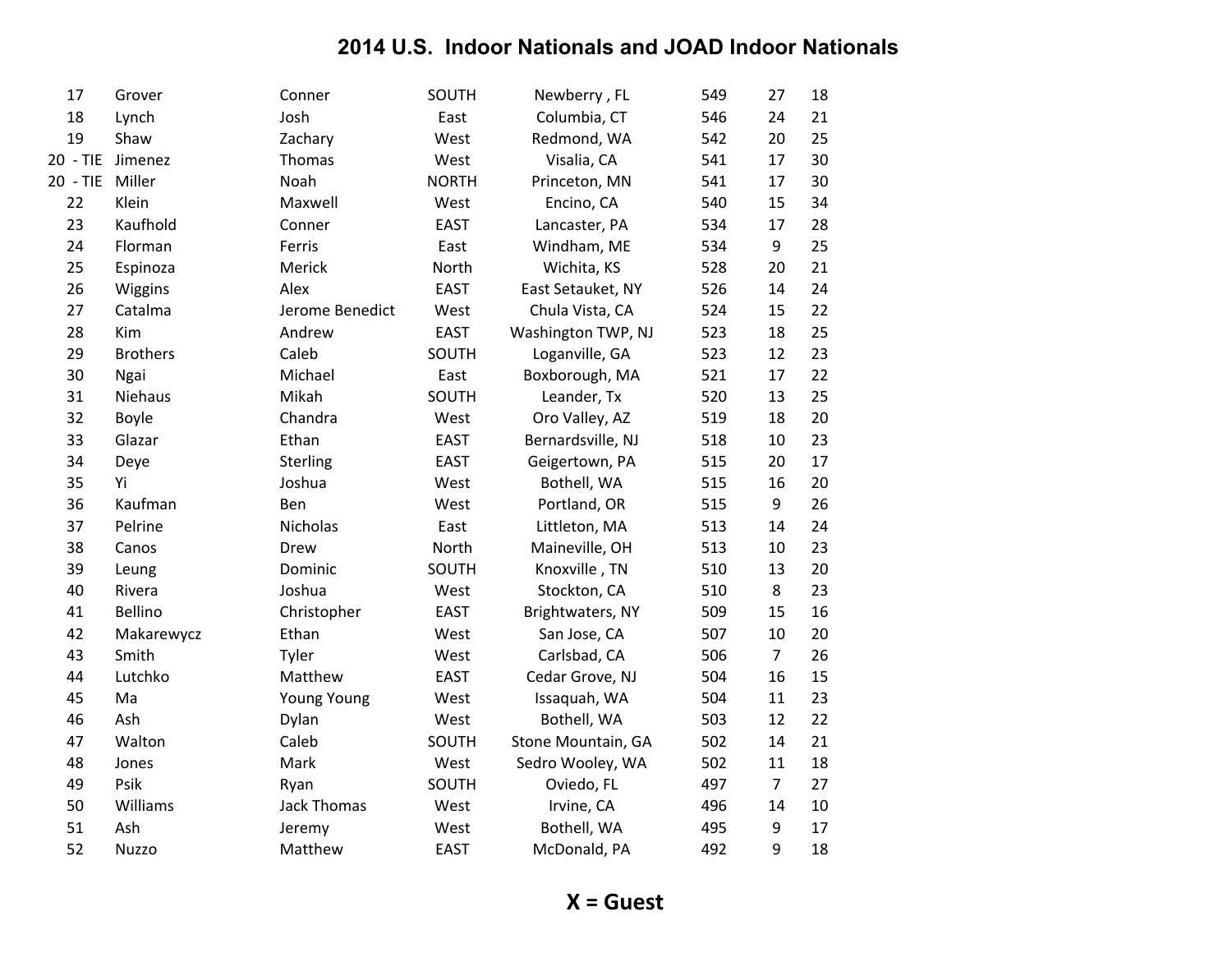| 53 | Ferguson         | Grant        | West        | Stockton, CA         | 487 | $\overline{7}$   | 19             |   |
|----|------------------|--------------|-------------|----------------------|-----|------------------|----------------|---|
| 54 | Conser           | Peter        | West        | Oro Valley, AZ       | 486 | 11               | 17             |   |
| 55 | Thelen           | Cedric       | West        | Alameda, CA          | 478 | $\overline{7}$   | 14             |   |
| 56 | Harrigan         | Samuel       | SOUTH       | Manvel, Tx           | 477 | 9                | 17             |   |
| 57 | Merritt          | Chaz         | SOUTH       | Martinez, GA         | 473 | $\overline{7}$   | 18             |   |
| 58 | Kline            | Ryan         | North       | Prospect, KY         | 471 | 9                | 8              |   |
| 59 | Shedroff         | Owen         | North       | West Chester, OH     | 469 | 11               | 16             |   |
| 60 | Weik             | Noah         | East        | Litchfield, CT       | 468 | $\overline{7}$   | 17             |   |
| 61 | Hilmer           | Zachary      | East        | Madison, CT          | 466 | 9                | $\overline{7}$ |   |
| 62 | Martin           | Stefan       | East        | Nashua, NH           | 465 | 5                | 15             | X |
| 63 | Viles            | Thomas       | <b>EAST</b> | Chapel Hill, NC      | 461 | 8                | 9              |   |
| 64 | Kurylo           | Daniel       | North       | Howell, MI           | 456 | 6                | 14             |   |
| 65 | Timson           | Devin        | North       | Mason, OH            | 454 | 4                | 10             |   |
| 66 | Chung            | Timothy      | East        | Berkeley Heights, NJ | 443 | 5                | 14             |   |
| 67 | Doolittle        | Jack         | <b>EAST</b> | Jarrettsville, MD    | 437 | 3                | 12             |   |
| 68 | Clemetson        | Jared        | <b>EAST</b> | Sharpsville, PA      | 434 | 9                | 10             |   |
| 69 | Matthews         | <b>Brent</b> | North       | Waterford, MI        | 434 | 6                | 14             |   |
| 70 | Johns            | Parker       | North       | Massilon, OH         | 433 | 5                | 9              |   |
| 71 | Lee              | Alfred       | East        | Windsor, CT          | 427 | $\mathbf 0$      | 11             |   |
| 72 | Edwards          | Nathan       | East        | Topsfield, MA        | 419 | $\overline{2}$   | 9              |   |
| 73 | Robinson         | Parker       | SOUTH       | Waxhaw, NC           | 411 | 6                | 8              |   |
| 74 | Whited           | Adam         | SOUTH       | Knoxville, TN        | 409 | 3                | 10             |   |
| 75 | Chong            | Christopher  | West        | Stevenson Ranch, CA  | 397 | $\overline{2}$   | 10             |   |
| 76 | Rogers           | Luke         | <b>EAST</b> | Little Silver, NJ    | 393 | 5                | $\overline{7}$ |   |
| 77 | Steel            | Nicholas     | East        | Dayton, NJ           | 393 | 3                | 5              |   |
| 78 | Nair             | Rishi        | <b>EAST</b> | Falls Church, VA     | 387 | $\overline{2}$   | 10             |   |
| 79 | You              | Camron       | <b>EAST</b> | Sterling, VA         | 378 | 3                | 10             |   |
| 80 | Nielson          | Carter       | West        | Lakewood, CO         | 374 | $\mathbf{1}$     | 11             |   |
| 81 | Dutton           | Zachary      | East        | Weare, NH            | 361 | 5                | $\overline{7}$ |   |
| 82 | Nored            | Nathan       | SOUTH       | Waxhaw, NC           | 358 | 5                | 6              |   |
| 83 | Stincer          | Daniel       | SOUTH       | Evans, GA            | 354 | $\mathbf{1}$     | 3              |   |
| 84 | Estrada          | Zakkery      | West        | Albuquerque, nm      | 338 | $\overline{2}$   | 6              |   |
| 85 | Hannon-Moonstone | Atreyu       | East        | Amherst, MA          | 320 | $\boldsymbol{0}$ | $\overline{7}$ |   |
| 86 | Johns            | Andrew       | North       | Massillon, OH        | 319 | 3                | 3              |   |
| 87 | Flores           | Seth         | West        | Johnstown, CO        | 318 | $\overline{2}$   | 6              |   |
| 88 | Ambler           | Jonathan     | East        | Londonderry, NH      | 289 | $\mathbf 0$      | 3              |   |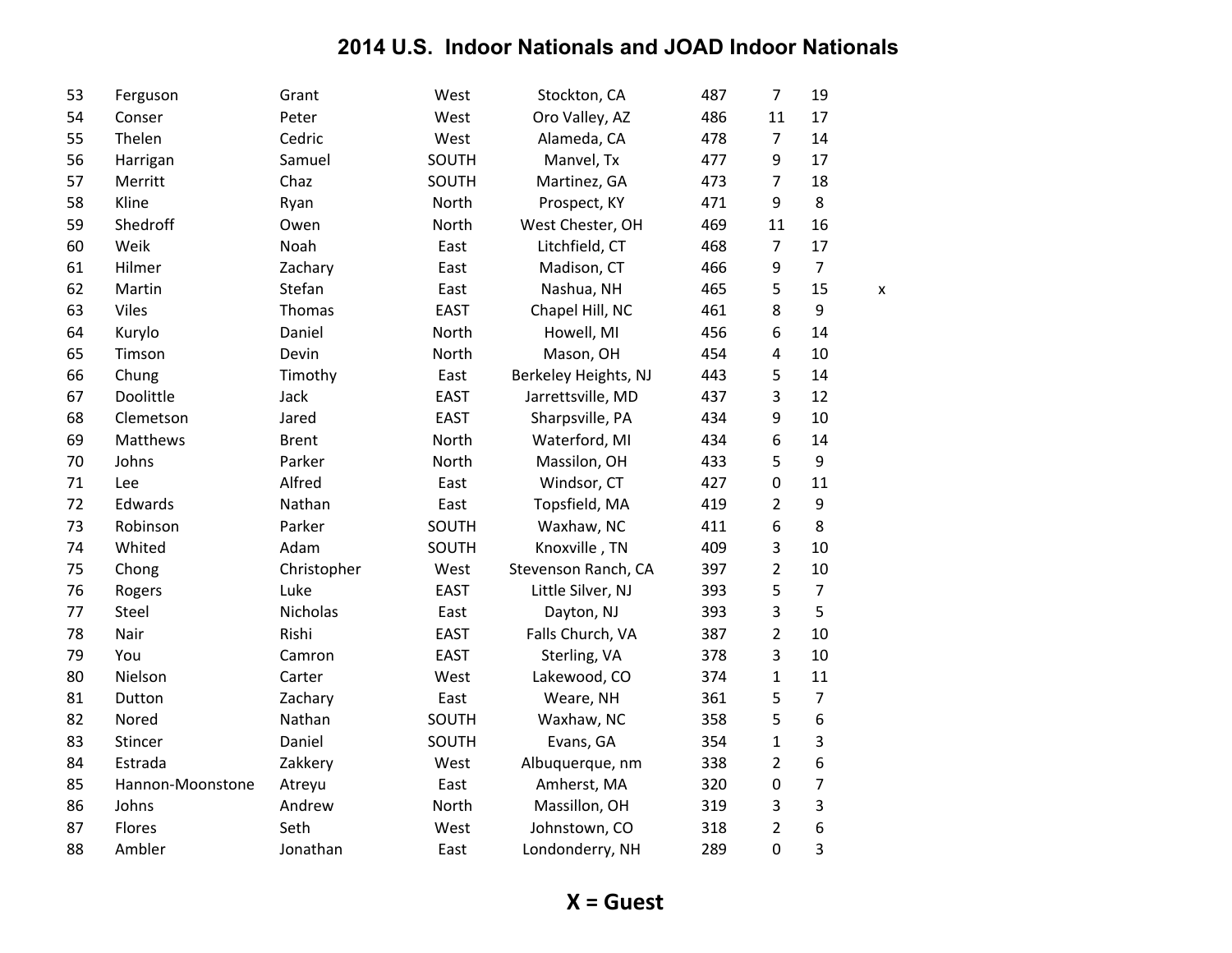| 89 | <b>Maletira</b> | Rohan  | West  | Mountain View, CA  | 285 |  |
|----|-----------------|--------|-------|--------------------|-----|--|
| 90 | Baca            | Javier | West  | Albuquerque, NM    | 201 |  |
| 91 | Woodward        | Chad   | West  | Rio Rancho, NM     | 196 |  |
| 92 | Dantzler        | Andrew | SOUTH | Peachtree City, GA | 182 |  |
| 93 | Scheinman       | Joshua | East  | Hooksett, NH       | 168 |  |

#### **JOAD FEMALE CUB RECURVE**

| <b>PLACE</b> | <b>LAST NAME</b> | <b>FIRST NAME</b> | <b>REGION</b> | <b>HOMETOWN</b>     | <b>TOTAL</b> | 10's | 9's | <b>NOTES</b>       |
|--------------|------------------|-------------------|---------------|---------------------|--------------|------|-----|--------------------|
| 1            | Pever            | Inga              | SOUTH         | Houston, Tx         | 573          | 36   | 21  |                    |
| 2            | <b>Burns</b>     | Mina              | West          | San Diego, CA       | 568          | 36   | 17  |                    |
| 3            | Pataky           | Alison            | <b>EAST</b>   | Newberry, FL        | 552          | 26   | 22  |                    |
| 4            | Ducote           | Madeleine         | SOUTH         | Houston, Tx         | 551          | 22   | 27  |                    |
| 5            | Peck             | Emmy              | SOUTH         | Houston, Tx         | 551          | 20   | 31  |                    |
| 6            | Claps            | Alexa             | West          | Everett, WA         | 550          | 24   | 20  |                    |
| 7            | Colston          | Carmen            | SOUTH         | Stone Mountain, GA  | 544          | 22   | 24  |                    |
| 8            | Domanico         | Meghan            | East          | Lebanon, CT         | 543          | 21   | 25  |                    |
| 9            | Magera           | Allison           | SOUTH         | Columbus, Tx        | 542          | 19   | 28  |                    |
| $10 - TIE$   | Arundel          | Olivia            | West          | Seal Beach, CA      | 541          | 18   | 27  |                    |
| $10 - TIE$   | Israel           | Samantha          | SOUTH         | Katy, Tx            | 541          | 18   | 27  | $\pmb{\mathsf{x}}$ |
| 12           | Ward             | Savannah          | SOUTH         | Oak Ridge, TN       | 538          | 15   | 28  |                    |
| 13           | Kim              | Leila             | West          | Fullerton, CA       | 536          | 18   | 28  |                    |
| 14           | <b>Baird</b>     | Dana              | North         | Waterford, MI       | 535          | 16   | 26  |                    |
| 15           | Huffer           | Olivia            | SOUTH         | Newberry, FL        | 532          | 12   | 32  |                    |
| 16           | Tabit            | Hana              | East          | Westport, MA        | 531          | 23   | 27  |                    |
| 17           | Zhang            | Hannah            | West          | Longmont, CO        | 531          | 13   | 31  |                    |
| 18           | Golden           | Adina             | <b>EAST</b>   | Paramus, NJ         | 530          | 13   | 28  |                    |
| 19           | Townsend         | Kristina          | North         | West Chester, OH    | 529          | 17   | 22  |                    |
| 20           | <b>Boyle</b>     | Maya              | West          | Oro Valley, AZ      | 528          | 20   | 17  |                    |
| 21           | Ivey             | Ashlyn            | SOUTH         | Knoxville, TN       | 528          | 18   | 21  |                    |
| 22           | Fleenor          | Kaylin            | SOUTH         | Knoxville, TN       | 528          | 11   | 28  |                    |
| 23           | Wu               | Katherine         | West          | San Francisco, CA   | 527          | 17   | 23  |                    |
| 24           | Reynholds        | Meredith          | East          | Farmington, CT      | 526          | 18   | 26  |                    |
| 25           | <b>Brambila</b>  | Christina         | West          | San Tran Valley, AZ | 526          | 15   | 24  |                    |
| 26           | McNeil           | Larissa           | West          | Las Vegas, NV       | 526          | 15   | 22  |                    |
| 27           | McDuffee         | Sophia Taylor     | SOUTH         | Knoxville, TN       | 525          | 20   | 16  |                    |
| 28           | Ash              | Alex              | West          | Bothell, WA         | 525          | 17   | 21  |                    |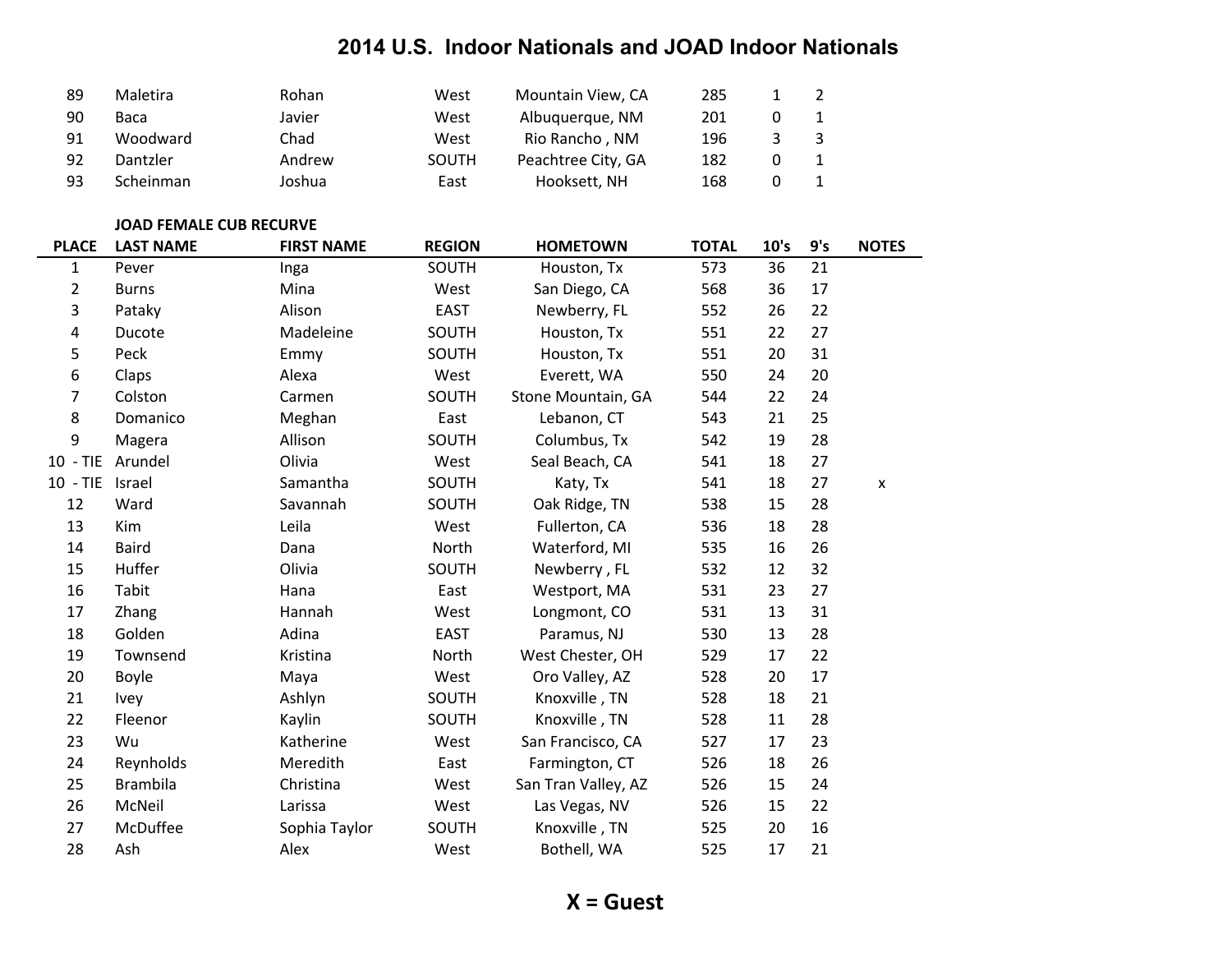| 29 | Kildee          | Rebecca         | North       | Lansing, MI          | 524 | 20             | 27 |
|----|-----------------|-----------------|-------------|----------------------|-----|----------------|----|
| 30 | Phlieger        | Rowan           | West        | Albuquerque, NM      | 524 | 14             | 26 |
| 31 | Yonezawa        | Anzu            | West        | Bothell, WA          | 523 | 14             | 31 |
| 32 | Nair            | Nandhana        | <b>EAST</b> | Fairfax Station, VA  | 522 | 16             | 21 |
| 33 | Bakken          | Rebecca         | West        | Beaverton, OR        | 521 | 15             | 23 |
| 34 | Cook            | Faith           | West        | Shoreline, WA        | 520 | 12             | 24 |
| 35 | Cifra           | Kallie          | SOUTH       | Austin, Tx           | 520 | 11             | 26 |
| 36 | Workman         | Bethany         | SOUTH       | Knoxville, TN        | 517 | 16             | 19 |
| 37 | Lee             | Melissa         | <b>EAST</b> | Ramsey, NJ           | 517 | 13             | 24 |
| 38 | Orlovsky        | Natalia         | <b>EAST</b> | Chadds Ford, PA      | 515 | 19             | 20 |
| 39 | <b>Bliss</b>    | Andrea          | East        | Holtsville, NY       | 511 | 17             | 20 |
| 40 | Lemus           | Anai            | West        | Calexico, CA         | 511 | 15             | 24 |
| 41 | Korreck         | Theresa         | North       | Rockford, MI         | 510 | 13             | 19 |
| 42 | Secrist         | McKenna         | West        | Bothell, WA          | 510 | 10             | 24 |
| 43 | Griffin         | Morgan          | North       | Germantown, TN       | 508 | 9              | 27 |
| 44 | <b>Bomgaars</b> | Lindsey         | North       | Rockford, MI         | 507 | 11             | 21 |
| 45 | Long            | Riley           | SOUTH       | Madison, GA          | 507 | 9              | 21 |
| 46 | Wensell         | <b>Brittany</b> | SOUTH       | Oak Ridge, TN        | 501 | 11             | 16 |
| 47 | Powers          | Rylee           | <b>EAST</b> | Delta, PA            | 500 | $\overline{7}$ | 17 |
| 48 | Barry           | Leila           | West        | Torrance, CA         | 495 | $\overline{7}$ | 19 |
| 49 | Wright          | Dahja           | SOUTH       | Grovetown, GA        | 491 | 6              | 21 |
| 50 | Rosenbalm       | Madison         | North       | Fairfield, OH        | 488 | 13             | 14 |
| 51 | Crombie         | Shannon         | East        | Coventry, CT         | 485 | 9              | 17 |
| 52 | Murphy          | Carolina        | <b>EAST</b> | Langhorne, PA        | 484 | 6              | 18 |
| 53 | Hanbury         | Hannah          | North       | Liberty Twp, OH      | 483 | 9              | 15 |
| 54 | Dortenzio       | Angeline        | East        | Southington, CT      | 478 | 4              | 19 |
| 55 | Orcutt          | Madisen         | West        | castlerock, CO       | 475 | 5              | 9  |
| 56 | <b>Busch</b>    | Kiersten        | <b>EAST</b> | Media, PA            | 471 | 5              | 19 |
| 57 | Meyer           | Jenna           | <b>EAST</b> | New Vernon, NJ       | 470 | 11             | 13 |
| 58 | Martel          | Dakota          | East        | Goffstown, NH        | 470 | 6              | 17 |
| 59 | Cousino         | Emma            | North       | Loveland, OH         | 469 | 5              | 20 |
| 60 | Lablue          | Tatyana         | West        | Colorado Springs, CO | 467 | 6              | 14 |
| 61 | Holmes          | Lauren          | <b>EAST</b> | Grove City, PA       | 466 | 10             | 16 |
| 62 | Libal           | Maggie          | West        | Loveland, CO         | 460 | 3              | 13 |
| 63 | Brown           | McKenzie        | <b>EAST</b> | Lancaster, PA        | 457 | $\overline{7}$ | 13 |
| 64 | Jones           | Joetta          | West        | Sedro Wooley, WA     | 450 | 7              | 12 |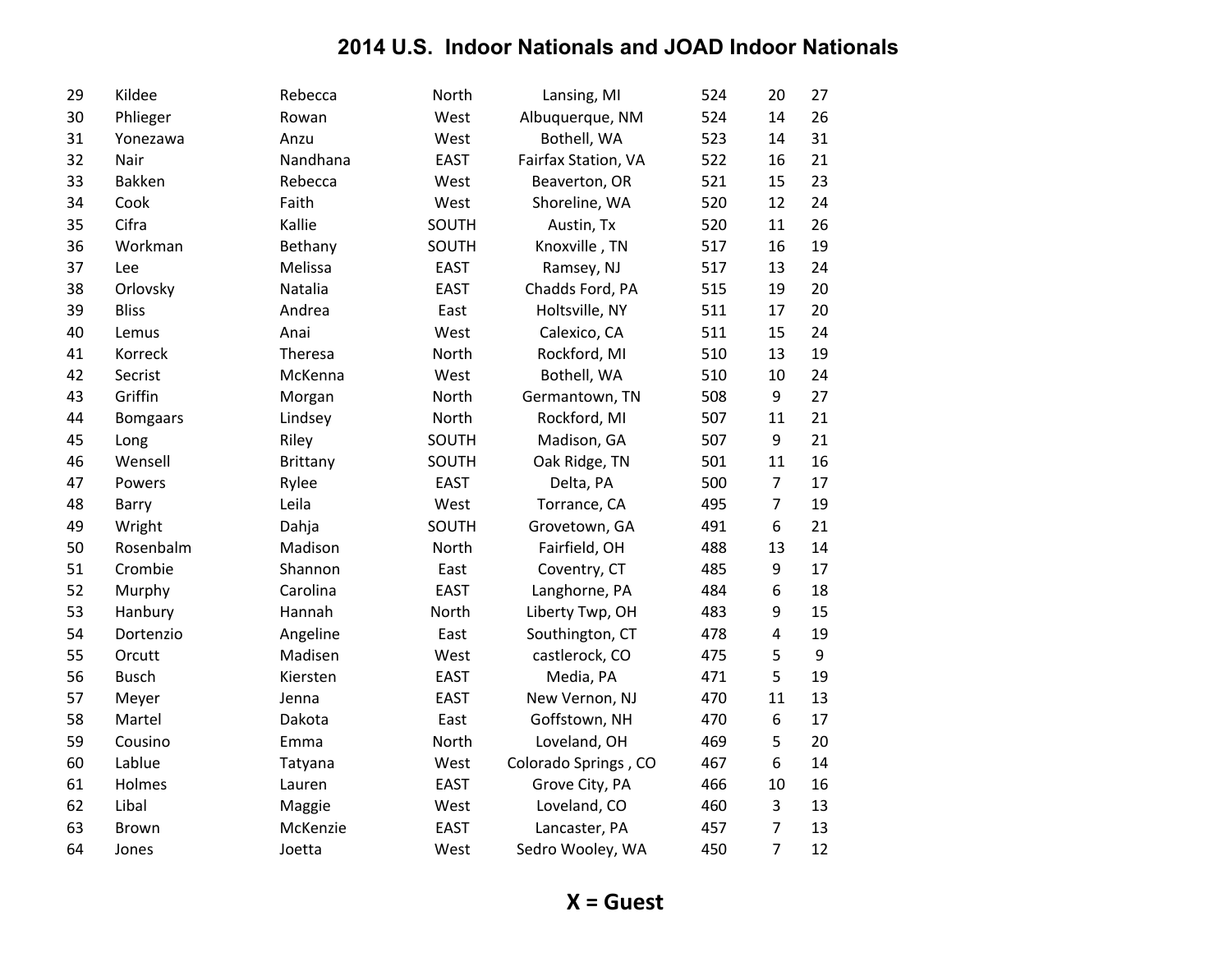| <b>PLACE</b> | <b>LAST NAME</b>              | <b>FIRST NAME</b> | <b>REGION</b> | <b>HOMETOWN</b>      | <b>TOTAL</b> | 10's           | 9's            | <b>NOTES</b> |
|--------------|-------------------------------|-------------------|---------------|----------------------|--------------|----------------|----------------|--------------|
|              | <b>JOAD MALE CUB COMPOUND</b> |                   |               |                      |              |                |                |              |
|              |                               |                   |               |                      |              |                |                |              |
| 97           | Day                           | Hannah            | North         | Del City, OK         | 175          | $\mathbf{1}$   | $\overline{7}$ |              |
| 96           | Norton                        | Amy               | East          | Hollis, NH           | 225          | 4              | 8              |              |
| 95           | Golberg                       | Madelyn           | West          | Highlands Ranch, CO  | 287          | $\overline{2}$ | 8              |              |
| 94           | Gibson                        | Kyra              | SOUTH         | Longwood, FL         | 289          | 0              | 5              |              |
| 93           | Bourque                       | Wynn              | East          | Center Barnstead, NH | 307          | 0              | 3              |              |
| 92           | Seng                          | Amanda            | East          | Allentown, PA        | 322          | $\mathbf{1}$   | 6              |              |
| 91           | Goehring                      | Kaitlin           | West          | Stockton, CA         | 330          | $\overline{2}$ | 4              |              |
| 90           | <b>Beukes</b>                 | Emma              | West          | Redmond, WA          | 338          | $\overline{2}$ | 9              |              |
| 89           | Heyen                         | Emma              | North         | Council Bluffs, IA   | 342          | 5              | 3              |              |
| 88           | Dosch                         | Hannah            | <b>NORTH</b>  | Sioux Falls, SD      | 344          | 3              | 4              |              |
| 87           | Gaylor                        | Samantha          | SOUTH         | Knoxville, TN        | 351          | $\mathbf{1}$   | 6              |              |
| 86           | Rogers                        | Jessica           | SOUTH         | San Antonio, Tx      | 355          | $\mathbf{1}$   | 5              |              |
| 85           | Ellis                         | Molly             | SOUTH         | Gainesville, FL      | 358          | 2              | 5              |              |
| 84           | <b>Bruyette</b>               | Megan             | East          | Swanton, VT          | 359          | 4              | 5              |              |
| 83           | Berry                         | Mei-Li            | SOUTH         | Helotes, Tx          | 390          | $\mathbf{1}$   | 8              |              |
| 82           | Becker                        | <b>Brenna</b>     | <b>NORTH</b>  | Yankton, SD          | 393          | 3              | $\overline{7}$ |              |
| 81           | Heilaman                      | Grace             | SOUTH         | Yukon, OK            | 397          | 4              | 9              |              |
| 80           | Perrego                       | Liv               | West          | Fort Collins, CO     | 403          | 5              | $\overline{7}$ |              |
| 79           | Liebrecht                     | Lyndsey           | East          | Colchester, VT       | 405          | 3              | 14             |              |
| 78           | Villalobos                    | Joee              | West          | Las Vegas, NV        | 411          | 4              | 11             |              |
| 77           | Bertrand                      | Ava               | West          | Colorado Springs, CO | 414          | 9              | 8              |              |
| 76           | Currie                        | Taylor            | North         | Louisville, KY       | 422          | 18             | 22             |              |
| 75           | Pronitcheva                   | Veronica          | <b>NORTH</b>  | Batavia, IL          | 427          | 5              | $\overline{7}$ |              |
| 74           | Sackman                       | Haley             | North         | Cincinnati, OH       | 428          | 6              | 11             |              |
| 73           | Vaccaro                       | Lucia             | East          | Westwood, MA         | 430          | 2              | 3              |              |
| 72           | Yakimow                       | Holly             | North         | Milford, OH          | 436          | 4              | 12             |              |
| 71           | Schweitzer                    | Lily              | North         | Louisville, KY       | 437          | $\mathbf{1}$   | 19             |              |
| 70           | Watson                        | Kate              | West          | Tucson, AZ           | 438          | 4              | 12             |              |
| 69           | Lee                           | Mia               | West          | Lynnwood, WA         | 438          | 7              | 11             |              |
| 68           | Elsner                        | Elizabeth         | East          | Mansfield, MA        | 440          | $\overline{7}$ | 11             |              |
| 67           | <b>Biggins</b>                | Jenna             | SOUTH         | Kennesaw, GA         | 441          | 6              | 11             |              |
| 66           | Kelly                         | Becca             | SOUTH         | The Woodlands, Tx    | 446          | $\overline{7}$ | 12             |              |
| 65           | Putnam                        | Julia             | East          | Bow, NH              | 449          | $\overline{7}$ | 11             |              |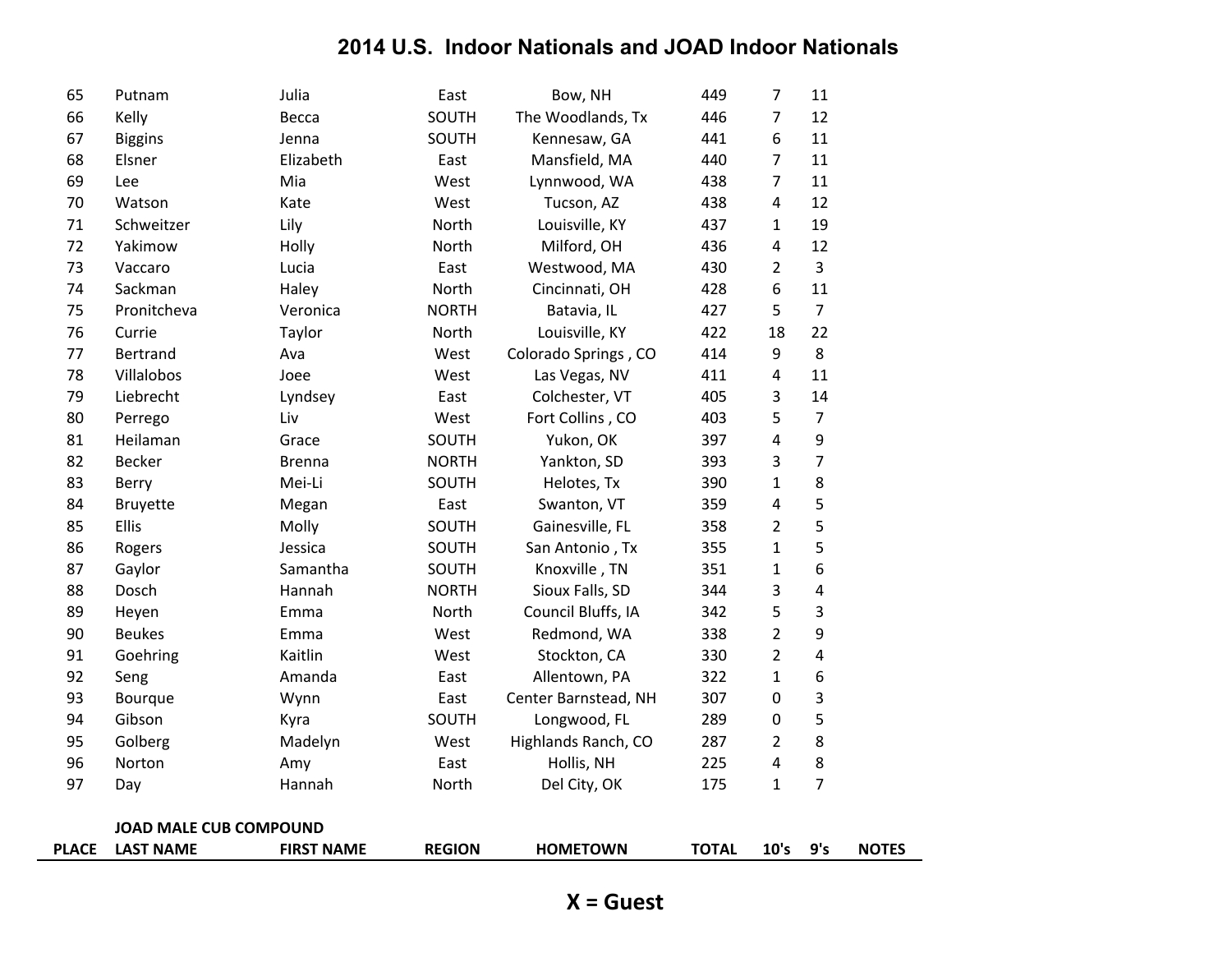| $\mathbf{1}$ | Weinstein     | Mathew       | SOUTH        | Loganville, GA      | 596 | 56 | $\sqrt{4}$ |
|--------------|---------------|--------------|--------------|---------------------|-----|----|------------|
| $2 - TIE$    | Ballou        | <b>Blake</b> | North        | Milan, MI           | 595 | 55 | 5          |
| $2 - TIE$    | Yee           | Spencer      | West         | Phoenix, AZ         | 595 | 55 | 5          |
| 4            | Strychalski   | Ted          | <b>EAST</b>  | Elizabethtown, PA   | 592 | 52 | 8          |
| 5            | Welty         | Eli          | <b>EAST</b>  | West Elizabeth, PA  | 589 | 47 | 11         |
| $\,$ 6 $\,$  | Corridori     | Jeremy       | West         | Peoria, AZ          | 587 | 48 | 11         |
| 7            | DeMarco       | Max          | West         | Highlands Ranch, CO | 587 | 47 | 13         |
| 8            | Rockwell      | Jacob        | East         | Yarmouth, ME        | 586 | 46 | 10         |
| $9 - TIE$    | Filer         | Jesse        | <b>EAST</b>  | Mercer, PA          | 584 | 45 | 14         |
| $9 - TIE$    | Trahan        | Seth M       | East         | Sturbridge, MA      | 584 | 45 | 14         |
| $11\,$       | Clayton       | Jesse        | West         | Powell Butte, OR    | 583 | 43 | 12         |
| 12           | Jacks II      | David        | SOUTH        | Fort Worth, Tx      | 581 | 41 | 18         |
| 13           | McVey         | Tyler        | East         | Gray, ME            | 579 | 40 | 19         |
| 14           | Lucas         | Cody         | SOUTH        | Oxford, GA          | 578 | 20 | 19         |
| 15           | Ferraro       | Anthony      | <b>EAST</b>  | Scranton, PA        | 574 | 38 | 18         |
| 16           | Elsner        | Sam          | SOUTH        | Watkinsville, GA    | 570 | 35 | 20         |
| 17           | Danko         | Dylan        | <b>EAST</b>  | Moon Township, PA   | 569 | 35 | 20         |
| 18           | Sapp          | Carson       | SOUTH        | Cairo, GA           | 568 | 36 | 17         |
| 19           | Springer      | Michael      | West         | Mukilteo, WA        | 567 | 33 | 20         |
| 20           | Fisher        | Zachery      | <b>EAST</b>  | Lebanon, PA         | 566 | 33 | 21         |
| 21           | Urban         | D. Scott     | North        | Ozawkie, KS         | 563 | 37 | 19         |
| 22           | Merrill       | Ethan        | East         | Manchester, NH      | 563 | 33 | 18         |
| 23           | Massey        | Connor       | SOUTH        | Crowley, Tx         | 563 | 29 | 25         |
| 24           | King          | colton       | West         | Fort Collins, CO    | 562 | 28 | 26         |
| 25           | Oliver        | Evan         | East         | Sheldon, VT         | 558 | 25 | 30         |
| 26           | <b>Burney</b> | Rick         | SOUTH        | Columbus, NC        | 555 | 26 | 23         |
| 27           | Ferraro       | Thomas       | <b>EAST</b>  | Scranton, PA        | 554 | 29 | 24         |
| 28           | Alzamora Jr.  | Daniel       | West         | Lakewood, CO        | 551 | 26 | 20         |
| 29           | Longbons      | Hayden       | West         | Waddell, AZ         | 551 | 22 | 25         |
| 30           | Takoch        | Payton       | <b>EAST</b>  | Cleona, PA          | 549 | 26 | 21         |
| 31           | North         | Luke         | West         | Phoenix, AZ         | 549 | 20 | 30         |
| 32           | Corzine       | Cameron      | SOUTH        | New Braunfels, Tx   | 547 | 26 | 23         |
| 33           | Lewis         | Tate         | West         | San Simon, AZ       | 547 | 22 | 22         |
| 34           | Keating       | Ryan         | <b>EAST</b>  | New Hope, PA        | 545 | 21 | 25         |
| 35           | Cruze III     | Kenny        | <b>NORTH</b> | Sartell, MN         | 543 | 21 | 23         |
| 36           | Harper        | Ethan        | North        | Dundee, MI          | 542 | 26 | 22         |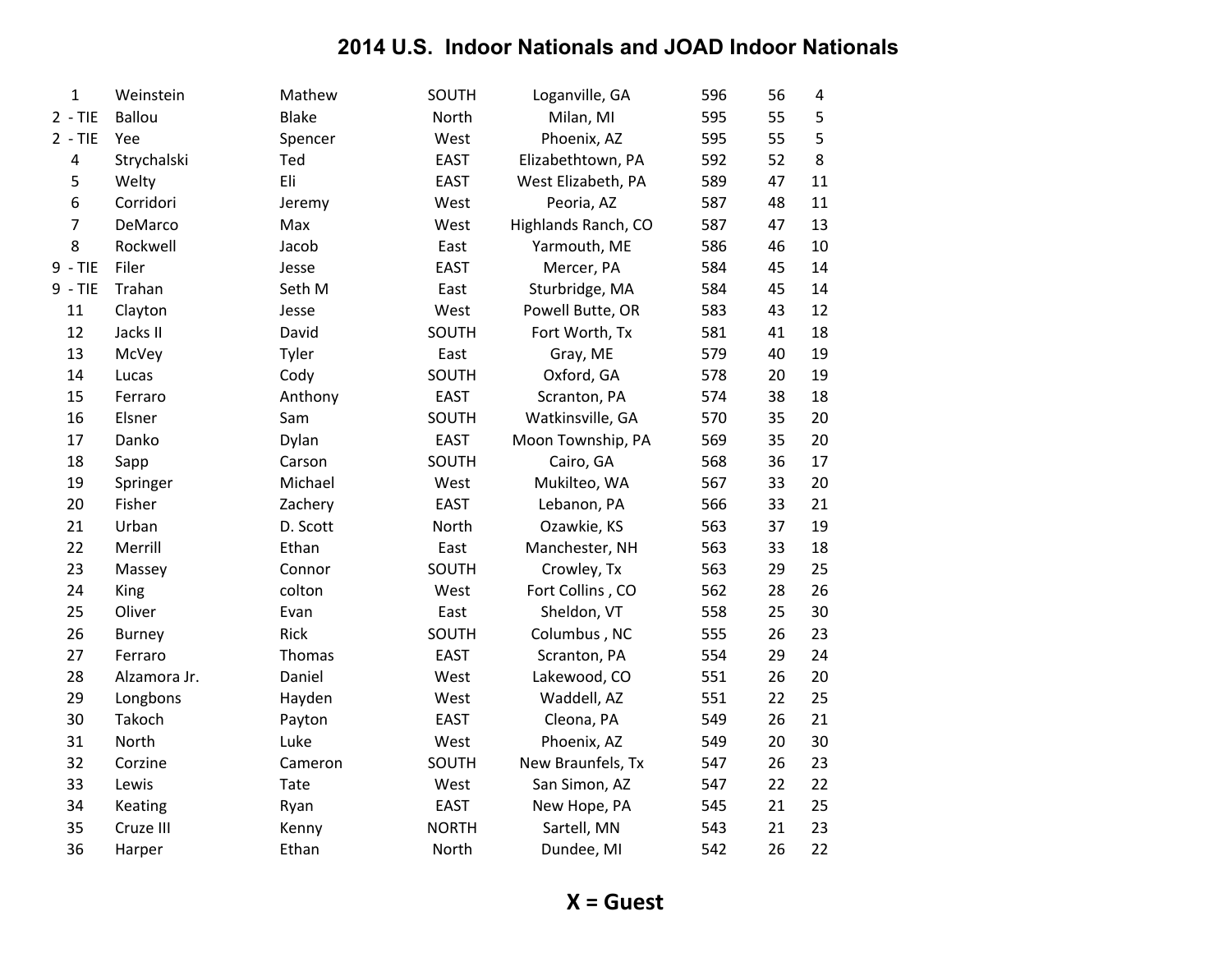| 37 | <b>Bradac</b>   | Gregory      | <b>EAST</b>  | Hermitage, PA      | 541 | 22               | 22                      |   |
|----|-----------------|--------------|--------------|--------------------|-----|------------------|-------------------------|---|
| 38 | Fyke            | Garet        | North        | Howell, MI         | 540 | 18               | 34                      |   |
| 39 | Salazar         | Christhian   | West         | Las Vegas, NV      | 538 | 17               | 27                      |   |
| 40 | Lipke           | lan          | West         | Tijeras, NM        | 534 | 16               | 24                      |   |
| 41 | Hook            | William      | <b>EAST</b>  | Atglen, PA         | 533 | 20               | 23                      |   |
| 42 | <b>Bretl</b>    | Kai          | West         | Seattle, WA        | 532 | 22               | 18                      |   |
| 43 | Cristobal       | Wendel       | West         | Vallejo, CA        | 531 | 16               | 26                      | X |
| 44 | Weller          | Logan        | <b>EAST</b>  | Fredericksburg, VA | 523 | 18               | 24                      |   |
| 45 | Miller          | Jake         | North        | South Lyon, MI     | 519 | 13               | 23                      |   |
| 46 | Dye             | Thomas       | North        | Hilliard, OH       | 518 | 13               | 22                      |   |
| 47 | Haight          | Dominick     | SOUTH        | High Springs, FL   | 518 | 13               | 20                      |   |
| 48 | Hamblett        | Chase        | East         | Georgia, VT        | 514 | 12               | 26                      |   |
| 49 | Salom           | Ryan         | SOUTH        | High Springs, FL   | 511 | 18               | 27                      |   |
| 50 | Bobby           | Zachary      | <b>EAST</b>  | Mercer, PA         | 511 | 11               | 24                      |   |
| 51 | Belflower       | Mason        | North        | Harrah, OK         | 510 | 16               | 26                      |   |
| 52 | Molloy          | Charles      | East         | Marshfield, MA     | 509 | 10               | 31                      |   |
| 53 | Fischer         | Sam          | West         | Albuquerque, NM    | 508 | 14               | 18                      |   |
| 54 | Mazreku         | Connor       | <b>EAST</b>  | Lancaster, PA      | 507 | 15               | 18                      |   |
| 55 | Westphal        | Brayden      | West         | Albuquerque, NM    | 507 | 9                | 21                      |   |
| 56 | Schrader        | Adam         | <b>NORTH</b> | Sioux Falls, MN    | 504 | 13               | 22                      |   |
| 57 | Roney           | Daniel       | East         | Belchertown, MA    | 503 | $\overline{2}$   | $\overline{\mathbf{4}}$ |   |
| 58 | Mehr            | Jacob        | SOUTH        | Dallas, Tx         | 500 | $\overline{7}$   | 25                      |   |
| 59 | Robinson        | Parker       | SOUTH        | Waxhaw, NC         | 498 | 12               | 23                      |   |
| 60 | Dean            | Adam         | East         | Oakham, MA         | 497 | $\overline{7}$   | 19                      |   |
| 61 | <b>Bruckner</b> | Hunter       | North        | Dundee, MI         | 497 | $\overline{4}$   | 24                      |   |
| 62 | Khusid          | <b>Brent</b> | <b>EAST</b>  | Holland, PA        | 495 | 8                | 25                      |   |
| 63 | Smith           | Joshua       | North        | Hamilton, OH       | 492 | 9                | 15                      |   |
| 64 | <b>Kitts</b>    | Ryan         | <b>EAST</b>  | Fairfax, VA        | 488 | 13               | 16                      |   |
| 65 | Olson           | Robby        | <b>NORTH</b> | Big Lake, MN       | 484 | 12               | 17                      |   |
| 66 | Greer           | Dalton       | SOUTH        | Nashville, TN      | 484 | 8                | 16                      |   |
| 67 | Wong            | Parker       | SOUTH        | Charlotte, NC      | 481 | $\overline{7}$   | 15                      |   |
| 68 | McCarthy        | Logan        | <b>NORTH</b> | Coon Rapids, MN    | 477 | 12               | 10                      |   |
| 69 | Holtsinger      | Alan         | SOUTH        | Dacula, GA         | 477 | $\boldsymbol{6}$ | 19                      |   |
| 70 | Styve           | Dalton       | West         | Cathedral City, CA | 475 | 9                | 21                      |   |
| 71 | Kordenbrock     | Joe          | North        | Williamston, MI    | 464 | 6                | 12                      |   |
| 72 | Lorge           | Sam          | <b>EAST</b>  | Glenmoore, PA      | 459 | 8                | 15                      |   |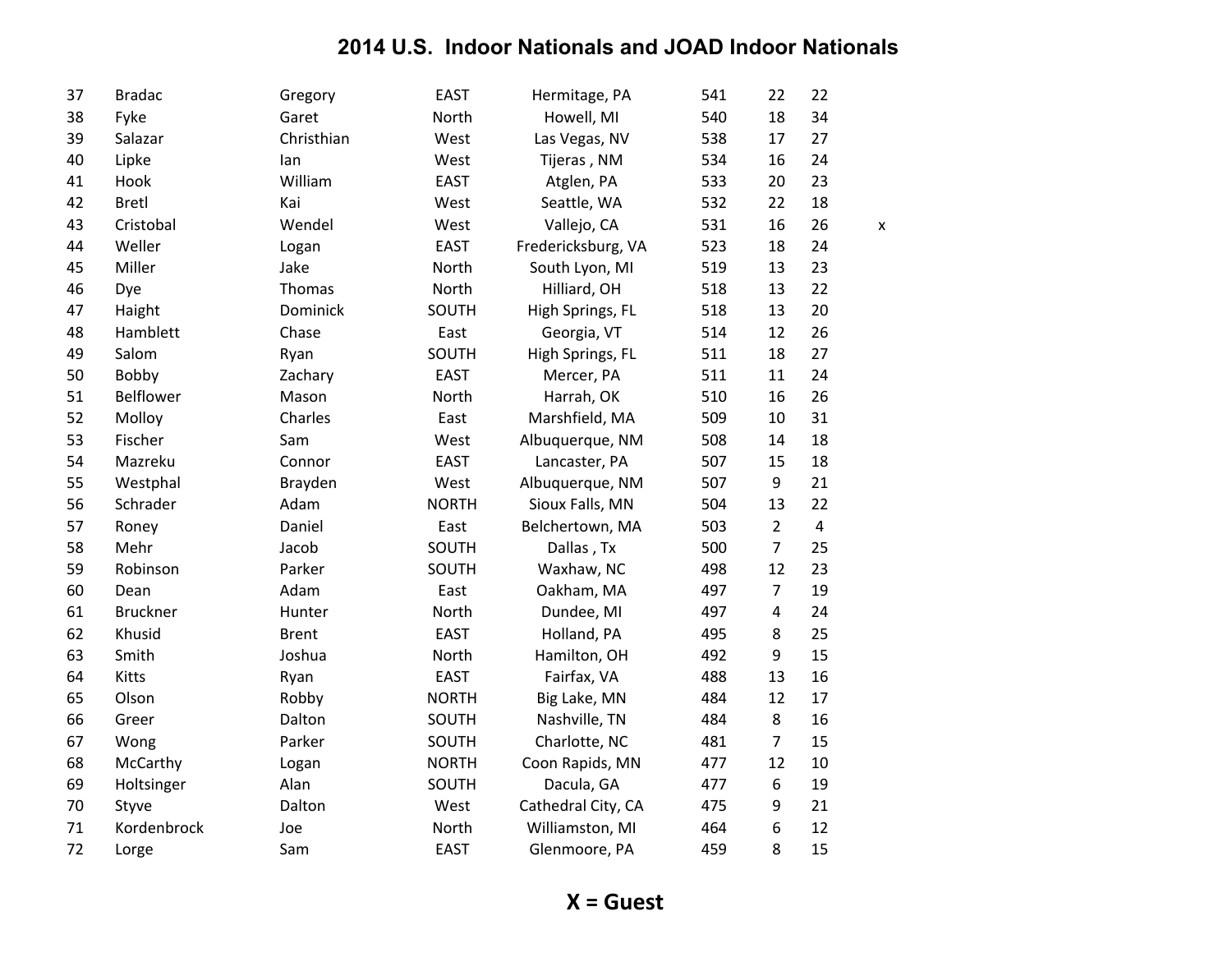| 73 | Schutte         | Kaleb           | <b>NORTH</b> | Sibley, IA         | 448 | 9              | 12 |
|----|-----------------|-----------------|--------------|--------------------|-----|----------------|----|
| 74 | Miller          | Dakota          | EAST         | Fredericksburg, PA | 423 | 4              | 17 |
| 75 | Jackson         | Hunter          | <b>SOUTH</b> | High Springs, FL   | 411 | 6              | 8  |
| 76 | Foltz           | Andrew          | <b>EAST</b>  | Lebanon, PA        | 397 | 4              | 4  |
| 77 | Conrad          | Greg            | East         | Lexington, MA      | 373 | 4              | 4  |
| 78 | Hoffheim        | <b>Bradley</b>  | <b>NORTH</b> | Circle Pines, MN   | 373 | 3              | 8  |
| 79 | Webber          | <b>Blaise</b>   | SOUTH        | Evans, GA          | 361 | 1              | 12 |
| 80 | <b>Hunhoff</b>  | Walker          | <b>NORTH</b> | Yankton, SD        | 350 | 3              | 4  |
| 81 | Mueller         | Frank           | <b>EAST</b>  | Sellersville, PA   | 346 | 3              | 4  |
| 82 | <b>Richards</b> | Chris           | East         | Bowmanstown, PA    | 337 | 2              | 0  |
| 83 | Allen           | Ezekial         | West         | Edgewood, NM       | 320 | 4              | 6  |
| 84 | Clarner         | Henry           | <b>SOUTH</b> | Pearland, Tx       | 304 | 1              | 5  |
| 85 | Grantham        | Daniel          | <b>SOUTH</b> | Kennesaw, GA       | 239 | 2              | 2  |
| 86 | Maxwell         | Eames           | SOUTH        | Davidson, NC       | 229 | $\overline{2}$ | 5  |
| 87 | Rowe            | <b>Nicholas</b> | <b>SOUTH</b> | Charlotte, NC      | 199 | 1              | 3  |
| 88 | Gribbs          | Nolan           | SOUTH        | Atlanta, GA        | 134 | 0              | 2  |

#### **JOAD FEMALE CUB COMPOUND**

| <b>PLACE</b> | <b>LAST NAME</b>   | <b>FIRST NAME</b> | <b>REGION</b> | <b>HOMETOWN</b>    | <b>TOTAL</b> | 10's | 9's | <b>NOTES</b> |
|--------------|--------------------|-------------------|---------------|--------------------|--------------|------|-----|--------------|
| 1            | Keane              | Sachiko           | <b>EAST</b>   | Staten Island, NY  | 589          | 49   | 11  |              |
| 2            | Ashurst            | Lia               | West          | Pareaker, CO       | 586          | 47   | 11  |              |
| 3            | Skelton            | Hala              | SOUTH         | High Springs, FL   | 585          | 46   | 13  |              |
| 4            | Pizzini            | Holly             | North         | Brownstown, MI     | 584          | 44   | 16  |              |
| 5            | <b>Deslauriers</b> | Abriana           | East          | Sabattus, ME       | 580          | 43   | 14  |              |
| 6            | Keiser             | Gabby             | <b>NORTH</b>  | Yankton, SD        | 580          | 42   | 17  |              |
| 7            | Caiopoulos         | Athena            | West          | Irvine, CA         | 579          | 42   | 14  |              |
| 8            | Alexander          | Karie             | <b>EAST</b>   | Kinsman, OH        | 573          | 35   | 21  |              |
| 9            | McCurdy            | Dani              | West          | Franktown, CO      | 571          | 37   | 18  |              |
| 10           | Todd               | Trinity           | SOUTH         | High Springs, FL   | 571          | 33   | 25  |              |
| 11           | <b>Butler</b>      | Savannah          | SOUTH         | Cairo, GA          | 564          | 33   | 21  |              |
| 12           | Dorenbosch         | Alexis            | SOUTH         | South Jordan, UT   | 563          | 32   | 22  |              |
| 13           | Mika               | Morgan            | North         | Bay City, MI       | 561          | 32   | 19  |              |
| 14           | <b>Bradley</b>     | Grayson           | SOUTH         | Mansfield, GA      | 560          | 28   | 27  |              |
| 15           | Person             | Riley             | <b>NORTH</b>  | Eden Prairie, MN   | 560          | 27   | 26  |              |
| 16           | Rivera             | Megan             | <b>EAST</b>   | Ft. Washington, MD | 556          | 26   | 21  |              |
| 17           | Garcia             | Samantha          | West          | Calexico, CA       | 551          | 25   | 21  |              |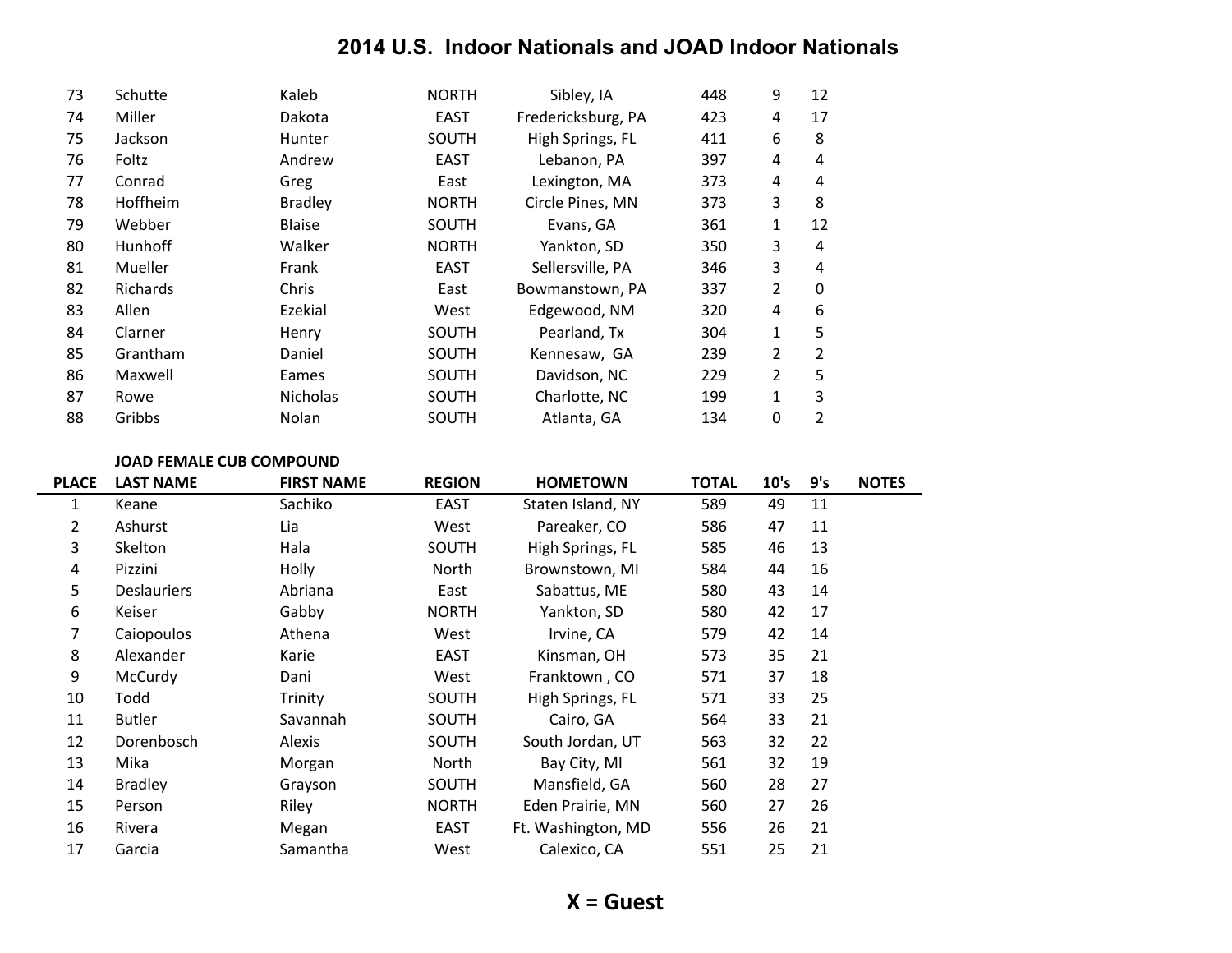| 18 | McLean-Radjevic | Autumn    | West         | Glendale, AZ         | 549 | 25             | 22 |
|----|-----------------|-----------|--------------|----------------------|-----|----------------|----|
| 19 | Henshaw         | Lilith    | East         | Westford, VT         | 548 | 26             | 22 |
| 20 | Evelhoch        | Renee     | East         | Easton, PA           | 547 | 21             | 28 |
| 21 | Fox             | Taylor    | North        | Dyersville, IA       | 546 | 24             | 22 |
| 22 | Woodie          | Danielle  | <b>EAST</b>  | Elkton, MD           | 545 | 22             | 25 |
| 23 | Scarbrough      | Anna      | SOUTH        | NewBorn, GA          | 544 | 27             | 23 |
| 24 | Kim             | Jessica   | <b>EAST</b>  | Staten Island, NY    | 542 | 18             | 28 |
| 25 | Carpenter       | Lilly     | North        | Milan, MI            | 541 | 24             | 16 |
| 26 | Lauinger        | Isabella  | <b>NORTH</b> | St. Cloud, MN        | 540 | 22             | 25 |
| 27 | Ferraro         | Maggie    | <b>EAST</b>  | Scranton, PA         | 540 | 17             | 28 |
| 28 | McCracken       | Caroline  | <b>EAST</b>  | Midlothian, VA       | 539 | 20             | 24 |
| 29 | Nelson          | Sterling  | <b>EAST</b>  | Staten Island, NY    | 537 | 18             | 26 |
| 30 | Ricke           | Emily     | <b>NORTH</b> | East Dubuque, IL     | 537 | 16             | 26 |
| 31 | Strope          | Hannah    | SOUTH        | High Springs, FL     | 536 | 22             | 19 |
| 32 | Rohrbaugh       | Shelby    | SOUTH        | Martinez, GA         | 535 | 18             | 24 |
| 33 | Hendrie         | Caitlin   | West         | Fort Collins, CO     | 532 | 19             | 21 |
| 34 | Schmidt         | Megan     | <b>EAST</b>  | McKees Rocks, PA     | 531 | 20             | 18 |
| 35 | <b>Bartos</b>   | Hannah    | <b>NORTH</b> | Yankton, SD          | 524 | 17             | 19 |
| 36 | Chretien        | Heidi     | East         | Middleboro, MA       | 520 | 13             | 24 |
| 37 | Zamecki         | Isabella  | North        | Waterford, MI        | 518 | 14             | 20 |
| 38 | Kordick         | Taylor    | <b>NORTH</b> | Tipton, IA           | 516 | 15             | 25 |
| 39 | Wilson          | Mary      | SOUTH        | Talladega, AL        | 514 | 17             | 19 |
| 40 | Martin          | Sara      | West         | commerce city, co    | 511 | 15             | 21 |
| 41 | Hebert          | Megan     | East         | West Baldwin, ME     | 510 | 12             | 20 |
| 42 | Melius          | Rachel    | West         | Colorado Springs, CO | 509 | 12             | 22 |
| 43 | Fyke            | Emma      | North        | Howell, MI           | 507 | 13             | 24 |
| 44 | Kathrins        | Lauren    | West         | Glendale, AZ         | 504 | 10             | 19 |
| 45 | Sauers          | Kayla     | North        | Romulus, MI          | 501 | 9              | 16 |
| 46 | Martin          | Kylie     | North        | Cincinnati, OH       | 498 | 17             | 13 |
| 47 | <b>Bullis</b>   | Autumn    | North        | Fowlerville, MI      | 498 | 9              | 25 |
| 48 | Yanez           | Laura     | West         | Chandler, AZ         | 487 | 10             | 15 |
| 49 | Klaassen        | Natalie   | <b>NORTH</b> | Sibley, IA           | 481 | $\overline{7}$ | 21 |
| 50 | Hendricks       | Anastasia | West         | Albuquerque, NM      | 479 | 10             | 15 |
| 51 | Riley           | Katrina   | SOUTH        | Aubrey, Tx           | 478 | 11             | 14 |
| 52 | Scully          | Emily     | North        | Belleville, IL       | 475 | 9              | 14 |
| 53 | Roberts         | Callie    | North        | Lenexa, KS           | 474 | 12             | 14 |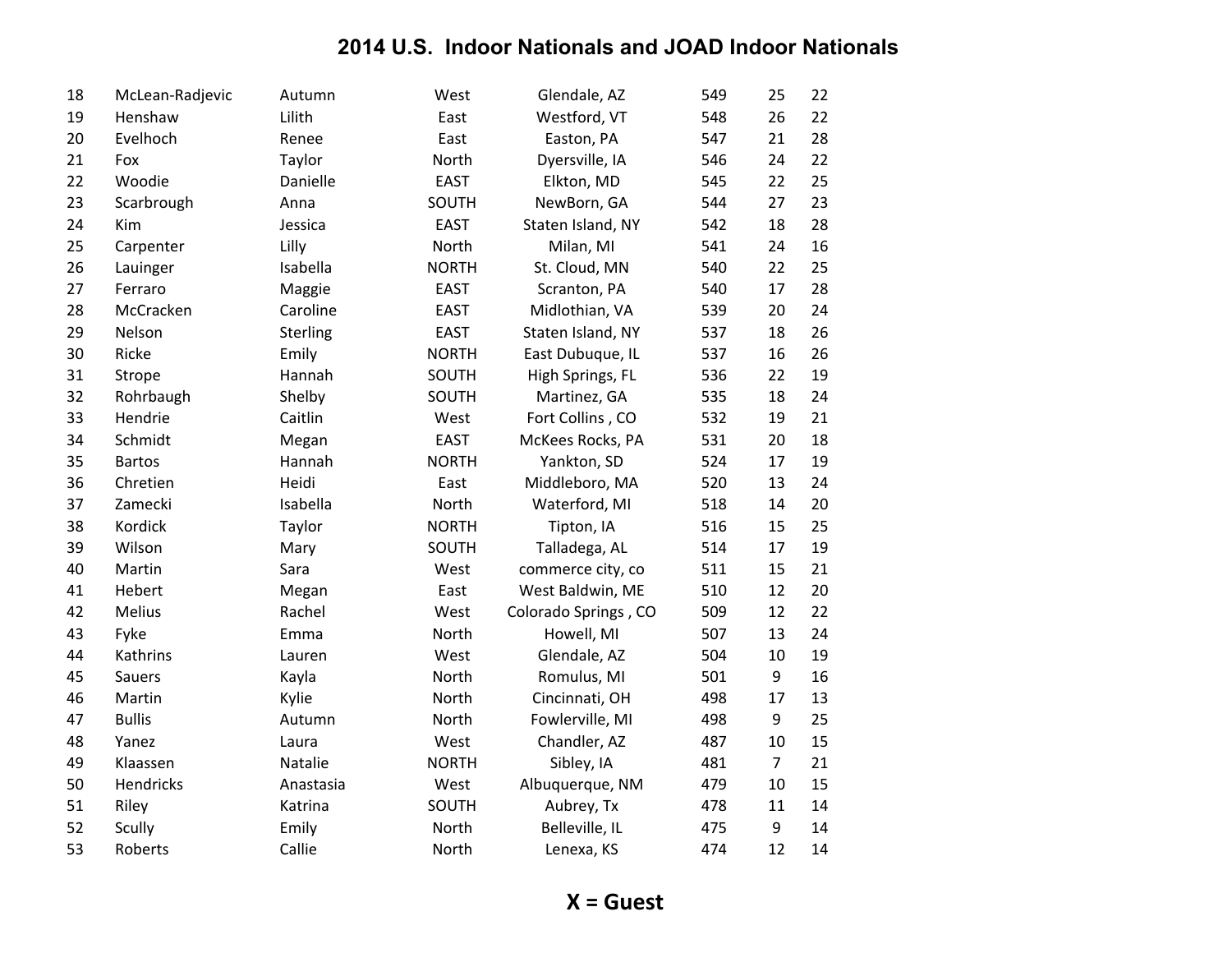| 54 | <b>Borzuku</b> | Casey         | East         | Walnutport, PA      | 474 | 9              | 16          |
|----|----------------|---------------|--------------|---------------------|-----|----------------|-------------|
| 55 | Hudson         | Ashley        | North        | Bellevue, NE        | 467 | 12             | 14          |
| 56 | Knee           | <b>Briana</b> | North        | Bruce, MI           | 459 | 7              | 14          |
| 57 | Husted         | Isabelle      | SOUTH        | Auburn, GA          | 458 | 5              | 14          |
| 58 | Lomas          | Katrina       | North        | Monroe, MI          | 456 | 3              | 10          |
| 59 | Blackford      | Ashley        | North        | Toledo, OH          | 428 | 5              | 11          |
| 60 | Jeffries       | Alannah       | West         | Rio Rancho, NM      | 412 | 3              | 7           |
| 61 | Nappen         | Abigail Y     | East         | Bow, NH             | 410 | 3              | 8           |
| 62 | Maestas        | Savana        | West         | Loveland, Co        | 389 | 4              | 3           |
| 63 | <b>Herbert</b> | Anna          | North        | Webberville, MI     | 360 | 3              | 12          |
| 64 | LaValley       | Lillian       | <b>NORTH</b> | White Bear Lake, MN | 343 | 5              | 6           |
| 65 | Mertz          | Alison        | West         | Albuquerque, nm     | 340 | 1              | 7           |
| 66 | <b>Driver</b>  | Kaleigh       | North        | Lincoln, NE         | 324 | 3              | 3           |
| 67 | Gulick         | Maya          | North        | Ada, MI             | 306 | 1              | 3           |
| 68 | Allen          | Hana          | West         | Edgewood, NM        | 300 | 1              | 8           |
| 69 | <b>Benham</b>  | Kayla         | West         | CastlePines, CO     | 235 | $\overline{2}$ | 9           |
| 70 | <b>Masters</b> | Elayna        | North        | Hillsdale, MI       | 96  | 2              | $\mathbf 0$ |

#### **JOAD MALE BOWMAN RECURVE**

| <b>PLACE</b>   | <b>LAST NAME</b> | <b>FIRST NAME</b> | <b>REGION</b> | <b>HOMETOWN</b>               | <b>TOTAL</b> | 10's | 9's | <b>NOTES</b> |
|----------------|------------------|-------------------|---------------|-------------------------------|--------------|------|-----|--------------|
| 1              | Oka              | Peyton            | North         | Ft. Mitchell, KY              | 546          | 21   | 26  |              |
| $\overline{2}$ | Cowles           | Trenton           | West          | Tarzana, CA                   | 539          | 23   | 21  |              |
| 3              | Ozyp             | Jay               | SOUTH         | Pearland, Tx                  | 531          | 19   | 22  |              |
| 4              | Ghosal           | Mehul             | <b>EAST</b>   | Short Hills, Non U.S. Citizer | 524          | 19   | 22  | X            |
| 5              | Arledge          | <b>Hunter</b>     | <b>EAST</b>   | Northeast, MD                 | 520          | 15   | 18  |              |
| 6              | Yang             | Louis             | EAST          | Fairfax, VA                   | 519          | 13   | 26  |              |
| 7              | Oblander         | Dylan             | SOUTH         | Oklahoma City, OK             | 518          | 20   | 14  |              |
| 8              | Juarez II        | Marco             | SOUTH         | Houston, Tx                   | 518          | 6    | 13  |              |
| 9              | Steedman         | Keith             | West          | Woodinvill, WA                | 507          | 15   | 24  |              |
| 10             | Park             | Andrew            | West          | Marana, AZ                    | 507          | 12   | 23  |              |
| 11             | Cha              | Russell           | EAST          | Closter, NJ                   | 494          | 6    | 21  |              |
| 12             | Welch            | Jon-Avery         | SOUTH         | Magnolia, Tx                  | 479          | 9    | 12  |              |
| 13             | Smith            | Liam              | North         | Rockford, MI                  | 479          | 6    | 21  |              |
| 14             | <b>Stevens</b>   | Jack              | West          | Dubois, Wy                    | 479          | 5    | 18  |              |
| 15             | Fernandes        | Kyle              | EAST          | Palmer, PA                    | 475          | 9    | 11  |              |
| 16             | Witter           | Alex              | North         | Columbus, OH                  | 459          | 7    | 10  |              |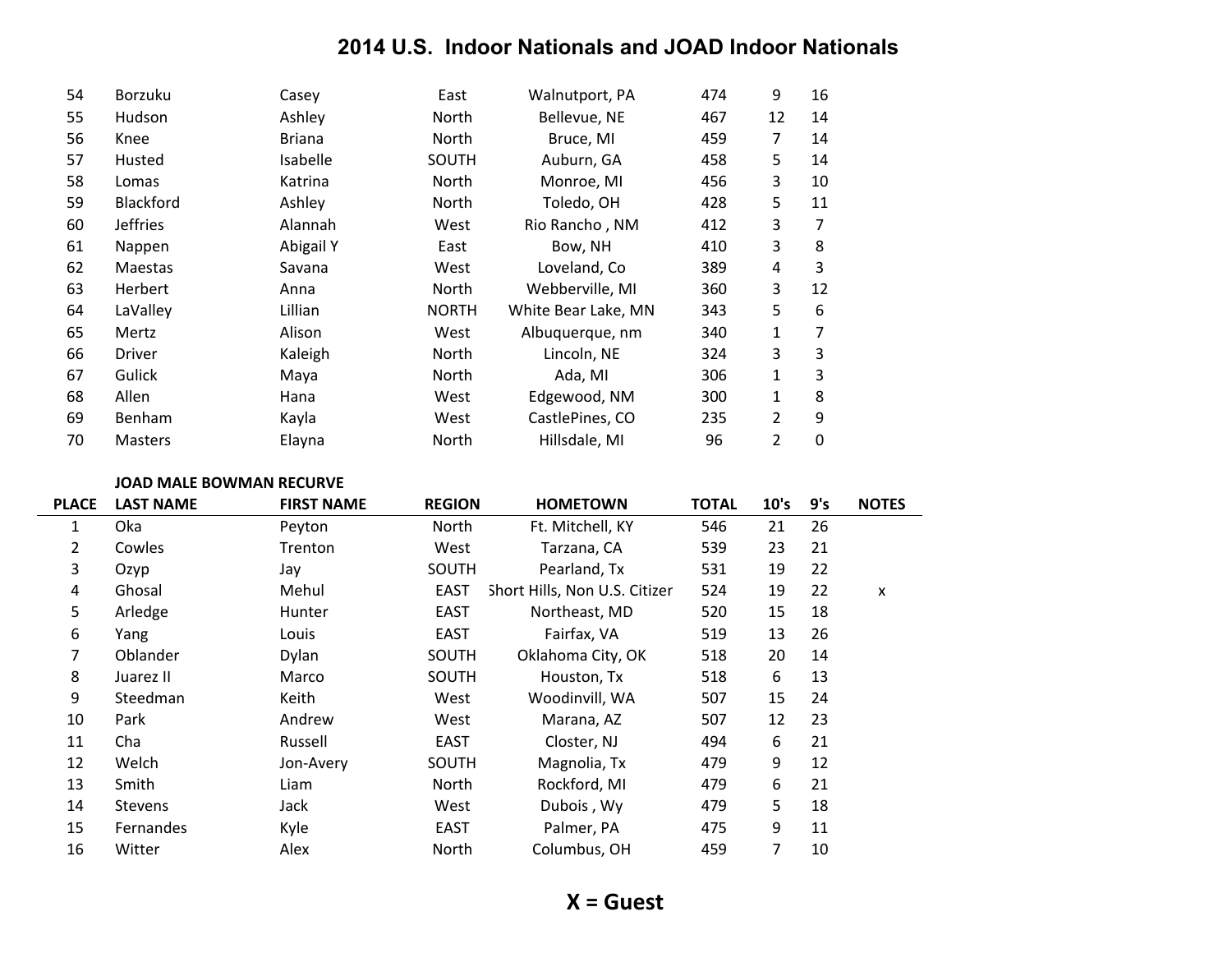| 17 | Chia           | Connor          | West         | Castro Valley, CA    | 456 | 6                       | 14               |   |
|----|----------------|-----------------|--------------|----------------------|-----|-------------------------|------------------|---|
| 18 | Capuyan        | Kean            | West         | Stockton, CA         | 456 | 3                       | 18               |   |
| 19 | Huang          | Winston         | East         | East Brunswick, NJ   | 453 | 3                       | 16               |   |
| 20 | George         | Kyle            | East         | Port Chester, NY     | 449 | 5                       | 10               |   |
| 21 | Wilson         | Chase (William) | <b>NORTH</b> | Woodbury, MN         | 448 | $\boldsymbol{6}$        | 13               |   |
| 22 | Macasaet       | Erick           | West         | Stockton, CA         | 447 | $\overline{4}$          | 14               |   |
| 23 | Kurylo         | David           | North        | Howell, MI           | 446 | 4                       | 17               |   |
| 24 | Hartman        | Maxwell         | SOUTH        | Eagle Lake, Tx       | 436 | 3                       | 13               |   |
| 25 | Chow           | Zachary         | West         | Cupertino, CA        | 434 | 7                       | 10               |   |
| 26 | Keller         | Benjamin        | East         | Kingston, MA         | 412 | 5                       | 5                |   |
| 27 | Petersen       | Erik            | West         | Bothell, WA          | 412 | 3                       | $\boldsymbol{9}$ | X |
| 28 | Leung          | Andres          | West         | Stockton, CA         | 406 | 3                       | $\boldsymbol{9}$ |   |
| 29 | Jasko          | Gabe            | North        | Utica, OH            | 405 | 3                       | 10               |   |
| 30 | Allen          | Tyler           | <b>EAST</b>  | Elma, NY             | 395 | $\overline{2}$          | 11               |   |
| 31 | Lenhart        | Carter          | North        | Louisville, KY       | 394 | $\mathbf 1$             | 8                |   |
| 32 | Vaccaro        | William         | East         | Westwood, M'         | 384 | 5                       | 9                |   |
| 33 | Arundel        | Topher          | West         | Seal Beach, CA       | 378 | $\overline{2}$          | $\mathbf{1}$     |   |
| 34 | Sapaden        | Francisco       | West         | Elk Grove, CA        | 377 | $\overline{4}$          | 11               |   |
| 35 | Vanek          | Ryan            | North        | Lincoln, NE          | 376 | 5                       | 5                |   |
| 36 | Sachs-Walor    | George          | East         | Hudson, MA           | 367 | 3                       | 5                |   |
| 37 | Rogalski       | Leopold         | North        | Derby, KS            | 343 | $\mathbf 0$             | 6                |   |
| 38 | Swaminathan    | Abhishek        | West         | Colorado Springs, CO | 341 | 3                       | 10               |   |
| 39 | Jacoby         | Mato            | West         | Lake Forest Park, WA | 315 | $\mathbf 1$             | 5                |   |
| 40 | <b>Nichols</b> | Jackson         | North        | Lawrence, KS         | 276 | $\mathbf{1}$            | $\overline{2}$   |   |
| 41 | Park           | Ethan           | SOUTH        | Asheville, NC        | 267 | 3                       | $\overline{2}$   |   |
| 42 | <b>Bartos</b>  | Fisher          | <b>NORTH</b> | Yankton, SD          | 267 | $\mathbf 0$             | $\overline{7}$   |   |
| 43 | <b>Bartos</b>  | Elias           | <b>NORTH</b> | Yankton, SD          | 264 | $\mathbf 0$             | 5                |   |
| 44 | Carle          | Peter           | East         | New Boston, NH       | 252 | $\overline{2}$          | $\overline{4}$   |   |
| 45 | Rogalski       | Augustus        | North        | Derby, KS            | 252 | $\mathbf 0$             | 3                |   |
| 46 | Yao            | Matthew         | East         | Newton, MA           | 225 | 1                       | $\overline{2}$   |   |
| 47 | Long           | William         | <b>EAST</b>  | Leesburg, VA         | 209 | 3                       | $\overline{2}$   |   |
| 48 | Hughes         | Ethan           | East         | Hooksett, NH         | 192 | $\mathbf 1$             | $\mathbf{1}$     |   |
| 49 | Ospina         | Jean Paul       | SOUTH        | Sanford, FL          | 172 | $\mathbf{1}$            | 3                |   |
| 50 | Galgay         | Quinlan         | East         | Nashua, NH           | 161 | $\overline{\mathbf{c}}$ | $\mathbf 1$      |   |
| 51 | <b>Britt</b>   | Merrick         | North        | Wichita, KS          | 126 | $\pmb{0}$               | $\overline{2}$   |   |
| 52 | Springer       | Kaiser          | North        | Lawrence, KS         | 112 | $\mathbf 0$             | $\mathbf 0$      |   |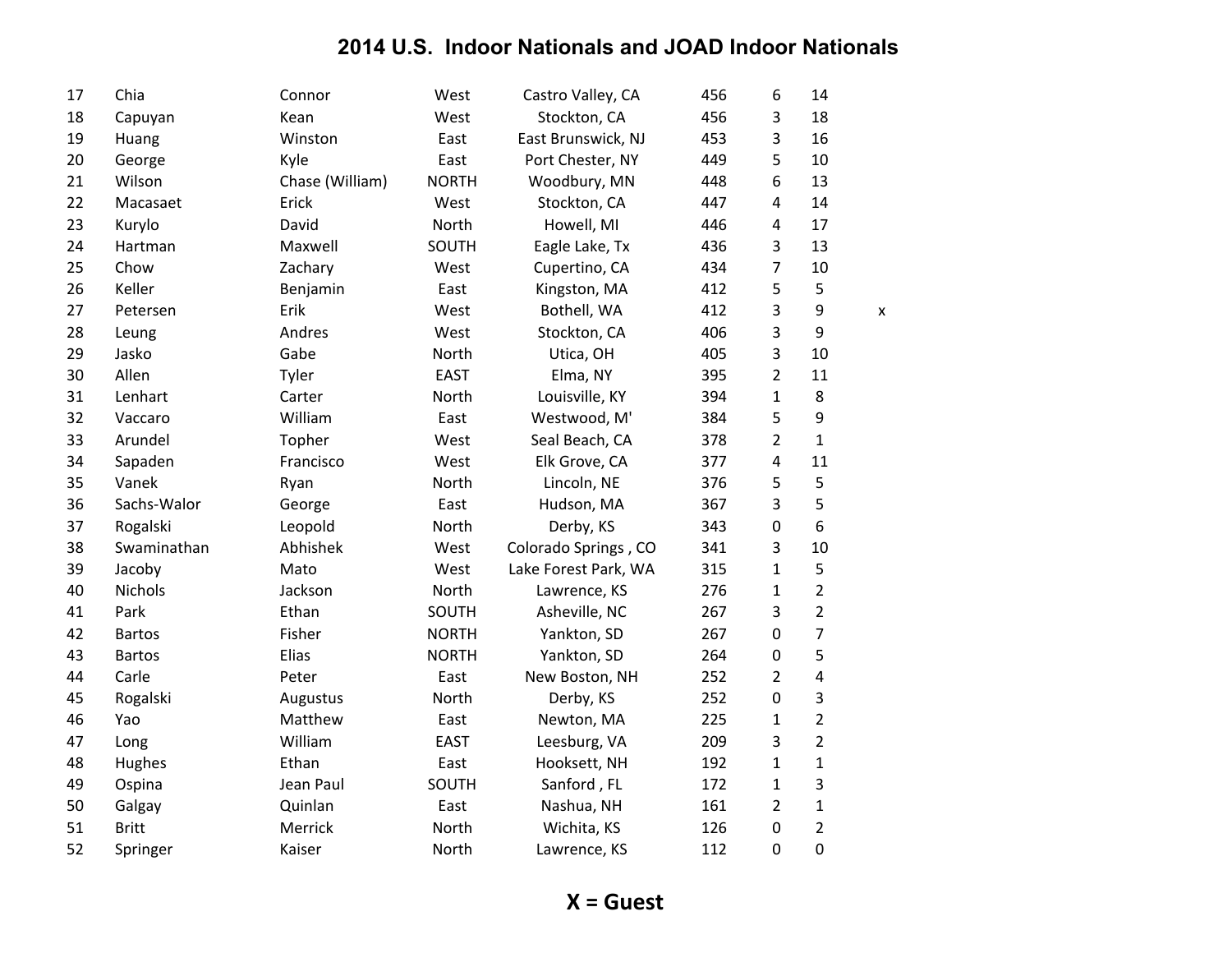|                | <b>JOAD FEMALE BOWMAN RECURVE</b> |                   |               |                    |              |                |     |              |
|----------------|-----------------------------------|-------------------|---------------|--------------------|--------------|----------------|-----|--------------|
| <b>PLACE</b>   | <b>LAST NAME</b>                  | <b>FIRST NAME</b> | <b>REGION</b> | <b>HOMETOWN</b>    | <b>TOTAL</b> | 10's           | 9's | <b>NOTES</b> |
| $\mathbf{1}$   | Simmerman                         | Sydney            | North         | Columbia, MO       | 539          | 18             | 24  |              |
| $\overline{2}$ | Castillo                          | Angelica          | East          | Bergenfield, NJ    | 538          | 13             | 33  |              |
| 3              | Cohen                             | Lara              | SOUTH         | Bryan, Tx          | 537          | 14             | 31  |              |
| 4              | <b>Best</b>                       | Charlotte         | North         | Rockford, MI       | 535          | 18             | 24  |              |
| 5              | Hoda                              | Samar             | West          | Broomfield, CO     | 525          | 17             | 20  |              |
| 6              | Grover                            | Kiera             | SOUTH         | Newberry, FL       | 524          | 21             | 24  |              |
| 7              | Kim                               | Taylor            | <b>EAST</b>   | Potomac, MD        | 513          | 11             | 26  |              |
| 8              | White                             | Erin              | West          | Monroe, WA         | 502          | 13             | 20  |              |
| 9              | Wood                              | Annabel           | East          | Glastonbury, CT    | 500          | 5              | 24  |              |
| 10             | Chesson                           | Caroline          | East          | Milford, CT        | 499          | 8              | 21  |              |
| 11             | Sinclair                          | Abigail           | West          | San Diego, CA      | 496          | $\mathbf{1}$   | 18  |              |
| 12             | Waters                            | Frankie           | West          | Fontana, CA        | 495          | 11             | 15  |              |
| 13             | Yang                              | Megan             | West          | San Francisco, CA  | 484          | 10             | 18  |              |
| 14             | Javate                            | Faith             | West          | Henderson, NV      | 480          | $10\,$         | 13  |              |
| 15             | <b>Burns</b>                      | Amelia            | West          | San Diego, CA      | 479          | 12             | 13  |              |
| 16             | Petroro                           | Emily             | East          | Randolf, NJ        | 472          | $\overline{7}$ | 19  |              |
| 17             | <b>Drake</b>                      | Colleen           | North         | Waterford, MI      | 471          | 11             | 13  |              |
| 18             | Kaufhold                          | Casey             | <b>EAST</b>   | Lancaster, PA      | 471          | 8              | 14  |              |
| 19             | Buntjer                           | Zoey              | West          | Las Vegas, NV      | 467          | 5              | 11  |              |
| 20             | Martel                            | Victoria          | East          | Goffstown, NH      | 464          | 8              | 20  |              |
| 21             | Kim                               | Amanda            | <b>EAST</b>   | Washington TWP, NJ | 463          | 10             | 11  |              |
| 22             | <b>Budek</b>                      | Hannah            | <b>EAST</b>   | Sharpsville, PA    | 461          | 10             | 15  |              |
| 23             | Espinoza                          | Marleigh          | North         | Wichita, KS        | 461          | 9              | 15  |              |
| 24             | Hilley                            | Danielle          | SOUTH         | Weimar, Tx         | 459          | 9              | 13  |              |
| 25             | Sudore                            | Paige             | West          | Redmond, WA        | 452          | $\pmb{4}$      | 14  |              |
| 26             | Wyatt                             | Chloe             | West          | Sparks, NV         | 451          | 6              | 13  |              |
| 27             | Scott                             | Sienna            | West          | Canyon Lake, CA    | 450          | 11             | 11  |              |
| 28             | Koval                             | Corrinne          | <b>EAST</b>   | Elkton, MD         | 440          | 5              | 6   |              |
| 29 - TIE Laux  |                                   | <b>Brianna</b>    | North         | Lowell, MI         | 435          | 6              | 12  |              |
| 29 - TIE Reed  |                                   | Abigail           | SOUTH         | Harrah, OK         | 435          | 6              | 12  |              |
| 31             | Milne                             | Kethry            | East          | Foxboro, MA        | 435          | 4              | 12  |              |
| 32             | Flores                            | Erin              | West          | Johnstown, CO      | 429          | 6              | 9   |              |
| 33             | Lee                               | Iris              | <b>EAST</b>   | Demarest, NJ       | 427          | 4              | 12  |              |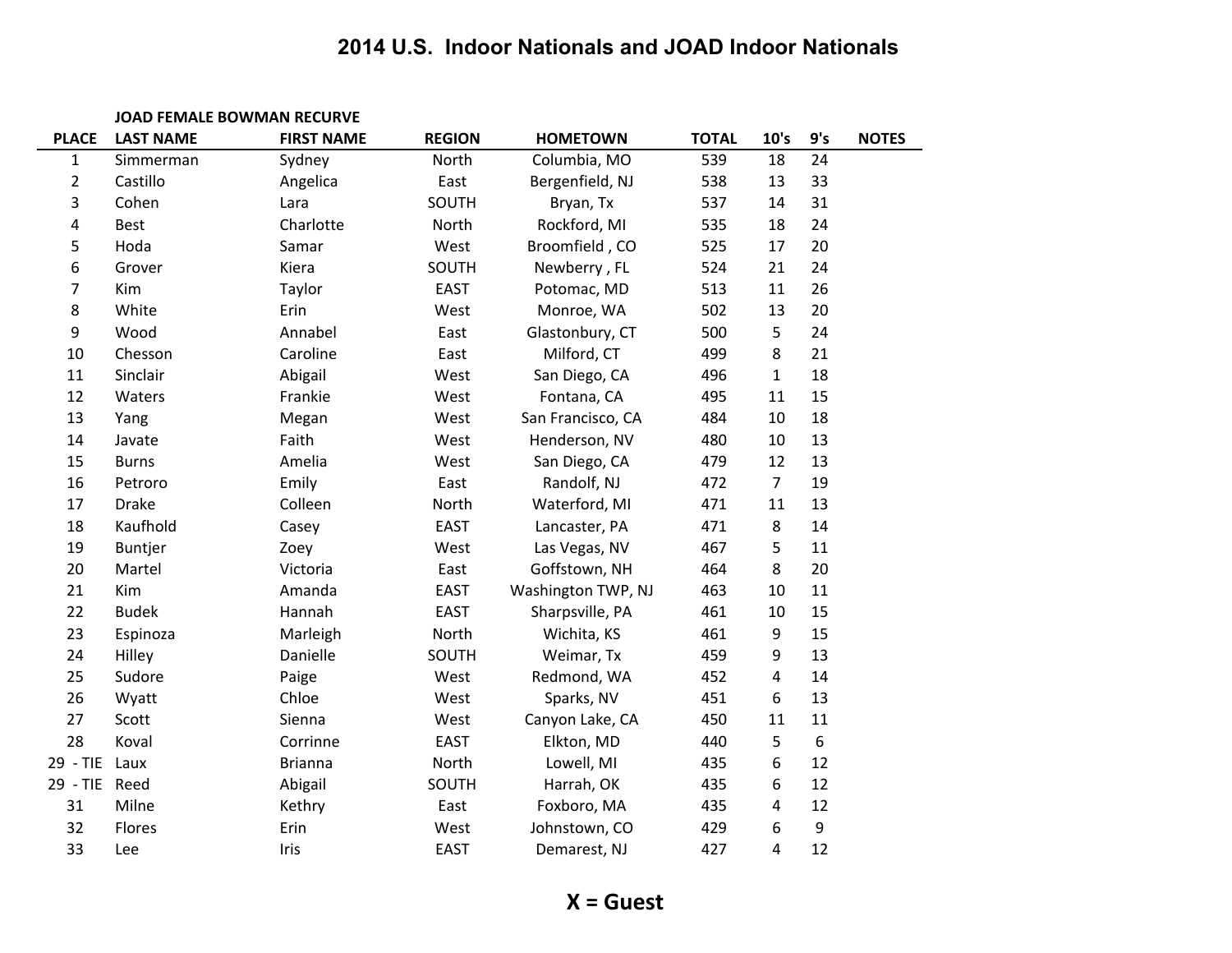| 34 | Lacson-Villafuerte | Cassidy   | West         | Las Vegas, NV       | 425 | 7                | 9                       |
|----|--------------------|-----------|--------------|---------------------|-----|------------------|-------------------------|
| 35 | McKay              | Isabelle  | SOUTH        | Fletcher, NC        | 425 | 4                | 9                       |
| 36 | Hooper             | Laine     | West         | Mercer Island, WA   | 424 | 5                | $\overline{7}$          |
| 37 | Fracalossi         | Dana      | North        | Monroe, MI          | 420 | 10               | 10                      |
| 38 | Sasai              | Gabrielle | West         | Lynnwood, WA        | 399 | 4                | 6                       |
| 39 | Dighe              | Reeya     | North        | West Chester, OH    | 396 | 1                | 9                       |
| 40 | Roberson           | Rachel    | SOUTH        | Spindale, NC        | 393 | 4                | 9                       |
| 41 | Klein              | Addison   | West         | Encino, CA          | 378 | 3                | 5                       |
| 42 | Taylor             | McKenzie  | East         | Miller Place, NY    | 372 | $\overline{2}$   | 7                       |
| 43 | Herbst             | Anna      | West         | North Hollywood, CA | 369 | 4                | 4                       |
| 44 | Oliver             | Maegan    | East         | Sheldon, VT         | 350 | $\overline{2}$   | 5                       |
| 45 | Weller             | Hanna     | <b>EAST</b>  | Denver, PA          | 321 | 6                | 10                      |
| 46 | Hilley             | Abigail   | SOUTH        | Weimar, Tx          | 320 | 3                | 6                       |
| 47 | Koval              | Hannah    | <b>EAST</b>  | Elkton, MD          | 308 | $\mathbf{1}$     | 5                       |
| 48 | Lee                | Clair     | North        | Memphis, TN         | 286 | 3                | $\overline{2}$          |
| 49 | Adams              | Charlotte | North        | Cincinnati, OH      | 255 | $\mathbf{1}$     | $\mathbf 1$             |
| 50 | Vanderpool         | Maya      | West         | Fontana, CA         | 254 | 4                | 8                       |
| 51 | Archibald          | Gianna    | East         | Bronx, NY           | 228 | 1                | 3                       |
| 52 | Rocheleau          | Emily     | East         | St Albans, VT       | 226 | 0                | 4                       |
| 53 | Murphy             | Mireille  | SOUTH        | Houston, Tx         | 216 | $\boldsymbol{0}$ | 7                       |
| 54 | Aichele            | Elizabeth | North        | Okemos, MI          | 199 | $\boldsymbol{0}$ | 2                       |
| 55 | Engelstad          | Greta     | <b>NORTH</b> | Cottage Grove, MN   | 189 | $\boldsymbol{0}$ | $\overline{\mathbf{4}}$ |
| 56 | Shramko            | Maeve     | East         | Groveland, MA       | 176 | $\boldsymbol{0}$ | 1                       |
| 57 | <b>Burke</b>       | Julia     | North        | Itasca, IL          | 157 | $\boldsymbol{0}$ | 3                       |
| 58 | Golberg            | Sophie    | West         | Highlands Ranch, CO | 146 | $\boldsymbol{0}$ | $\overline{c}$          |
| 59 | McCarty            | Hazel     | SOUTH        | Reddick, FL         | 136 | 0                | $\overline{2}$          |
| 60 | Steinau            | Madison   | SOUTH        | Stone Mountain, GA  | 128 | $\overline{2}$   | $\mathbf{1}$            |
| 61 | Schripsema         | Zoe       | SOUTH        | Roswell, GA         | 120 | $\mathbf{1}$     | $\pmb{0}$               |
| 62 | Collet             | Lilou     | West         | San Rafael, CA      | 75  | 0                | 1                       |
| 63 | Christopher        | Y'jazzmin | West         | Boulder, CO         | 70  | $\mathbf 0$      | 9                       |
|    |                    |           |              |                     |     |                  |                         |

#### JOAD MALE BOWMAN COMPOUND

| <b>PLACE</b> | <b>LAST NAME</b> | <b>FIRST NAME</b> | <b>REGION</b> | <b>HOMETOWN</b> | <b>TOTAL</b> | 10's | 9's | <b>NOTES</b> |
|--------------|------------------|-------------------|---------------|-----------------|--------------|------|-----|--------------|
|              | Eisenmann        | Ethan             | North         | Blissfield, MI  | 584          | 46   |     |              |
|              | Rhodes           | Jackson           | SOUTH         | Jones, OK       | 562          | 30   | 24  |              |
|              | Knee             | Caleb             | North         | Bruce, MI       | 561          |      | 20  |              |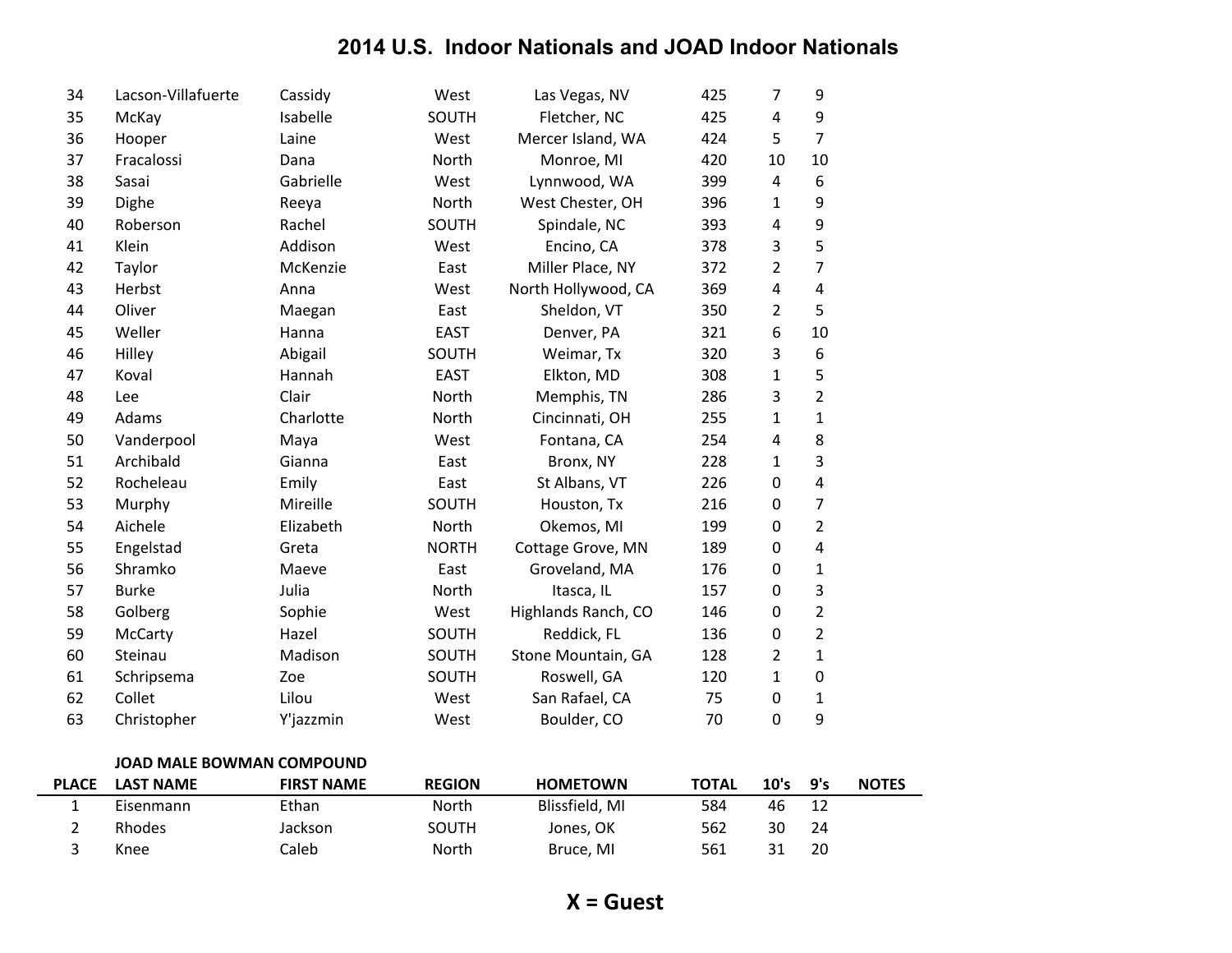| 4              | Buchanan               | <b>Brandon</b> | North        | Metamora, MI         | 561 | 28             | 25             |
|----------------|------------------------|----------------|--------------|----------------------|-----|----------------|----------------|
| 5              | Eberhart               | Cal            | North        | St. Charles, IL      | 561 | 27             | 27             |
| 6              | Musngi                 | Jacob          | East         | Bethlehem, PA        | 551 | 25             | 23             |
| $\overline{7}$ | Levario                | <b>Travis</b>  | West         | Glendale, AZ         | 545 | 20             | 17             |
| 8              | Miller                 | <b>Bryce</b>   | SOUTH        | Decatur, GA          | 535 | 15             | 27             |
| 9              | Zimmerman              | Nathan         | North        | Woodstock, IL        | 530 | 14             | 25             |
| 10             | Wright                 | <b>Travis</b>  | North        | Troy, MI             | 520 | 16             | 21             |
| 11             | <b>Barnes</b>          | Austin         | <b>EAST</b>  | Apollo, PA           | 515 | $\overline{7}$ | 26             |
| 12             | Kerley                 | Kyle           | West         | Colorado Springs, CO | 513 | 11             | 23             |
| 13             | Epperson               | Louis          | SOUTH        | Hartford, AL         | 502 | 15             | 19             |
| 14             | Jamerino               | Jack           | North        | Chesterfield, MI     | 502 | 12             | 18             |
| 15             | Pigeon                 | Tyler          | East         | Fairfax, VT          | 499 | 9              | 17             |
| 16             | Young                  | Nicholas       | East         | St Albans, VT        | 498 | 6              | 23             |
| 17             | Fajkus                 | Cole           | SOUTH        | Bryan, Tx            | 495 | 15             | 14             |
| 18             | Ridgeway               | Landon         | West         | Frederick            | 491 | 18             | 16             |
| 19             | <b>Bradley</b>         | Beau           | SOUTH        | Mansfield, GA        | 485 | 9              | 16             |
| 20             | Vigil                  | Joey           | West         | Albuquerque, NM      | 477 | 13             | 13             |
| 21             | Gould                  | Miles          | West         | Camarillo, CA        | 475 | 14             | 18             |
| 22             | Neville                | Camden         | <b>EAST</b>  | Williamsburg, VA     | 471 | 3              | 17             |
| 23             | Canaday                | Carson         | SOUTH        | Yukon, OK            | 469 | 9              | 12             |
| 24             | Murphy                 | Tyler          | North        | Algonquin, IL        | 469 | 6              | 14             |
| 25             | Barbato                | Nicholas       | <b>EAST</b>  | Wilmington, DE       | 464 | 6              | 15             |
| 26             | Fried                  | lan            | East         | Forest Hills, NY     | 460 | 9              | 12             |
| 27 - TIE       | Johnson                | Jacob          | <b>NORTH</b> | Harrisburg, SD       | 457 | 9              | 11             |
| 27 - TIE       | Ricke                  | Jacob          | <b>NORTH</b> | East Dubuque, IL     | 457 | 9              | 11             |
| 29             | Claps                  | Jadon          | West         | Everett, WA          | 447 | $\mathbf{1}$   | 13             |
| 30             | <b>Bretzloff-Rohrs</b> | Caden          | North        | Whitehouse, OH       | 443 | 11             | 12             |
| 31             | Colgan                 | Kevin          | <b>NORTH</b> | Yankton, SD          | 443 | 11             | 9              |
| 32             | Potts                  | Tyler          | West         | Rio Rancho, NM       | 443 | $\overline{7}$ | 12             |
| 33             | DiMambro               | Domenic        | North        | Belleville, MI       | 441 | 6              | 11             |
| 34             | <b>Brazeau</b>         | AJ             | East         | Bolton, MA           | 440 | $\overline{2}$ | 8              |
| 35             | Lafoy                  | Reilly         | North        | Metamora, MI         | 437 | 8              | 8              |
| 36             | Sullivan               | Isaac          | East         | St Albans, VT        | 435 | 3              | 13             |
| 37             | Tyson                  | Joel           | <b>EAST</b>  | Fairfax, VA          | 423 | 4              | 14             |
| 38             | Nielsen                | Patrick        | West         | Glendale, AZ         | 412 | 4              | 9              |
| 39             | Middaugh               | Carson         | North        | Leslie, MI           | 406 | 3              | $\overline{7}$ |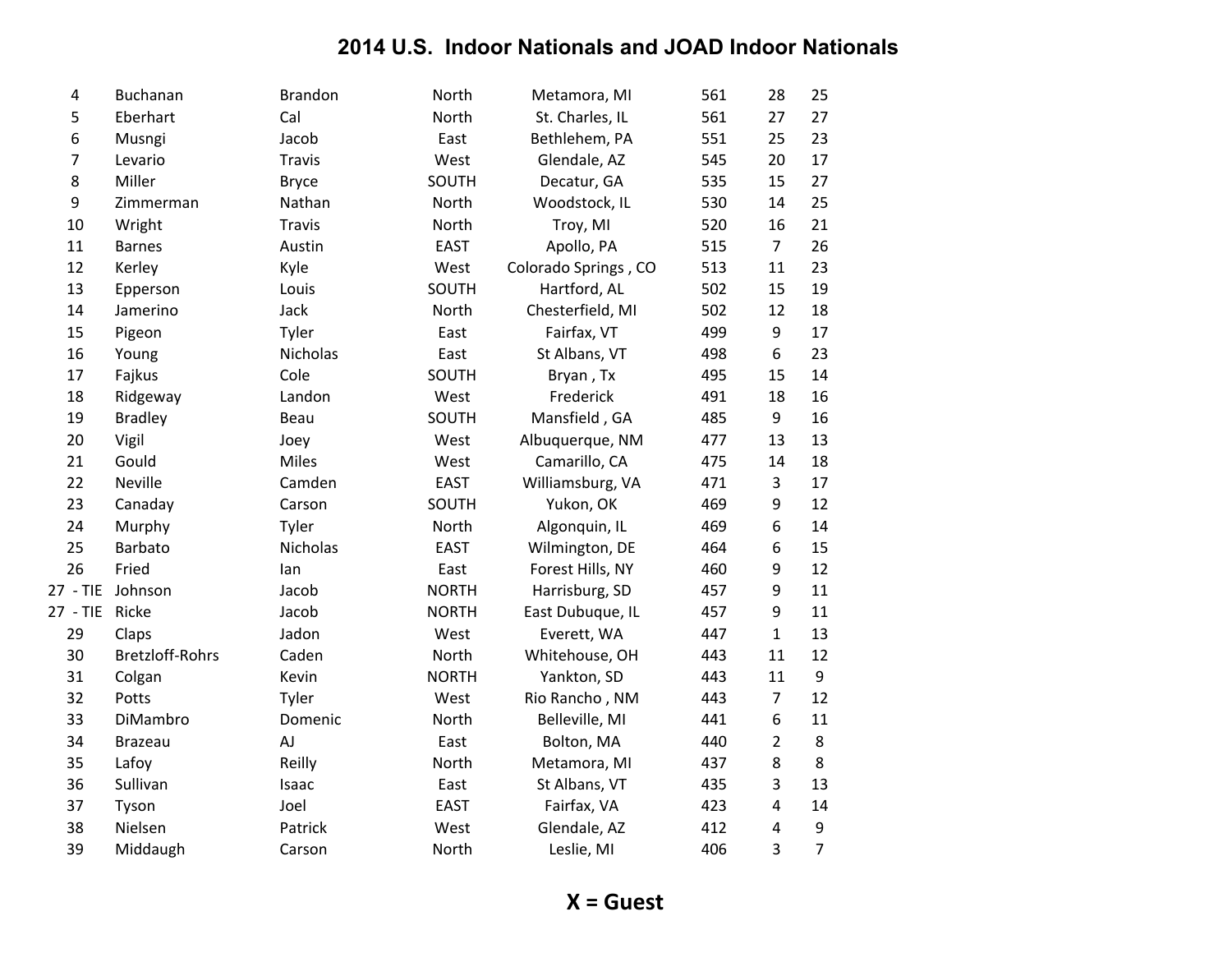| 40 | Anderson         | Josiah         | West         | Bailey, CO          | 401 | 4                | 6              |
|----|------------------|----------------|--------------|---------------------|-----|------------------|----------------|
| 41 | Andring          | Austin         | North        | Brighton, MI        | 401 | 1                | 11             |
| 42 | <b>Bourgeois</b> | Malcolm        | East         | East Yarmouth, ME   | 400 | 7                | 14             |
| 43 | Todd             | Wyatt          | SOUTH        | High Springs, FL    | 398 | 6                | 10             |
| 44 | Hammond          | Trenton        | North        | Goddard, KS         | 374 | 3                | 5              |
| 45 | McDermott        | <b>Brandon</b> | <b>EAST</b>  | Moosic, PA          | 362 | 4                | 4              |
| 46 | Fyke             | Grant          | North        | Howell, MI          | 351 | 3                | 6              |
| 47 | Crook            | Josh           | North        | Dewitt, MI          | 351 | 1                | 6              |
| 48 | Haley            | Jason          | East         | Windham, NH         | 336 | 1                | 4              |
| 49 | Reed             | Jacob          | SOUTH        | Harrah, OK          | 336 | $\mathbf 0$      | 6              |
| 50 | Cunningham       | Jake           | North        | Crystal Lake, IL    | 325 | 2                | $\overline{7}$ |
| 51 | Ney              | Theodore       | <b>EAST</b>  | Washington Boro, PA | 318 | 2                | $\overline{7}$ |
| 52 | Merrill          | Kyle           | East         | Manchester, NH      | 314 | 4                | 10             |
| 53 | Loth             | Austin         | SOUTH        | Pearland, Tx        | 295 | 3                | 3              |
| 54 | Nauslar          | Connor         | North        | Lansing, MI         | 295 | $\boldsymbol{0}$ | 1              |
| 55 | Ibbotson         | lan            | North        | Lake Orion, MI      | 283 | 1                | 7              |
| 56 | Smith            | Lucas          | North        | Fowlerville, MI     | 278 | 2                | $\overline{2}$ |
| 57 | Kruger           | Jared          | <b>NORTH</b> | Sibley, IA          | 266 | $\overline{2}$   | $\overline{2}$ |
| 58 | Sullivan         | Sawyer         | <b>NORTH</b> | Blaine, MN          | 212 | 1                | 3              |
| 59 | Bach             | Jon R.         | <b>EAST</b>  | Frenchtown, NJ      | 204 | $\mathbf 0$      | $\overline{2}$ |
| 60 | <b>Hills</b>     | Donovan        | North        | Haslett, MI         | 188 | $\mathbf 0$      | $\overline{2}$ |
| 61 | Dye              | <b>Marcus</b>  | North        | Hilliard, OH        | 182 | 2                | $\overline{2}$ |
| 62 | Adams            | Connor         | North        | Crestwood, KY       | 139 | 2                | $\overline{2}$ |
| 63 | <b>Masters</b>   | Gabriel        | North        | Hillsdale, MI       | 131 | 2                | 3              |
| 64 | Engelstad        | Gabe           | <b>NORTH</b> | Cottage Grove, MN   | 124 | $\mathbf{1}$     | 3              |

#### JOAD FEMALE BOWMAN COMPOUND

| <b>PLACE</b> | <b>LAST NAME</b> | <b>FIRST NAME</b> | <b>REGION</b> | <b>HOMETOWN</b>   | <b>TOTAL</b> | 10's | 9's | <b>NOTES</b> |
|--------------|------------------|-------------------|---------------|-------------------|--------------|------|-----|--------------|
|              | Howard           | Sophia            | North         | Sylvania, OH      | 565          | 32   | 21  |              |
| 2            | Klatt            | Jessarae          | <b>NORTH</b>  | Sioux Falls, SD   | 562          | 32   | -22 |              |
| 3            | Ramey            | Isabella          | West          | Aurora, CO        | 537          | 20   | 21  |              |
| 4            | Kordick          | Kyley             | <b>NORTH</b>  | Tipton, IA        | 532          | 21   | -23 |              |
| 5            | Oliver           | Ragan             | SOUTH         | Newberry, FL      | 527          | 16   | 26  |              |
| 6            | Smith            | Aleksandria       | West          | Buckeye, AZ       | 525          | 18   | 20  |              |
|              | <b>Kim</b>       | Hannah            | EAST          | Staten Island, NY | 516          | 8    | 26  |              |
| 8            | Chao             | Katie             | West          | Seattle, WA       | 511          | 17   | 21  |              |